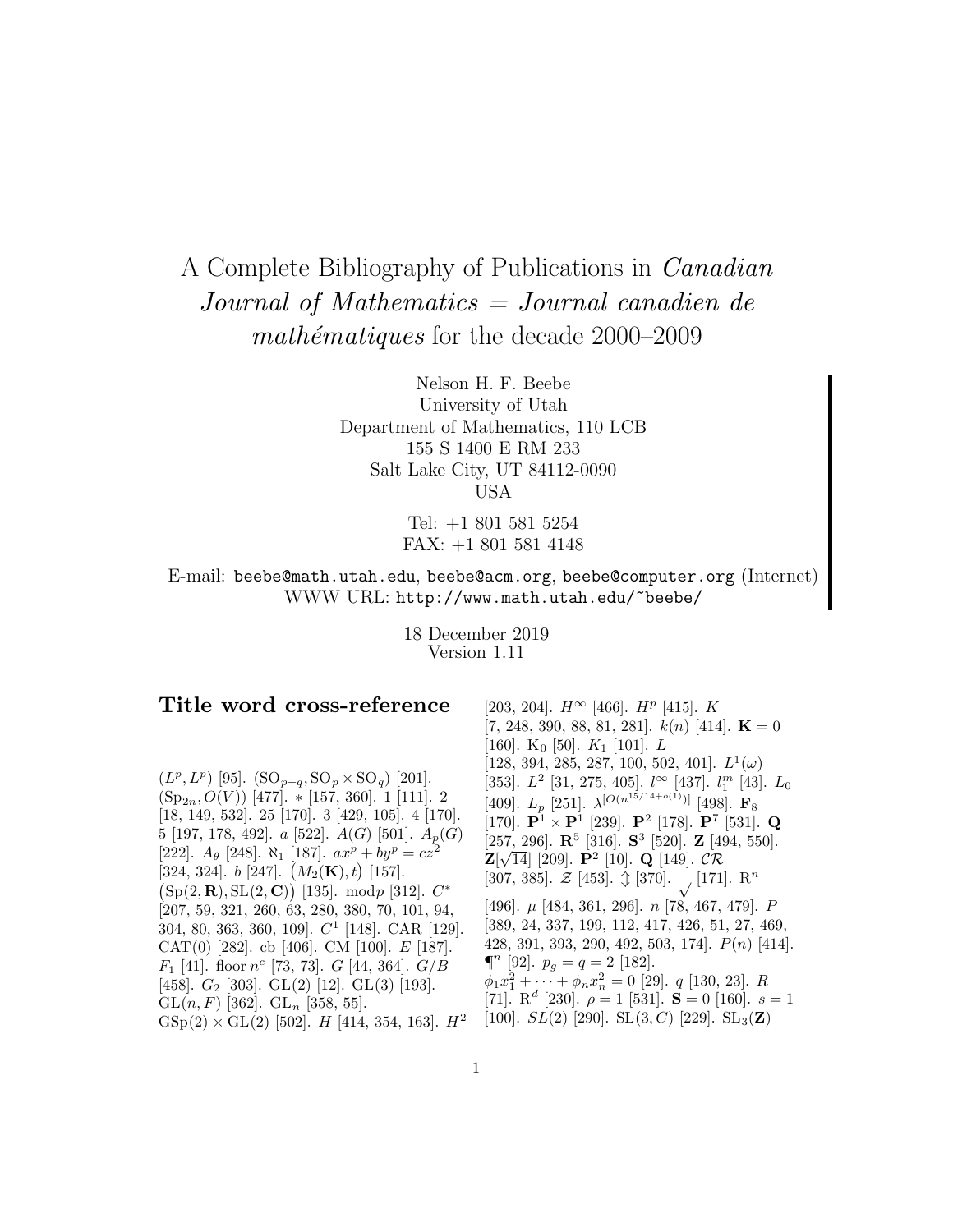[517]. SL<sub>3</sub>(**Z**) [153]. SL<sub>n</sub> [384, 356]. Sp(2, **R**) [133].  $Sp_8$  [214].  $Spin(7)$  [303].  $SU(2)$  [17]. SU(2, 1) [547].  $SU_n$  [332]. tA<sub>2</sub> [88].  $\tau$  [475].  $U(2, 1)(F_0)$  [456].  $U_3 \times GL_2$  [546]. W [37].  $W^*$  [244].

**-Adic** [51, 469, 492, 171, 503, 174, 24, 199, 112, 426, 27, 290]. **-adique** [199, 112]. **-Algebra** [94, 260]. **-Algebras** [207, 59, 321, 360, 63, 280, 380, 70, 101, 304, 109, 363, 80]. **-Analogs** [23]. **-ary** [247]. **-Automorphisms** [360]. **-Bloch** [484]. **-Cohomology** [414]. **-Concave** [391]. **-Configurations** [281]. **-Convex** [391]. **-Curves** [149]. **-Diagonal** [71]. **-Dimensional** [467, 479]. **-Epic** [385, 307]. **-Estimate** [405]. **-Extensions** [393]. **-Fields** [100]. **-Functions** [128, 394, 287, 100, 502, 285]. **-Graded** [364]. **-Groups** [50, 37]. **-Homology** [257, 248]. **-Ideals** [389]. **-Integral** [130]. **-Invariant** [522]. **-Invariants** [296]. **-Laplacian** [337]. **-Manifolds** [197, 429]. **-Maximal** [415]. **-modules** [550, 494]. **-Multiplier** [406]. **-Orthogonal** [130]. **-Primary** [370]. **-Punctured** [401]. **-Rank** [532]. **-Representations** [17]. **-Rings** [187]. **-Spaces** [414, 251]. **-Sphere** [105]. **-Stable** [453]. **-Subvarieties** [157]. **-Summing** [391]. **-Theory** [7, 88, 81, 390]. **-Torsion-Free** [414]. **-TRO** [244]. **-Tuples** [78]. **-Typical** [428]. **-Valued** [437]. **-Varieties** [44]. **-Yang** [417].

**2-Generator** [547].

**3-Folds** [531]. **3-Manifolds** [188].

**Abelian** [192, 448, 83, 205, 312, 223]. **Absolute** [307, 385]. **Acting** [88]. **Actions** [447, 151, 205, 231, 65, 226, 262, 235, 302, 465]. **Acyclic** [439]. **Adic** [185, 51, 469, 492, 171, 503, 174, 24, 199, 112, 426, 27, 290]. **adique** [199, 112]. **Adjacency** [265, 468]. **adjoint**

[294]. **adjointe** [294]. **Admissibility** [404]. **Admissible** [203, 204]. **Admitting** [429]. **AF** [464, 63]. **AFD** [244]. **Affine** [327, 427, 344, 124, 177]. **Alexander** [188]. **Algebra** [464, 406, 129, 222, 501, 94, 460, 261, 527, 528, 529, 144, 317, 260]. **Algebraic** [266, 494, 550, 338, 512, 210, 41, 124, 234, 44, 410]. **Algebras** [207, 327, 366, 495, 31, 539, 59, 426, 321, 26, 113, 229, 248, 360, 51, 52, 349, 205, 188, 260, 11, 213, 63, 280, 380, 70, 393, 101, 94, 124, 459, 373, 304, 80, 109, 326, 319, 171, 363, 191, 453, 364, 530, 112]. **Alg`ebres** [395, 530, 112]. **alg´ebrique** [410]. **Algorithm** [10]. **Algorithms** [168]. **Aligned** [363]. **Almost** [187, 536]. **Almost-Free** [187]. **along** [158, 424]. **Alternating** [369]. **Amalgamation** [71]. **Amenability** [266, 406, 222]. **Amibes** [432]. **Ampère** [33, 46]. **Ampère-type** [33]. **Ample** [486]. **Amplitude** [242]. **Analogs** [23]. **Analysis** [375, 76, 476]. **Analytic** [138, 495, 158, 424, 219, 341, 196, 389, 517]. **annihilator** [220]. **Annihilators** [342]. **Annular** [429]. **Apolar** [338]. **Appell** [41]. **Application** [345]. **Applications** [138, 339, 497, 458, 491, 502, 54, 362]. **Approach** [446, 8, 410, 382]. **approche** [410, 382]. **Approximants** [328]. **Approximate** [430]. **Approximating** [282]. **Approximation** [138, 313, 489, 241, 374]. **Approximations** [121, 543]. **Archimedean** [502]. **Area** [423]. **Arising** [149, 288, 11, 70, 81]. **arithmetic** [137]. **arithm´etiques** [137]. **Arrangement** [527]. **Arrangements** [189]. **ary** [247]. **Ascent** [485]. **ASH** [453]. **Associated** [464, 416, 159, 522, 227, 150, 249, 524, 61, 391, 190, 180, 169, 319, 153<sup>]</sup>. **associées** [395]. **Asymptotic** [437, 310, 88, 181]. **Asymptotically** [39, 292, 405]. **Asymptotics** [230]. **asymptotique** [480]. **Auslander** [485]. **auteurs** [56, 103, 155, 206, 264, 318, 365, 422, 481, 548]. **Author**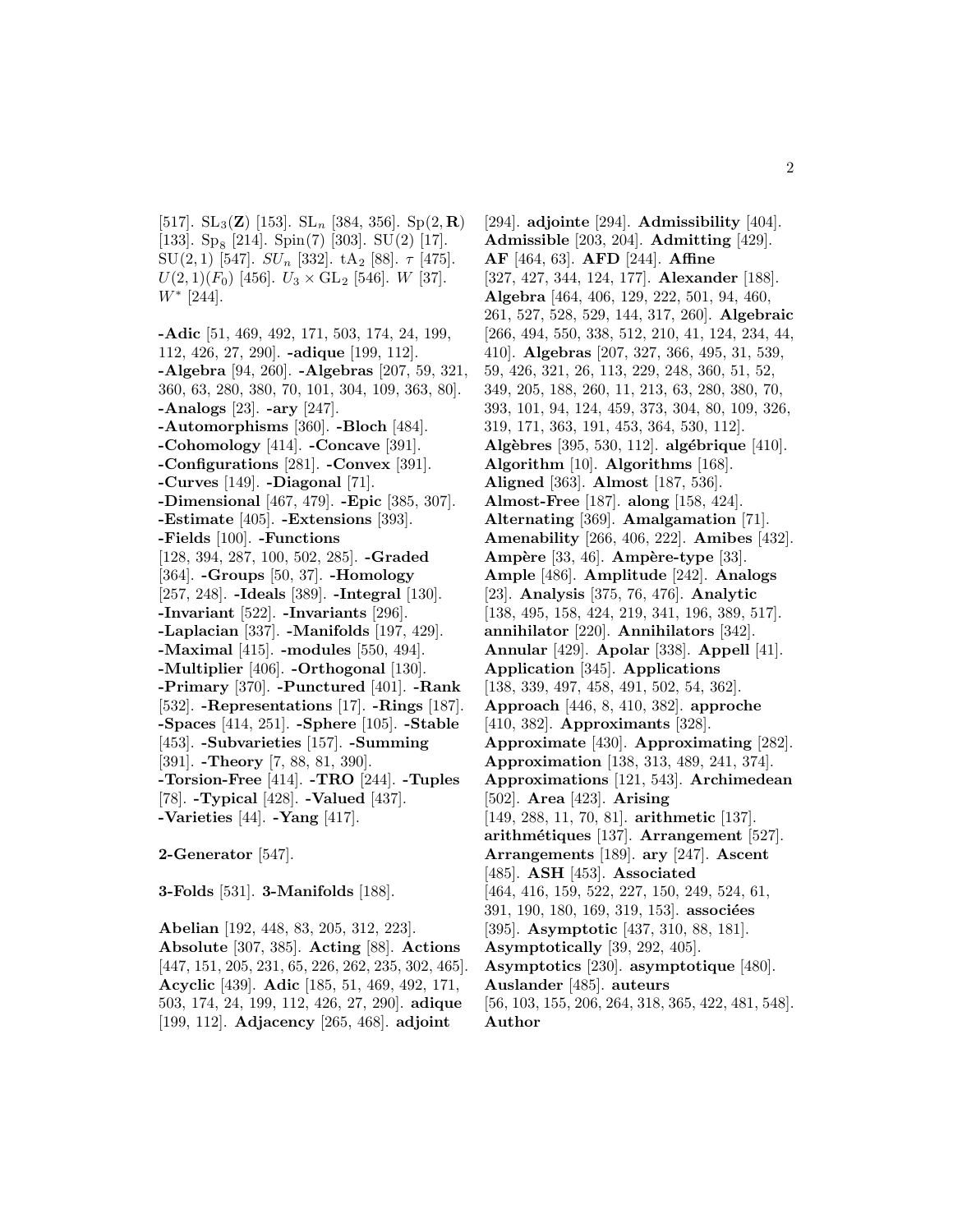[56, 103, 155, 206, 264, 318, 365, 422, 481, 548]. **Automorphic** [32, 61, 179]. **Automorphism** [81]. **Automorphismes** [177]. **Automorphisms** [360, 70, 177].

**Avoiding** [83, 211]. **Axiom** [284].

**Backtracking** [400]. **ball** [331]. **Banach** [291, 299, 368, 399, 351]. **Base** [178, 12, 456]. **Bases** [418]. **Baskakov** [137]. **Behavior** [310, 142, 242, 471, 98]. **Bending** [270]. **Bergman** [147, 219, 490]. **Bernstein** [368]. **Berry** [250]. **Besov** [152]. **Best** [227, 241]. **between** [273]. **Bi** [347]. **Bi-Invariant** [347]. **Bifurcations** [141]. **bigèbre** [395]. **Billiard** [212]. **Biprojectivity** [144]. **Birch** [278]. **Birkhoff** [253]. **Bivariate** [77, 121]. **bivari´es** [121]. **Bloch** [484, 55]. **Blowing** [425]. **Blowing-Down** [425]. **Blowing-Up** [425]. **Bodies** [423, 343, 362]. **Bol** [377]. **born´ees** [93]. **Bottle** [334]. **boule** [331]. **Bound** [20]. **Boundary** [15, 146, 429, 232, 233, 46]. **Bounded** [391, 490, 46, 93]. **Bounds** [448, 85, 541, 100, 491, 3]. **Brackets** [191]. **Braid** [79]. **Braids** [189]. **Branched** [17]. **Branching** [450, 290]. **Branges** [507]. **Brownian** [8, 41, 273]. **Building** [72]. **Buildings** [48, 521, 88]. **Bump** [238]. **Bundle** [329]. **Bundles** [356, 53, 190, 102]. **Cabled** [383]. **Calabi** [531]. **calculations** [442]. **calculs** [442]. **Calculus** [8, 466]. **Calder´on** [416]. **Canonical** [49, 418, 326].

**Cantor** [110, 308, 70]. **Cantor-Type** [110]. **Carath´eodory** [152]. **Cardinal** [389]. **Cardinality** [187]. **Carleson** [325]. **Carnot** [152]. **Cartan** [419, 195]. **cas** [237, 112, 331]. **Case** [426, 456, 237, 112, 331]. **Cases** [421]. **Casselman** [358]. **CAT** [521]. **Categorical** [139]. **Categories** [485, 14]. **Categorification** [474]. **Category** [125]. **Cebysev** [496]. **Cell** [444]. **Central** [260, 216]. **Centralizers** [345]. **Certain**

[463, 176, 61, 279, 70, 372, 101, 214, 33].

**certaines** [33]. **Chain** [439]. **Chains** [511]. **Chandra** [361, 382]. **Change** [12, 456]. **changement** [456]. **Changes** [186]. **Character** [150]. **Characteristic** [413, 428]. **Characterization** [515, 458]. **Characterizing** [487]. **Characters** [18, 35, 545, 30]. **Chen** [407]. **Chern** [30]. **Chief** [131]. **Choquet** [399]. **Circle** [231]. **Circles** [538]. **Circular** [508]. **Class** [377, 404, 369, 342, 100, 515, 443, 544, 246]. **Classes** [426, 70, 372, 517]. **Classical** [433, 537, 67, 523, 27, 242, 372, 503, 518, 47, 530, 253]. **Classification** [199, 425, 367, 240, 63, 470, 101, 109, 364, 199]. **classiques** [530]. **Close** [538, 362]. **Closed** [138, 495, 398, 452, 295]. **Closure** [201]. **Closures** [16]. **CM** [526]. **CM-Connectivity** [526]. **Co** [266, 354, 163]. **Co-** [354, 163]. **Co-Amenability** [266]. **Coalescing** [273]. **Coassociative** [354, 163]. **Cochain** [154]. **Cocycles** [190]. **Codes** [65]. **Coefficient** [186]. **Coefficients** [522, 285, 499, 524, 306]. **Cogrowth** [400]. **Cohen** [440]. **Cohomology** [346, 414, 275, 310, 356, 333, 407, 190, 458, 231, 459, 517]. **Coinvariant** [229]. **Coinvariants** [435]. **Colored** [474]. **Combinatorics** [143]. **Commutant** [172]. **Commutative** [440, 81]. **Commutator** [219]. **Commuting** [78, 249, 302]. **Compact** [207, 347, 269, 259, 42, 43, 134, 304, 261, 442]. **compactes** [442]. **Compactification** [472]. **Compactness** [113]. **Comparison** [7]. **Comparisons** [108]. **Compatible** [312]. **Complements** [17]. **Complete** [5, 487, 360, 95, 54, 298, 137, 137]. **Complex** [183, 217, 200, 201, 114, 511, 151, 190, 215, 153, 46, 154]. **Complexes** [14, 282]. **Components** [482, 115]. **comportement** [98]. **Composition** [484]. **Computational** [528]. **Computations** [388]. **Concave** [391]. **Concentration** [510]. **Conclusion** [313]. **Conditions** [15, 146, 311, 466, 13]. **Conductor** [54]. **Cone**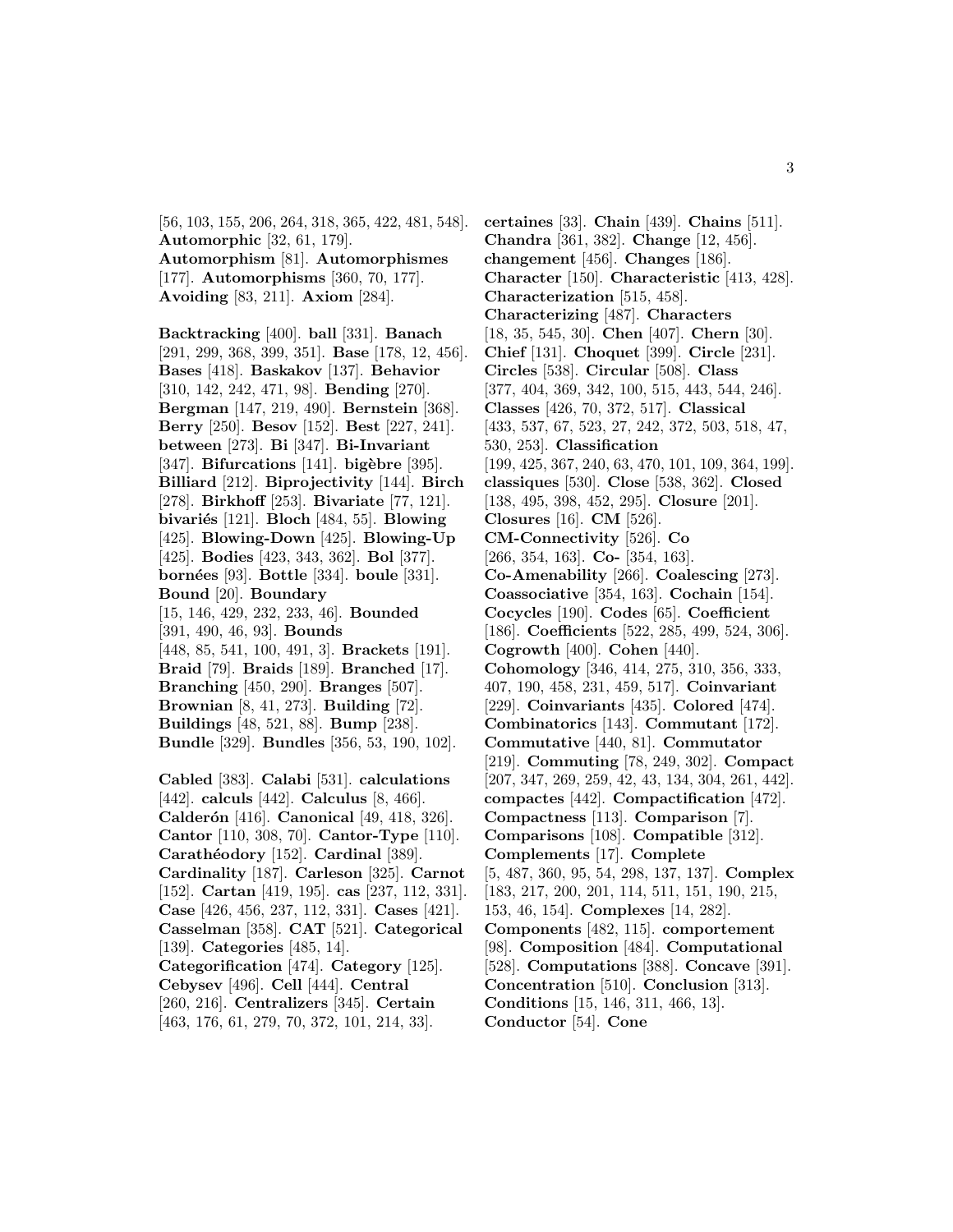[301, 486, 522, 398, 295]. **Cone-Monotone** [301]. **Cones** [370]. **Configurations** [281]. **Conformal** [510]. **Congruence** [517, 504]. **Conjecture** [508, 359, 483, 461, 309, 421, 514, 278, 224, 352, 336]. **Conjugacy** [426, 430]. **Connected** [482, 115, 344]. **Connectedness** [259]. **Connections** [327, 329, 259, 28]. **Connectivity** [526]. **Constant** [351, 443]. **Constants** [227, 164]. **Constructing** [320, 431]. **Construction** [168, 517]. **Contact** [317]. **Contained** [383]. **Context** [452]. **Continua** [513]. **Continuation** [412]. **Continued** [153]. **Continuity** [301]. **Continuous** [366, 413, 59, 94, 154]. **Contractions** [364]. **Convergence** [369, 113, 328]. **Convex** [76, 423, 511, 313, 391, 343]. **Convexité** [137]. **Convexity** [137, 217, 159, 195]. **Convolution** [311, 113]. **Coordinates** [444]. **Corepresentations** [266]. **corps** [362]. **Correction** [85]. **Correlation** [174]. **Correlations** [216]. **Correspondence** [102]. **Correspondences** [31]. **Corrigendum** [550, 9, 74]. **Cosingular** [314]. **Countable** [513, 519]. **Counting** [85, 3]. **courbes** [184, 237]. **Covering** [284, 250, 42, 535]. **Coverings** [284, 108]. **Covers** [17, 320, 428]. **Cowen** [240]. **Coxeter** [521]. **CR** [473]. **Critical** [276]. **Cross** [344, 64, 547]. **Cross-Ratios** [547]. **Cross-Section** [64]. **Crossed** [205]. **Cubes** [277, 117]. **Cubic** [483, 142, 69, 12, 153]. **Cubical** [408]. **Cuntz** [129, 205]. **Current** [459]. **Curvature** [472, 292, 443]. **Curve** [265, 329, 170]. **Curved** [275]. **Curves** [75, 454, 158, 424, 445, 149, 350, 61, 279, 381, 230, 234, 215, 296, 184, 237]. **Cuspidal** [412, 346]. **Cycle** [255]. **Cycle-Level** [255]. **Cycles** [141, 533, 181]. **Cyclic** [387, 17, 418, 342]. **Cyclotomic** [183].

**dans** [118, 237, 331]. **Darboux** [68, 317]. **Data** [412]. **Decay** [311, 202, 216]. **Decomposability** [349]. **Decomposition**

[419, 195, 244]. **Decompositions** [92, 28, 354, 163]. **Decreasing** [447]. **Dedekind** [100, 4, 74]. **Défaut** [237]. **Defectivity** [463]. **Defined** [25, 129]. **Definite** [335, 241]. **Deformations** [303]. **Degeneration** [510]. **Degree** [149, 342, 491, 393]. **Dehn** [252]. **Dense** [308]. **Density** [510, 352]. **Deny** [399]. **Dependent** [15, 146]. **deployed** [355]. **d´eploy´es** [355]. **Depth** [18]. **Depth-Zero** [18]. **Derivations** [191]. **Derivatives** [238]. **Derived** [133]. **Descending** [75]. **Descent** [508]. **Describing** [403]. **Determined** [447]. **Deviation** [77]. **d'exponentielles** [432]. **d'homotopie** [395]. **Diagonal** [71]. **Diagonals** [123]. **Diagrams** [265]. **Diametrically** [351]. **Dieudonné** [419]. **Difference** [288, 505]. **Differences** [343]. **Differentiability** [301, 243]. **Differential** [146, 84, 166, 221, 295]. **Diffusions** [509]. **Digit** [247]. **Dilations** [78]. **Dilogarithm** [119]. **Dimension** [330, 212, 489, 379, 451, 152]. **Dimensional** [347, 228, 467, 211, 72, 326, 479, 535, 181]. **Dimensions** [85, 450, 44, 95, 3]. **Ding** [367]. **Diophantine** [208, 446, 489]. **Dirichlet** [457, 352]. **Disconnected** [134]. **Discrete** [288, 230, 171, 545, 54, 246, 47]. **discriminant** [19]. **Distance** [387, 429, 392]. **Distribution** [394, 506, 348, 549]. **Distributions** [355, 35, 319]. **Distributive** [504]. **Divisible** [169]. **Division** [256, 393, 256]. **Domains** [145, 146, 9, 315, 236, 96, 173, 402, 1]. **Donaldson** [102]. **d'ordre** [361]. **Double** [183, 501]. **Douglas** [240]. **Down** [425]. **Dual** [501, 477, 353]. **Duality** [271, 273]. **d'un** [199]. **d'une** [331, 534]. **Dunford** [34]. **Dupin** [316]. **Duplication** [41]. **Dyer** [278]. **Dynamical** [321].

**Effective** [419, 151]. **Eigenfunction** [146]. **Eigenparameter** [15, 146]. **Eigenvalue** [334]. **Eigenvalues** [390]. **Einstein** [537].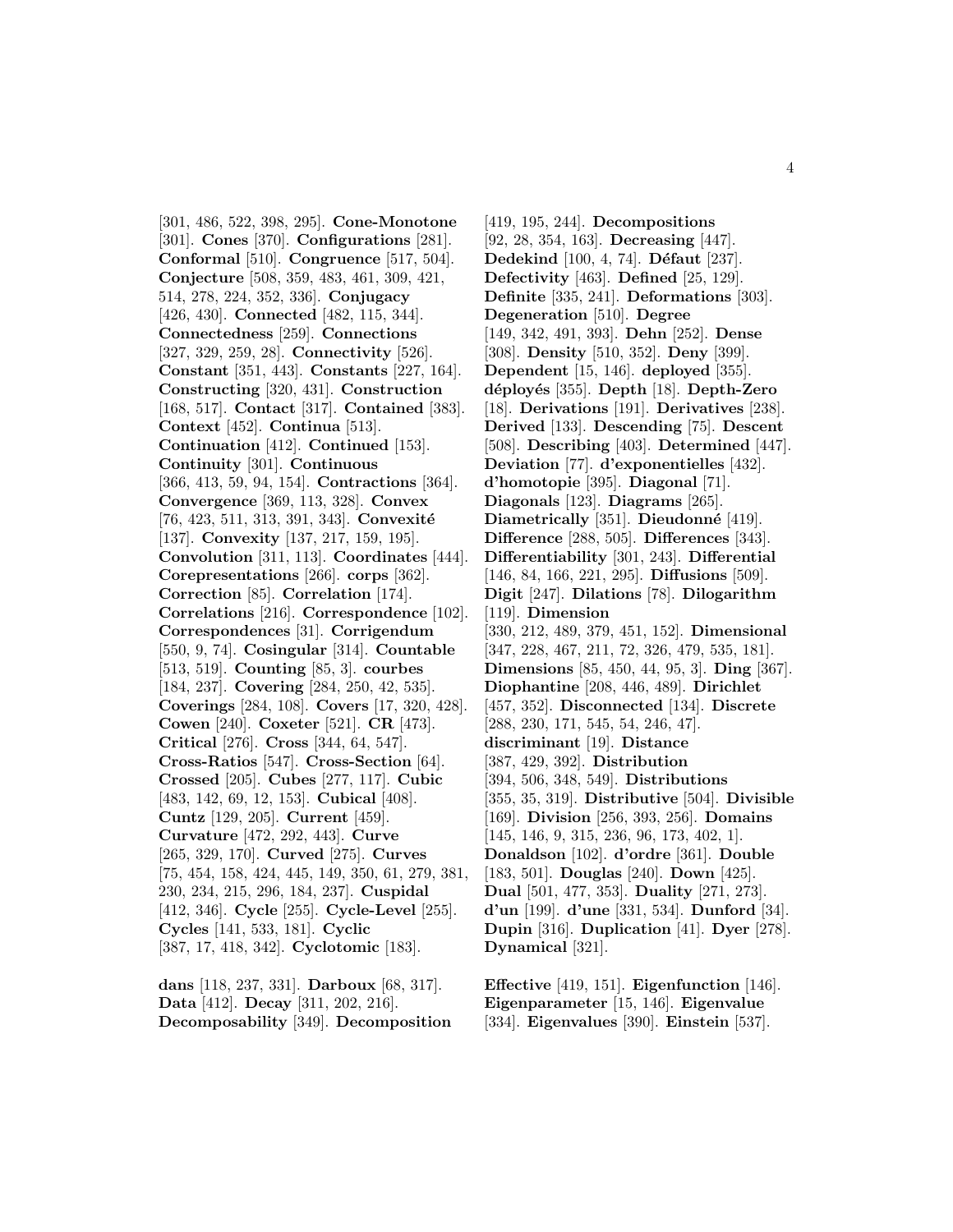**Eisenstein** [412, 225]. **Elementary** [111, 224]. **Elements** [501, 71, 245, 545, 218, 218]. **Elliptic** [75, 145, 138, 445, 388, 398, 332, 350, 279, 215, 296, 237]. **elliptiques** [237]. **Embeddings** [307, 122, 254]. **Endomorphism** [379, 373]. **Endomorphisms** [129, 460]. **Ends** [9, 1]. **Energy** [230, 242]. **Enriques** [265]. **Epic** [385, 307]. **epsilon** [98]. **epsilon-pair** [98]. **Equation** [420, 142, 399, 319]. **Equations** [337, 145, 91, 208, 15, 146, 138, 446, 6, 107, 236, 471, 127, 33, 324, 33, 324]. **Equivalence** [367]. **Equivariant** [57, 139, 122, 262, 184]. **´equivariante** [184]. **Erdos** [487, 223]. **Ergodic** [227]. **Erratum** [434, 549, 166, 462]. **espace** [177]. **espaces** [118]. **Esseen** [250]. **Essential** [44]. **Estimate** [405, 21]. **Estimates** [25, 292, 212, 335, 451, 38, 173]. **Eta** [4, 74]. **Euclidean** [475, 39, 209, 210, 319]. **Euler** [183, 276, 41, 371]. **Evaluations** [41]. **Eventual** [196]. **Every** [308]. **Exact** [452]. **Exactly** [156, 434]. **Examples** [531]. **Exceptional** [32, 421, 277, 224, 411, 117]. **Excluding** [247]. **exemple** [456]. **Existence** [337]. **Expansion** [283]. **Expansions** [146, 475, 416]. **Explicit** [100, 171]. **Exponential** [91, 498, 279, 216, 93]. **exponentiels** [93]. **Exponents** [489, 374]. **Ext** [70]. **Extended** [327]. **Extension** [473, 339]. **Extensions** [413, 445, 139, 418, 398, 280, 37, 393, 460, 295, 54]. **Extremal** [334, 179]. **Face** [526, 527]. **facteurs** [98]. **Factor** [131]. **Factorization** [299, 172]. **Factorizations** [436, 86, 533]. **Factors** [58, 113, 98]. **failure** [237]. **Families** [446]. **Family** [512]. **Farey** [464]. **Fast** [204]. **Fat** [239, 10]. **Features**

[159]. **Feichtinger** [359]. **Fekete** [397].

**Fiber** [106, 522, 370]. **Fibre** [189]. **Fibre-Type** [189]. **Field**

[59, 20, 342, 290, 492, 460, 216]. **Fields**

[75, 165, 475, 445, 417, 437, 388, 532, 350, 100, 37, 373, 225, 54, 153, 174]. **Fillings** [429]. **Filters** [438]. **Finding** [247]. **Finer** [367]. **Finite** [165, 320, 78, 229, 150, 440, 379, 72, 191, 519]. **Finite-Dimensional** [72]. **Finitely** [131, 363, 444]. **Finsler** [160, 544]. **First** [513, 334]. **Fixed** [242]. **Flag** [16, 443]. **Flat** [292, 259, 28, 443]. **Flats** [521, 282]. **Floer** [17]. **Flow** [493, 274]. **Flows** [270, 390, 253]. **Focus** [221]. **Folds** [531]. **Foliations** [136]. **fonction** [361]. **fonctions** [137]. **Forcing** [513]. **Form** [146, 253, 73]. **Formality** [262]. **forme** [73]. **Formed** [58]. **Forms** [283, 208, 338, 523, 61, 457, 515, 306]. **Formula** [35, 62, 358, 184]. **Formulae** [247, 285, 41]. **formule** [184]. **fortes** [121]. **Four** [330]. **Fourier** [433, 283, 406, 328, 501, 261, 30, 81, 306, 144]. **Fractals** [444]. **Fractional** [506]. **Fractions** [153]. **Frame** [168]. **Framed** [53, 116]. **Frames** [359, 53, 478, 126]. **Fredholm** [274, 38]. **Free** [414, 66, 187, 205, 304]. **Free-Product** [304]. **Freeness** [71]. **French** [118, 137, 530, 199, 456, 218, 184, 98, 237, 121, 112, 256, 355, 177, 331, 33, 361, 362, 324, 93, 442, 19, 410, 73, 294, 382]. **Frey** [446]. **Friction** [403]. **Fubini** [251]. **Full** [420]. **Fully** [145]. **Function** [175, 186, 378, 219, 85, 92, 203, 204, 41, 371, 500, 233, 373, 460, 225, 543, 529, 4, 74, 3, 361]. **Functional** [466, 319]. **Functions** [5, 110, 128, 394, 413, 301, 495, 348, 284, 438, 258, 341, 238, 202, 286, 239, 196, 328, 287, 335, 457, 42, 100, 36, 381, 133, 135, 502, 94, 352, 243, 169, 411, 535, 452, 536, 89, 505, 46, 90, 137, 549, 285]. **Functor** [133]. **Functorial** [354]. **Functors** [40, 439]. **Fundamental** [510, 401]. **Furstenberg** [430].

**Gabor** [359]. **Galois** [208, 7, 149, 467, 312, 393, 431]. **gamma** [137]. **Gap** [417]. **Gaps** [283]. **Gaskets**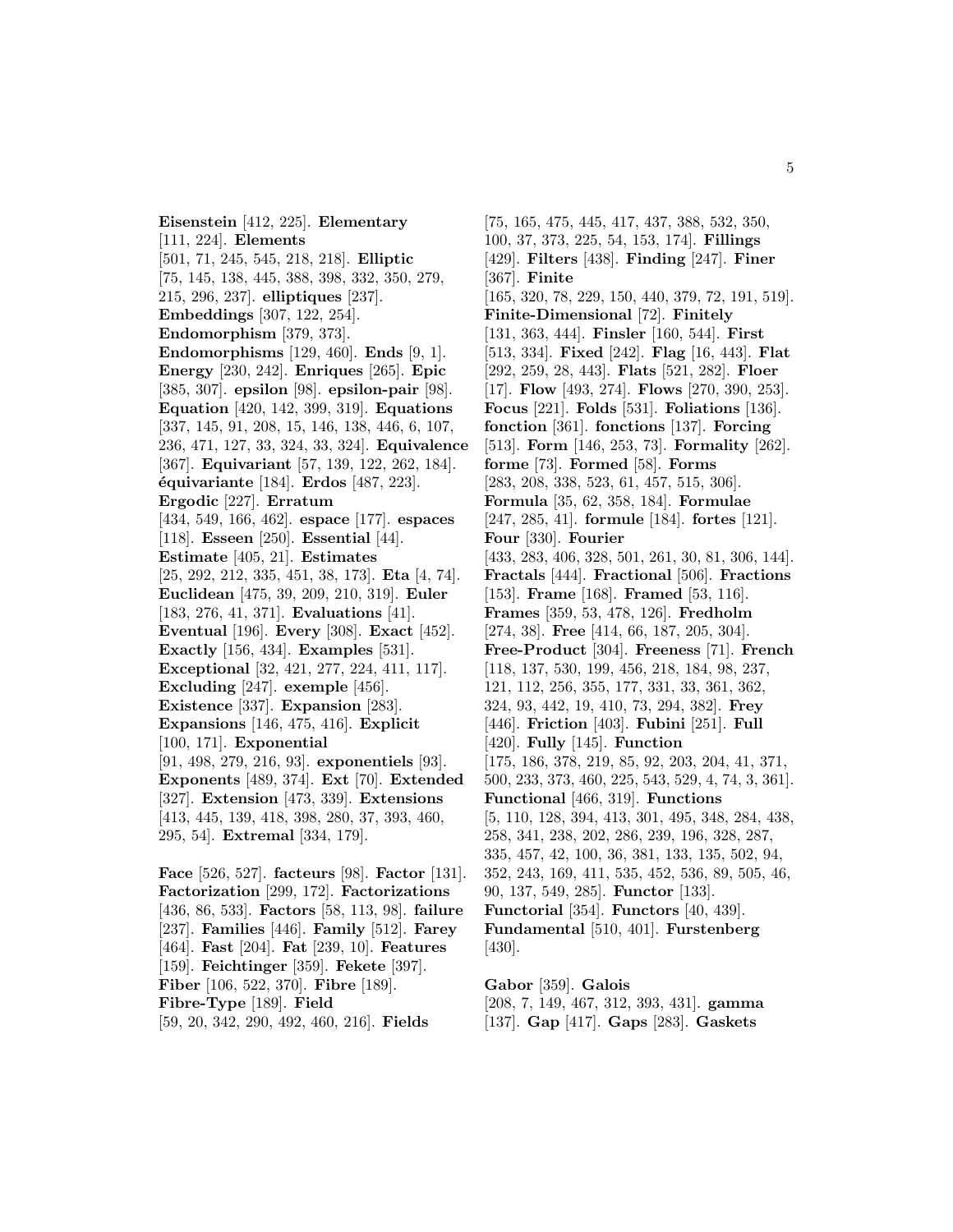[535, 536]. **Gauge** [363]. **Gauge-Invariant** [363]. **Gauss** [69]. **Gaussian** [437, 173]. **Gelfond** [305]. **General** [145, 514, 108, 459, 492, 293, 503, 364]. **Generalizations** [223]. **Generalized** [327, 346, 167, 512, 99, 516, 289, 281, 254, 172]. **Generated** [507, 157, 131, 401]. **Generating** [203, 204]. **Generation** [366]. **Generator** [547]. **Generic** [418, 332]. **Genus** [454, 381, 170, 462, 2]. **Geodesic** [241]. **Geodesics** [232]. **Geometric** [521, 343, 22]. **Geometry** [520, 398, 28, 409, 428, 221, 441, 544, 105]. **Ginzburg** [452]. **Girsanov** [509]. **Given** [335]. **Global** [508, 445, 197, 379]. **Goldbach** [277]. **Gordon** [382]. **Graded** [139, 522, 364]. **Graph** [175, 539, 45]. **Graphical** [211]. **Graphs** [375, 425, 250, 132, 134, 400, 363]. **Grassmannian** [162]. **Grassmannians** [120]. **Green's** [233]. **Gross** [525]. **Grothendieck** [57]. **Ground** [403]. **Group** [435, 436, 139, 18, 340, 269, 420, 150, 342, 151, 288, 64, 232, 233, 304, 65, 226, 401, 465, 199]. **groupe** [199]. **groupes** [218, 355, 93]. **Groupoids** [261]. **Groups** [24, 537, 128, 82, 266, 57, 347, 521, 139, 387, 320, 311, 50, 32, 194, 67, 323, 523, 350, 27, 271, 469, 205, 189, 514, 43, 108, 37, 344, 134, 372, 124, 492, 44, 88, 215, 262, 171, 503, 246, 22, 126, 55, 518, 47, 355, 93, 478]. **Growth** [378, 42]. **Haar** [323]. **Hamiltonian** [403, 191]. **Hankel** [490]. **Hardy** [376, 415, 21, 172]. **Harish** [361, 382]. **Harish-Chandra** [361, 382]. **Harmonic** [375, 300, 200, 444]. **Hausdorff** [300, 341, 212, 152]. **Hauteur** [480]. **Heat** [311, 233, 143]. **Hecke** [394]. **Heegner** [445, 480]. **Heisenberg** [420, 288, 315, 232, 233]. **Hermitian**

[499, 468, 298]. **heuristic** [382]. **heuristique** [382]. **Hexagons** [254]. **Hierarchy** [68].

**Higgs** [298]. **High** [211].

**High-Dimensional** [211]. **Higher** [473, 386, 158, 424, 39, 349, 277, 535, 181, 363, 55]. **Higher-Rank** [363]. **Hilbert** [522, 92, 532, 239, 465]. **Hitchin** [102]. **Hochschild** [154]. **Hodge** [263]. **Hölder** [472, 413, 238]. **Holomorphic** [366, 31, 42]. **Homeomorphisms** [340, 519]. **Homogeneous** [537, 25, 330, 178]. **Homology** [17, 257, 248, 408, 188, 198, 55]. **Homotopy** [163]. **Hopf** [188, 180]. **Horn** [9, 1]. **Horn-Like** [9, 1]. **Hyperbolic** [76, 378, 197, 429, 304, 169, 253, 256]. **hyperbolique** [256]. **Hypercontractivity** [286]. **Hypergeometric** [192, 41]. **Hyperinvariant** [455]. **Hyperoctahedral** [436]. **Hyperplane** [189, 527, 162]. **Hyperspaces** [496]. **Hypersurfaces** [316].

**Hypoelliptic** [347].

**Ideal** [299, 205, 80]. **Ideals** [495, 389, 370, 353, 363, 402]. **Ideas** [408]. **Idempotents** [392]. **II** [424, 67, 342, 204, 226]. **III** [69]. **IIIa** [450]. **Image** [431]. **imaginaire** [331]. **Imaginary** [475, 331]. **Immersions** [515]. **Implementers** [129]. **Imprimitivity** [302]. **Increments** [437]. **Indefinite** [64]. **Independence** [451]. **Index** [56, 103, 155, 206, 264, 318, 365, 422, 481, 548]. **Individual** [247]. **Induced** [82, 271, 220]. **Inductive** [28]. **inégalités** [137]. **Inequalities** [376, 227, 397, 420]. **Inequality** [498, 137]. **Inequivalent** [86]. **Inert** [20]. **Infinite** [347, 497, 228, 260, 380, 500, 326, 536, 45]. **Infinite-Dimensional** [228]. **Infinitely** [169]. **Infinitesimal** [529]. **Infinity** [472, 141]. **Injective** [497]. **Injectivity** [148]. **Inner** [523, 203, 204]. **Instabilities** [417]. **Integers** [394, 494, 550, 475, 185, 210]. **Integrability** [253]. **Integrable** [27, 514, 180]. **Integral** [433, 130, 62, 546]. **Intégrales** [112, 362, 530]. **Integrals** [493, 25, 51, 41, 21, 325, 95, 530, 112, 362].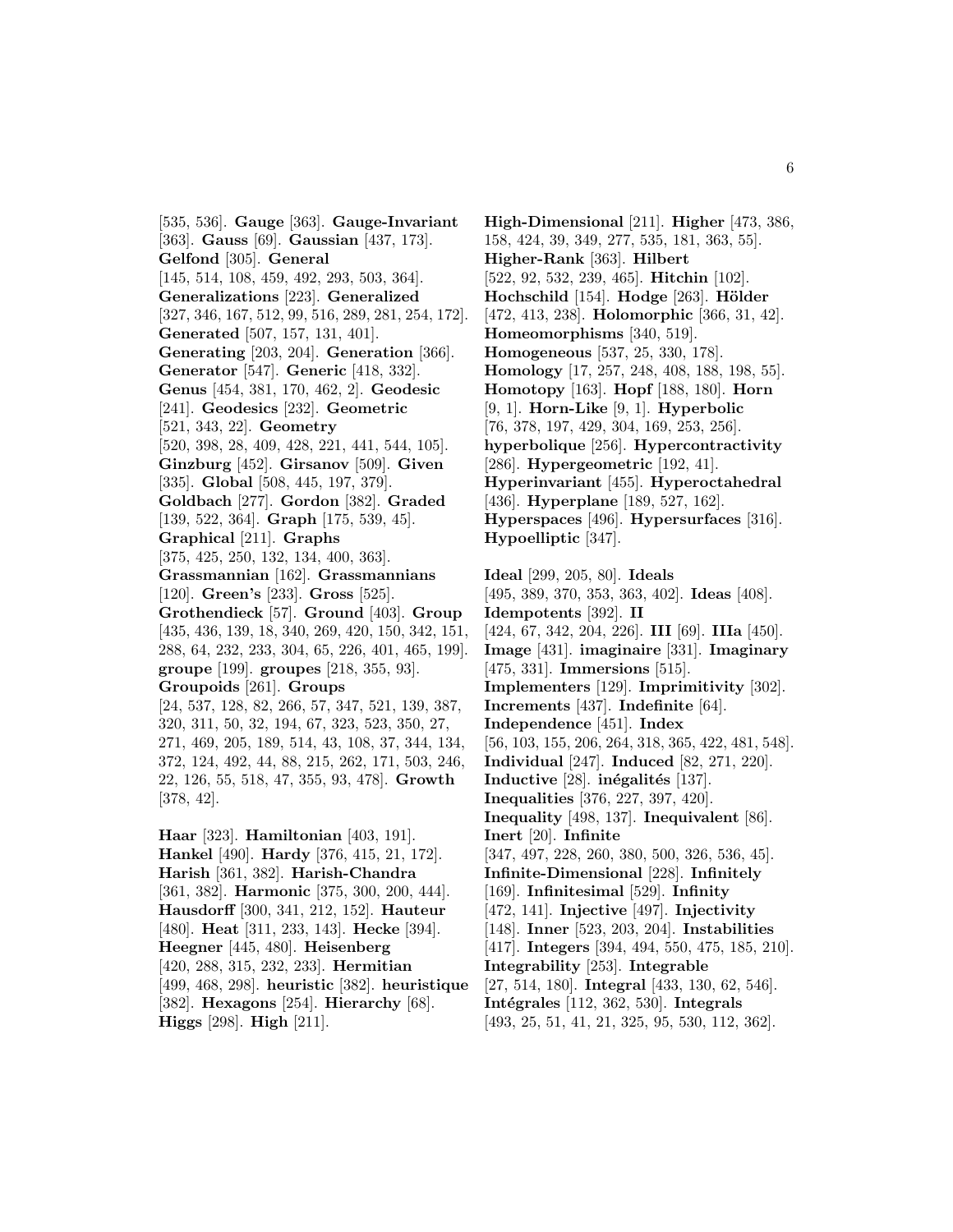**Interpolation** [40]. **Intersection** [255, 504]. **Intertwining** [24, 287, 345, 518]. **Invariant** [537, 474, 347, 522, 427, 188, 35, 363, 89, 355]. **invariantes** [355]. **Invariants** [435, 7, 449, 26, 389, 87, 383, 529, 296]. **Inverse** [366, 451, 90]. **Invertible** [451]. **Involutions** [249, 401]. **Involving** [163]. **Irrational** [182]. **Irrationalities** [4, 74]. **irreducible** [93]. **irréductibles** [93]. **Irreversible** [321]. **Isometric** [78, 515, 465]. **Isotropic** [515]. **Iterated** [216]. **Iterates** [371]. **Itself** [340]. **IV** [455]. **Iwasawa** [508].

**Jacobi** [58]. **Jacobian** [410]. **jacobiens** [410]. **Jacquet** [82, 421]. **Jet** [396]. **Jones** [474]. **Jordan** [268, 319].

**Kac** [344, 64, 223]. **K¨ahler** [298]. **Kampen** [161]. **Karamata** [357]. **Kato** [54]. **Kernel** [532, 233]. **Kernels** [176, 311]. **Kirillov** [246]. **Klein** [334, 382]. **Kloosterman** [165]. **Klyachko** [492]. **Knot** [17, 383]. **Knots** [17, 383]. **Knuth** [245]. **Kobayashi** [102]. **Kontsevich** [89, 486]. **Koras** [57]. **Kostant** [23]. **KP** [68]. **Kronecker** [373, 460].

**L** [352]. **L-Functions** [352]. **Lacunary** [524]. **Lagrangian** [401]. **Laguerre** [512]. **Lai** [421]. **Landau** [452]. **Landsberg** [544]. **Lang** [309]. **Laplacian** [9, 337, 1, 420, 288, 315]. **Laplacians** [347]. **Large** [445, 397, 498, 142, 350, 429, 431]. **Lattice** [538]. **Law** [312, 216]. **Laws** [169]. **Leading** [186]. **Least** [77, 20]. **Lebesgue** [541]. **Lefschetz** [441]. **Length** [310]. **Lens** [87]. **Lerch** [543]. **leurs** [442]. **Level** [26, 349, 441, 352, 171, 255]. **Levi** [218]. **Lie** [537, 327, 395, 530, 112, 426, 269, 194, 51, 11, 93, 124, 459, 478, 245, 191, 22, 364]. **Lifting** [540, 467]. **Lifts** [477]. **Like** [9, 1]. **Limanov** [427]. **Limit** [141, 357, 216]. **Line** [276, 340]. **Linear** [15, 425, 178, 213, 108, 492, 471]. **Lines** [427]. **Links** [474]. **Liouville** [15, 186]. **Lipschitz** [236, 96, 173].

**Littlewood** [499, 488, 476]. **Local** [128, 448, 310, 540, 150, 357, 287, 288, 457, 317, 362]. **Localization** [14]. **Locally** [207, 134, 261, 191]. **Locally-Finite** [191]. **locaux** [362]. **Log** [257]. **Logarithm** [216]. **Logarithmic** [40]. **Looped** [354]. **Loops** [377, 163]. **Lorentzian** [292]. **Low** [438]. **Low-Pass** [438]. **Lower** [100]. **Lusternik** [125].

**Macaulay** [440]. **Machin** [247]. **Machin-Type** [247]. **Mahler** [119, 397]. **Main** [508]. **Majorants** [507, 203, 204]. **Makar** [427]. **Manifold** [232, 233]. **Manifolds** [104, 472, 473, 39, 275, 330, 292, 405, 151, 197, 188, 42, 429, 298, 317]. **Map** [340, 64]. **Mapping** [95]. **Mappings** [194, 114]. **Maps** [378, 148, 468, 451, 535, 125]. **Marginal** [72]. **Marriage** [541]. **Martingales** [226]. **Matching** [171]. **Matrices** [447, 268, 270, 341, 468, 123, 241]. **Matrix** [213]. **Matroids** [97]. **Maximal** [415, 227, 524, 393, 351, 456, 361]. **maximaux** [456]. **Maximum** [457, 36, 170]. **Mazur** [349]. **Mean** [423, 202]. **Measurable** [194]. **Measure** [217, 119, 397, 323]. **Measures** [46]. **Merit** [58]. **Meromorphic** [412, 138, 258]. **Metaplectic** [108]. **Method** [183, 305]. **Methods** [397]. **Metric** [413, 334, 304, 152]. **Metrics** [537, 160, 443, 544, 298]. **Metrized** [375]. **Mikhlin** [466]. **Mikhlin-Type** [466]. **Mild** [516]. **Mills** [298, 417]. **Milnor** [106]. **Minimal** [423, 483, 533, 390, 230, 70, 220]. **Minimum** [36]. **Minkowski** [343]. **Mixed** [263]. **Mixing** [516]. **Model** [156, 434, 403, 203, 204, 358]. **Models** [291, 308, 492, 542, 439, 452]. **Moderate** [177]. **mod´er´es** [177]. **Modular** [283, 208, 6, 26, 306]. **Module** [7, 32, 514]. **Modules** [82, 494, 396, 66, 133, 373, 460, 38, 30, 550, 220]. **Moduli** [482, 486, 356, 259, 28]. **Modulo**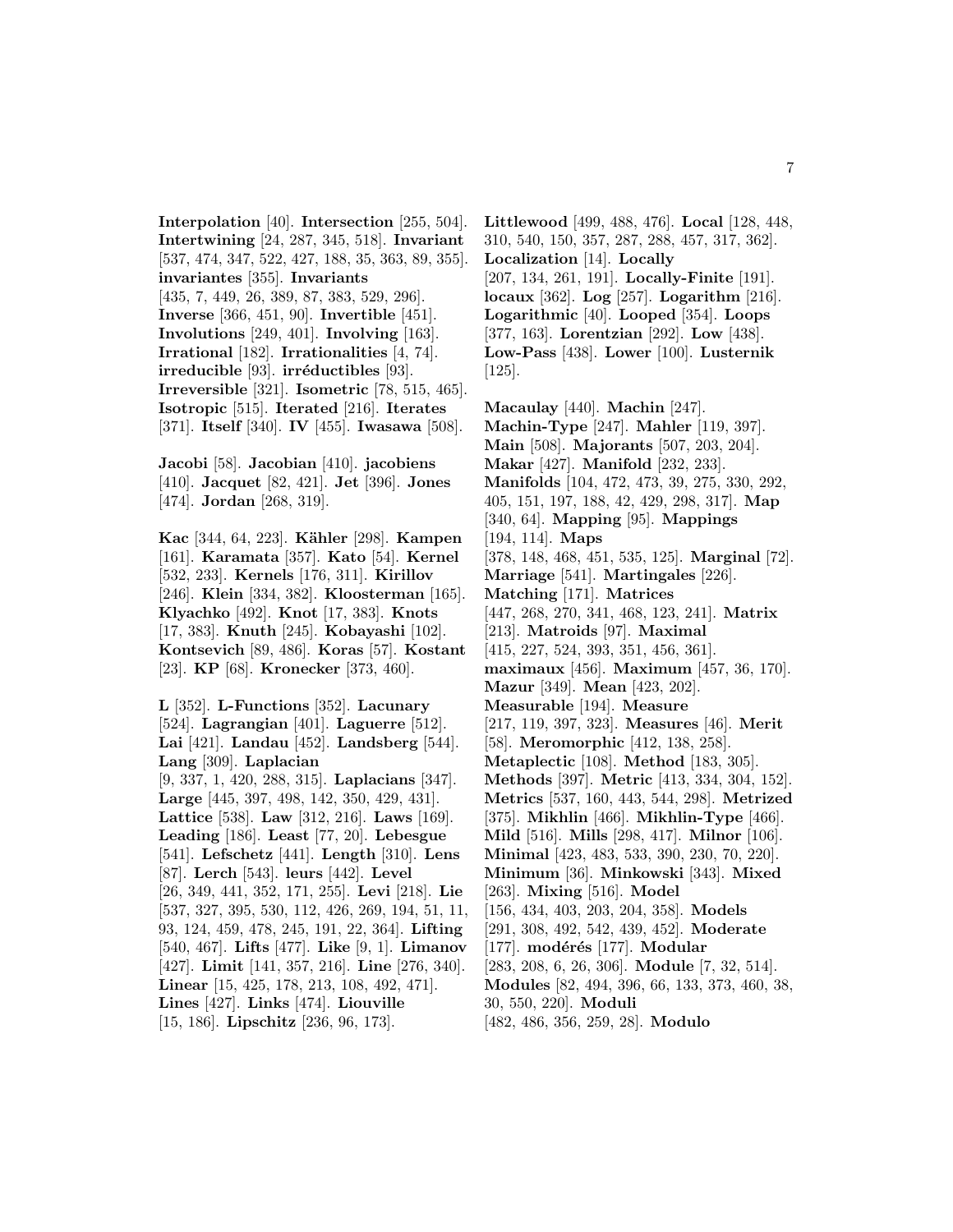[508, 498, 488]. **Modulus** [111, 36]. **Moment** [300, 130]. **Monge** [33, 46]. **Monoidal** [439]. **Monotone** [97, 301, 360]. **monotonicity** [137]. **monotonie** [137]. **Moody** [344, 64]. **Mordell** [350]. **Morse** [116]. **Motions** [273]. **Motivic** [323, 411]. **Moving** [168, 478]. **Multi** [446, 79]. **Multi-Frey** [446]. **Multi-Parameter** [446]. **Multi-Sided** [79]. **Multiple** [263]. **Multiplication** [454, 219, 499, 215]. **Multiplications** [314]. **Multiplicative** [202]. **Multiplicity** [337, 322, 178, 526]. **Multiplier** [406, 466, 222, 80]. **Multipliers** [147, 415]. **Multisymplectic** [235]. **Multivariable** [438]. **Mutation** [156, 434].

**Near** [472, 46]. **Nearly** [369]. **Negative** [472, 491]. **Negatively** [275]. **Nest** [52]. **Nested** [42]. **Networks** [211]. **Neumann** [9, 31, 1, 322, 33, 349, 236]. **Newton** [19]. **Nilpotence** [377]. **Nilpotent** [426, 201, 250, 133, 246, 294]. **nilpotente** [294]. **Nilpotents** [392]. **Nombres** [73]. **Non** [15, 509, 78, 330, 450, 440, 212, 491, 252, 451, 344, 223, 400, 319, 81, 237]. **Non-Abelian** [223]. **Non-Backtracking** [400]. **Non-Commutative** [440, 81]. **Non-Commuting** [78]. **Non-Connected** [344]. **Non-Euclidean** [319]. **Non-Invertible** [451]. **Non-Linear** [15]. **Non-Negative** [491]. **Non-Orientable** [252]. **Non-reductive** [330]. **Non-Selfadjoint** [450]. **Non-Symmetric** [509]. **Non-Wandering** [212]. **Nonadjacent** [475]. **Noncommutative** [251]. **Noncommuting** [435]. **Nongraded** [191]. **Nonlinear** [145, 322, 142, 471]. **Nonmeager** [308]. **Nonnegative** [268]. **Nonsquare** [164]. **Nonstandard** [353]. **Norm** [406, 313, 164]. **Normal** [253]. **Normalized** [287]. **Normalizers** [360]. **Norms** [200, 447]. **Note** [183, 461]. **Nowhere** [308]. **Nuclear** [391]. **Number** [475, 356, 532, 305, 374, 170]. **Numbers**

[482, 300, 111, 100, 73]. **Numerical** [11, 213, 382]. **numérique** [382].

**Octahedral** [149]. **Odd** [426, 85, 3]. **ODEs** [549, 348]. **One** [270, 450, 352]. **One-Level** [352]. **Onto** [340]. **Open** [212]. **Operads** [439]. **opérateur** [382]. **opérateurs** [137]. **Operator** [493, 415, 140, 540, 219, 406, 325, 38, 144, 382]. **Operators** [433, 299, 376, 267, 274, 416, 200, 176, 269, 85, 398, 450, 524, 240, 287, 288, 391, 213, 43, 295, 172, 345, 518, 137, 484, 3]. **Optimal** [243]. **Optimization** [491]. **Orbifold** [102]. **Orbit** [16, 84, 166, 294]. **Orbital** [51, 530, 112, 362]. **orbitales** [530, 112, 362]. **orbite** [294]. **Orbites** [361]. **Orbits** [159, 201, 133, 465, 361]. **Order** [158, 424, 348, 39, 269, 221, 500, 519, 549, 361]. **Ordered** [50]. **OrderExt** [70]. **Ordering** [201, 189]. **ordinaires** [19]. **ordinary** [49, 106, 19]. **Orientable** [252]. **Oriented** [97]. **Orlicz** [164]. **Orthogonal** [348, 426, 26, 130, 271, 179, 549]. **Orthogonality** [384]. **Oscillatory** [95]. **Osculating** [386]. **Other** [13].

**pˆoles** [361]. **packages** [456]. **packets** [456]. **Pad´e** [328]. **Painlev´e** [127]. **Pair** [201, 249, 135, 174, 98]. **paires** [98]. **Pairings** [333]. **Pairs** [477, 353]. **Paley** [476]. **paquets** [456]. **Parabolic** [329, 53, 102]. **Parabolically** [82]. **Parallel** [515]. **Parameter** [446]. **Parametric** [114]. **part** [331, 203, 204]. **Partial** [276, 360, 123]. **Partie** [331]. **Partition** [90]. **Partitions** [505]. **Parts** [506]. **Pass** [438]. **Paths** [97]. **Patterns** [83]. **Pencil** [182]. **Perforated** [50]. **Periodic** [348, 140, 535, 536, 282, 549]. **Periodicity** [539]. **Periods** [193]. **Permutations** [533, 134]. **Perturbations** [140, 450, 242]. **Perverse** [120]. **Petits** [534]. **Petrie** [297]. **Pettis** [34]. **Phenomena** [336]. **Phi** [371]. **Phi-Function** [371]. **Pillai** [91]. **Pinched** [472]. **Planar** [265, 9, 212, 1].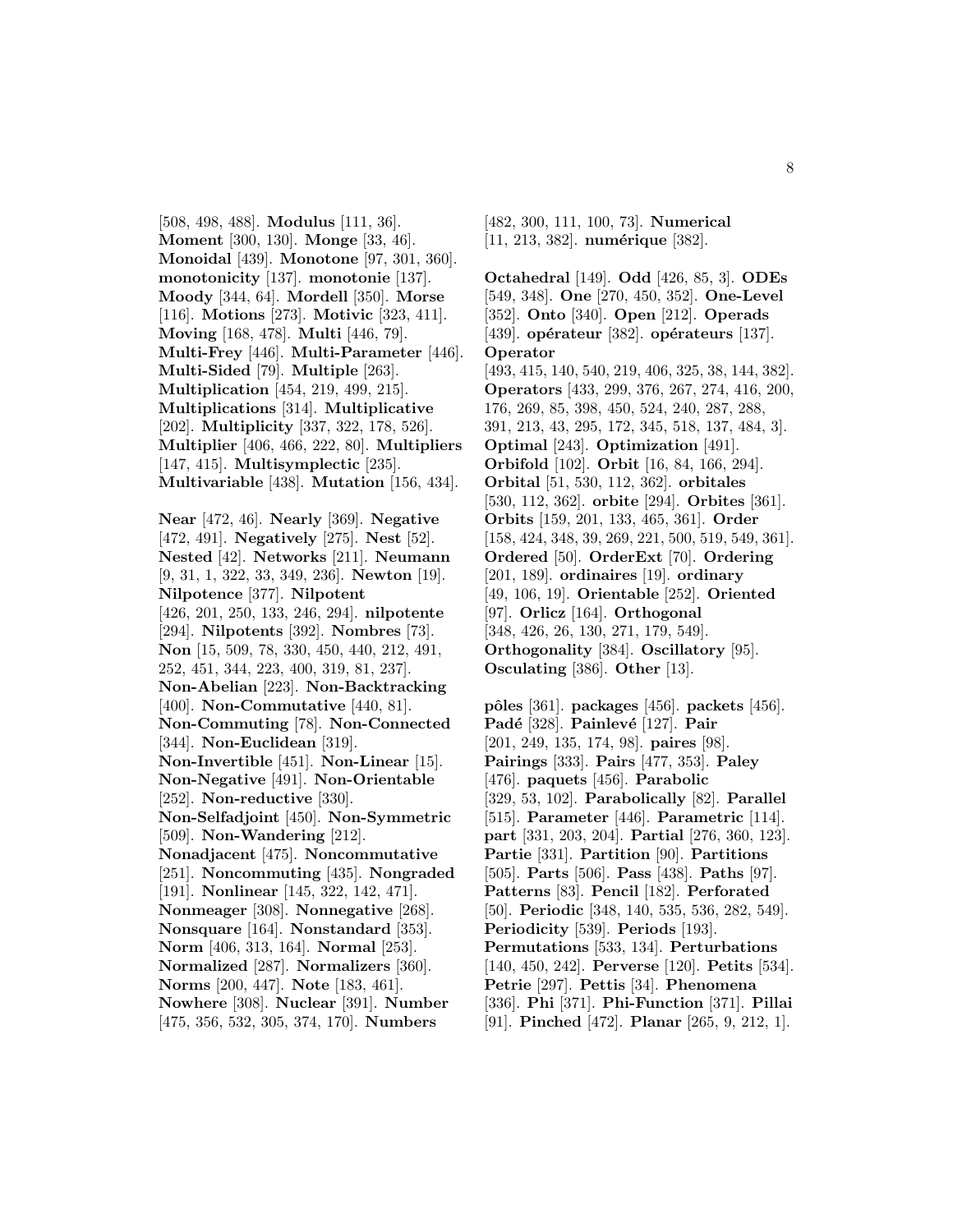**Plane** [148, 343]. **Planes** [257]. **Plurisubharmonic** [46]. **Poincaré** [225]. **Point** [60, 450]. **Points** [75, 267, 445, 483, 538, 448, 92, 239, 10, 178, 441, 234, 170, 534, 480]. **Pointwise** [335]. **Poisson** [104, 541, 62, 191]. **Polar** [198]. **Polarization** [449]. **Poles** [258, 411, 518, 361]. **Polydisk** [490]. **poly`edre** [19]. **Polygons** [105]. **Polyhedrality** [228]. **polyhedron** [19]. **Polylogarithms** [263]. **polynôme** [256]. **Polynomial** [474, 313, 543, 256]. **Polynomials** [165, 76, 77, 58, 111, 348, 397, 499, 512, 524, 130, 179, 491, 516, 462, 383, 549, 2]. **pond´er´ees** [112]. **Positive** [337, 394, 335, 391, 241]. **Positivity** [196]. **Potential** [22, 96]. **Potentials** [236]. **pour** [56, 103, 155, 206, 264, 318, 365, 422, 548, 530, 184, 121, 33, 382]. **Power** [342, 306]. **Powers** [311, 277, 505]. **Pre** [55]. **Pre-Bloch** [55]. **Predual** [222]. **Preduals** [391]. **Prehomogeneity** [518]. **premiers** [73]. **Preserve** [213]. **Preserving** [468]. **Pressure** [451]. **Primary** [370]. **Prime** [107, 20, 488, 342, 393, 305, 73]. **Primes** [498, 505]. **Principal** [329, 289, 290]. **Principle** [99]. **Principles** [457]. **Pro** [207, 124]. **Pro-** [207]. **Pro-Affine** [124]. **Problem** [346, 455, 403, 488, 277, 315, 226, 236, 33]. **problème** [33]. **Problems** [15, 186, 322, 90]. **Process** [72]. **processes** [121]. **processus** [121]. **proches** [362]. **Product** [66, 69, 21, 304, 325]. **Products** [276, 333, 205, 490, 401]. **Projection** [200, 219]. **Projectionless** [59, 109]. **Projective** [257, 407, 132, 234]. **Projectively** [443]. **Prolongations** [528]. **Proof** [224]. **Proper** [513, 235, 302]. **Properties** [417, 437, 485, 540, 219, 512, 197, 243, 95]. **Property** [284, 368, 349, 34, 441, 244, 504]. **proto** [395]. **proto-big`ebre** [395]. **Pseudo**

[330, 478]. **Pseudo-Riemannian** [330]. **Pseudoboundary** [340]. **Pseudoprimes** [506]. **Punctured** [401]. **Pure** [189]. **Purely** [260, 380].

**Quadratic** [475, 107, 388, 141, 20, 221, 37, 373, 460, 352, 4, 74]. **Quantum** [266, 403, 458, 304]. **Quasi** [104, 49, 106, 341, 67, 205, 178, 518, 355, 19, 19]. **quasi-deployed** [355]. **quasi-d´eploy´es** [355]. **Quasi-Free** [205]. **Quasi-Hausdorff** [341]. **Quasi-Homogeneous** [178]. **quasi-ordinaires** [19]. **Quasi-ordinary** [49, 106, 19]. **Quasi-Poisson** [104]. **Quasi-Split** [67, 518]. **Quasidiagonal** [280]. **Quasiregular** [404]. **Quaternionic** [454, 32]. **Quaternions** [197]. **Quelques** [324, 442]. **Quivers** [418, 497]. **Quotients** [249, 43, 231, 410].

**Radical** [402]. **Radius** [213]. **Radix** [475]. **Radix-** [475]. **Rallis** [421, 23]. **Ramanujan** [48]. **ramifié** [237]. **Ramified** [54, 444]. **Random** [437, 279, 400, 216]. **Range** [213]. **Ranges** [11]. **Rank** [445, 18, 78, 539, 270, 532, 350, 492, 80, 363]. **Rank-** [18]. **Ranks** [94]. **Rasmussen** [474]. **Rational** [75, 185, 378, 36, 127]. **Ratios** [547]. **Rayleigh** [331]. **Real** [148, 388, 340, 40, 20, 80, 374]. **Realization** [521]. **Realizations** [66]. **Reciprocity** [312]. **Recognition** [226]. **Recombination** [156, 434]. **Rectangular** [244]. **Reducibility** [332, 289, 503]. **réductifs** [355]. **Reduction** [333, 235]. **Reductive** [327, 323, 355, 330]. **Regular** [254, 519, 218]. **Regularity** [415]. **Regulated** [373, 460]. **r´eguliers** [218]. **Reidemeister** [188]. **Reiteration** [40]. **Related** [506, 69, 325, 374, 191]. **Relations** [384, 245]. **Relative** [100, 317]. **Remarks** [476]. **Renewed** [357]. **Renormalized** [193]. **Representation** [299, 114, 546]. **Representations**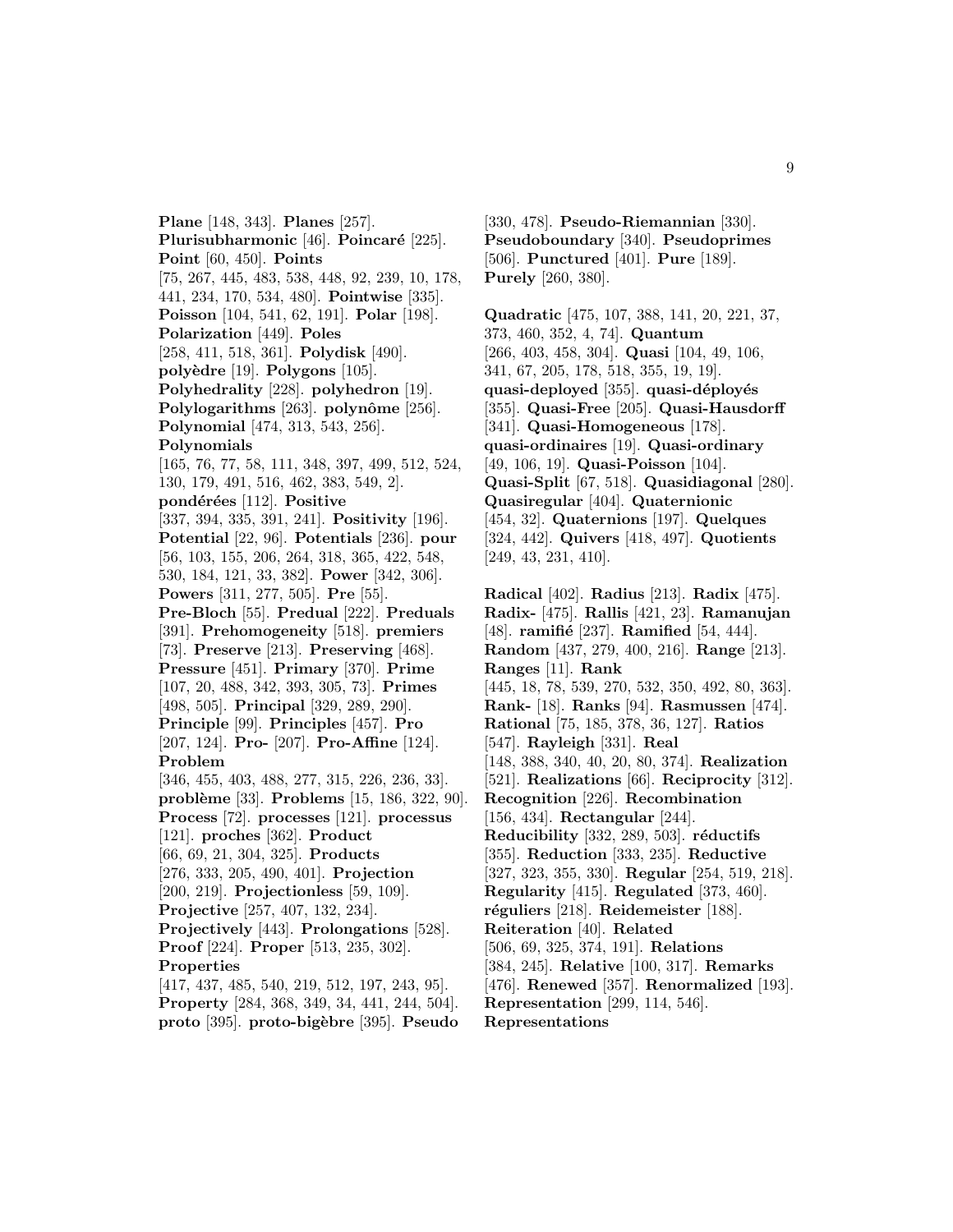[82, 208, 17, 18, 404, 320, 497, 149, 332, 467, 52, 53, 130, 27, 271, 312, 514, 491, 372, 477, 290, 431, 326, 401, 93, 199, 93, 199]. **Residual** [523, 214]. **Residues** [100, 306]. **Resolution** [49, 483, 44]. **Resolutions** [14]. **Resolvent** [267, 295]. **Resonance** [85, 3]. **Resonances** [140, 331, 331]. **Respect** [423]. **Result** [24]. **r´esultats** [324]. **Results** [275, 368, 322, 195, 357, 293, 503, 22, 324]. **Reverse** [286]. **Richardson** [499]. **Riemann** [184, 28]. **Riemannian** [275, 330, 33, 241]. **riemannienne** [33]. **Riesz** [217, 230]. **Rigid** [517]. **Ring** [522, 150, 458, 231, 526]. **Rings** [187, 210, 61, 379]. **Roch** [184]. **Rook** [367]. **Rotation** [248]. **Rough** [176]. **Ruan** [407]. **Ruled** [411]. **Rules** [290]. **Russell** [57, 6]. **Russell-Type** [6].

**S** [91]. **S.** [91, 461]. **Same** [258]. **Satake** [442]. **Scaling** [438]. **Scattering** [39, 242]. **Scheme** [154]. **Schemes** [338, 440, 297]. **Schnirelman** [305]. **Schnirelmann** [125]. **Schrödinger** [85, 140, 3, 142, 236, 471]. **Schroeder** [368]. **Schubert** [367]. **Schwarzschild** [405]. **Searching** [385]. **Secant** [386]. **Second** [348, 269, 459, 549]. **Section** [344, 64, 162]. **Segal** [68]. **Segre** [463]. **Seiberg** [87]. **Selection** [156, 434]. **Self** [211]. **Self-Avoiding** [211]. **Selfadjoint** [450]. **Selmer** [215]. **Semi** [433, 457, 242, 253, 237, 237]. **Semi-Classical** [433, 242, 253]. Semi-Dirichlet<sup>[457]</sup>. semi-stabilité<sup>[237]</sup>. **Semi-stability** [237]. **Semigroup** [13, 527]. **Semilinear** [315]. **Semipositone** [337]. **Semiprojectivity** [380]. **Semisimple** [135]. **Sense** [83]. **Separable** [368]. **Separating** [449]. **Sequence** [498, 260]. **Sequences** [300, 447, 526]. **Series** [412, 369, 289, 290, 225, 171, 545, 47]. **Set** [433, 308, 92, 212, 272]. **Sets** [5, 110, 138, 496, 277, 116, 441, 351, 117].

**Spectrum** [67, 214, 45]. **Sphere** [520, 401, 105]. **Spheres** [143, 81]. **Spherical** [412, 135]. **Spin** [514]. **Spinor** [128, 405]. **Split** [128, 67, 523, 372, 518]. **splitting** [382, 382]. **Spreading** [291]. **Square** [267, 309, 27, 514, 374, 282].

**Setting** [68]. **Several** [114, 511, 95].

**Shalika** [542, 358]. **Sharing** [258]. **Sheaves** [120]. **Shells** [423]. **Shift** [175, 493]. **Shimura** [115]. **Short** [165, 471]. **Sided** [79]. **Sierpinski** [535, 536]. **Sieve** [309, 397, 498]. **Sign** [186]. **Similarity** [240]. **Simple** [66, 320, 260, 11, 63, 280, 380, 101, 80, 109, 171, 220, 456]. **simples** [456]. **Simultaneous** [543]. **Single** [126]. **singleton** [456]. **singletons** [456]. **Singular** [337, 176, 25, 314, 21, 325, 226, 545, 236, 89, 317]. **Singularit´es** [19]. **Singularities** [265, 19]. **Singularity** [49, 106]. **Size** [272]. **Sizes** [283, 131]. **Skein** [188]. **Slim** [117]. **Slow** [203, 42]. **Slowly** [140]. **Small** [5, 107, 284, 29]. **Smaller** [75]. **Smooth** [284, 122, 440, 371]. **Smoothness** [249]. **Snake** [8]. **Sobolev** [413, 339]. **Solutions** [337, 138, 107, 29, 471, 127]. **Solvability** [288]. **Solvable** [234]. **Solved** [156, 434]. **Some** [537, 472, 91, 300, 495, 446, 159, 339, 275, 227, 311, 368, 421, 195, 41, 197, 293, 95, 152, 462, 503, 23, 2, 324, 442]. **sommes** [432]. **sous** [218]. **sous-groupes** [218]. **Space** [291, 486, 487, 399, 28, 490, 515, 21, 177]. **Spaces**

[110, 537, 507, 307, 385, 299, 413, 147, 414, 415, 339, 84, 166, 540, 25, 368, 341, 259, 407, 251, 34, 42, 470, 351, 87, 304, 325, 354, 152, 172, 163, 164, 519, 465, 118, 484, 499]. **Special** [348, 549]. **Spectra** [398, 523]. **Spectral** [175, 493, 15, 267, 274, 219, 1, 9, 13].

- 
- 
- 
- 
- 
- **Square-Integrable** [27]. **Squares** [174].
- **stabilit´e** [237]. **stability** [237]. **Stable**
- [541, 451, 545, 453]. **Stably** [109]. **Stacks**
- [482]. **Stahl** [461]. **Standard** [514]. **Stark**
- [336]. **State** [403]. **States** [129, 213].
- **Stationary** [72]. **Steinberg** [344, 64, 479].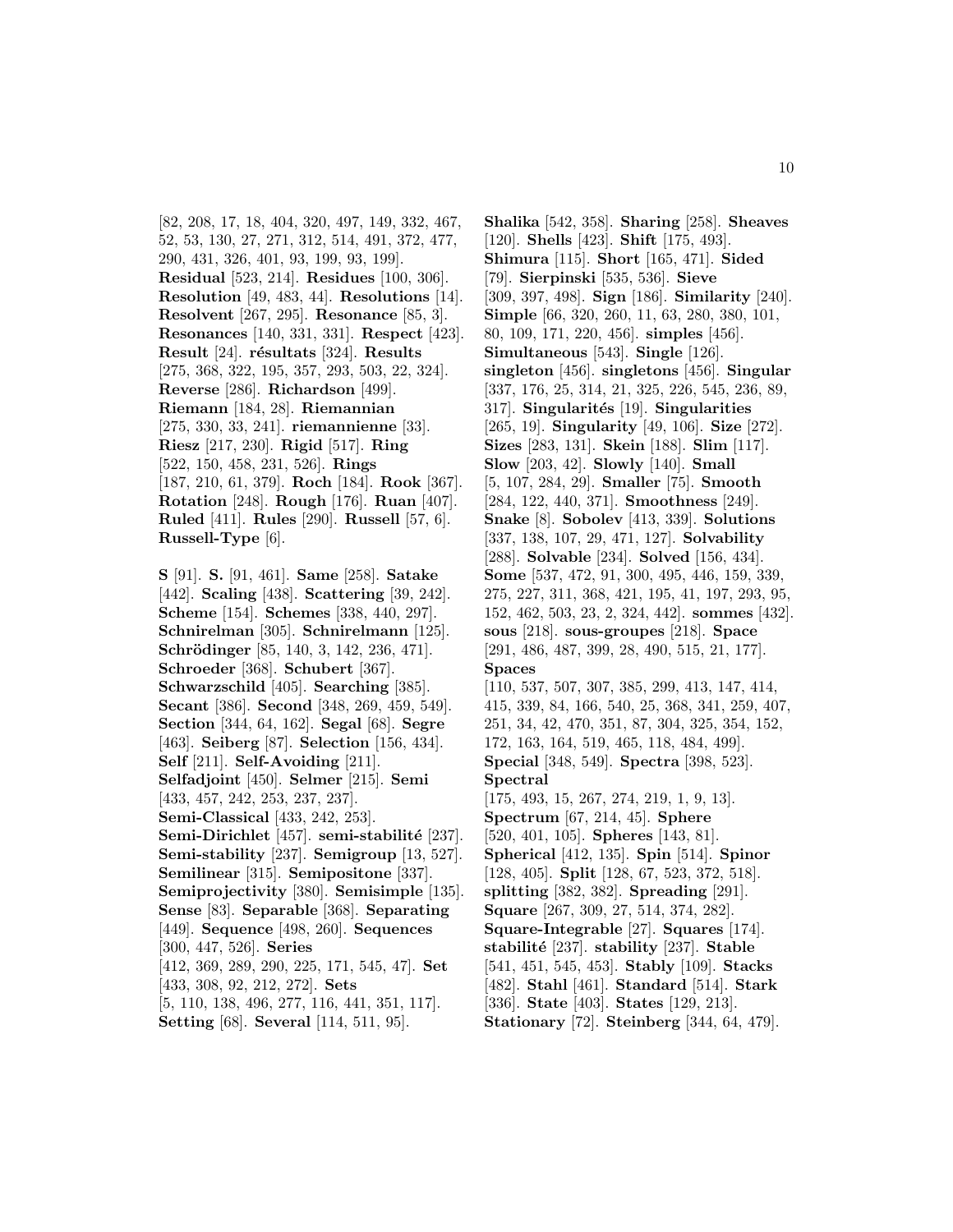**Steklov** [376]. **Stickelberger** [336]. **Stieltjes** [328]. **Stochastic** [8, 72]. **Stratification** [60]. **Stratified** [116]. **Strichartz** [420]. **Strictly** [314]. **Strong** [121]. **Strongly** [132]. **Structure** [291, 7, 84, 166, 220, 429, 134, 80, 191, 444, 364, 465, 294]. **Structures** [268, 303, 205, 263]. **Study** [408, 343]. **Sturm** [15, 186]. **Subalgebra** [501, 504]. **Subfactors** [79]. **Subgroups** [16, 229, 517, 547, 218]. **Subharmonic** [397, 286, 457]. **Sublinearity** [13]. **Submanifolds** [241]. **Submodules** [360]. **Subordination** [511]. **Subproportional** [43]. **SubRiemannian** [520]. **Subspace** [455]. **Subspaces** [175, 507, 203, 204]. **Subvarieties** [157]. **Sum** [69, 123]. **Summation** [285, 62]. **Summing** [391]. **Sums** [165, 270, 277, 279, 117]. **Supercuspidal** [18]. **Supersingular** [381]. **Support** [335]. **Supported** [35]. **Supports** [271]. **Surface** [49, 106, 423, 483, 28, 180, 534]. **Surfaces** [510, 427, 259, 252, 293, 411, 102, 182]. **Surgeries** [252]. **Swinnerton** [278]. **Swinnerton-Dyer** [278]. **Symbols** [58, 479]. **sym´etriques** [118]. **Symmetric** [435, 16, 111, 509, 201, 499, 34, 135, 302, 118]. **Symmetrizable** [64]. **Symplectic** [18, 333, 28, 231, 105]. **Systems** [183, 321, 141, 312, 178, 221, 70, 180]. **TAF** [52]. **Tail** [541]. **Tamagawa** [482, 356].

**Tangents** [158, 424]. **temperate** [199]. **Tempered** [67, 477]. **tempérées** [199]. **Tensor** [66]. **Ternary** [208]. **Tessellation** [464]. **Their** [266, 386, 447, 239, 505, 523, 108, 442]. **Theorem** [387, 167, 419, 250, 251, 223, 44, 216, 162, 161, 23, 317, 302, 118<sup>]</sup>. **Théorème** [118]. **Theorems** [339, 525, 28]. **Theoretic** [22]. **Theory** [136, 348, 7, 227, 9, 60, 188, 116, 134, 502, 305, 88, 246, 255, 96, 81, 549, 1, 390]. **Theta**

[32, 477, 225]. **Thin** [423]. **Third** [221]. **Three** [387]. **Threefolds** [57]. **Time** [142, 471]. **Tits** [521]. **Toeplitz** [172]. **Tone** [510]. **Topologies** [185]. **Topology** [408]. **tordues** [362]. **Torelli** [167]. **Tori** [327]. **Toric** [122, 255, 19]. **toriques** [19]. **Toroidal** [429]. **Torsion** [414, 66, 31, 448, 101, 98]. **Torsors** [482]. **Torus** [190, 262]. **Totally** [394, 268, 134]. **TQFT** [188]. **Trace** [35, 143]. **Traces** [547, 442]. **Tracially** [63]. **Transfer** [384, 530]. **Transfert** [530]. **Transformations** [300, 509, 68, 430]. **transform´ees** [442]. **transforms** [442]. **Transitive** [436, 86, 533]. **Translates** [359]. **Transpositions** [86]. **transverse** [294]. **Trapping** [242]. **TRO** [244]. **Trotter** [309]. **Truncated** [62]. **Tsirelson** [470]. **Tuples** [78]. **Twisted** [525, 345, 362]. **twisting** [98]. **Two** [377, 25, 450, 168, 489, 374]. **Two-Weight** [25]. **Type** [110, 48, 473, 247, 6, 25, 79, 466, 250, 440, 189, 470, 293, 244, 33]. **Types** [456, 469, 456]. **Typical** [428].

**Ultraproducts** [251]. **Ultraspherical** [416]. **Unbounded** [274, 315, 14]. **unbranched** [237]. **Uniform** [506, 217, 313]. **Unipotent** [218, 361]. **unipotentes** [361]. **unipotents** [218]. **Uniqueness** [542]. **Unit** [501, 171]. **Unitarizability** [503]. **Unitary** [159, 150, 151, 469, 372, 126]. **Units** [508, 388, 153]. **Univalent** [114]. **Unramified** [469]. **Upper** [3, 85, 20, 100].

**Valuation** [54, 402]. **Valuative** [136]. **Value** [348, 243, 549]. **Valued** [147, 415, 437, 94]. **Values** [202, 371, 100, 46, 4, 74]. **Vanishing** [28, 296]. **Variables** [435, 114, 511]. **Variational** [99]. **Variations** [41, 263]. variété<sup>[33]</sup>. Varieties [463, 192, 386, 158, 424, 16, 448, 367, 115, 122, 131, 44, 162, 255, 504, 89]. **Variety**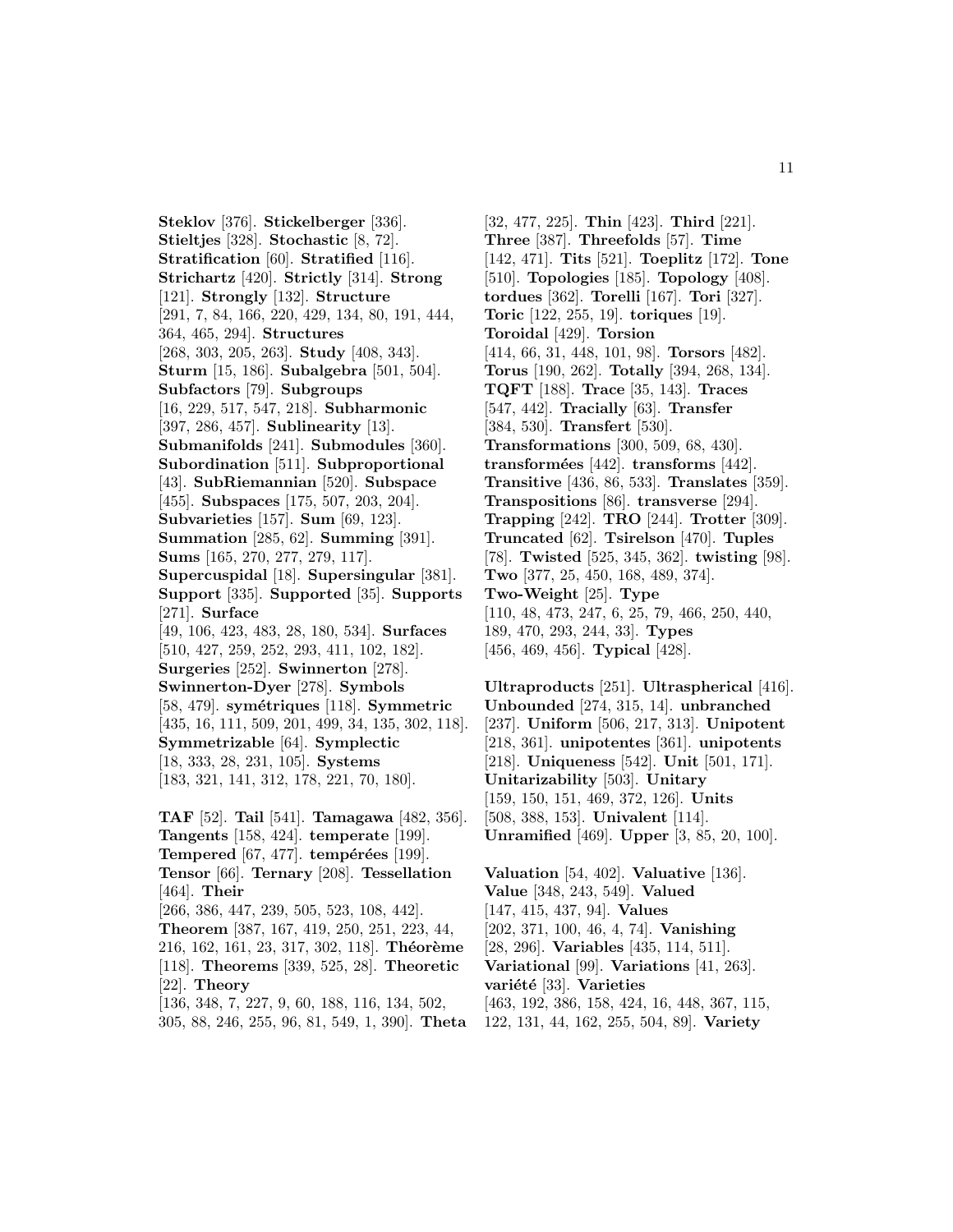[157]. **Varying** [140]. **Vassiliev** [383]. **Vector** [147, 356, 524]. **Veronese** [463, 386]. **Very** [431]. **Via** [457, 482, 208, 397, 188, 134, 526]. **View** [60]. **Volume** [423]. **Voronoi** [118].

**Walks** [211, 279, 400]. **Wandering** [212]. **Waring** [277]. **Wave** [420]. **Wavefront** [433]. **Wavelet** [359]. **Wavelets** [438, 126]. **Weak** [227, 380, 221, 441, 224, 171]. **Weight** [25]. **Weighted** [376, 339, 257, 425, 405, 60, 113, 53, 407, 112]. **Weil** [150, 350]. **Well** [54]. **Weyl** [82]. **Which** [308]. **Whitney** [110]. **Whittaker** [500, 133]. **Whose** [186, 447]. **Width** [423, 351]. **Wild** [272]. **Wilson** [68]. **Winding** [203, 204]. **Without** [508, 267]. **Witt** [419]. **Witten** [405, 87].

**Yang** [417, 298]. **Yau** [531].

**zˆeta** [137]. **Zagier** [525]. **Zariski** [161, 408, 162]. **Zariski-van** [161]. **Zero** [77, 18, 224, 80, 171]. **Zeros** [378, 258, 462, 2]. **Zeta** [378, 100, 381, 411, 319, 89, 137]. **Zonotopes** [97]. **Zygmund** [416].

# **References**

## **Edward:1997:STN**

[1] Julian Edward. Spectral theory for the Neumann Laplacian on planar domains with horn-like ends. *Canadian Jour*nal of Mathematics = Journal canadien de mathématiques,  $49(??):232-262, ????$ 1997. CODEN CJMAAB. ISSN 0008- 414X (print), 1496-4279 (electronic). See corrigendum [9].

## **Stahl:1997:ZSG**

[2] Saul Stahl. On the zeros of some genus polynomials. Canadian Journal of Mathematics = Journal canadien

de mathématiques,  $49(??):617-640, ????$ 1997. CODEN CJMAAB. ISSN 0008- 414X (print), 1496-4279 (electronic). See erratum [462].

# **Froese:1998:UBR**

[3] Richard Froese. Upper bounds for the resonance counting function of Schrödinger operators in odd dimensions. Canadian Journal of Mathematics  $=$  Journal canadien de mathématiques, 50(??):538–546, ???? 1998. CODEN CJ-MAAB. ISSN 0008-414X (print), 1496- 4279 (electronic). See correction [85].

#### **vanderPoorten:1999:VDE**

[4] Alfred van der Poorten and Kenneth S. Williams. Values of the Dedekind eta function at quadratic irrationalities. Canadian Journal of Mathematics  $=$  Journal canadien de mathématiques, 51(1):176–224, February 1999. CODEN CJMAAB. ISSN 0008-414X (print), 1496-4279 (electronic). See corrigendum [74].

## **Aizenberg:2000:SCS**

[5] Lev Aizenberg and Alekos Vidras. On small complete sets of functions. *Cana*dian Journal of Mathematics = Journal canadien de mathématiques,  $52(1)$ : 3–30, February 2000. CODEN CJ-MAAB. ISSN 0008-414X (print), 1496- 4279 (electronic).

# **Chan:2000:RTM**

[6] Heng Huat Chan and Wen-Chin Liaw. On Russell-type modular equations.  $Canadian$  Journal of Mathematics  $=$ Journal canadien de mathématiques, 52 (1):31–46, February 2000. CODEN CJ-MAAB. ISSN 0008-414X (print), 1496- 4279 (electronic).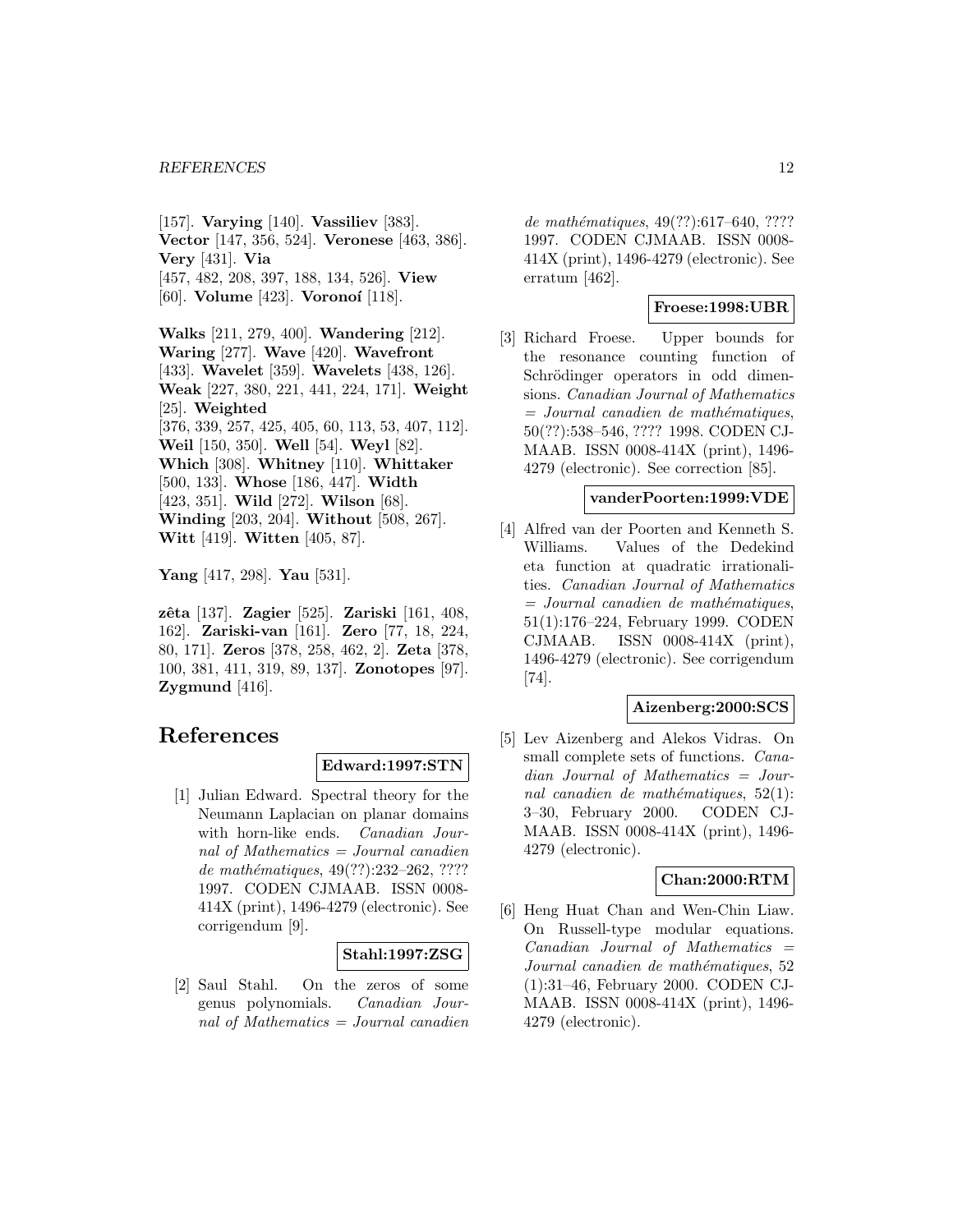## **Chinburg:2000:CTG**

[7] T. Chinburg, M. Kolster, and V. P. Snaith. Comparison of K-theory Galois module structure invariants. Canadian Journal of Mathematics = Journal canadien de mathématiques,  $52(1)$ : 47–91, February 2000. CODEN CJ-MAAB. ISSN 0008-414X (print), 1496- 4279 (electronic).

## **Dhersin:2000:SCA**

[8] Jean-Stéphane Dhersin and Laurent Serlet. A stochastic calculus approach for the Brownian snake. Canadian Journal of Mathematics = Journal canadien de mathématiques,  $52(1):92-118$ , February 2000. CODEN CJMAAB. ISSN 0008- 414X (print), 1496-4279 (electronic).

## **Edward:2000:CST**

[9] Julian Edward. Corrigendum to "Spectral Theory for the Neumann Laplacian on Planar Domains with Horn-Like Ends". Canadian Journal of Mathematics = Journal canadien de mathématiques,  $52(1):119-122$ , February 2000. CODEN CJMAAB. ISSN 0008-414X (print), 1496-4279 (electronic). See [1].

## **Harbourne:2000:AFP**

[10] Brian Harbourne. An algorithm for fat points on **P**<sup>2</sup>. Canadian Journal of Mathematics = Journal canadien de mathématiques,  $52(1):123-140$ , February 2000. CODEN CJMAAB. ISSN 0008-414X (print), 1496-4279 (electronic).

## **Li:2000:NRA**

[11] Chi-Kwong Li and Tin-Yau Tam. Numerical ranges arising from simple Lie algebras. Canadian Journal of Mathematics = Journal canadien de  $mathématiques, 52(??):141–171, ????$ 2000. CODEN CJMAAB. ISSN 0008- 414X (print), 1496-4279 (electronic).

## **Mao:2000:CBC**

[12] Zhengyu Mao and Stephen Rallis. Cubic base change for GL(2). Canadian Journal of Mathematics  $=$  Journal canadien de mathématiques, 52(??):172-196, ???? 2000. CODEN CJMAAB. ISSN 0008- 414X (print), 1496-4279 (electronic).

# **Radjavi:2000:SOS**

[13] Heydar Radjavi. Sublinearity and other spectral conditions on a semigroup.  $Canadian$  Journal of Mathematics  $=$ Journal canadien de mathématiques, 52 (??):197–224, ???? 2000. CODEN CJ-MAAB. ISSN 0008-414X (print), 1496- 4279 (electronic).

#### **Tarrio:2000:LCC**

[14] Leovigildo Alonso Tarrío, Ana Jeremías López, and María José Souto Salorio. Localization in categories of complexes and unbounded resolutions. Canadian Journal of Mathematics = Journal canadien de mathématiques,  $52(??)$ : 225–247, ???? 2000. CODEN CJ-MAAB. ISSN 0008-414X (print), 1496- 4279 (electronic).

#### **Binding:2000:SPN**

[15] Paul A. Binding, Patrick J. Browne, and Bruce A. Watson. Spectral problems for non-linear Sturm–Liouville equations with eigenparameter dependent boundary conditions. Canadian Journal of Mathematics  $=$  Journal canadien de mathématiques,  $52(??):248-264, ????$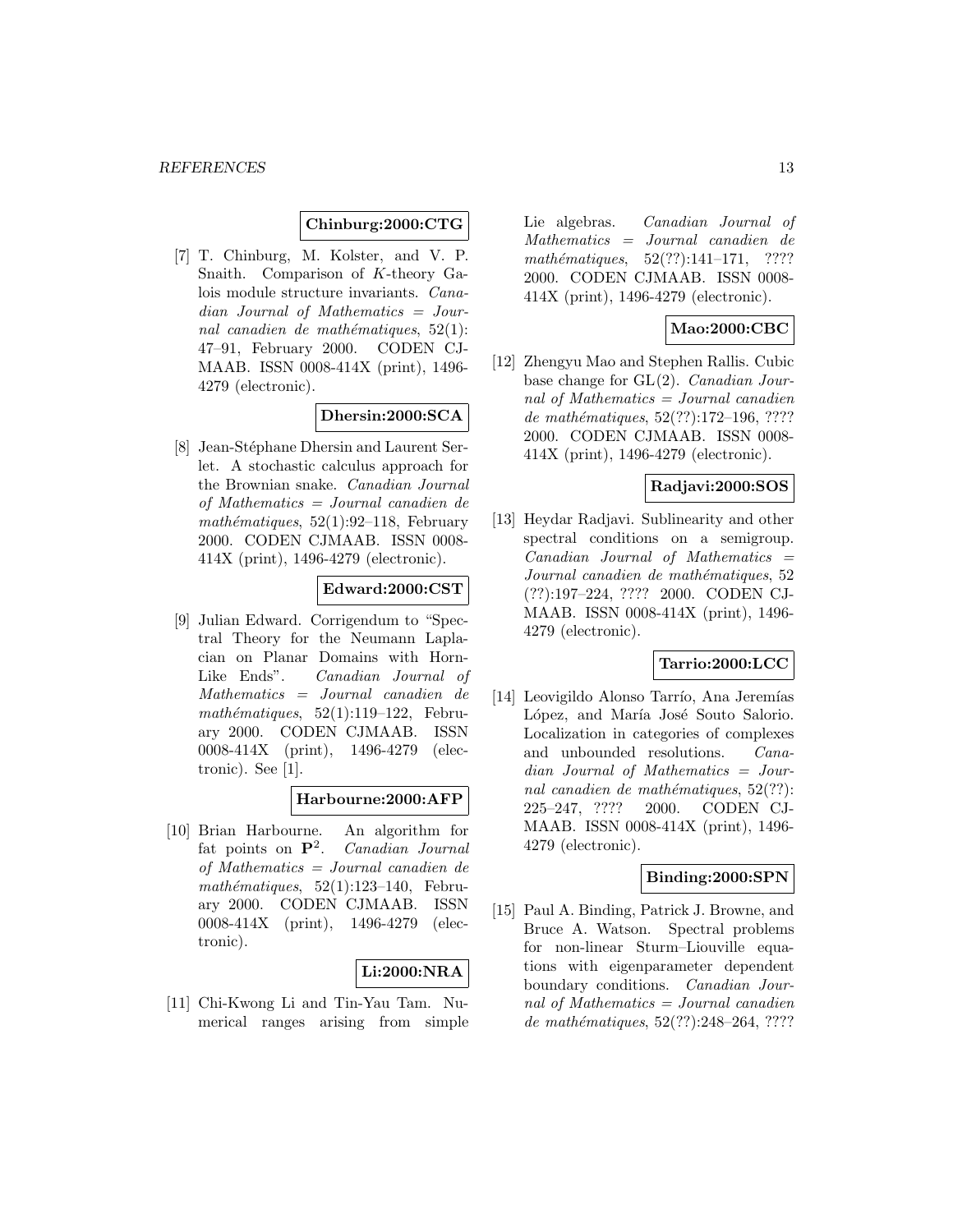2000. CODEN CJMAAB. ISSN 0008- 414X (print), 1496-4279 (electronic).

**Brion:2000:OCS**

[16] Michel Brion and Aloysius G. Helminck. On orbit closures of symmetric subgroups in flag varieties. Canadian Journal of Mathematics = Journal canadien de mathématiques, 52(??):265-292, ???? 2000. CODEN CJMAAB. ISSN 0008- 414X (print), 1496-4279 (electronic).

# **Collin:2000:FHK**

[17] Olivier Collin. Floer homology for knots and SU(2)-representations for knot complements and cyclic branched covers.  $Canadian$  Journal of Mathematics  $=$ Journal canadien de mathématiques, 52 (??):293–305, ???? 2000. CODEN CJ-MAAB. ISSN 0008-414X (print), 1496- 4279 (electronic).

## **Cunningham:2000:CDZ**

[18] Clifton Cunningham. Characters of depth-zero, supercuspidal representations of the rank-2 symplectic group.  $Canadian$  Journal of Mathematics  $=$ Journal canadien de mathématiques, 52 (??):306–347, ???? 2000. CODEN CJ-MAAB. ISSN 0008-414X (print), 1496- 4279 (electronic).

## **Perez:2000:SQO**

[19] P. D. González Pérez. Singularités quasiordinaires toriques et polyèdre de Newton du discriminant. (French) [Quasiordinary toric singularities and Newton polyhedron of the discriminant]. Canadian Journal of Mathematics = Journal canadien de mathématiques,  $52(??)$ : 348–368, ???? 2000. CODEN CJ-MAAB. ISSN 0008-414X (print), 1496- 4279 (electronic).

## **Granville:2000:UBL**

[20] Andrew Granville, R. A. Mollin, and H. C. Williams. An upper bound on the least inert prime in a real quadratic field. Canadian Journal of Mathematics  $=$  Journal canadien de mathématiques, 52(??):369–380, ???? 2000. CODEN CJ-MAAB. ISSN 0008-414X (print), 1496- 4279 (electronic).

# **Miyachi:2000:HSE**

[21] Akihiko Miyachi. Hardy space estimate for the product of singular integrals. Canadian Journal of Mathematics  $=$  Journal canadien de mathématiques, 52(??):381–411, ???? 2000. CODEN CJ-MAAB. ISSN 0008-414X (print), 1496- 4279 (electronic).

## **Varopoulos:2000:GPT**

[22] N. Th. Varopoulos. Geometric and potential theoretic results on Lie groups.  $Canadian$  Journal of Mathematics  $=$ Journal canadien de mathématiques, 52 (??):412–437, ???? 2000. CODEN CJ-MAAB. ISSN 0008-414X (print), 1496- 4279 (electronic).

## **Wallach:2000:SAT**

[23] N. R. Wallach and J. Willenbring. On some  $q$ -analogs of a theorem of Kostant–Rallis. Canadian Journal of Mathematics = Journal canadien de mathématiques, 52(??):438-448, ???? 2000. CODEN CJMAAB. ISSN 0008- 414X (print), 1496-4279 (electronic).

## **Adler:2000:IRA**

[24] Jeffrey D. Adler and Alan Roche. An intertwining result for p-adic groups.  $Canadian$  Journal of Mathematics  $=$ Journal canadien de mathématiques, 52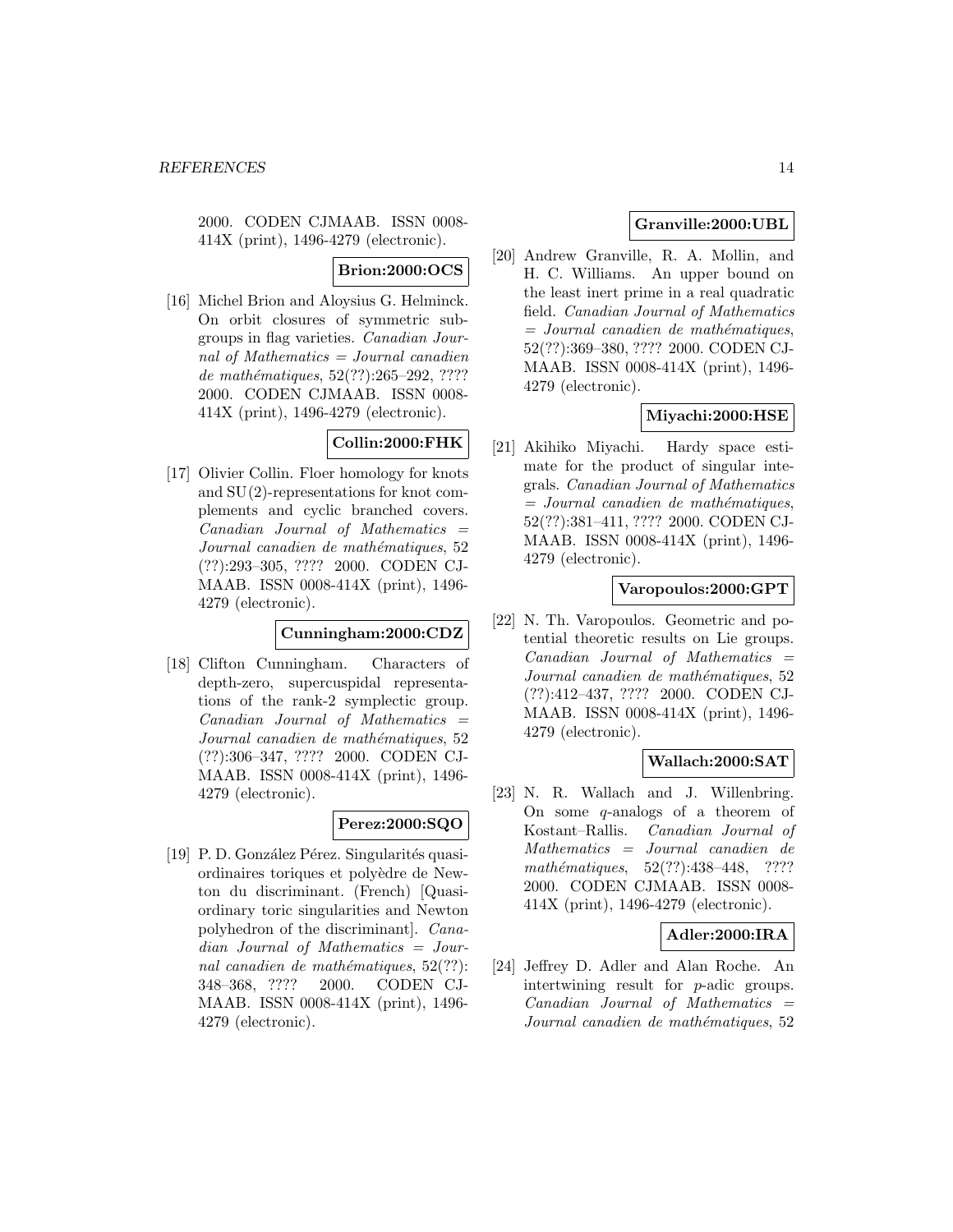(??):449–467, ???? 2000. CODEN CJ-MAAB. ISSN 0008-414X (print), 1496- 4279 (electronic).

#### **Edmunds:2000:TWE**

[25] D. E. Edmunds, V. Kokilashvili, and A. Meskhi. Two-weight estimates for singular integrals defined on spaces of homogeneous type. *Canadian Jour*nal of Mathematics = Journal canadien de mathématiques,  $52(??):468-502, ????$ 2000. CODEN CJMAAB. ISSN 0008- 414X (print), 1496-4279 (electronic).

## **Gannon:2000:LMI**

[26] Terry Gannon. The level 2 and 3 modular invariants for the orthogonal algebras. Canadian Journal of Mathematics  $=$  Journal canadien de mathématiques, 52(??):503–538, ???? 2000. CODEN CJ-MAAB. ISSN 0008-414X (print), 1496- 4279 (electronic).

#### **Jantzen:2000:SIR**

[27] Chris Jantzen. On square-integrable representations of classical p-adic groups.  $Canadian$  Journal of Mathematics  $=$ Journal canadien de mathématiques, 52 (??):539–581, ???? 2000. CODEN CJ-MAAB. ISSN 0008-414X (print), 1496- 4279 (electronic).

## **Jeffrey:2000:SGM**

[28] Lisa C. Jeffrey and Jonathan Weitsman. Symplectic geometry of the moduli space of flat connections on a Riemann surface: Inductive decompositions and vanishing theorems. Canadian Journal of Mathematics = Journal canadien de mathématiques, 52(??):582–612, ???? 2000. CODEN CJMAAB. ISSN 0008- 414X (print), 1496-4279 (electronic).

# **Ou:2000:SS**

[29] Zhiming M. Ou and Kenneth S. Williams. Small solutions of  $\phi_1 x_1^2 +$  $\cdots + \phi_n x_n^2 = 0.$  Canadian Journal of Mathematics = Journal canadien de mathématiques,  $52(??):613-632, ????$ 2000. CODEN CJMAAB. ISSN 0008- 414X (print), 1496-4279 (electronic).

## **Walters:2000:CCF**

[30] Samuel G. Walters. Chern characters of Fourier modules. Canadian Journal of Mathematics = Journal canadien de mathématiques, 52(??):633–694, ???? 2000. CODEN CJMAAB. ISSN 0008- 414X (print), 1496-4279 (electronic).

## **Carey:2000:CNA**

[31] A. Carey, M. Farber, and V. Mathai. Correspondences, von Neumann algebras and holomorphic  $L^2$  torsion. Canadian Journal of Mathematics = Journal canadien de mathématiques,  $52(??)$ : 695–736, ???? 2000. CODEN CJ-MAAB. ISSN 0008-414X (print), 1496- 4279 (electronic).

## **Gan:2000:ATM**

[32] Wee Teck Gan. An automorphic theta module for quaternionic exceptional groups. Canadian Journal of Mathematics = Journal canadien de  $mathématiques, 52(??): 737–756, ????$ 2000. CODEN CJMAAB. ISSN 0008- 414X (print), 1496-4279 (electronic).

## **Hanani:2000:PNP**

[33] Abdellah Hanani. Le problème de Neumann pour certaines équations du type de Monge–Ampère sur une variété riemannienne. (French) [The Neumann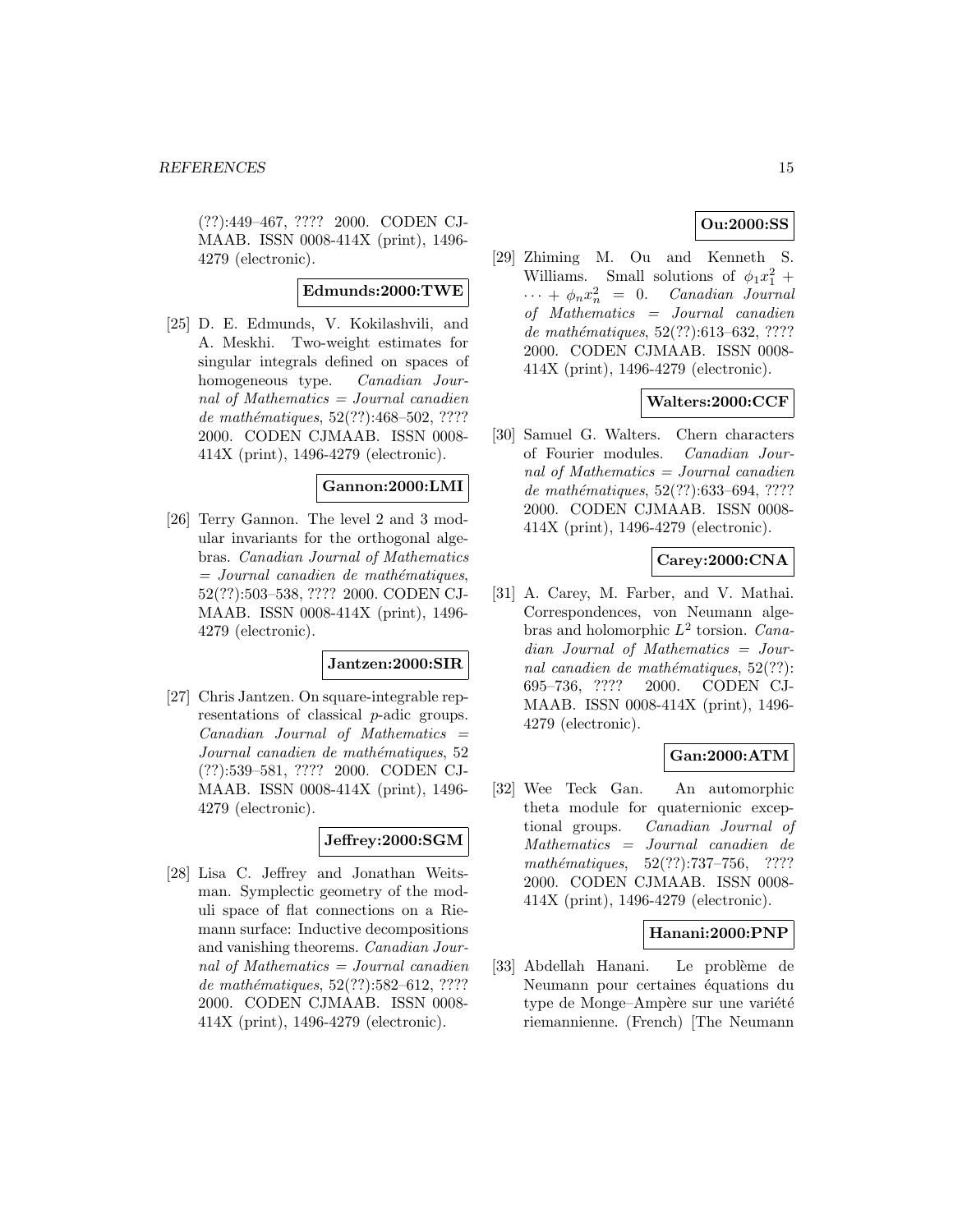problem for certain Monge–Ampèretype equations of Riemannian type].  $Canadian$  Journal of Mathematics  $=$ Journal canadien de mathématiques, 52 (??):757–788, ???? 2000. CODEN CJ-MAAB. ISSN 0008-414X (print), 1496- 4279 (electronic).

## **Kaminska:2000:DPP**

[34] Anna Kaminska and Mieczyslaw Mastylo. The Dunford–Pettis property for symmetric spaces. Canadian Journal of Mathematics = Journal canadien de mathématiques,  $52(??):789-803$ , ???? 2000. CODEN CJMAAB. ISSN 0008- 414X (print), 1496-4279 (electronic).

#### **Kottwitz:2000:DIT**

[35] Robert E. Kottwitz and Jonathan D. Rogawski. The distributions in the invariant trace formula are supported on characters. Canadian Journal of Mathematics = Journal canadien de mathématiques,  $52(??):804-814$ , ???? 2000. CODEN CJMAAB. ISSN 0008- 414X (print), 1496-4279 (electronic).

#### **Lubinsky:2000:MMM**

[36] D. S. Lubinsky. On the maximum and minimum modulus of rational functions. Canadian Journal of Mathematics  $=$  Journal canadien de mathématiques, 52(??):815–832, ???? 2000. CODEN CJ-MAAB. ISSN 0008-414X (print), 1496- 4279 (electronic).

## **Minac:2000:GUQ**

[37] Ján Minác and Tara L. Smith.  $W$ groups under quadratic extensions of fields. Canadian Journal of Mathematics  $=$  Journal canadien de mathématiques, 52(??):833–848, ???? 2000. CODEN CJ-

MAAB. ISSN 0008-414X (print), 1496- 4279 (electronic).

#### **Sukochev:2000:OEF**

[38] F. A. Sukochev. Operator estimates for Fredholm modules. Canadian Journal of Mathematics = Journal canadien de mathématiques, 52(??):849–896, ???? 2000. CODEN CJMAAB. ISSN 0008- 414X (print), 1496-4279 (electronic).

## **Christiansen:2000:HOS**

[39] T. J. Christiansen and M. S. Joshi. Higher order scattering on asymptotically Euclidean manifolds. Canadian Journal of Mathematics = Journal canadien de mathématiques,  $52(??)$ : 897–919, ???? 2000. CODEN CJ-MAAB. ISSN 0008-414X (print), 1496- 4279 (electronic).

# **Evans:2000:RIL**

[40] W. D. Evans and B. Opic. Real Interpolation with logarithmic functors and reiteration. Canadian Journal of Mathematics = Journal canadien de mathématiques, 52(??):920-960, ???? 2000. CODEN CJMAAB. ISSN 0008- 414X (print), 1496-4279 (electronic).

## **Ismail:2000:AES**

[41] Mourad E. H. Ismail and Jim Pitman. Algebraic evaluations of some Euler integrals, duplication formulae for Appell's hypergeometric function  $F_1$ , and Brownian variations. Canadian Journal of Mathematics  $=$  Journal canadien de mathématiques, 52(??):961-981, ???? 2000. CODEN CJMAAB. ISSN 0008- 414X (print), 1496-4279 (electronic).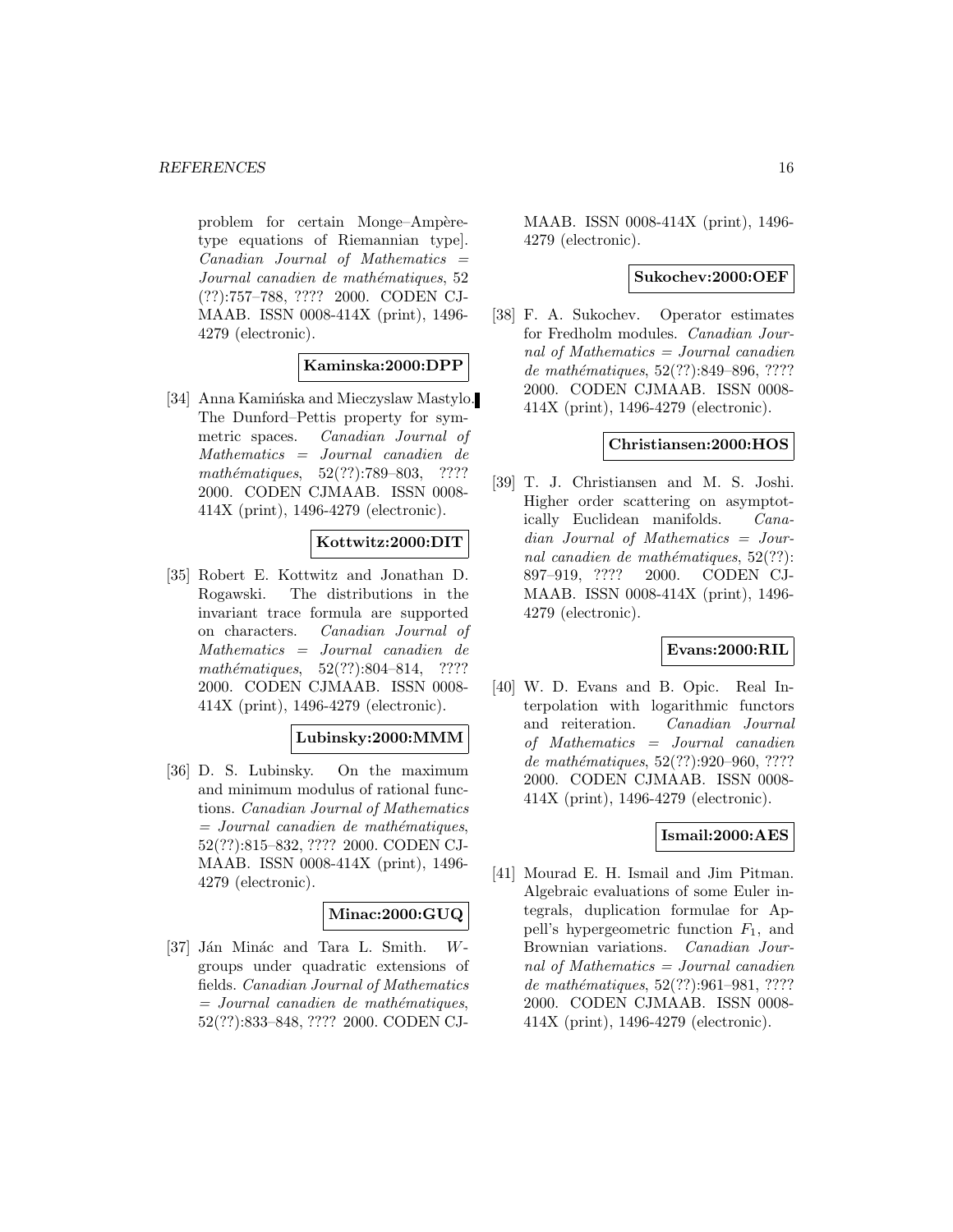#### **Larusson:2000:HFS**

[42] Finnur Lárusson. Holomorphic functions of slow growth on nested covering spaces of compact manifolds. Canadian Journal of Mathematics = Journal canadien de mathématiques, 52(??):982-998, ???? 2000. CODEN CJMAAB. ISSN 0008- 414X (print), 1496-4279 (electronic).

# **Mankiewicz:2000:CGO**

[43] Piotr Mankiewicz. Compact groups of operators on subproportional quotients of  $l_1^m$ . Canadian Journal of Mathematics  $=$  Journal canadien de mathématiques, 52(??):999–1017, ???? 2000. CODEN CJMAAB. ISSN 0008-414X (print), 1496-4279 (electronic).

#### **Reichstein:2000:EDA**

[44] Zinovy Reichstein and Boris Youssin. Essential dimensions of algebraic groups and a resolution theorem for G-varieties. Canadian Journal of Mathematics = Journal canadien de mathématiques, 52 (??):1018–1056, ???? 2000. CODEN CJ-MAAB. ISSN 0008-414X (print), 1496- 4279 (electronic).

## **Urakawa:2000:SIG**

[45] Hajime Urakawa. The spectrum of an infinite graph. Canadian Journal of Mathematics = Journal canadien de mathématiques,  $52(??):1057-1084$ , ???? 2000. CODEN CJMAAB. ISSN 0008- 414X (print), 1496-4279 (electronic).

# **Xing:2000:CMA**

[46] Yang Xing. Complex Monge–Ampère measures of plurisubharmonic functions with bounded values near the boundary. Canadian Journal of Mathematics  $=$  Journal canadien de mathématiques,

52(??):1085–1100, ???? 2000. CODEN CJMAAB. ISSN 0008-414X (print), 1496-4279 (electronic).

# **Zhang:2000:DSC**

[47] Yuanli Zhang. Discrete series of classical groups. Canadian Journal of Mathematics = Journal canadien de  $mathématiques, 52(??):1101–1120, ????$ 2000. CODEN CJMAAB. ISSN 0008- 414X (print), 1496-4279 (electronic).

#### **Ballantine:2000:RTB**

[48] Cristina M. Ballantine. Ramanujan type buildings. Canadian Journal of Mathematics = Journal canadien de mathématiques, 52(??):1121-1148, ???? 2000. CODEN CJMAAB. ISSN 0008- 414X (print), 1496-4279 (electronic).

# **Ban:2000:CRQ**

[49] Chunsheng Ban and Lee J. McEwan. Canonical resolution of a quasi-ordinary surface singularity. Canadian Journal of Mathematics = Journal canadien de mathématiques, 52(??):1149-1163, ???? 2000. CODEN CJMAAB. ISSN 0008- 414X (print), 1496-4279 (electronic).

## **Elliott:2000:POG**

[50] George A. Elliott and Jesper Villadsen. Perforated ordered  $K_0$ -groups. *Cana*dian Journal of Mathematics = Journal canadien de mathématiques,  $52(??)$ : 1164–1191, ???? 2000. CODEN CJ-MAAB. ISSN 0008-414X (print), 1496- 4279 (electronic).

## **Herb:2000:OIA**

[51] Rebecca A. Herb. Orbital integrals on p-adic Lie algebras. Canadian Journal of Mathematics = Journal canadien de mathématiques, 52(??):1192-1220, ????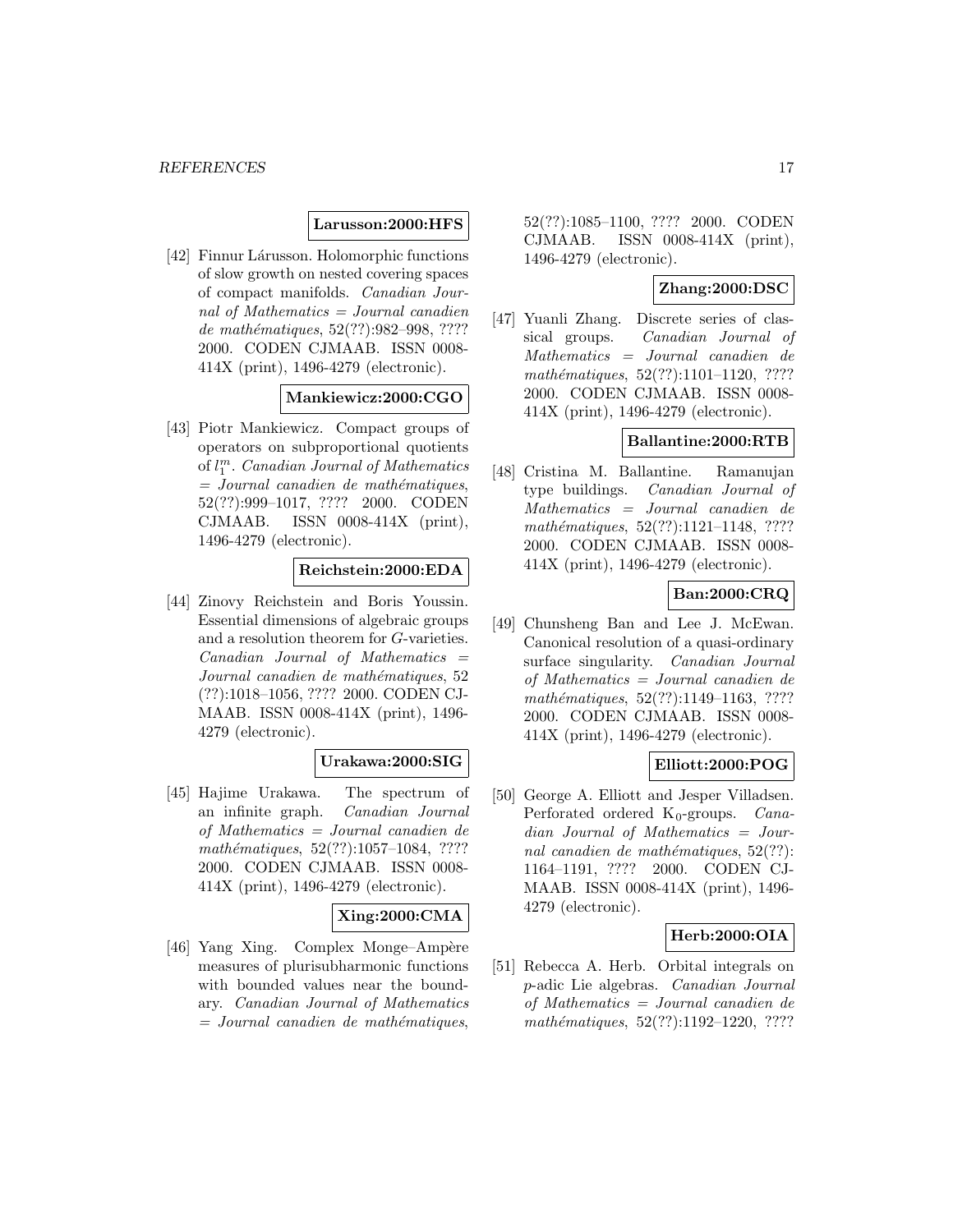2000. CODEN CJMAAB. ISSN 0008- 414X (print), 1496-4279 (electronic).

**Hopenwasser:2000:NRT**

[52] Alan Hopenwasser, Justin R. Peters, and Stephen C. Power. Nest representations of TAF algebras. Canadian Journal of Mathematics = Journal canadien de mathématiques,  $52(??)$ : 1221–1234, ???? 2000. CODEN CJ-MAAB. ISSN 0008-414X (print), 1496- 4279 (electronic).

## **Hurtubise:2000:RWF**

[53] J. C. Hurtubise and L. C. Jeffrey. Representations with weighted frames and framed parabolic bundles. Canadian Journal of Mathematics = Journal canadien de mathématiques,  $52(??)$ : 1235–1268, ???? 2000. CODEN CJ-MAAB. ISSN 0008-414X (print), 1496- 4279 (electronic).

## **Spriano:2000:WRE**

[54] Luca Spriano. Well ramified extensions of complete discrete valuation fields with applications to the Kato conductor. Canadian Journal of Mathematics  $=$  Journal canadien de mathématiques, 52(??):1269–1309, ???? 2000. CODEN CJMAAB. ISSN 0008-414X (print), 1496-4279 (electronic).

#### **Yagunov:2000:HHP**

[55] Serge Yagunov. On the homology of  $GL_n$  and higher pre-Bloch groups.  $Canadian$  Journal of Mathematics  $=$ Journal canadien de mathématiques, 52 (??):1310–1338, ???? 2000. CODEN CJ-MAAB. ISSN 0008-414X (print), 1496- 4279 (electronic).

## **Anonymous:2000:AII**

[56] Anonymous. Author index — index des auteurs — for  $2000$  — pour 2000. Canadian Journal of Mathematics = Journal canadien de mathématiques,  $52(??)$ : 1339–1343, ???? 2000. CODEN CJ-MAAB. ISSN 0008-414X (print), 1496- 4279 (electronic).

# **Bell:2001:EGG**

[57] J. P. Bell. The equivariant Grothendieck groups of the Russell–Koras threefolds.  $Canadian$  Journal of Mathematics  $=$ Journal canadien de mathématiques, 53 (??):3–32, ???? 2001. CODEN CJ-MAAB. ISSN 0008-414X (print), 1496- 4279 (electronic).

#### **Borwein:2001:MFP**

[58] Peter Borwein and Kwok-Kwong Stephen Choi. Merit factors of polynomials formed by Jacobi symbols. Canadian Journal of Mathematics = Journal canadien de mathématiques,  $53(??):33-50$ , ???? 2001. CODEN CJMAAB. ISSN 0008-414X (print), 1496-4279 (electronic).

## **Dean:2001:CFP**

[59] Andrew Dean. A continuous field of projectionless C∗-algebras. Canadian Journal of Mathematics = Journal canadien de mathématiques,  $53(??):51–72$ , ???? 2001. CODEN CJMAAB. ISSN 0008- 414X (print), 1496-4279 (electronic).

#### **Fukui:2001:STW**

[60] Toshizumi Fukui and Laurentiu Paunescu. Stratification theory from the weighted point of view. Canadian Journal of Mathematics = Journal canadien de mathématiques,  $53(??):73-97, ????$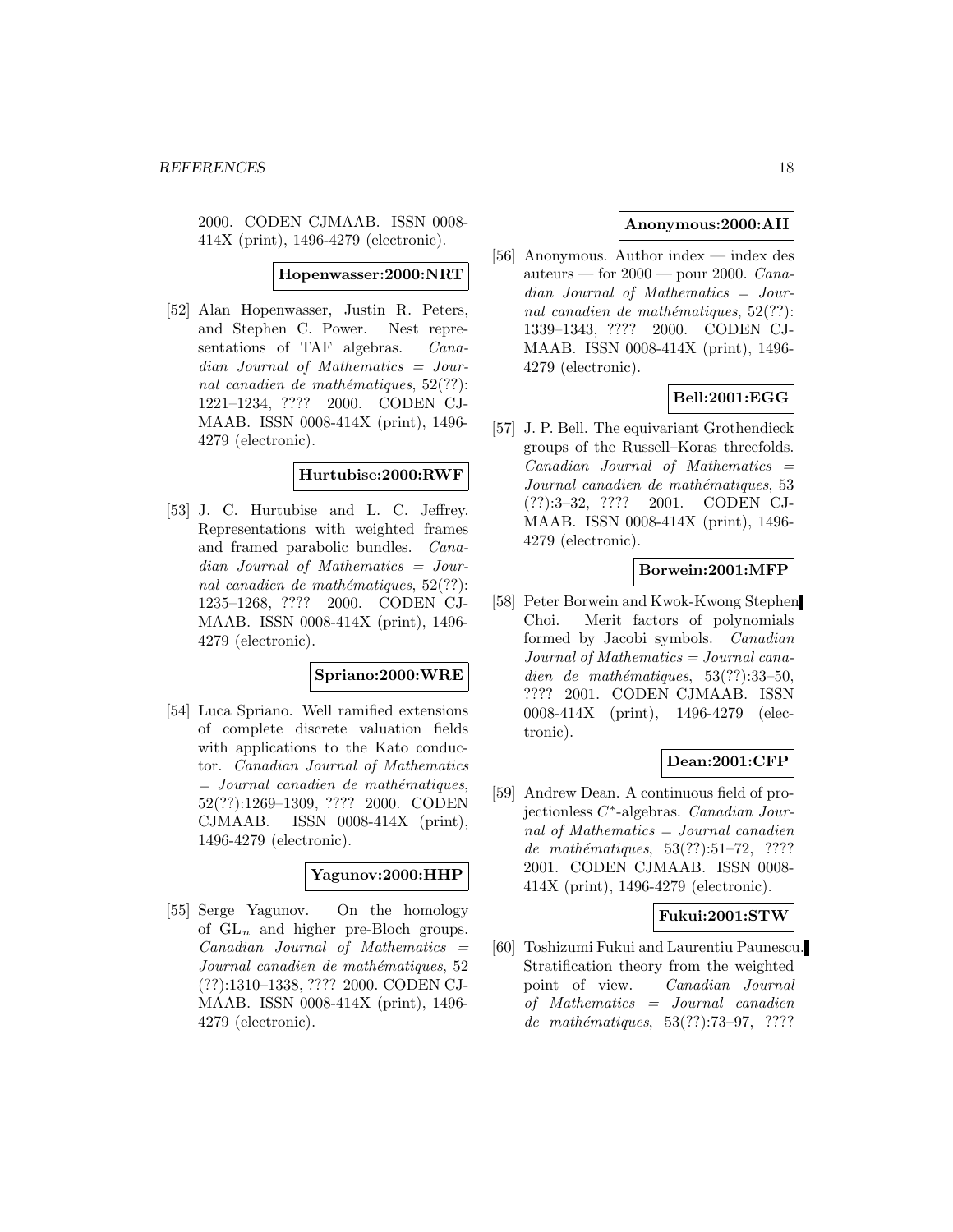2001. CODEN CJMAAB. ISSN 0008- 414X (print), 1496-4279 (electronic).

#### **Khuri-Makdisi:2001:CAC**

[61] Kamal Khuri-Makdisi. On the curves associated to certain rings of automorphic forms. Canadian Journal of Mathematics = Journal canadien de mathématiques, 53(??):98-121, ???? 2001. CODEN CJMAAB. ISSN 0008- 414X (print), 1496-4279 (electronic).

# **Levy:2001:TIP**

[62] Jason Levy. A truncated integral of the Poisson summation formula. Canadian Journal of Mathematics = Journal canadien de mathématiques,  $53(??)$ : 122–160, ???? 2001. CODEN CJ-MAAB. ISSN 0008-414X (print), 1496- 4279 (electronic).

# **Lin:2001:CST**

[63] Huaxin Lin. Classification of simple tracially AF C∗-algebras. Canadian Journal of Mathematics = Journal canadien de mathématiques,  $53(??):161-194, ????$ 2001. CODEN CJMAAB. ISSN 0008- 414X (print), 1496-4279 (electronic).

## **Mokler:2001:SMS**

[64] Claus Mokler. On the Steinberg map and Steinberg cross-section for a symmetrizable indefinite Kac–Moody group.  $Canadian$  Journal of Mathematics  $=$ Journal canadien de mathématiques, 53 (??):195–211, ???? 2001. CODEN CJ-MAAB. ISSN 0008-414X (print), 1496- 4279 (electronic).

## **Puppe:2001:GAC**

[65] V. Puppe. Group actions and codes.  $Canadian$  Journal of Mathematics  $=$ Journal canadien de mathématiques, 53

(??):212–224, ???? 2001. CODEN CJ-MAAB. ISSN 0008-414X (print), 1496- 4279 (electronic).

# **Britten:2001:TPR**

[66] D. J. Britten and F. W. Lemire. Tensor product realizations of simple torsion free modules. Canadian Journal of Mathematics  $=$  Journal canadien de mathématiques, 53(??):225–243, ???? 2001. CODEN CJMAAB. ISSN 0008- 414X (print), 1496-4279 (electronic).

## **Goldberg:2001:TSQ**

[67] David Goldberg and Freydoon Shahidi. On the tempered spectrum of quasisplit classical groups II. Canadian Journal of Mathematics = Journal canadien de mathématiques, 53(??):244-277, ????? 2001. CODEN CJMAAB. ISSN 0008- 414X (print), 1496-4279 (electronic).

## **Helminck:2001:DTK**

[68] G. F. Helminck and J. W. van de Leur. Darboux transformations for the KP hierarchy in the Segal–Wilson setting. Canadian Journal of Mathematics  $=$  Journal canadien de mathématiques, 53(??):278–309, ???? 2001. CODEN CJ-MAAB. ISSN 0008-414X (print), 1496- 4279 (electronic).

# **Ito:2001:PRC**

[69] Hiroshi Ito. On a product related to the cubic Gauss sum, III. Canadian Journal of Mathematics = Journal canadien de mathématiques, 53(??):310-324, ???? 2001. CODEN CJMAAB. ISSN 0008- 414X (print), 1496-4279 (electronic).

#### **Matui:2001:EOC**

[70] Hiroki Matui. Ext and orderext classes of certain automorphisms of C∗-algebras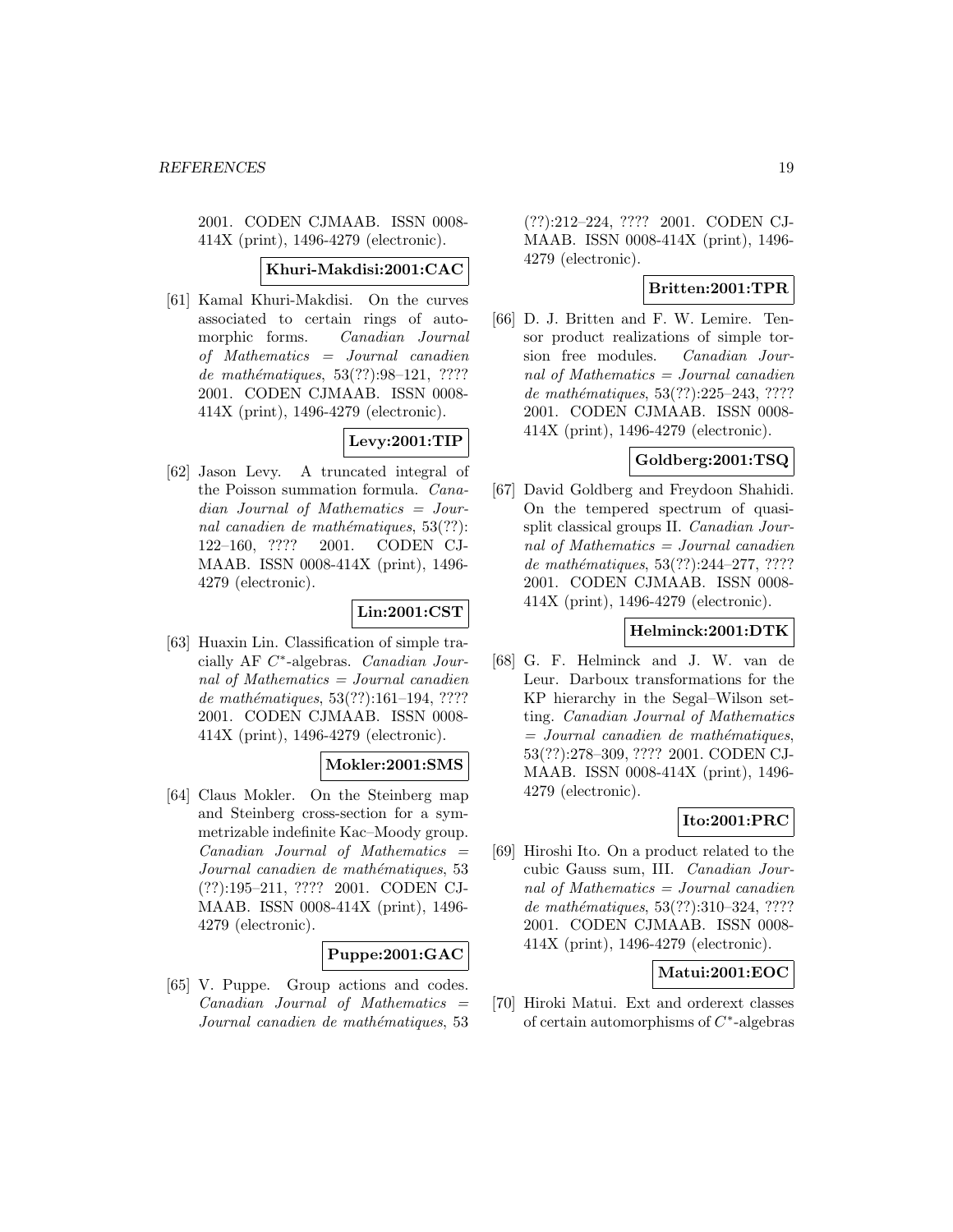arising from Cantor minimal systems.  $Canadian$  Journal of Mathematics  $=$ Journal canadien de mathématiques, 53 (??):325–354, ???? 2001. CODEN CJ-MAAB. ISSN 0008-414X (print), 1496- 4279 (electronic).

# **Nica:2001:DEF**

[71] Alexandru Nica, Dimitri Shlyakhtenko, and Roland Speicher. R-diagonal elements and freeness with amalgamation. Canadian Journal of Mathematics  $=$  Journal canadien de mathématiques, 53(??):355–381, ???? 2001. CODEN CJ-MAAB. ISSN 0008-414X (print), 1496- 4279 (electronic).

# **Pivato:2001:BSS**

[72] Marcus Pivato. Building a stationary stochastic process from a finitedimensional marginal. Canadian Journal of Mathematics = Journal canadien de mathématiques, 53(??):382-413, ???? 2001. CODEN CJMAAB. ISSN 0008- 414X (print), 1496-4279 (electronic).

## **Rivat:2001:NPF**

[73] Joël Rivat and Patrick Sargos. Nombres premiers de la forme floor  $n^c$ . (French) [Prime numbers of the form floor  $n^c$ ].  $Canadian$  Journal of Mathematics  $=$ Journal canadien de mathématiques, 53 (??):414–433, ???? 2001. CODEN CJ-MAAB. ISSN 0008-414X (print), 1496- 4279 (electronic).

## **vanderPoorten:2001:VDE**

[74] Alfred J. van der Poorten and Kenneth S. Williams. Values of the Dedekind eta function at quadratic irrationalities: Corrigendum. Canadian Journal of Mathematics = Journal canadien de mathématiques,  $53(??)$ :

434–448, ???? 2001. CODEN CJ-MAAB. ISSN 0008-414X (print), 1496- 4279 (electronic). See [4].

# **Akbary:2001:DRP**

[75] Amir Akbary and V. Kumar Murty. Descending rational points on elliptic curves to smaller fields. Canadian Journal of Mathematics = Journal canadien de mathématiques, 53(??):449-469, ???? 2001. CODEN CJMAAB. ISSN 0008- 414X (print), 1496-4279 (electronic).

## **Bauschke:2001:HPC**

[76] Heinz H. Bauschke, Osman Güler, Adrian S. Lewis, and Hristo S. Sendov. Hyperbolic polynomials and convex analysis. Canadian Journal of Mathematics = Journal canadien de mathématiques, 53(3):470–488, June 2001. CODEN CJMAAB. ISSN 0008- 414X (print), 1496-4279 (electronic).

## **Bojanov:2001:BPL**

[77] Borislav D. Bojanov, Werner Haußmann, and Geno P. Nikolov. Bivariate polynomials of least deviation from zero.  $Canadian$  Journal of Mathematics  $=$ Journal canadien de mathématiques, 53 (??):489–505, ???? 2001. CODEN CJ-MAAB. ISSN 0008-414X (print), 1496- 4279 (electronic).

## **Davidson:2001:IDN**

[78] Kenneth R. Davidson, David W. Kribs, and Miron E. Shpigel. Isometric dilations of non-commuting finite rank n-tuples. Canadian Journal of Mathematics  $=$  Journal canadien de mathématiques, 53(??):506–545, ???? 2001. CODEN CJMAAB. ISSN 0008- 414X (print), 1496-4279 (electronic).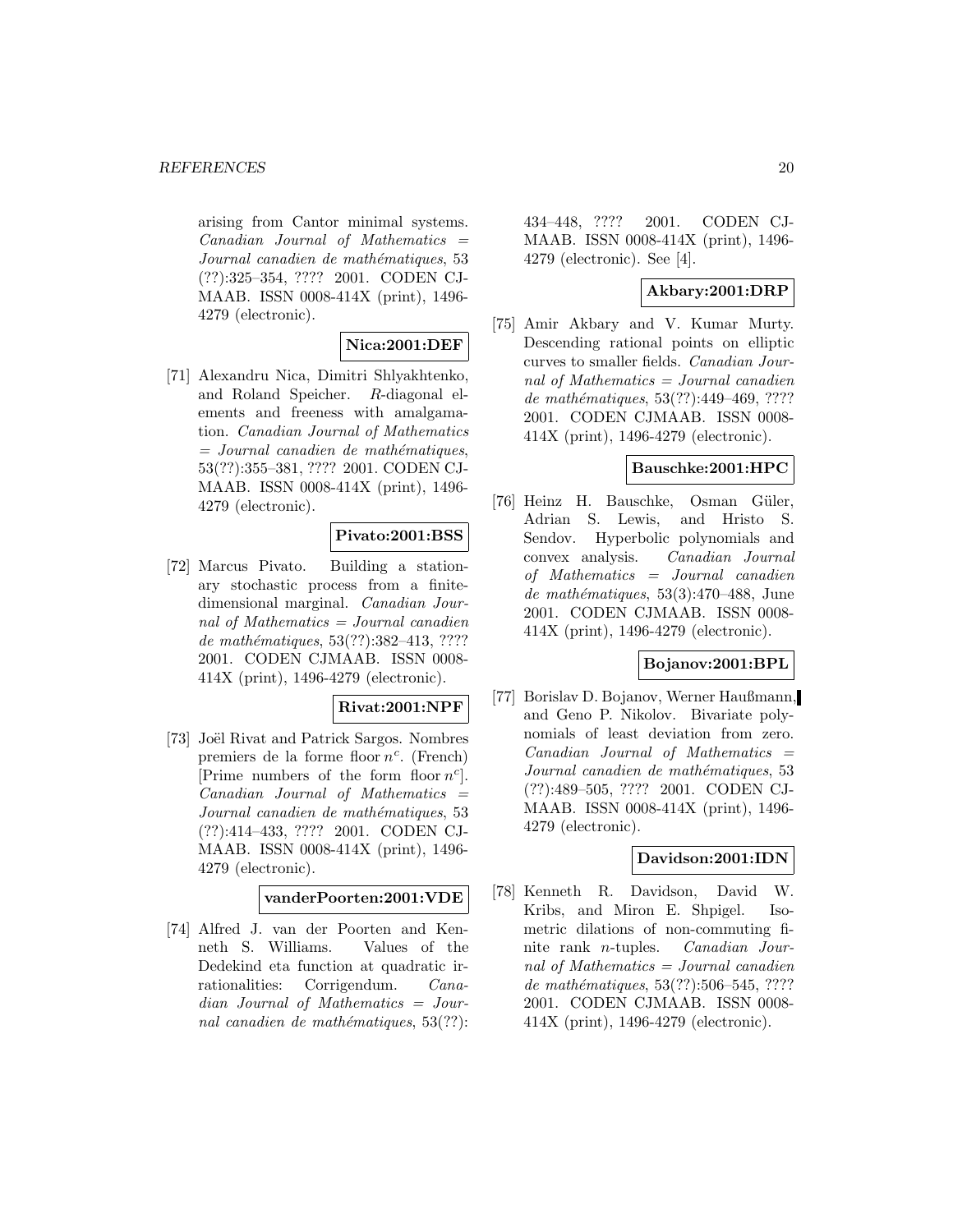# **Erlijman:2001:MSB**

[79] Juliana Erlijman. Multi-sided braid type subfactors. Canadian Journal of Mathematics = Journal canadien de mathématiques, 53(??):546–591, ???? 2001. CODEN CJMAAB. ISSN 0008- 414X (print), 1496-4279 (electronic).

# **Perera:2001:ISM**

[80] Francesc Perera. Ideal structure of multiplier algebras of simple  $C^*$ -algebras with real rank zero. Canadian Journal of Mathematics = Journal canadien de mathématiques, 53(??):592–630, ???? 2001. CODEN CJMAAB. ISSN 0008- 414X (print), 1496-4279 (electronic).

# **Walters:2001:TNC**

[81] Samuel G. Walters. K-theory of noncommutative spheres arising from the Fourier automorphism. Canadian Journal of Mathematics = Journal canadien de mathématiques,  $53(??):631-674, ????$ 2001. CODEN CJMAAB. ISSN 0008- 414X (print), 1496-4279 (electronic).

# **Ban:2001:JMP**

[82] Dubravka Ban. Jacquet modules of parabolically induced representations and Weyl groups. Canadian Journal of Mathematics = Journal canadien de mathématiques,  $53(??)$ :675–695, ???? 2001. CODEN CJMAAB. ISSN 0008- 414X (print), 1496-4279 (electronic).

## **Currie:2001:APA**

[83] J. Currie and V. Linek. Avoiding patterns in the Abelian sense. Canadian Journal of Mathematics = Journal canadien de mathématiques,  $53(??)$ : 696–714, ???? 2001. CODEN CJ-MAAB. ISSN 0008-414X (print), 1496- 4279 (electronic).

## **Cushman:2001:DSO**

[84] Richard Cushman and Jędrzej Śniatycki.<br>Differential structure of orbit spaces. Differential structure of orbit spaces.  $Canadian$  Journal of Mathematics  $=$ Journal canadien de mathématiques, 53 (??):715–755, ???? 2001. CODEN CJ-MAAB. ISSN 0008-414X (print), 1496- 4279 (electronic). See erratum [166].

## **Froese:2001:CUB**

[85] Richard Froese. Correction to: "Upper Bounds for the Resonance Counting Function of Schrödinger Operators in Odd Dimensions". Canadian Journal of Mathematics = Journal canadien de mathématiques, 53(??):756–757, ???? 2001. CODEN CJMAAB. ISSN 0008- 414X (print), 1496-4279 (electronic). See [3].

## **Goulden:2001:ITF**

[86] I. P. Goulden, D. M. Jackson, and F. G. Latour. Inequivalent transitive factorizations into transpositions. Canadian Journal of Mathematics = Journal canadien de mathématiques,  $53(??)$ : 758–779, ???? 2001. CODEN CJ-MAAB. ISSN 0008-414X (print), 1496- 4279 (electronic).

#### **Nicolaescu:2001:SWI**

[87] Liviu I. Nicolaescu. Seiberg–Witten invariants of lens spaces. Canadian Journal of Mathematics = Journal canadien de mathématiques, 53(??):780–808, ???? 2001. CODEN CJMAAB. ISSN 0008- 414X (print), 1496-4279 (electronic).

## **Robertson:2001:ATG**

[88] Guyan Robertson and Tim Steger. Asymptotic K-theory for groups acting on  $tA_2$  buildings. Canadian Jour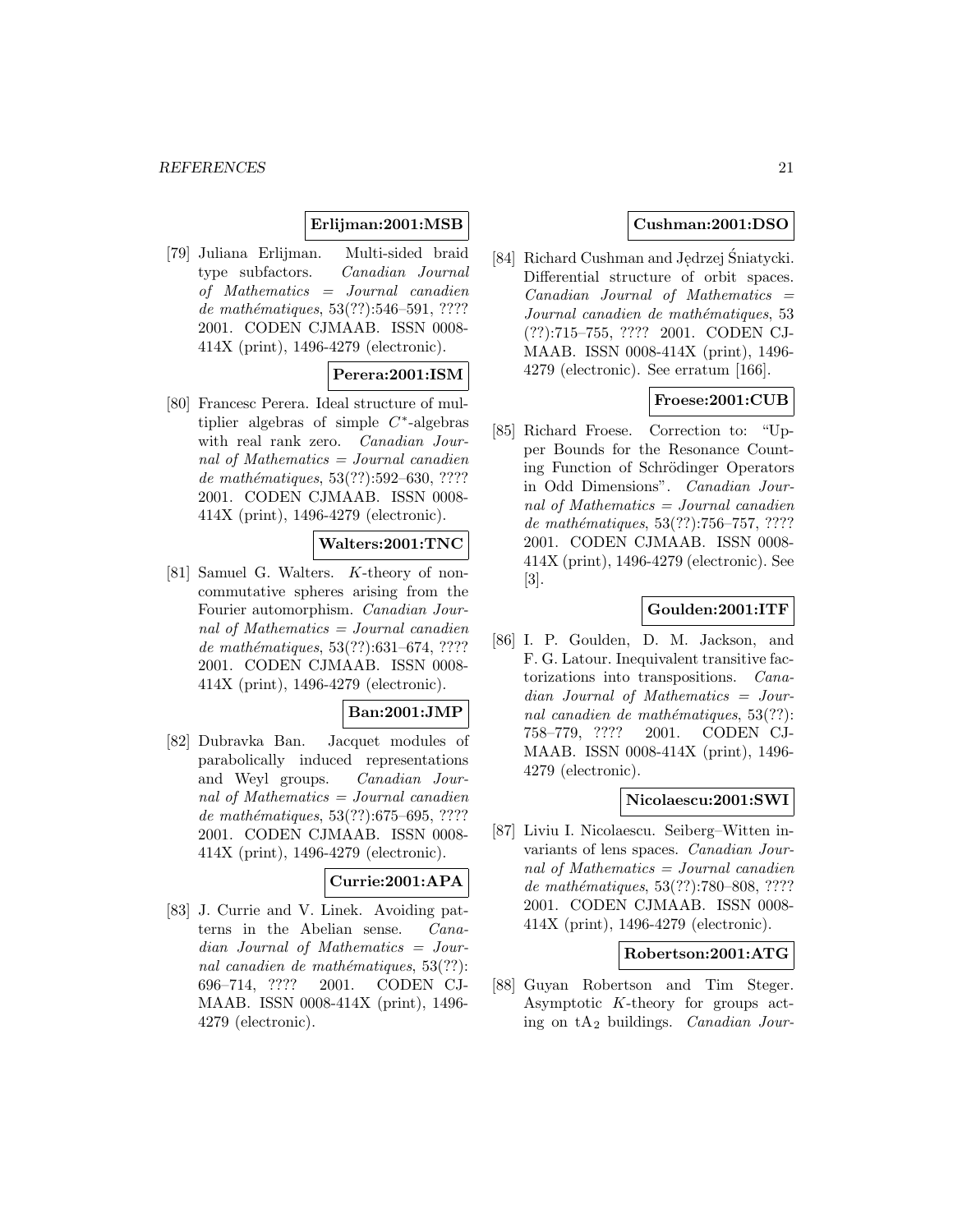nal of Mathematics  $=$  Journal canadien de mathématiques, 53(??):809–833, ???? 2001. CODEN CJMAAB. ISSN 0008- 414X (print), 1496-4279 (electronic).

# **Veys:2001:ZFK**

[89] Willem Veys. Zeta functions and 'kontsevich invariants' on singular varieties.  $Canadian$  Journal of Mathematics  $=$ Journal canadien de mathématiques, 53 (??):834–865, ???? 2001. CODEN CJ-MAAB. ISSN 0008-414X (print), 1496- 4279 (electronic).

# **Yang:2001:IPP**

[90] Yifan Yang. Inverse problems for partition functions. Canadian Journal of Mathematics = Journal canadien de mathématiques, 53(??):866–896, ???? 2001. CODEN CJMAAB. ISSN 0008- 414X (print), 1496-4279 (electronic).

#### **Bennett:2001:SEE**

[91] Michael A. Bennett. On some exponential equations of S. S. Pillai. Canadian Journal of Mathematics = Journal canadien de mathématiques,  $53(??)$ : 897–922, ???? 2001. CODEN CJ-MAAB. ISSN 0008-414X (print), 1496- 4279 (electronic).

#### **Geramita:2001:DHF**

[92] Anthony V. Geramita, Tadahito Harima, and Yong Su Shin. Decompositions of the Hilbert function of a set of points in  $\P^n$ . Canadian Journal of Mathematics  $=$  Journal canadien de mathématiques, 53(??):923–943, ???? 2001. CODEN CJ-MAAB. ISSN 0008-414X (print), 1496- 4279 (electronic).

# **Ludwig:2001:RIB**

[93] J. Ludwig and C. Molitor-Braun. Représentations irréductibles bornées des groupes de Lie exponentiels. (French) [Bounded irreducible representations of exponential Lie groups].  $Canadian$  Journal of Mathematics  $=$ Journal canadien de mathématiques, 53 (??):944–978, ???? 2001. CODEN CJ-MAAB. ISSN 0008-414X (print), 1496- 4279 (electronic).

## **Nagisa:2001:RAC**

[94] Masaru Nagisa, Hiroyuki Osaka, and N. Christopher Phillips. Ranks of algebras of continuous  $C^*$ -algebra valued functions. Canadian Journal of Mathematics = Journal canadien de mathématiques, 53(??):979–1030, ???? 2001. CODEN CJMAAB. ISSN 0008- 414X (print), 1496-4279 (electronic).

## **Sampson:2001:CMP**

[95] G. Sampson and P. Szeptycki. The complete  $(L^p, L^p)$  mapping properties of some oscillatory integrals in several dimensions. Canadian Journal of Mathematics = Journal canadien de  $mathématiques, 53(??):1031–1056, ????$ 2001. CODEN CJMAAB. ISSN 0008- 414X (print), 1496-4279 (electronic).

# **Varopoulos:2001:PTL**

[96] N. Th. Varopoulos. Potential theory in Lipschitz domains. Canadian Journal of Mathematics = Journal canadien de mathématiques, 53(??):1057-1120, ???? 2001. CODEN CJMAAB. ISSN 0008- 414X (print), 1496-4279 (electronic).

## **Athanasiadis:2001:MPZ**

[97] Christos A. Athanasiadis and Francisco Santos. Monotone paths on zono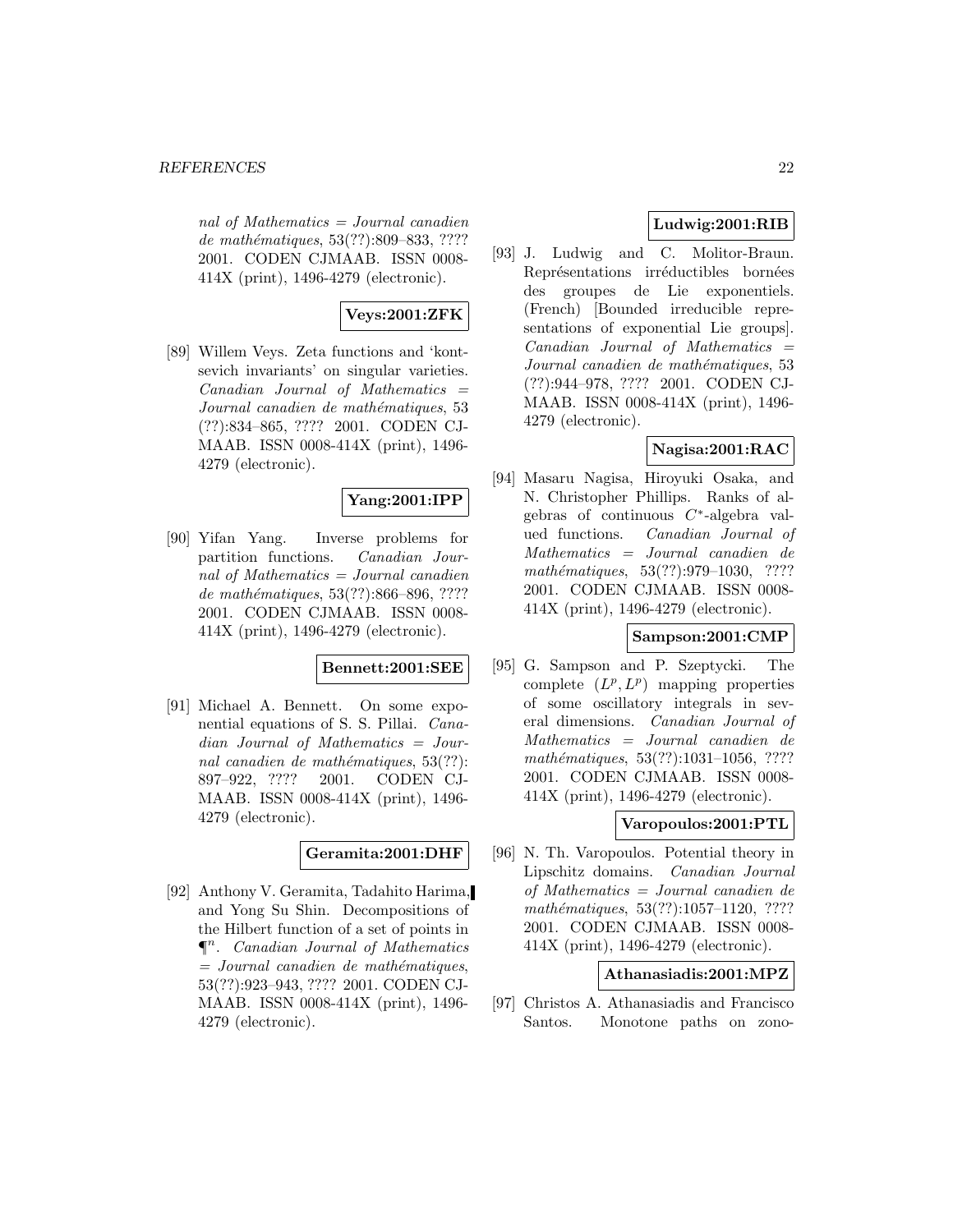topes and oriented matroids. Canadian Journal of Mathematics = Journal canadien de mathématiques,  $53(??)$ : 1121–1140, ???? 2001. CODEN CJ-MAAB. ISSN 0008-414X (print), 1496- 4279 (electronic).

## **Bushnell:2001:CPT**

[98] Colin J. Bushnell and Guy Henniart. Sur le comportement, par torsion, des facteurs epsilon de paires. (French) [Behavior, by twisting, epsilon-pair factors].  $Canadian$  Journal of Mathematics  $=$ Journal canadien de mathématiques, 53 (??):1141–1173, ???? 2001. CODEN CJ-MAAB. ISSN 0008-414X (print), 1496- 4279 (electronic).

#### **Loewen:2001:GVP**

[99] Philip D. Loewen and Xianfu Wang. A generalized variational principle. Canadian Journal of Mathematics = Journal canadien de mathématiques,  $53(??)$ : 1174–1193, ???? 2001. CODEN CJ-MAAB. ISSN 0008-414X (print), 1496- 4279 (electronic).

# **Louboutin:2001:EUB**

[100] Stéphane Louboutin. Explicit upper bounds for residues of Dedekind zeta functions and values of L-functions at  $s = 1$ , and explicit lower bounds for relative class numbers of CM-fields. Canadian Journal of Mathematics = Journal canadien de mathématiques,  $53(??)$ : 1194–1222, ???? 2001. CODEN CJ-MAAB. ISSN 0008-414X (print), 1496- 4279 (electronic).

# **Mygind:2001:CCS**

[101] Jesper Mygind. Classification of certain simple C∗-algebras with torsion in  $K_1$ . Canadian Journal of Mathematics  $=$  Journal canadien de mathématiques, 53(??):1223–1308, ???? 2001. CODEN CJMAAB. ISSN 0008-414X (print), 1496-4279 (electronic).

# **Steer:2001:DHK**

[102] Brian Steer and Andrew Wren. The Donaldson–Hitchin–Kobayashi correspondence for parabolic bundles over orbifold surfaces. Canadian Journal of Mathematics = Journal canadien de mathématiques, 53(??):1309-1339, ???? 2001. CODEN CJMAAB. ISSN 0008- 414X (print), 1496-4279 (electronic).

#### **Anonymous:2001:AII**

[103] Anonymous. Author index — index des auteurs — for  $2001$  — pour 2001. Canadian Journal of Mathematics = Journal canadien de mathématiques,  $53(6):1340-$ 1343, December 2001. CODEN CJ-MAAB. ISSN 0008-414X (print), 1496- 4279 (electronic).

# **Alekseev:2002:QPM**

[104] A. Alekseev, Y. Kosmann-Schwarzbach, and E. Meinrenken. Quasi-Poisson manifolds. Canadian Journal of Mathematics = Journal canadien de mathématiques, 54(??):3-29, ???? 2002. CODEN CJMAAB. ISSN 0008-414X (print), 1496-4279 (electronic).

## **Treloar:2002:SGP**

[105] Thomas Treloar. The symplectic geometry of polygons in the 3-sphere.  $Canadian$  Journal of Mathematics  $=$ Journal canadien de mathématiques, 54 (??):30–54, ???? 2002. CODEN CJ-MAAB. ISSN 0008-414X (print), 1496- 4279 (electronic).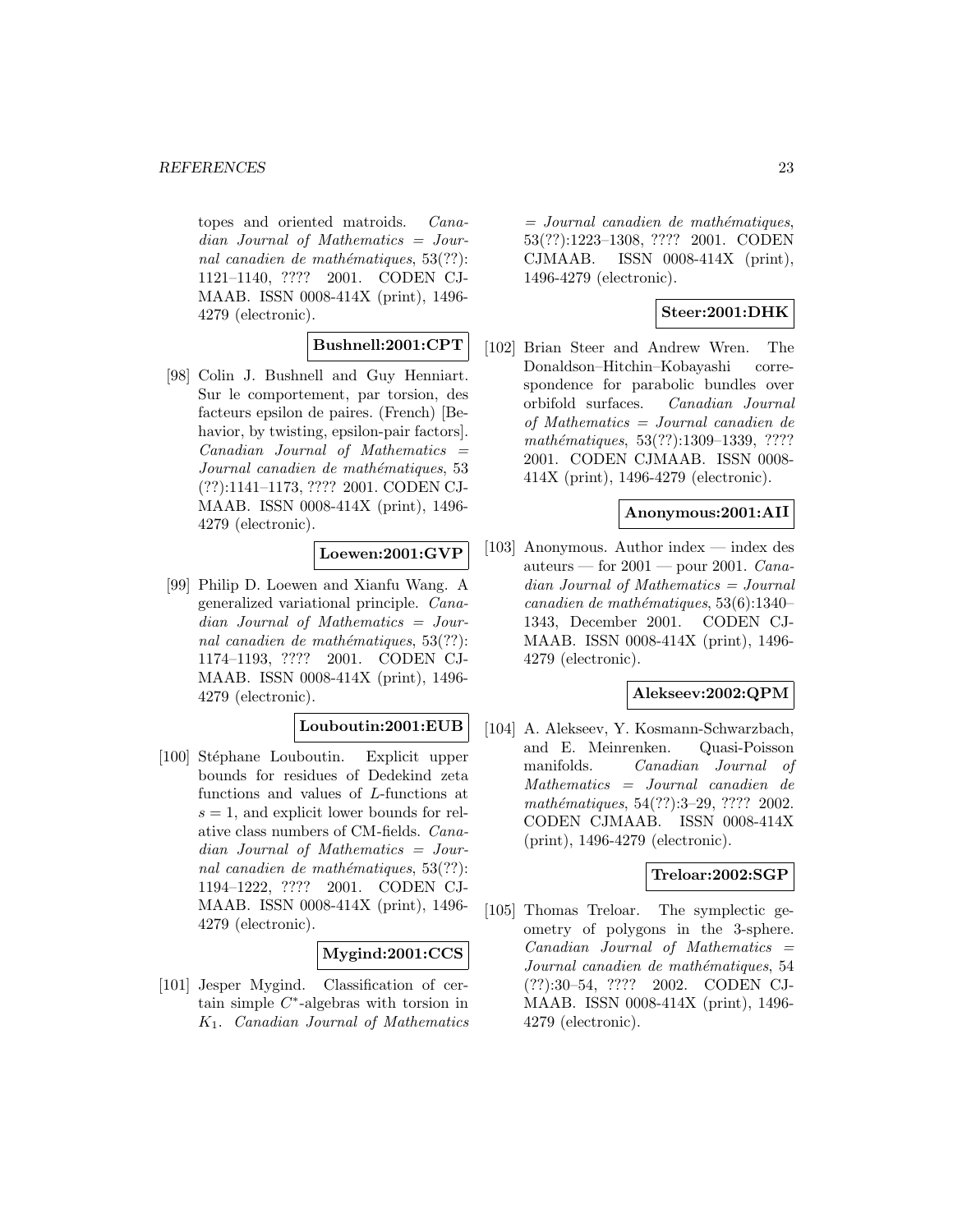# **Ban:2002:MFQ**

[106] Chunsheng Ban, Lee J. McEwan, and András Némethi. On the Milnor fiber of a quasi-ordinary surface singularity.  $Canadian$  Journal of Mathematics  $=$ Journal canadien de mathématiques, 54 (??):55–70, ???? 2002. CODEN CJ-MAAB. ISSN 0008-414X (print), 1496- 4279 (electronic).

## **Choi:2002:SPS**

[107] Kwok-Kwong Stephen Choi and Jianya Liu. Small prime solutions of quadratic equations. Canadian Journal of Mathematics = Journal canadien de mathématiques,  $54(??):71-91, ????$ 2002. CODEN CJMAAB. ISSN 0008- 414X (print), 1496-4279 (electronic).

## **Mezo:2002:CGL**

[108] Paul Mezo. Comparisons of general linear groups and their metaplectic coverings I. Canadian Journal of Mathematics = Journal canadien de mathématiques,  $54(??):92-137, ????$ 2002. CODEN CJMAAB. ISSN 0008- 414X (print), 1496-4279 (electronic).

## **Razak:2002:CSS**

[109] Shaloub Razak. On the classification of simple stably projectionless C∗-algebras.  $Canadian$  Journal of Mathematics  $=$ Journal canadien de mathématiques, 54 (??):138–224, ???? 2002. CODEN CJ-MAAB. ISSN 0008-414X (print), 1496- 4279 (electronic).

#### **Arslan:2002:SWF**

[110] Bora Arslan, Alexander P. Goncharov, and Mefharet Kocatepe. Spaces of Whitney functions on Cantor-type sets.  $Canadian$  Journal of Mathematics  $=$ 

Journal canadien de mathématiques, 54 (??):225–238, ???? 2002. CODEN CJ-MAAB. ISSN 0008-414X (print), 1496- 4279 (electronic).

## **Cartwright:2002:ESP**

[111] Donald I. Cartwright and Tim Steger. Elementary symmetric polynomials in numbers of modulus 1. Canadian Journal of Mathematics  $=$  Journal canadien de mathématiques, 54(??):239-262, ???? 2002. CODEN CJMAAB. ISSN 0008- 414X (print), 1496-4279 (electronic).

#### **Chaudouard:2002:IOP**

[112] Pierre-Henri Chaudouard. Intégrales orbitales pondérées sur les algèbres de Lie: le cas p-adique. (French) [Weighted orbital integrals on Lie algebras: the p-adic case]. Canadian Journal of Mathematics = Journal canadien de mathématiques,  $54(??):263-302$ , ???? 2002. CODEN CJMAAB. ISSN 0008- 414X (print), 1496-4279 (electronic).

## **Ghahramani:2002:CFC**

[113] Fereidoun Ghahramani and Sandy Grabiner. Convergence factors and compactness in weighted convolution algebras. Canadian Journal of Mathematics  $=$  Journal canadien de mathématiques, 54(??):303–323, ???? 2002. CODEN CJ-MAAB. ISSN 0008-414X (print), 1496- 4279 (electronic).

## **Graham:2002:PRU**

[114] Ian Graham, Hidetaka Hamada, and Gabriela Kohr. Parametric representation of univalent mappings in several complex variables. Canadian Journal of Mathematics  $=$  Journal canadien de mathématiques,  $54(??):324-351, ????$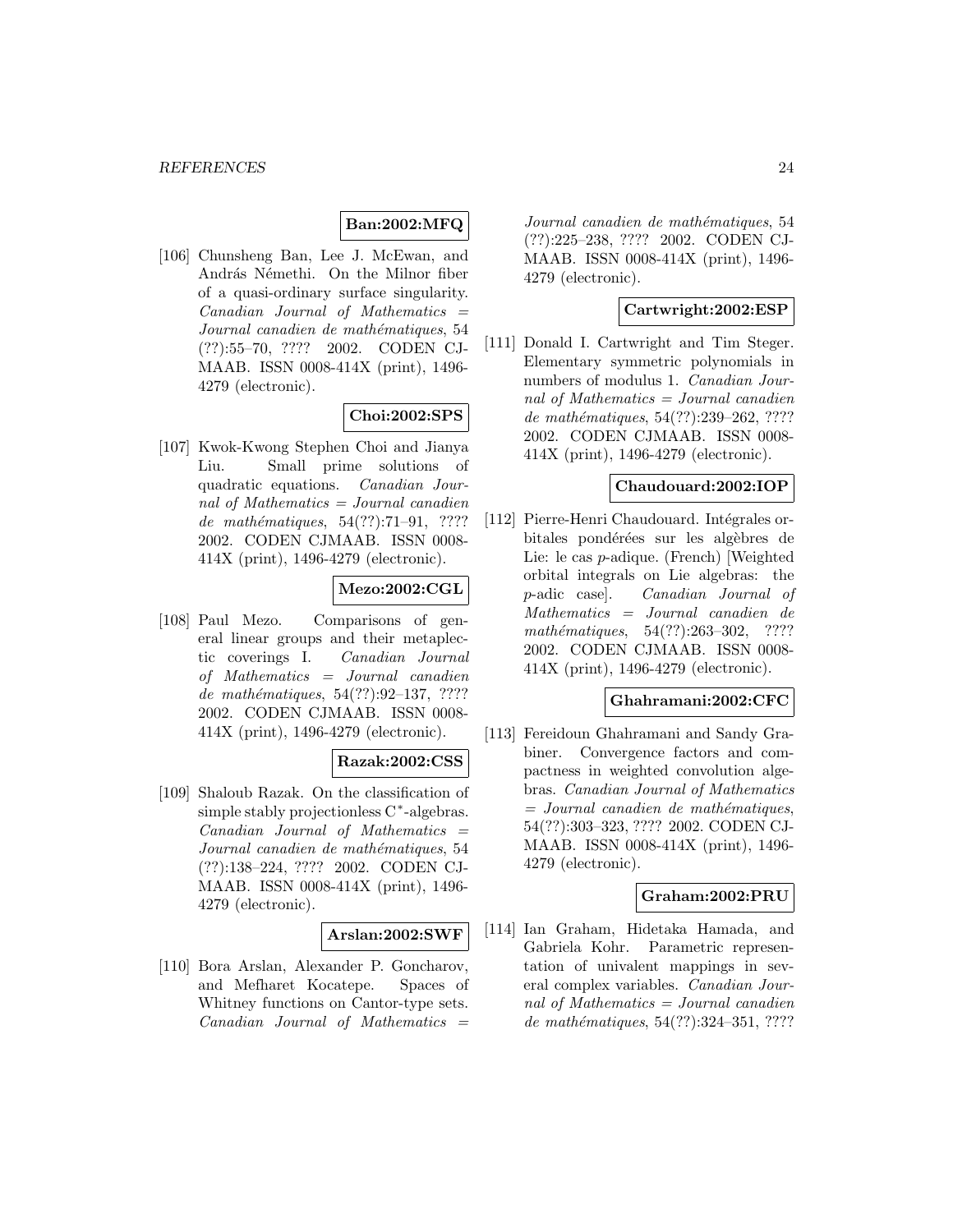2002. CODEN CJMAAB. ISSN 0008- 414X (print), 1496-4279 (electronic).

**Haines:2002:CCS**

[115] Thomas J. Haines. On connected components of Shimura varieties. Canadian Journal of Mathematics = Journal canadien de mathématiques,  $54(??)$ : 352–395, ???? 2002. CODEN CJ-MAAB. ISSN 0008-414X (print), 1496- 4279 (electronic).

# **Lebel:2002:FSS**

[116] André Lebel. Framed stratified sets in Morse theory. Canadian Journal of Mathematics = Journal canadien de mathématiques, 54(??):396-416, ???? 2002. CODEN CJMAAB. ISSN 0008- 414X (print), 1496-4279 (electronic).

# **Wooley:2002:SES**

[117] Trevor D. Wooley. Slim exceptional sets for sums of cubes. Canadian Journal of Mathematics = Journal canadien de mathématiques,  $54(??):417-448$ , ???? 2002. CODEN CJMAAB. ISSN 0008- 414X (print), 1496-4279 (electronic).

# **Akrout:2002:TVE**

[118] H. Akrout. Théorème de Voronoí dans les espaces symétriques. (French) [Voronoí theorem in symmetric spaces].  $Canadian$  Journal of Mathematics  $=$ Journal canadien de mathématiques, 54 (??):449–467, ???? 2002. CODEN CJ-MAAB. ISSN 0008-414X (print), 1496- 4279 (electronic).

#### **Boyd:2002:MMD**

[119] David W. Boyd and Fernando Rodriguez-Villegas. Mahler's measure and the dilogarithm (I). Canadian Journal of Mathematics = Journal canadien de

mathématiques, 54(??):468-492, ???? 2002. CODEN CJMAAB. ISSN 0008- 414X (print), 1496-4279 (electronic).

## **Braden:2002:PSG**

[120] Tom Braden. Perverse sheaves on Grassmannians. Canadian Journal of Mathematics = Journal canadien de mathématiques, 54(??):493-532, ???? 2002. CODEN CJMAAB. ISSN 0008- 414X (print), 1496-4279 (electronic).

# **Castelle:2002:AFP**

[121] Nathalie Castelle. Approximations fortes pour des processus bivariés. (French) [Strong approximations for bivariate processes]. Canadian Journal of Mathematics = Journal canadien de mathématiques, 54(??):533-553, ???? 2002. CODEN CJMAAB. ISSN 0008- 414X (print), 1496-4279 (electronic).

## **Hausen:2002:EES**

[122] Jürgen Hausen. Equivariant embeddings into smooth toric varieties. Canadian Journal of Mathematics = Journal canadien de mathématiques,  $54(??)$ : 554–570, ???? 2002. CODEN CJ-MAAB. ISSN 0008-414X (print), 1496- 4279 (electronic).

## **Li:2002:DPD**

[123] Chi-Kwong Li and Yiu-Tung Poon. Diagonals and partial diagonals of sum of matrices. Canadian Journal of Mathematics = Journal canadien de mathématiques,  $54(??):571-594$ , ???? 2002. CODEN CJMAAB. ISSN 0008- 414X (print), 1496-4279 (electronic).

# **Nahlus:2002:LAP**

[124] Nazih Nahlus. Lie algebras of proaffine algebraic groups. Canadian Jour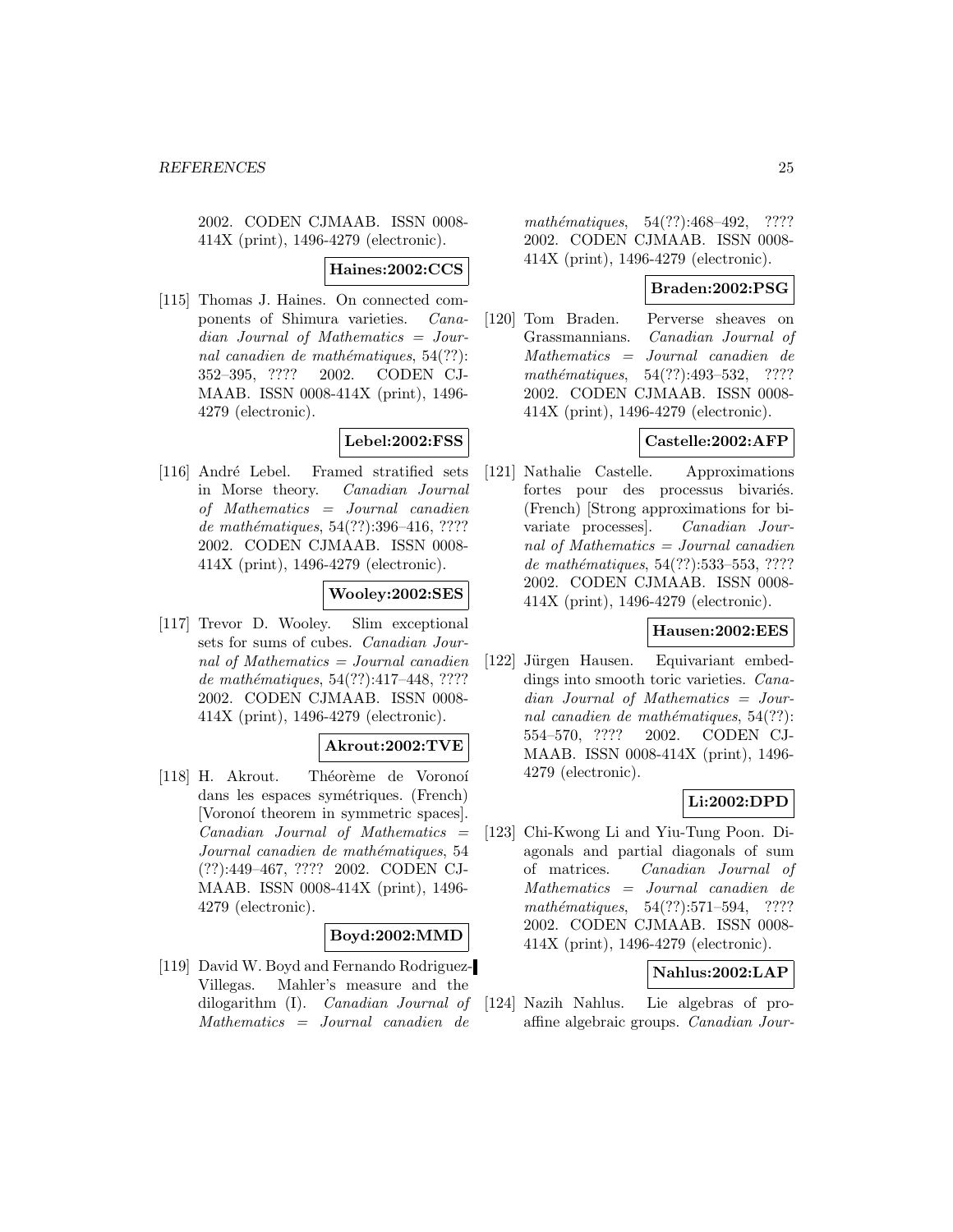nal of Mathematics  $=$  Journal canadien de mathématiques, 54(??):595–607, ???? 2002. CODEN CJMAAB. ISSN 0008- 414X (print), 1496-4279 (electronic).

# **Stanley:2002:LSC**

[125] Donald Stanley. On the Lusternik– Schnirelmann category of maps. Canadian Journal of Mathematics = Journal canadien de mathématiques,  $54(??)$ : 608–633, ???? 2002. CODEN CJ-MAAB. ISSN 0008-414X (print), 1496- 4279 (electronic).

## **Weber:2002:FSW**

[126] Eric Weber. Frames and single wavelets for unitary groups. Canadian Journal of Mathematics = Journal canadien de mathématiques, 54(??):634–647, ???? 2002. CODEN CJMAAB. ISSN 0008- 414X (print), 1496-4279 (electronic).

#### **Yuan:2002:RSP**

[127] Wenjun Yuan and Yezhou Li. Rational solutions of Painlevé equations. Canadian Journal of Mathematics = Journal canadien de mathématiques,  $54(??)$ : 648–672, ???? 2002. CODEN CJ-MAAB. ISSN 0008-414X (print), 1496- 4279 (electronic).

## **Asgari:2002:LFS**

[128] Mahdi Asgari. Local L-functions for split spinor groups. Canadian Journal of Mathematics = Journal canadien de mathématiques, 54(??):673–693, ???? 2002. CODEN CJMAAB. ISSN 0008- 414X (print), 1496-4279 (electronic).

## **Gabriel:2002:CAS**

[129] Michael J. Gabriel. Cuntz algebra states defined by implementers of endomorphisms of the CAR algebra. Cana-

dian Journal of Mathematics = Journal canadien de mathématiques,  $54(??)$ : 694–708, ???? 2002. CODEN CJ-MAAB. ISSN 0008-414X (print), 1496- 4279 (electronic).

## **Ismail:2002:IMR**

[130] Mourad E. H. Ismail and Dennis Stanton. q-integral and moment representations for q-orthogonal polynomials. Canadian Journal of Mathematics  $=$  Journal canadien de mathématiques. 54(??):709–735, ???? 2002. CODEN CJ-MAAB. ISSN 0008-414X (print), 1496- 4279 (electronic).

## **Kearnes:2002:CFS**

[131] K. A. Kearnes, E. W. Kiss, Á. Szendrei, and R. D. Willard. Chief factor sizes in finitely generated varieties. Canadian Journal of Mathematics = Journal canadien de mathématiques,  $54(??)$ : 736–756, ???? 2002. CODEN CJ-MAAB. ISSN 0008-414X (print), 1496- 4279 (electronic).

## **Larose:2002:SPG**

[132] Benoit Larose. Strongly projective graphs. Canadian Journal of Mathematics = Journal canadien de mathématiques, 54(??):757-768, ???? 2002. CODEN CJMAAB. ISSN 0008- 414X (print), 1496-4279 (electronic).

#### **Miyazaki:2002:NOW**

[133] Takuya Miyazaki. Nilpotent orbits and Whittaker functions for derived functor modules of Sp(2, **R**). Canadian Journal of Mathematics  $=$  Journal canadien de mathématiques, 54(??):769–794, ???? 2002. CODEN CJMAAB. ISSN 0008- 414X (print), 1496-4279 (electronic).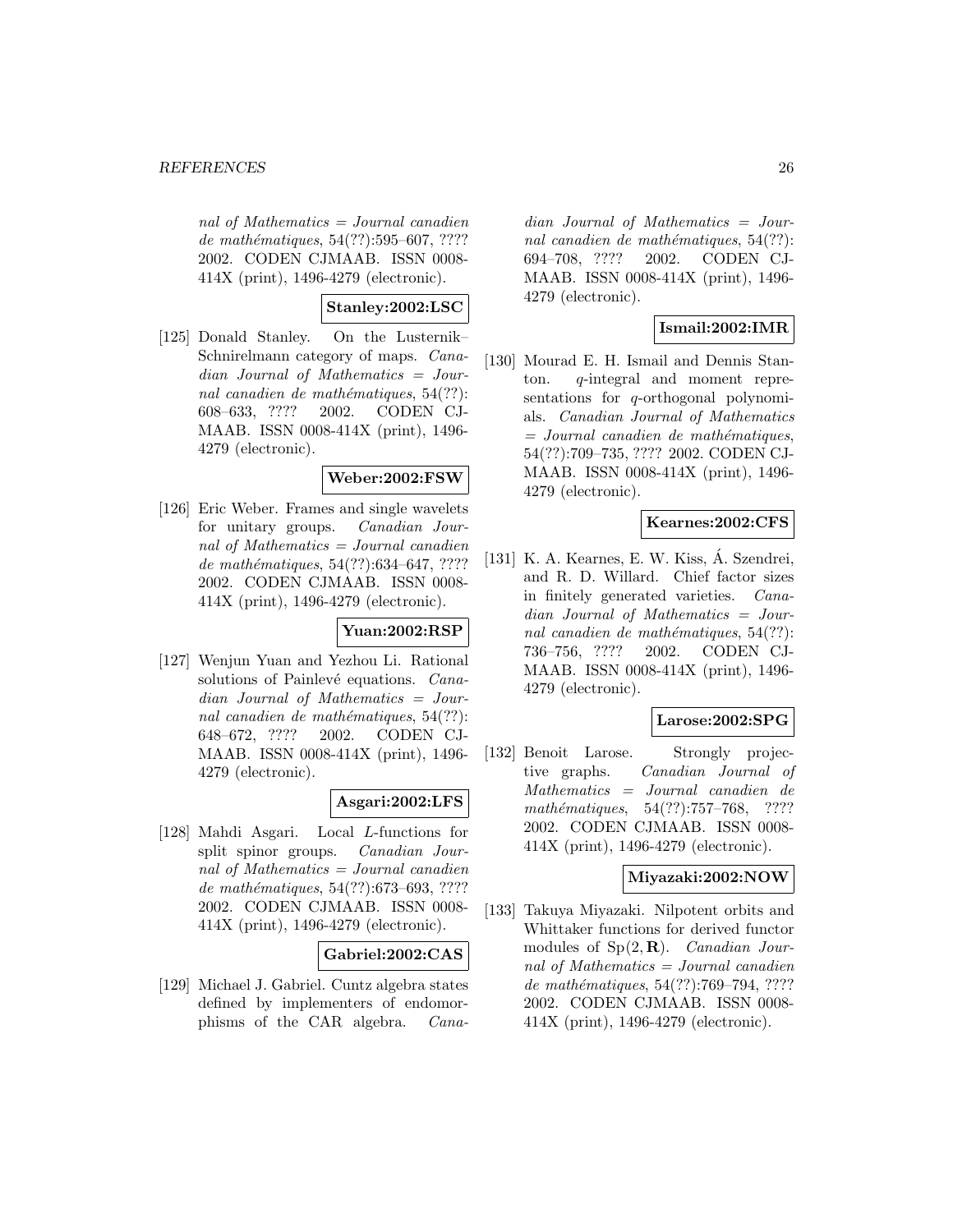## **Moller:2002:STT**

[134] Rögnvaldur G. Möller. Structure theory of totally disconnected locally compact groups via graphs and permutations. Canadian Journal of Mathematics  $=$  Journal canadien de mathématiques, 54(??):795–827, ???? 2002. CODEN CJ-MAAB. ISSN 0008-414X (print), 1496- 4279 (electronic).

## **Moriyama:2002:SFS**

[135] Tomonori Moriyama. Spherical functions for the semisimple symmetric pair  $(Sp(2, \mathbf{R}), SL(2, \mathbf{C}))$ . Canadian Journal of Mathematics = Journal canadien de mathématiques, 54(??):828–896, ???? 2002. CODEN CJMAAB. ISSN 0008- 414X (print), 1496-4279 (electronic).

## **Ayuso:2002:VTF**

[136] Pedro Fortuny Ayuso. The valuative theory of foliations. Canadian Journal of Mathematics = Journal canadien de mathématiques,  $54(??):897-915, ????$ 2002. CODEN CJMAAB. ISSN 0008- 414X (print), 1496-4279 (electronic).

## **Bastien:2002:CCM**

[137] G. Bastien and M. Rogalski. Convexité, complète monotonie et inégalités sur les fonctions zêta et gamma sur les fonctions des opérateurs de Baskakov et sur des fonctions arithmétiques. (French) [convexity, complete monotonicity, and inequality for zeta functions and gamma functions of the Baskakov operators and for arithmetic functions]. Canadian Journal of Mathematics = Journal canadien de mathématiques,  $54(5)$ : 916–944, October 2002. CODEN CJ-MAAB. ISSN 0008-414X (print), 1496- 4279 (electronic).

# **Boivin:2002:ACS**

[138] André Boivin, Paul M. Gauthier, and Petr V. Paramonov. Approximation on closed sets by analytic or meromorphic solutions of elliptic equations and applications. Canadian Journal of Mathematics = Journal canadien de mathématiques, 54(??):945-969, ???? 2002. CODEN CJMAAB. ISSN 0008- 414X (print), 1496-4279 (electronic).

# **Cegarra:2002:GCG**

[139] A. M. Cegarra, J. M. García-Calcines, and J. A. Ortega. On graded categorical groups and equivariant group extensions. Canadian Journal of Mathematics  $=$  Journal canadien de mathématiques, 54(??):970–997, ???? 2002. CODEN CJ-MAAB. ISSN 0008-414X (print), 1496- 4279 (electronic).

## **Dimassi:2002:RSV**

[140] Mouez Dimassi. Resonances for slowly varying perturbations of a periodic Schrödinger operator. Canadian Journal of Mathematics = Journal canadien de mathématiques,  $54(??):998-1037$ , ???? 2002. CODEN CJMAAB. ISSN 0008- 414X (print), 1496-4279 (electronic).

#### **Gavrilov:2002:BLC**

[141] Lubomir Gavrilov and Iliya D. Iliev. Bifurcations of limit cycles from infinity in quadratic systems. Canadian Journal of Mathematics = Journal canadien de mathématiques, 54(??):1038-1064, ???? 2002. CODEN CJMAAB. ISSN 0008- 414X (print), 1496-4279 (electronic).

#### **Hayashi:2002:LTB**

[142] Nakao Hayashi and Pavel I. Naumkin. Large time behavior for the cubic non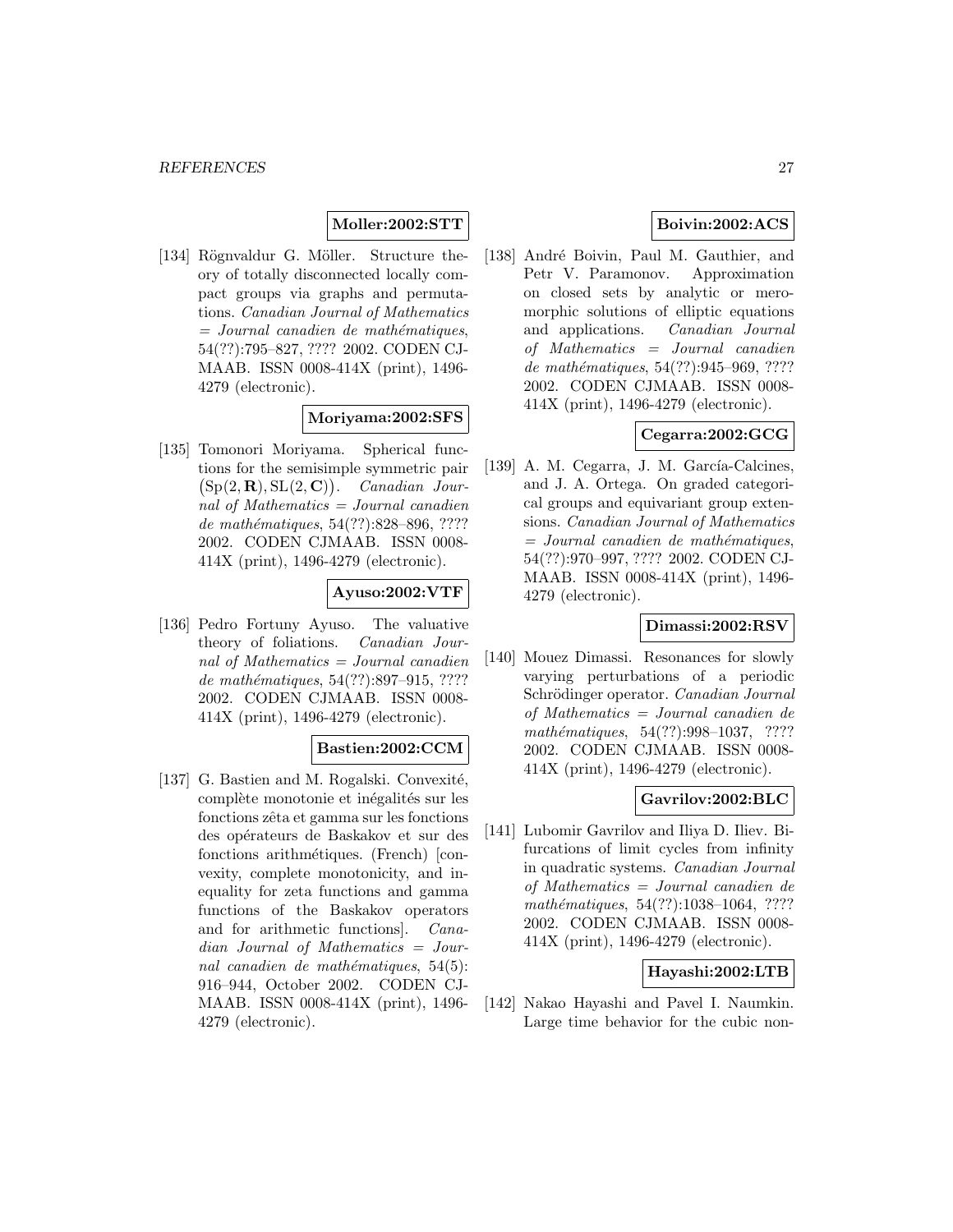linear Schrödinger equation. Canadian Journal of Mathematics = Journal canadien de mathématiques,  $54(??)$ : 1065–1085, ???? 2002. CODEN CJ-MAAB. ISSN 0008-414X (print), 1496- 4279 (electronic).

## **Polterovich:2002:CHT**

[143] Iosif Polterovich. Combinatorics of the heat trace on spheres. Canadian Journal of Mathematics = Journal canadien de mathématiques, 54(??):1086-1099, ???? 2002. CODEN CJMAAB. ISSN 0008- 414X (print), 1496-4279 (electronic).

## **Wood:2002:OBF**

[144] Peter J. Wood. The operator biprojectivity of the Fourier algebra. Canadian Journal of Mathematics = Journal canadien de mathématiques,  $54(??)$ : 1100–1120, ???? 2002. CODEN CJ-MAAB. ISSN 0008-414X (print), 1496- 4279 (electronic).

# **Bao:2002:FNE**

[145] Jiguang Bao. Fully nonlinear elliptic equations on general domains. Canadian Journal of Mathematics = Journal canadien de mathématiques,  $54(??)$ : 1121–1141, ???? 2002. CODEN CJ-MAAB. ISSN 0008-414X (print), 1496- 4279 (electronic).

# **Binding:2002:FDE**

[146] Paul Binding and Branko Curgus. Form ´ domains and eigenfunction expansions for differential equations with eigenparameter dependent boundary conditions. Canadian Journal of Mathematics  $=$  Journal canadien de mathématiques, 54(??):1142–1164, ???? 2002. CODEN CJMAAB. ISSN 0008-414X (print), 1496-4279 (electronic).

# **Blasco:2002:MVV**

[147] Oscar Blasco and José Luis Arregui. Multipliers on vector valued Bergman spaces. Canadian Journal of Mathematics = Journal canadien de mathématiques, 54(??):1165–1186, ???? 2002. CODEN CJMAAB. ISSN 0008- 414X (print), 1496-4279 (electronic).

# **Cobo:2002:IMR**

[148] Milton Cobo, Carlos Gutierrez, and Jaume Llibre. On the injectivity of  $C<sup>1</sup>$  maps of the real plane. *Cana*dian Journal of Mathematics = Journal canadien de mathématiques,  $54(??)$ : 1187–1201, ???? 2002. CODEN CJ-MAAB. ISSN 0008-414X (print), 1496- 4279 (electronic).

## **Fernandez:2002:OGR**

[149] J. Fernández, J-C. Lario, and A. Rio. Octahedral Galois representations arising from **Q**-curves of degree 2. Canadian Journal of Mathematics = Journal canadien de mathématiques,  $54(??)$ : 1202–1228, ???? 2002. CODEN CJ-MAAB. ISSN 0008-414X (print), 1496- 4279 (electronic).

## **Gow:2002:WCU**

[150] Roderick Gow and Fernando Szechtman. The Weil character of the unitary group associated to a finite local ring. Canadian Journal of Mathematics = Journal canadien de mathématiques,  $54(??)$ : 1229–1253, ???? 2002. CODEN CJ-MAAB. ISSN 0008-414X (print), 1496- 4279 (electronic).

#### **Isaev:2002:EAU**

[151] A. V. Isaev and N. G. Kruzhilin. Effective actions of the unitary group on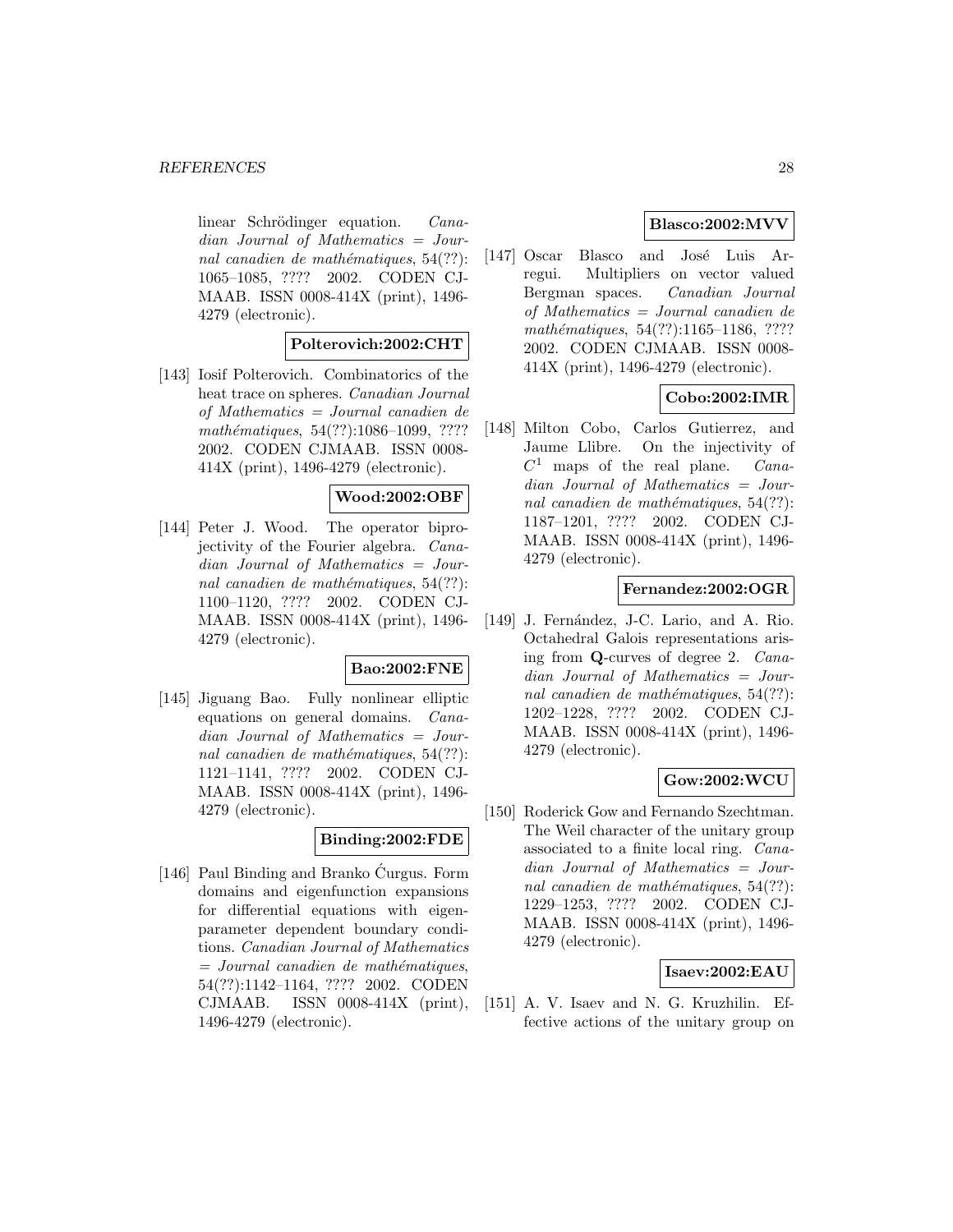complex manifolds. Canadian Journal of Mathematics = Journal canadien de mathématiques, 54(??):1254–1279, ???? 2002. CODEN CJMAAB. ISSN 0008- 414X (print), 1496-4279 (electronic).

#### **Skrzypczak:2002:BSH**

[152] Leszek Skrzypczak. Besov spaces and Hausdorff dimension for some Carnot– Carathéodory metric spaces. Canadian Journal of Mathematics = Journal canadien de mathématiques,  $54(??)$ : 1280–1304, ???? 2002. CODEN CJ-MAAB. ISSN 0008-414X (print), 1496- 4279 (electronic).

## **Vulakh:2002:CFA**

[153] L. Ya. Vulakh. Continued fractions associated with  $SL_3(\mathbf{Z})$  and units in complex cubic fields. Canadian Journal of Mathematics = Journal canadien de mathématiques, 54(??):1305-1318, ???? 2002. CODEN CJMAAB. ISSN 0008- 414X (print), 1496-4279 (electronic).

## **Yekutieli:2002:CHC**

[154] Amnon Yekutieli. The continuous Hochschild cochain complex of a scheme.  $Canadian$  Journal of Mathematics  $=$ Journal canadien de mathématiques, 54 (??):1319–1337, ???? 2002. CODEN CJ-MAAB. ISSN 0008-414X (print), 1496- 4279 (electronic).

#### **Anonymous:2002:AII**

[155] Anonymous. Author index — index des auteurs — for  $2002$  — pour 2002. Canadian Journal of Mathematics = Journal canadien de mathématiques,  $54(??)$ : 1338–1342, ???? 2002. CODEN CJ-MAAB. ISSN 0008-414X (print), 1496- 4279 (electronic).

## **Baake:2003:ESM**

[156] Michael Baake and Ellen Baake. An exactly solved model for mutation, recombination and selection. Canadian Journal of Mathematics  $=$  Journal canadien de mathématiques,  $55(??):3-41$ , ???? 2003. CODEN CJMAAB. ISSN 0008- 414X (print), 1496-4279 (electronic). See erratum [434].

# **Benanti:2003:SVG**

[157] Francesca Benanti, Onofrio M. Di Vincenzo, and Vincenzo Nardozza. subvarieties of the variety generated by  $(M_2(K), t)$ . Canadian Journal of Mathematics = Journal canadien de mathématiques,  $55(??):42-63$ , ???? 2003. CODEN CJMAAB. ISSN 0008- 414X (print), 1496-4279 (electronic).

## **Braun:2003:HOT**

[158] Rüdiger W. Braun, Reinhold Meise, and B. A. Taylor. Higher order tangents to analytic varieties along curves.  $Canadian$  Journal of Mathematics  $=$ Journal canadien de mathématiques, 55 (??):64–90, ???? 2003. CODEN CJ-MAAB. ISSN 0008-414X (print), 1496- 4279 (electronic).

## **Choi:2003:SCF**

[159] Man-Duen Choi, Chi-Kwong Li, and Yiu-Tung Poon. Some convexity features associated with unitary orbits. Canadian Journal of Mathematics = Journal canadien de mathématiques, 55 (??):91–111, ???? 2003. CODEN CJ-MAAB. ISSN 0008-414X (print), 1496- 4279 (electronic).

## **Shen:2003:FM**

[160] Zhongmin Shen. Finsler metrics with  $K = 0$  and  $S = 0$ . *Canadian Jour-*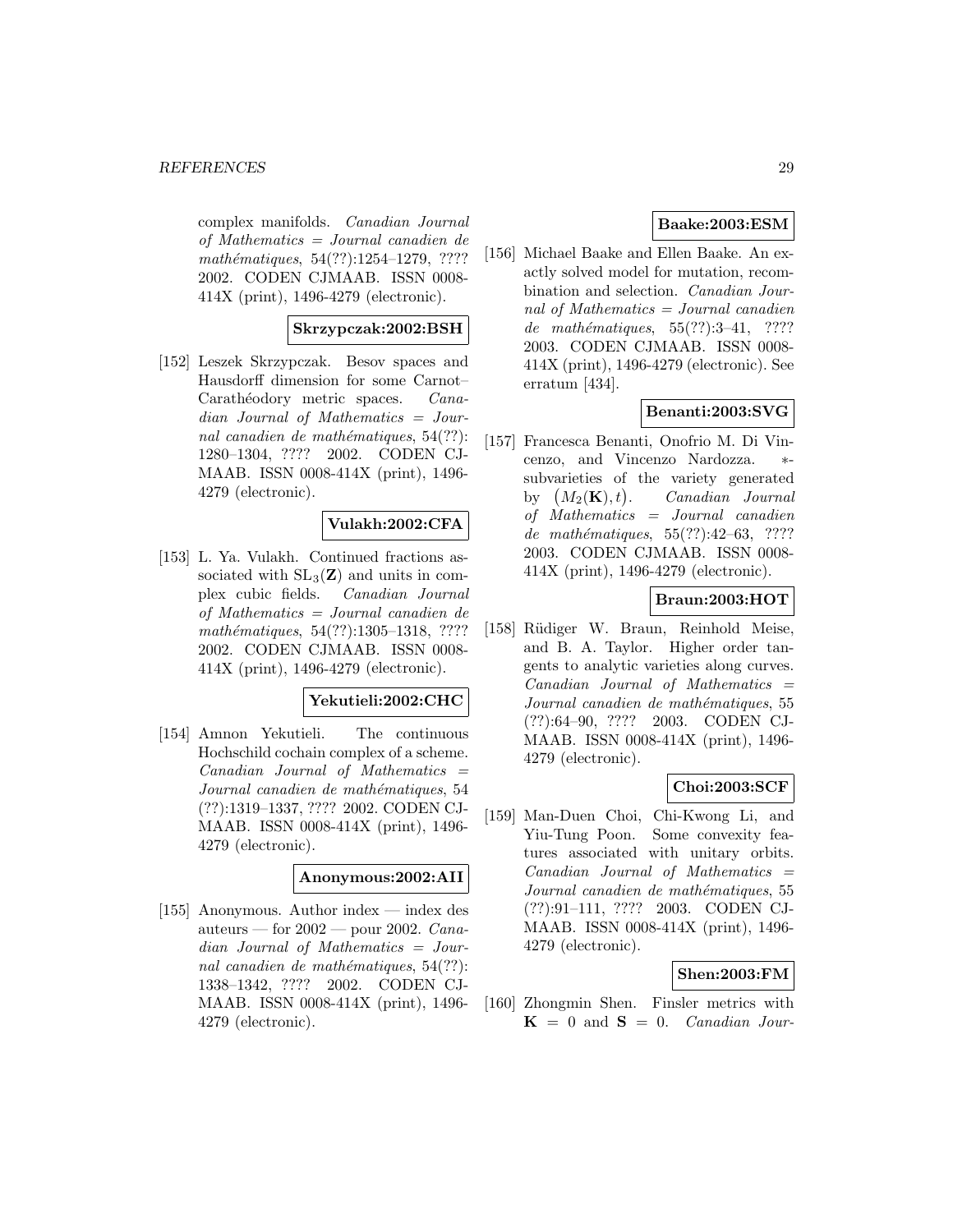nal of Mathematics  $=$  Journal canadien de mathématiques,  $55(??):112-132, ????$ 2003. CODEN CJMAAB. ISSN 0008- 414X (print), 1496-4279 (electronic).

## **Shimada:2003:ZVK**

[161] Ichiro Shimada. On the zariski-van Kampen theorem. Canadian Journal of Mathematics = Journal canadien de mathématiques, 55(??):133-156, ???? 2003. CODEN CJMAAB. ISSN 0008- 414X (print), 1496-4279 (electronic).

#### **Shimada:2003:ZHS**

[162] Ichiro Shimada. Zariski hyperplane section theorem for Grassmannian varieties. Canadian Journal of Mathematics  $=$  Journal canadien de mathématiques, 55(??):157–180, ???? 2003. CODEN CJ-MAAB. ISSN 0008-414X (print), 1496- 4279 (electronic).

## **Theriault:2003:HDI**

[163] Stephen D. Theriault. Homotopy decompositions involving the loops of coassociative co-H spaces. *Canadian Jour*nal of Mathematics = Journal canadien de mathématiques,  $55(??):181-203, ????$ 2003. CODEN CJMAAB. ISSN 0008- 414X (print), 1496-4279 (electronic).

# **Yan:2003:NCO**

[164] Yaqiang Yan. On the nonsquare constants of Orlicz spaces with Orlicz norm.  $Canadian$  Journal of Mathematics  $=$ Journal canadien de mathématiques, 55 (??):204–224, ???? 2003. CODEN CJ-MAAB. ISSN 0008-414X (print), 1496- 4279 (electronic).

## **Banks:2003:SKS**

[165] William D. Banks, Asma Harcharras, and Igor E. Shparlinski. Short Kloost-

erman sums for polynomials over finite fields. Canadian Journal of Mathematics  $=$  Journal canadien de mathématiques, 55(??):225–246, ???? 2003. CODEN CJ-MAAB. ISSN 0008-414X (print), 1496- 4279 (electronic).

# **Cushman:2003:DSO**

[166] Richard Cushman and Jędrzej Śniatycki.<br>
"Differential Structure of Orbit Spaces" "Differential Structure of Orbit Spaces": Erratum. Canadian Journal of Mathematics = Journal canadien de mathématiques,  $55(2):247$ , April 2003. CODEN CJMAAB. ISSN 0008-414X (print), 1496-4279 (electronic). See [84].

## **Dhillon:2003:GTT**

[167] Ajneet Dhillon. A generalized Torelli theorem. Canadian Journal of Mathematics = Journal canadien de mathématiques,  $55(??):248-265$ , ???? 2003. CODEN CJMAAB. ISSN 0008- 414X (print), 1496-4279 (electronic).

# **Kogan:2003:TAM**

[168] Irina A. Kogan. Two algorithms for a moving frame construction. Canadian Journal of Mathematics = Journal canadien de mathématiques,  $55(??)$ : 266–291, ???? 2003. CODEN CJ-MAAB. ISSN 0008-414X (print), 1496- 4279 (electronic).

## **Pitman:2003:IDL**

[169] Jim Pitman and Marc Yor. Infinitely divisible laws associated with hyperbolic functions. Canadian Journal of Mathematics = Journal canadien de mathématiques, 55(??):292-330, ???? 2003. CODEN CJMAAB. ISSN 0008- 414X (print), 1496-4279 (electronic).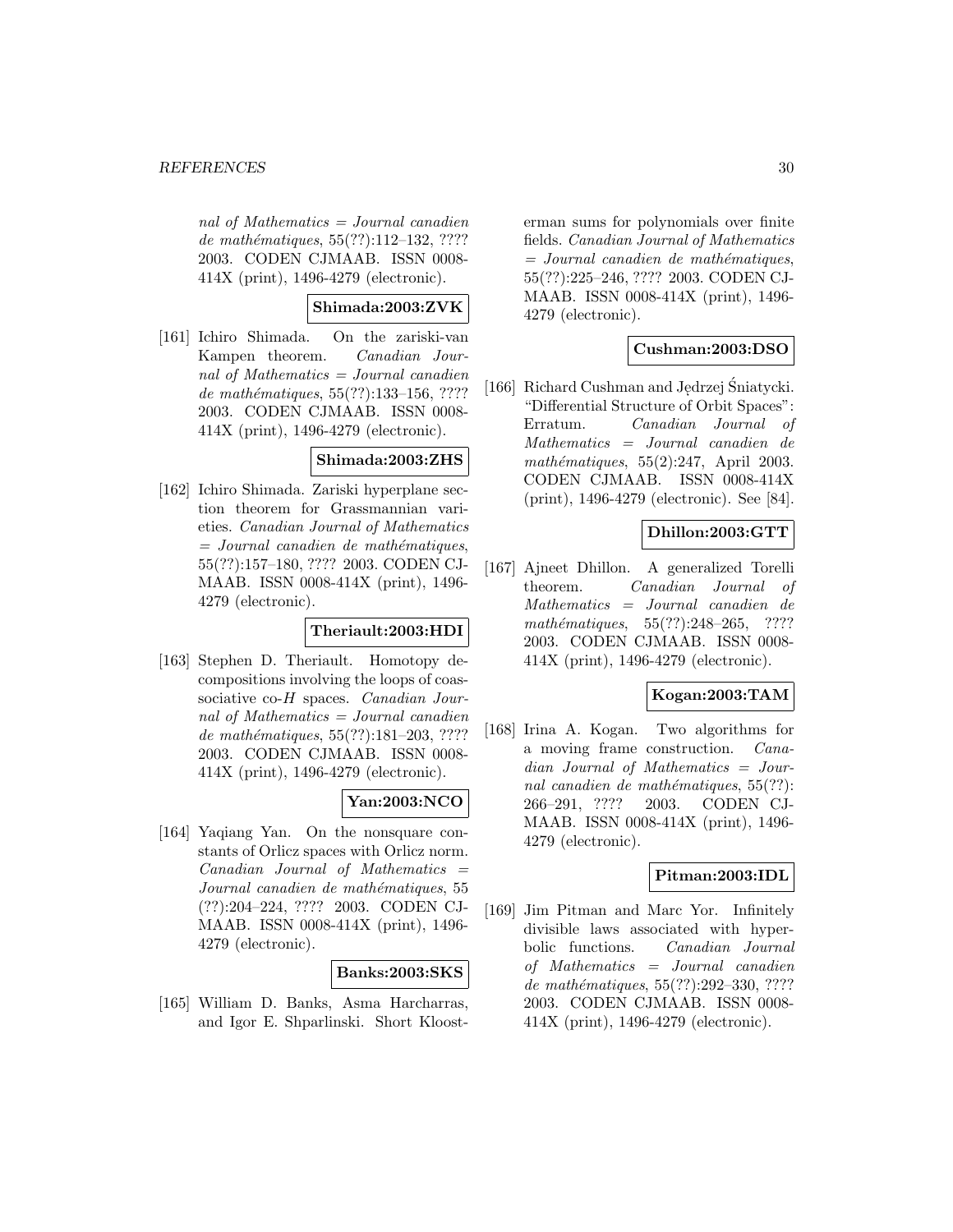## **Savitt:2003:MNP**

[170] David Savitt. The maximum number of points on a curve of genus 4 over  $\mathbf{F}_8$  is 25. Canadian Journal of Mathematics  $=$ Journal canadien de mathématiques, 55 (??):331–352, ???? 2003. CODEN CJ-MAAB. ISSN 0008-414X (print), 1496- 4279 (electronic).

#### **Silberger:2003:WEM**

[171] Allan J. Silberger and Ernst-Wilhelm Zink. Weak explicit matching for level zero discrete series of unit groups of adic simple algebras. Canadian Journal of Mathematics = Journal canadien de mathématiques, 55(??):353-378, ???? 2003. CODEN CJMAAB. ISSN 0008- 414X (print), 1496-4279 (electronic).

#### **Stessin:2003:GFH**

[172] Michael Stessin and Kehe Zhu. Generalized factorization in Hardy spaces and the commutant of Toeplitz operators. Canadian Journal of Mathematics  $=$  Journal canadien de mathématiques, 55(??):379–400, ???? 2003. CODEN CJ-MAAB. ISSN 0008-414X (print), 1496- 4279 (electronic).

## **Varopoulos:2003:GEL**

[173] N. Th. Varopoulos. Gaussian estimates in Lipschitz domains. Canadian Journal of Mathematics = Journal canadien de mathématiques,  $55(??):401-431, ????$ 2003. CODEN CJMAAB. ISSN 0008- 414X (print), 1496-4279 (electronic).

#### **Zaharescu:2003:PCS**

[174] Alexandru Zaharescu. Pair correlation of squares in p-adic fields. Canadian Journal of Mathematics = Journal canadien de mathématiques,  $55(??)$ : 432–448, ???? 2003. CODEN CJ-MAAB. ISSN 0008-414X (print), 1496- 4279 (electronic).

## **Albeverio:2003:GSS**

[175] Sergio Albeverio, Konstantin A. Makarov, and Alexander K. Motovilov. Graph subspaces and the spectral shift function. Canadian Journal of Mathematics  $=$  Journal canadien de mathématiques, 55(??):449–503, ???? 2003. CODEN CJ-MAAB. ISSN 0008-414X (print), 1496- 4279 (electronic).

# **Chen:2003:COR**

[176] Jiecheng Chen, Dashan Fan, and Yiming Ying. Certain operators with rough singular kernels. Canadian Journal of Mathematics = Journal canadien de mathématiques,  $55(??):504-532, ????$ 2003. CODEN CJMAAB. ISSN 0008- 414X (print), 1496-4279 (electronic).

## **Edo:2003:AME**

[177] Eric Edo. Automorphismes modérés de l'espace affine. (French) [Moderate automorphisms of affine space]. Canadian Journal of Mathematics = Journal canadien de mathématiques,  $55(??)$ : 533–560, ???? 2003. CODEN CJ-MAAB. ISSN 0008-414X (print), 1496- 4279 (electronic).

#### **Laface:2003:QHL**

[178] Antonio Laface and Luca Ugaglia. Quasi-homogeneous linear systems on **P**<sup>2</sup> with base points of multiplicity 5.  $Canadian$  Journal of Mathematics  $=$ Journal canadien de mathématiques, 55 (??):561–575, ???? 2003. CODEN CJ-MAAB. ISSN 0008-414X (print), 1496- 4279 (electronic).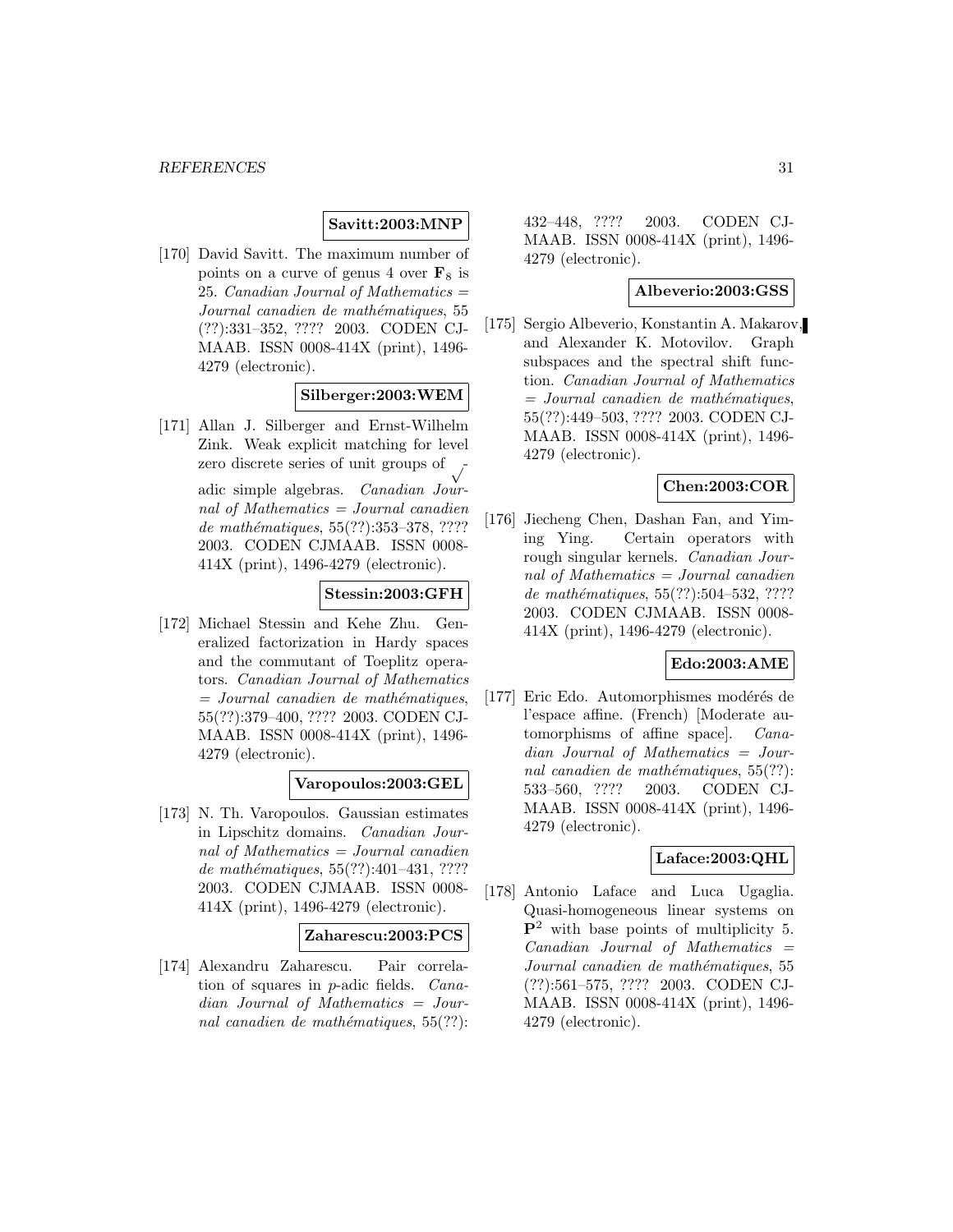#### **Lukashov:2003:AOE**

[179] A. L. Lukashov and F. Peherstorfer. Automorphic orthogonal and extremal polynomials. Canadian Journal of Mathematics = Journal canadien de mathématiques,  $55(??):576–608, ????$ 2003. CODEN CJMAAB. ISSN 0008- 414X (print), 1496-4279 (electronic).

## **Moraru:2003:ISA**

[180] Ruxandra Moraru. Integrable systems associated to a Hopf surface. Canadian Journal of Mathematics = Journal canadien de mathématiques,  $55(??)$ : 609–635, ???? 2003. CODEN CJ-MAAB. ISSN 0008-414X (print), 1496- 4279 (electronic).

#### **Schwartzman:2003:HDA**

[181] Sol Schwartzman. Higher dimensional asymptotic cycles. Canadian Journal of Mathematics = Journal canadien de mathématiques,  $55(??):636–648, ????$ 2003. CODEN CJMAAB. ISSN 0008- 414X (print), 1496-4279 (electronic).

## **Zucconi:2003:SIP**

[182] Francesco Zucconi. Surfaces with  $p_q =$  $q = 2$  and an irrational pencil. *Cana*dian Journal of Mathematics = Journal canadien de mathématiques,  $55(??)$ : 649–672, ???? 2003. CODEN CJ-MAAB. ISSN 0008-414X (print), 1496- 4279 (electronic).

## **Anderson:2003:NCE**

[183] Greg W. Anderson and Yi Ouyang. A note on cyclotomic Euler systems and the double complex method. Canadian Journal of Mathematics = Journal canadien de mathématiques,  $55(??)$ :

673–692, ???? 2003. CODEN CJ-MAAB. ISSN 0008-414X (print), 1496- 4279 (electronic).

# **Borne:2003:FRR**

[184] Niels Borne. Une formule de Riemann– Roch équivariante pour les courbes. (French) [A formula of Riemann–Roch for equivariant curves]. Canadian Journal of Mathematics = Journal canadien de mathématiques,  $55(??):693-710, ????$ 2003. CODEN CJMAAB. ISSN 0008- 414X (print), 1496-4279 (electronic).

## **Broughan:2003:ATR**

[185] Kevin A. Broughan. Adic topologies for the rational integers. Canadian Journal of Mathematics = Journal canadien de mathématiques,  $55(??)$ :711–723, ???? 2003. CODEN CJMAAB. ISSN 0008- 414X (print), 1496-4279 (electronic).

#### **Cao:2003:SLP**

[186] Xifang Cao, Qingkai Kong, Hongyou Wu, and Anton Zettl. Sturm–Liouville problems whose leading coefficient function changes sign. Canadian Journal of Mathematics = Journal canadien de mathématiques,  $55(??):724-749, ????$ 2003. CODEN CJMAAB. ISSN 0008- 414X (print), 1496-4279 (electronic).

## **Gobel:2003:AFR**

[187] Rüdiger Göbel, Saharon Shelah, and Lutz Strüngmann. Almost-free  $E$ -rings of cardinality  $\aleph_1$ . *Canadian Jour*nal of Mathematics = Journal canadien de mathématiques, 55(??):750–765, ???? 2003. CODEN CJMAAB. ISSN 0008- 414X (print), 1496-4279 (electronic).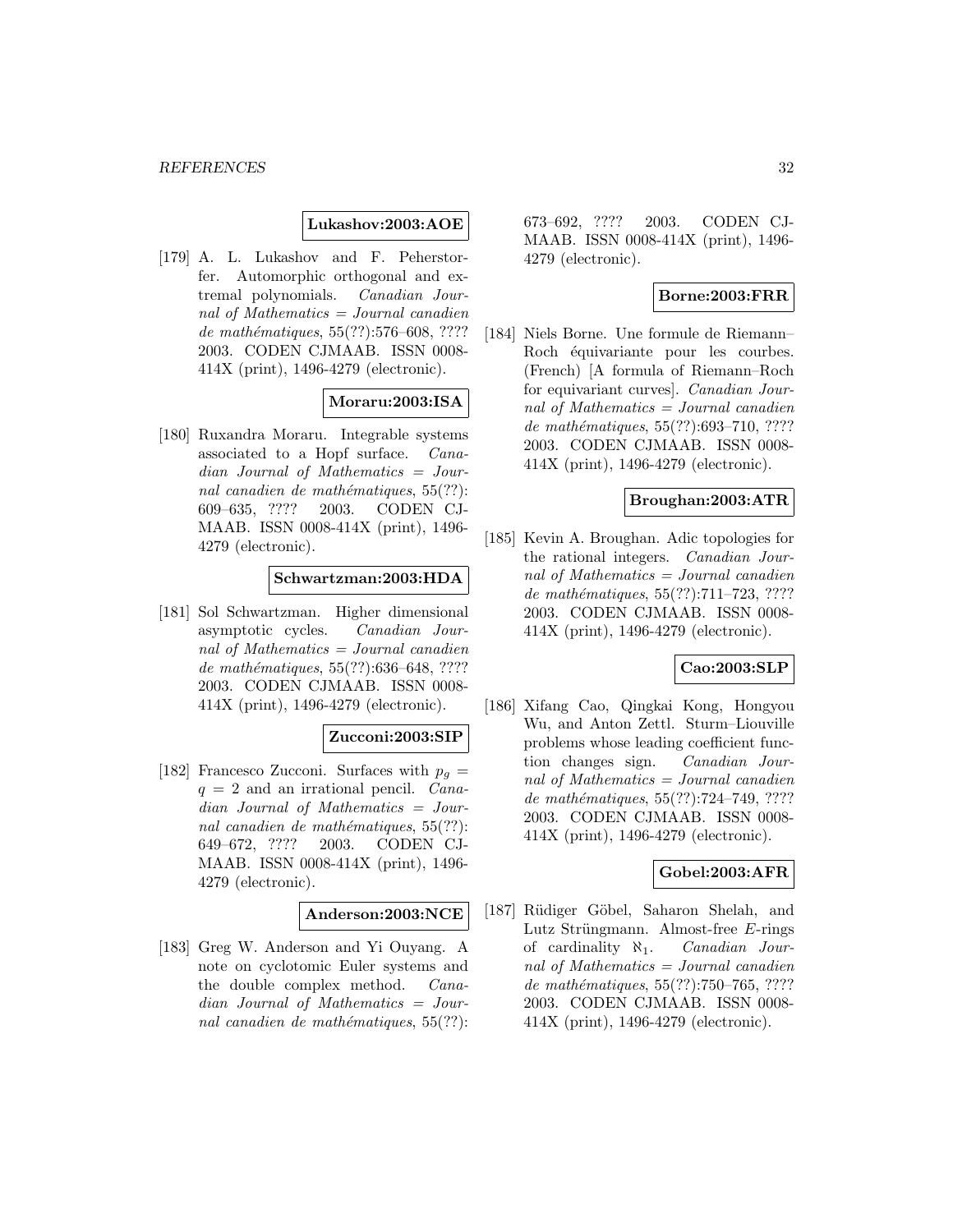## **Kerler:2003:HTA**

[188] Thomas Kerler. Homology TQFT's and the Alexander–Reidemeister invariant of 3-manifolds via Hopf algebras and skein theory. Canadian Journal of Mathematics = Journal canadien de mathématiques,  $55(??):766–821, ????$ 2003. CODEN CJMAAB. ISSN 0008- 414X (print), 1496-4279 (electronic).

# **Kim:2003:OGP**

[189] Djun Maximilian Kim and Dale Rolfsen. An ordering for groups of pure braids and fibre-type hyperplane arrangements.  $Canadian$  Journal of Mathematics  $=$ Journal canadien de mathématiques, 55 (??):822–838, ???? 2003. CODEN CJ-MAAB. ISSN 0008-414X (print), 1496- 4279 (electronic).

# **Lee:2003:CCT**

[190] Min Ho Lee. Cohomology of complex torus bundles associated to cocycles. Canadian Journal of Mathematics  $=$  Journal canadien de mathématiques, 55(??):839–855, ???? 2003. CODEN CJ-MAAB. ISSN 0008-414X (print), 1496- 4279 (electronic).

## **Su:2003:PBS**

[191] Yucai Su. Poisson brackets and structure of nongraded Hamiltonian Lie algebras related to locally-finite derivations. Canadian Journal of Mathematics  $=$  Journal canadien de mathématiques, 55(??):856–896, ???? 2003. CODEN CJ-MAAB. ISSN 0008-414X (print), 1496- 4279 (electronic).

## **Archinard:2003:HAV**

[192] Natália Archinard. Hypergeometric Abelian varieties. Canadian Journal

of Mathematics = Journal canadien de mathématiques, 55(??):897-932, ???? 2003. CODEN CJMAAB. ISSN 0008- 414X (print), 1496-4279 (electronic).

## **Beineke:2003:RP**

[193] Jennifer Beineke and Daniel Bump. Renormalized periods on GL(3). Canadian Journal of Mathematics = Journal canadien de mathématiques,  $55(??)$ : 933–968, ???? 2003. CODEN CJ-MAAB. ISSN 0008-414X (print), 1496- 4279 (electronic).

#### **Glockner:2003:LGM**

[194] Helge Glöckner. Lie groups of measurable mappings. *Canadian Jour*nal of Mathematics = Journal canadien de mathématiques, 55(??):969-999, ???? 2003. CODEN CJMAAB. ISSN 0008- 414X (print), 1496-4279 (electronic).

## **Graczyk:2003:SCR**

[195] P. Graczyk and P. Sawyer. Some convexity results for the Cartan decomposition. Canadian Journal of Mathematics  $=$  Journal canadien de mathématiques, 55(??):1000–1018, ???? 2003. CODEN CJMAAB. ISSN 0008-414X (print), 1496-4279 (electronic).

#### **Handelman:2003:MEP**

[196] David Handelman. More eventual positivity for analytic functions. Canadian Journal of Mathematics = Journal canadien de mathématiques,  $55(??)$ : 1019–1079, ???? 2003. CODEN CJ-MAAB. ISSN 0008-414X (print), 1496- 4279 (electronic).

## **Kellerhals:2003:QSG**

[197] Ruth Kellerhals. Quaternions and some global properties of hyperbolic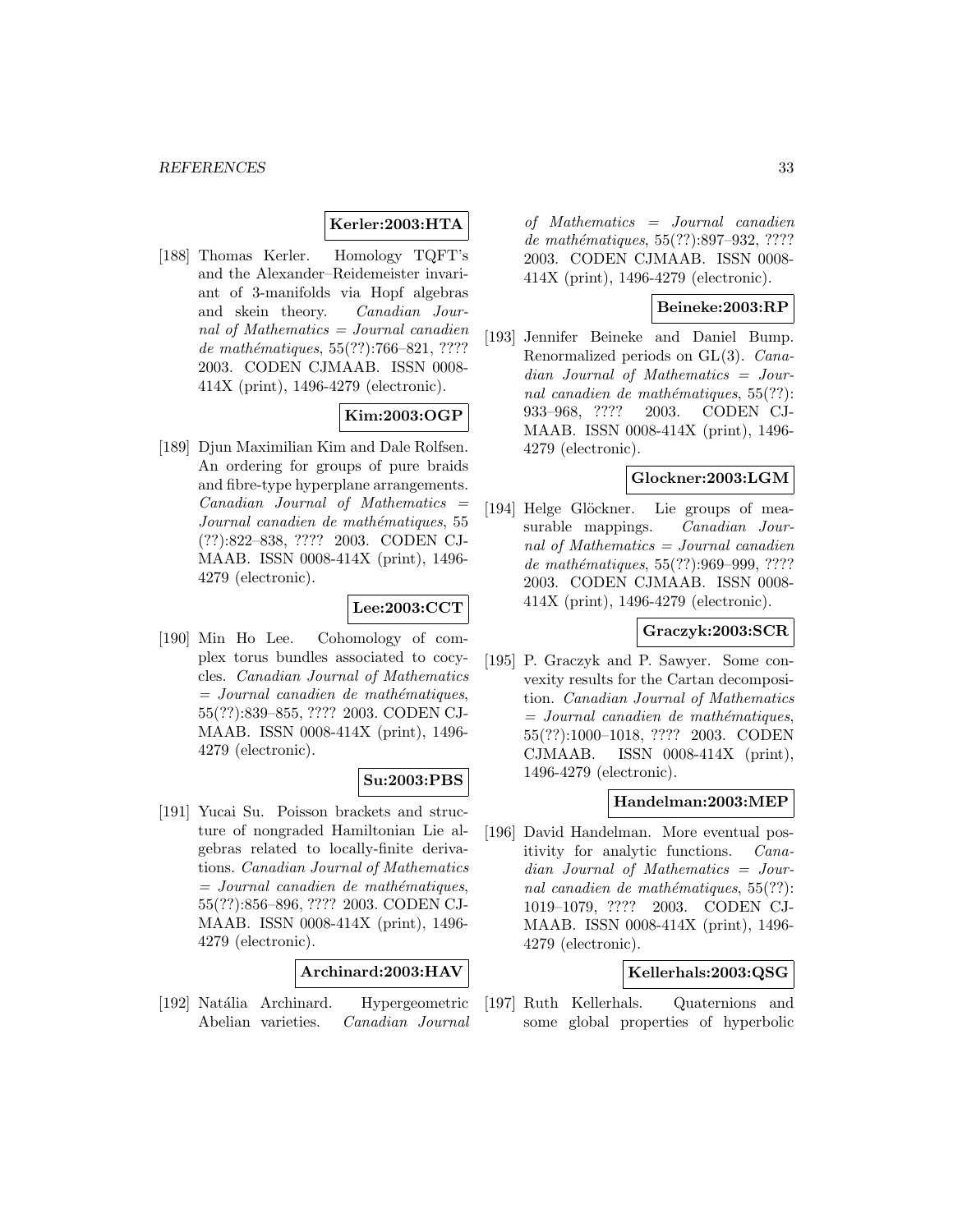5-manifolds. Canadian Journal of Mathematics = Journal canadien de mathématiques, 55(??):1080-1099, ???? 2003. CODEN CJMAAB. ISSN 0008- 414X (print), 1496-4279 (electronic).

## **Khesin:2003:PH**

[198] Boris Khesin and Alexei Rosly. Polar homology. Canadian Journal of Mathematics = Journal canadien de mathématiques,  $55(??):1100-1120, ????$ 2003. CODEN CJMAAB. ISSN 0008- 414X (print), 1496-4279 (electronic).

#### **Bettaieb:2003:CRT**

[199] Karem Bettaïeb. Classification des représentations tempérées d'un groupe p-adique. (French) [Classification of representations of a temperate padic group]. Canadian Journal of Mathematics = Journal canadien de mathématiques,  $55(??):1121-1133, ????$ 2003. CODEN CJMAAB. ISSN 0008- 414X (print), 1496-4279 (electronic).

#### **Casarino:2003:NCH**

[200] Valentina Casarino. Norms of complex harmonic projection operators. *Cana*dian Journal of Mathematics = Journal canadien de mathématiques,  $55(??)$ : 1134–1154, ???? 2003. CODEN CJ-MAAB. ISSN 0008-414X (print), 1496- 4279 (electronic).

## **Dokovic:2003:CON**

[201] Dragomir Ž. Đoković and Michael Litvinov. The closure ordering of nilpotent orbits of the complex symmetric pair  $(SO_{p+q}, SO_p \times SO_q)$ . *Canadian Journal* of Mathematics = Journal canadien de mathématiques,  $55(??):1155-1190, ????$ 2003. CODEN CJMAAB. ISSN 0008- 414X (print), 1496-4279 (electronic).

# **Granville:2003:DMV**

[202] Andrew Granville and K. Soundararajan. Decay of mean values of multiplicative functions. Canadian Journal of Mathematics = Journal canadien de mathématiques, 55(??):1191-1230, ???? 2003. CODEN CJMAAB. ISSN 0008- 414X (print), 1496-4279 (electronic).

## **Havin:2003:AMMa**

[203] Victor Havin and Javad Mashreghi. Admissible majorants for model subspaces of  $H^2$ , Part I: Slow winding of the generating inner function. Canadian Journal of Mathematics = Journal canadien de mathématiques, 55(??):1231-1263, ???? 2003. CODEN CJMAAB. ISSN 0008- 414X (print), 1496-4279 (electronic).

## **Havin:2003:AMMb**

[204] Victor Havin and Javad Mashreghi. Admissible majorants for model subspaces of  $H^2$ , Part II: Fast winding of the generating inner function. Canadian Journal of Mathematics = Journal canadien de mathématiques, 55(??):1264-1301, ???? 2003. CODEN CJMAAB. ISSN 0008- 414X (print), 1496-4279 (electronic).

# **Katsura:2003:ISC**

[205] Takeshi Katsura. The ideal structures of crossed products of Cuntz algebras by quasi-free actions of Abelian groups.  $Canadian$  Journal of Mathematics  $=$ Journal canadien de mathématiques, 55 (??):1302–1338, ???? 2003. CODEN CJ-MAAB. ISSN 0008-414X (print), 1496- 4279 (electronic).

#### **Anonymous:2003:AII**

[206] Anonymous. Author index — index des auteurs — for  $2003$  — pour 2003. Canadian Journal of Mathematics = Journal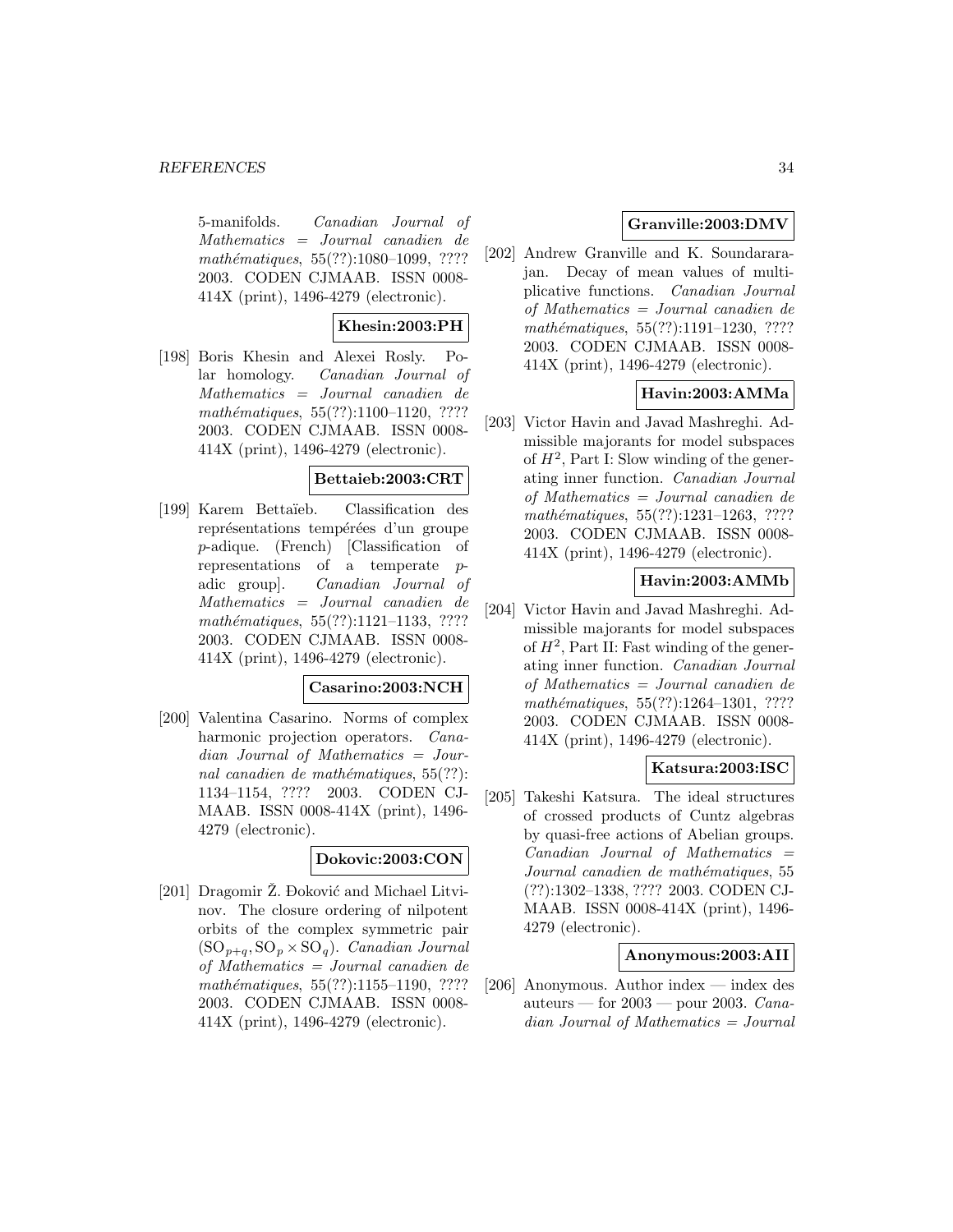$cana dien de mathématiques, 55(6):1339-$ 1342, December 2003. CODEN CJ-MAAB. ISSN 0008-414X (print), 1496- 4279 (electronic).

## **Amini:2004:LCP**

[207] Massoud Amini. Locally compact pro-C∗-algebras. Canadian Journal of Mathematics = Journal canadien de mathématiques, 56(??):3–22, ???? 2004. CODEN CJMAAB. ISSN 0008-414X (print), 1496-4279 (electronic).

#### **Bennett:2004:TDE**

[208] Michael A. Bennett and Chris M. Skinner. Ternary Diophantine equations via Galois representations and modular forms. Canadian Journal of Mathematics = Journal canadien de mathématiques,  $56(??):23-54$ , ???? 2004. CODEN CJMAAB. ISSN 0008- 414X (print), 1496-4279 (electronic).

## **Harper:2004:E**

[209] Malcolm Harper.  $\mathbf{Z}[\sqrt{14}]$  is Euclidean. Canadian Journal of Mathematics = Journal canadien de mathématiques, 56 (??):55–70, ???? 2004. CODEN CJ-MAAB. ISSN 0008-414X (print), 1496- 4279 (electronic).

## **Harper:2004:ERA**

[210] Malcolm Harper and M. Ram Murty. Euclidean rings of algebraic integers.  $Canadian$  Journal of Mathematics  $=$ Journal canadien de mathématiques, 56 (??):71–76, ???? 2004. CODEN CJ-MAAB. ISSN 0008-414X (print), 1496- 4279 (electronic).

## **Holmes:2004:HDG**

[211] Mark Holmes, Antal A. Járai, Akira Sakai, and Gordon Slade. High-

dimensional graphical networks of selfavoiding walks. Canadian Journal of Mathematics = Journal canadien de mathématiques,  $56(??):77-114$ , ???? 2004. CODEN CJMAAB. ISSN 0008- 414X (print), 1496-4279 (electronic).

## **Kenny:2004:EHD**

[212] Robert Kenny. Estimates of Hausdorff dimension for the non-wandering set of an open planar billiard. Canadian Journal of Mathematics  $=$  Journal canadien de mathématiques, 56(??):115-133, ???? 2004. CODEN CJMAAB. ISSN 0008- 414X (print), 1496-4279 (electronic).

# **Li:2004:LOM**

[213] Chi-Kwong Li and Ahmed Ramzi Sourour. Linear operators on matrix algebras that preserve the numerical range, numerical radius or the states.  $Canadian$  Journal of Mathematics  $=$ Journal canadien de mathématiques, 56 (??):134–167, ???? 2004. CODEN CJ-MAAB. ISSN 0008-414X (print), 1496- 4279 (electronic).

## **Pogge:2004:CRS**

[214] James Todd Pogge. On a certain residual spectrum of  $Sp_8$ . *Canadian Jour*nal of Mathematics = Journal canadien de mathématiques,  $56(??):168-193, ????$ 2004. CODEN CJMAAB. ISSN 0008- 414X (print), 1496-4279 (electronic).

#### **Saikia:2004:SGE**

[215] A. Saikia. Selmer groups of elliptic curves with complex multiplication.  $Canadian$  Journal of Mathematics  $=$ Journal canadien de mathématiques, 56 (??):194–208, ???? 2004. CODEN CJ-MAAB. ISSN 0008-414X (print), 1496- 4279 (electronic).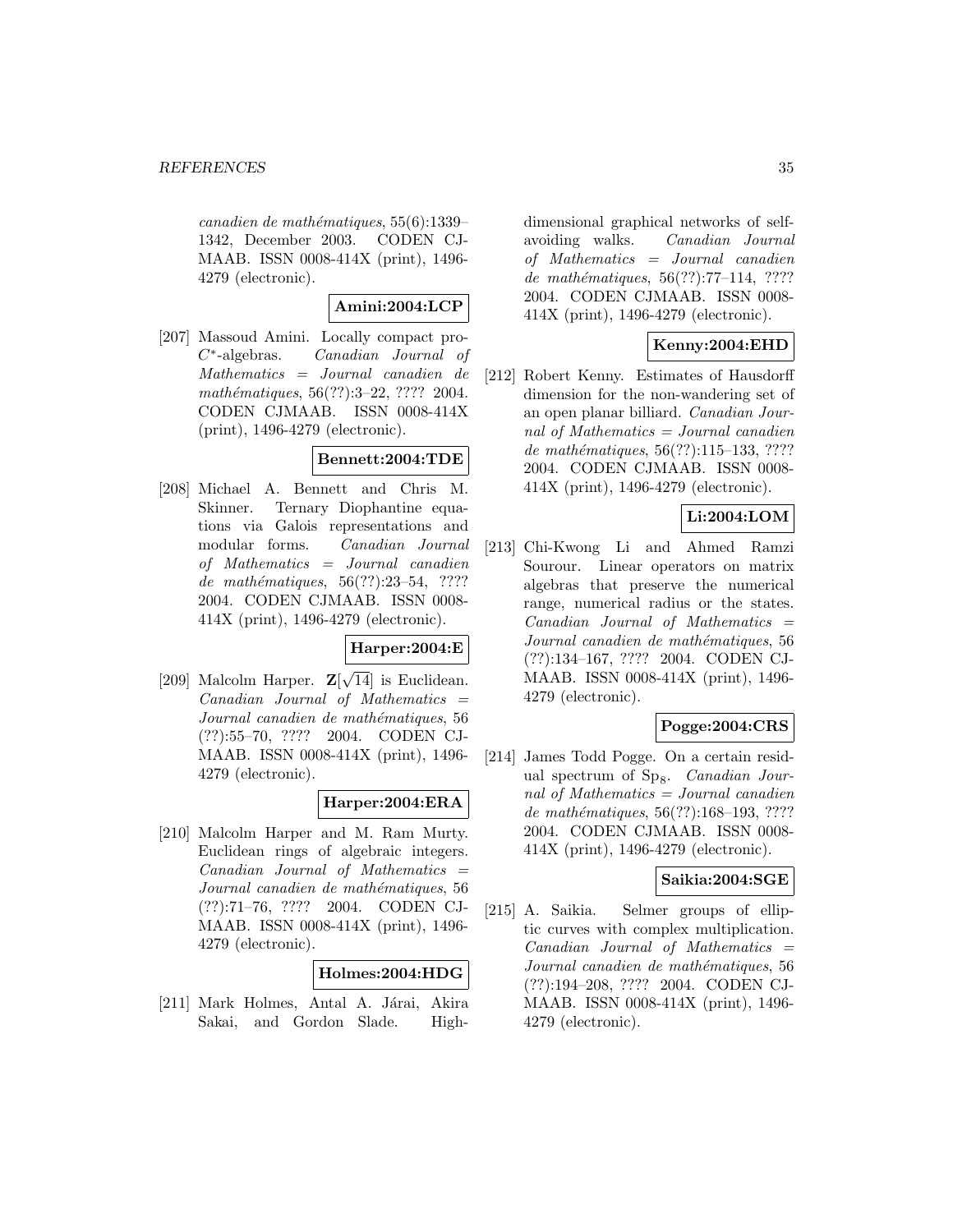**Schmuland:2004:CLT**

[216] Byron Schmuland and Wei Sun. A central limit theorem and law of the iterated logarithm for a random field with exponential decay of correlations. Canadian Journal of Mathematics = Journal canadien de mathématiques,  $56(??)$ : 209–224, ???? 2004. CODEN CJ-MAAB. ISSN 0008-414X (print), 1496- 4279 (electronic).

## **Blower:2004:CUC**

[217] Gordon Blower and Thomas Ransford. Complex uniform convexity and Riesz measure. Canadian Journal of Mathematics = Journal canadien de mathématiques,  $56(??):225-245$ , ???? 2004. CODEN CJMAAB. ISSN 0008- 414X (print), 1496-4279 (electronic).

## **Bonnafe:2004:EUR**

[218] Cédric Bonnafé. Eléments unipotents réguliers des sous-groupes de Levi. (French) [Unipotent regular elements of Levi subgroups ]. Canadian Journal of Mathematics = Journal canadien de mathématiques,  $56(??):246-276, ????$ 2004. CODEN CJMAAB. ISSN 0008- 414X (print), 1496-4279 (electronic).

## **Dostanic:2004:SPC**

[219] Milutin R. Dostanić. Spectral properties of the commutator of Bergman's projection and the operator of multiplication by an analytic function. Canadian Journal of Mathematics = Journal canadien de mathématiques,  $56(??):277-292, ????$ 2004. CODEN CJMAAB. ISSN 0008- 414X (print), 1496-4279 (electronic).

## **Khomenko:2004:SMI**

[220] Oleksandr Khomenko and Volodymyr Mazorchuk. Structure of modules induced from simple modules with minimal annihilator. Canadian Journal of Mathematics = Journal canadien de mathématiques, 56(??):293-309, ???? 2004. CODEN CJMAAB. ISSN 0008- 414X (print), 1496-4279 (electronic).

# **Llibre:2004:GQD**

[221] Jaume Llibre and Dana Schlomiuk. The geometry of quadratic differential systems with a weak focus of third order. Canadian Journal of Mathematics  $=$  Journal canadien de mathématiques, 56(??):310–343, ???? 2004. CODEN CJ-MAAB. ISSN 0008-414X (print), 1496- 4279 (electronic).

# **Miao:2004:PMA**

[222] Tianxuan Miao. Predual of the multiplier algebra of  $A_p(G)$  and amenability. Canadian Journal of Mathematics = Journal canadien de mathématiques, 56 (??):344–355, ???? 2004. CODEN CJ-MAAB. ISSN 0008-414X (print), 1496- 4279 (electronic).

# **Murty:2004:NAG**

[223] M. Ram Murty and Filip Saidak. Non-Abelian generalizations of the Erdős– Kac theorem. Canadian Journal of Mathematics = Journal canadien de  $mathématiques, 56(??):356-372, ????$ 2004. CODEN CJMAAB. ISSN 0008- 414X (print), 1496-4279 (electronic).

#### **Orton:2004:EPW**

[224] Louisa Orton. An elementary proof of a weak exceptional zero conjecture. Canadian Journal of Mathematics = Journal canadien de mathématiques,  $56(??)$ :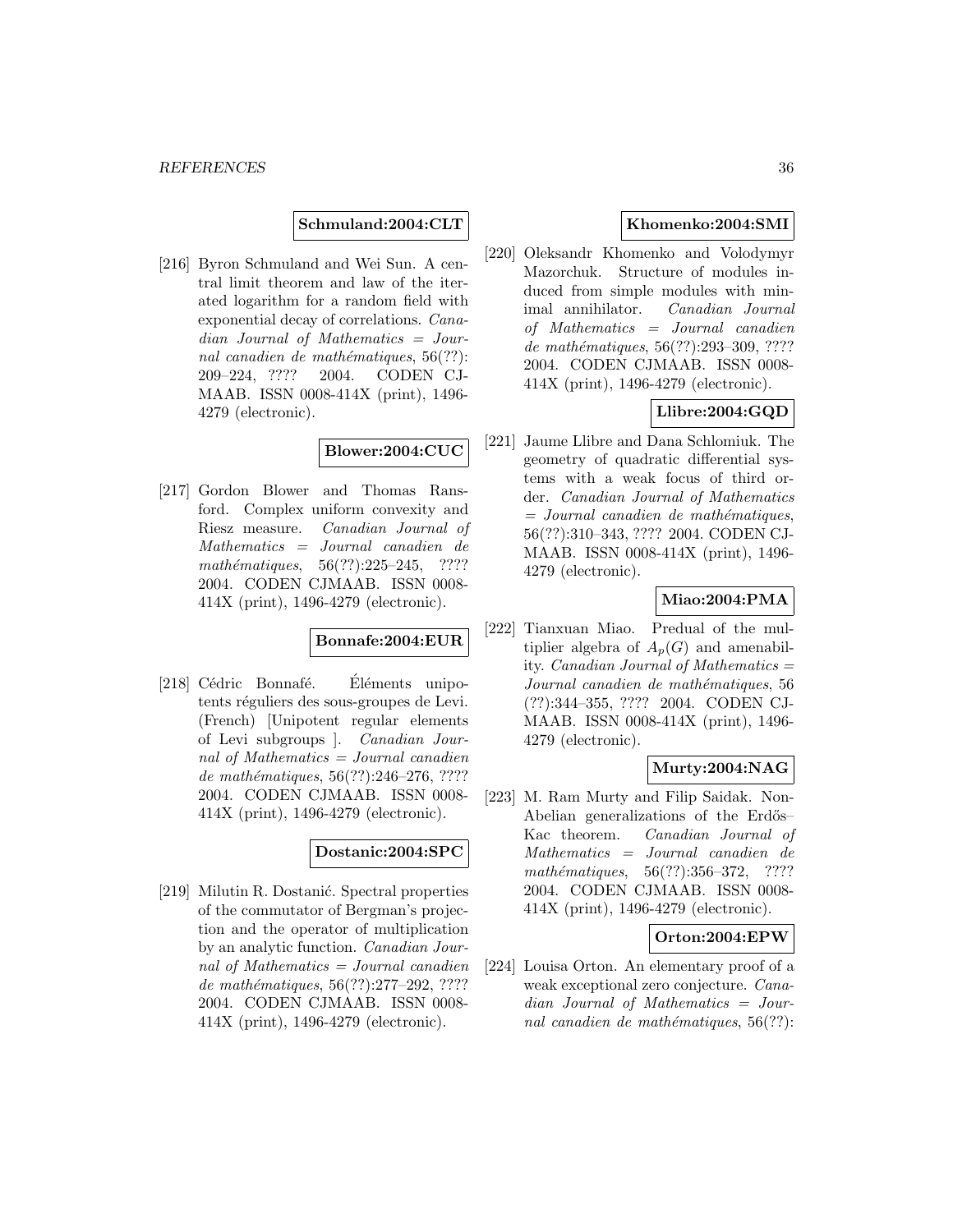373–405, ???? 2004. CODEN CJ-MAAB. ISSN 0008-414X (print), 1496- 4279 (electronic).

### **Pal:2004:TSE**

[225] Ambrus Pál. Theta series, Eisenstein series and Poincaré series over function fields. Canadian Journal of Mathematics  $=$  Journal canadien de mathématiques, 56(??):406–430, ???? 2004. CODEN CJ-MAAB. ISSN 0008-414X (print), 1496- 4279 (electronic).

### **Rosenblatt:2004:GAS**

[226] Joseph Rosenblatt and Michael Taylor. Group actions and singular martingales II, the recognition problem. Canadian Journal of Mathematics = Journal canadien de mathématiques,  $56(??)$ : 431–448, ???? 2004. CODEN CJ-MAAB. ISSN 0008-414X (print), 1496- 4279 (electronic).

### **Demeter:2004:BCA**

[227] Ciprian Demeter. The best constants associated with some weak maximal inequalities in ergodic theory. Canadian Journal of Mathematics = Journal canadien de mathématiques,  $56(??)$ : 449–471, ???? 2004. CODEN CJ-MAAB. ISSN 0008-414X (print), 1496- 4279 (electronic).

### **Fonf:2004:IDP**

[228] Vladimir P. Fonf and Libor Vesely. Infinite-dimensional polyhedrality. Canadian Journal of Mathematics = Journal canadien de mathématiques,  $56(??)$ : 472–494, ???? 2004. CODEN CJ-MAAB. ISSN 0008-414X (print), 1496- 4279 (electronic).

# **Gomi:2004:CAF**

[229] Yasushi Gomi, Iku Nakamura, and Ken ichi Shinoda. Coinvariant algebras of finite subgroups of  $SL(3, C)$ . Canadian Journal of Mathematics = Journal canadien de mathématiques,  $56(??)$ : 495–528, ???? 2004. CODEN CJ-MAAB. ISSN 0008-414X (print), 1496- 4279 (electronic).

#### **Martinez-Finkelshtein:2004:AMD**

[230] A. Martínez-Finkelshtein, V. Maymeskul, E. A. Rakhmanov, and E. B. Saff. Asymptotics for minimal discrete Riesz energy on curves in  $R^d$ . Canadian Journal of Mathematics  $=$  Journal canadien de mathématiques, 56(??):529–552, ???? 2004. CODEN CJMAAB. ISSN 0008- 414X (print), 1496-4279 (electronic).

#### **Mohammadalikhani:2004:CRS**

[231] Ramin Mohammadalikhani. Cohomology ring of symplectic quotients by circle actions. Canadian Journal of Mathematics = Journal canadien de mathématiques,  $56(??):553-565$ , ???? 2004. CODEN CJMAAB. ISSN 0008- 414X (print), 1496-4279 (electronic).

### **Ni:2004:GMH**

[232] Yilong Ni. Geodesics in a manifold with Heisenberg group as boundary. Canadian Journal of Mathematics = Journal canadien de mathématiques,  $56(??)$ : 566–589, ???? 2004. CODEN CJ-MAAB. ISSN 0008-414X (print), 1496- 4279 (electronic).

### **Ni:2004:HKG**

[233] Yilong Ni. The heat kernel and Green's function on a manifold with Heisenberg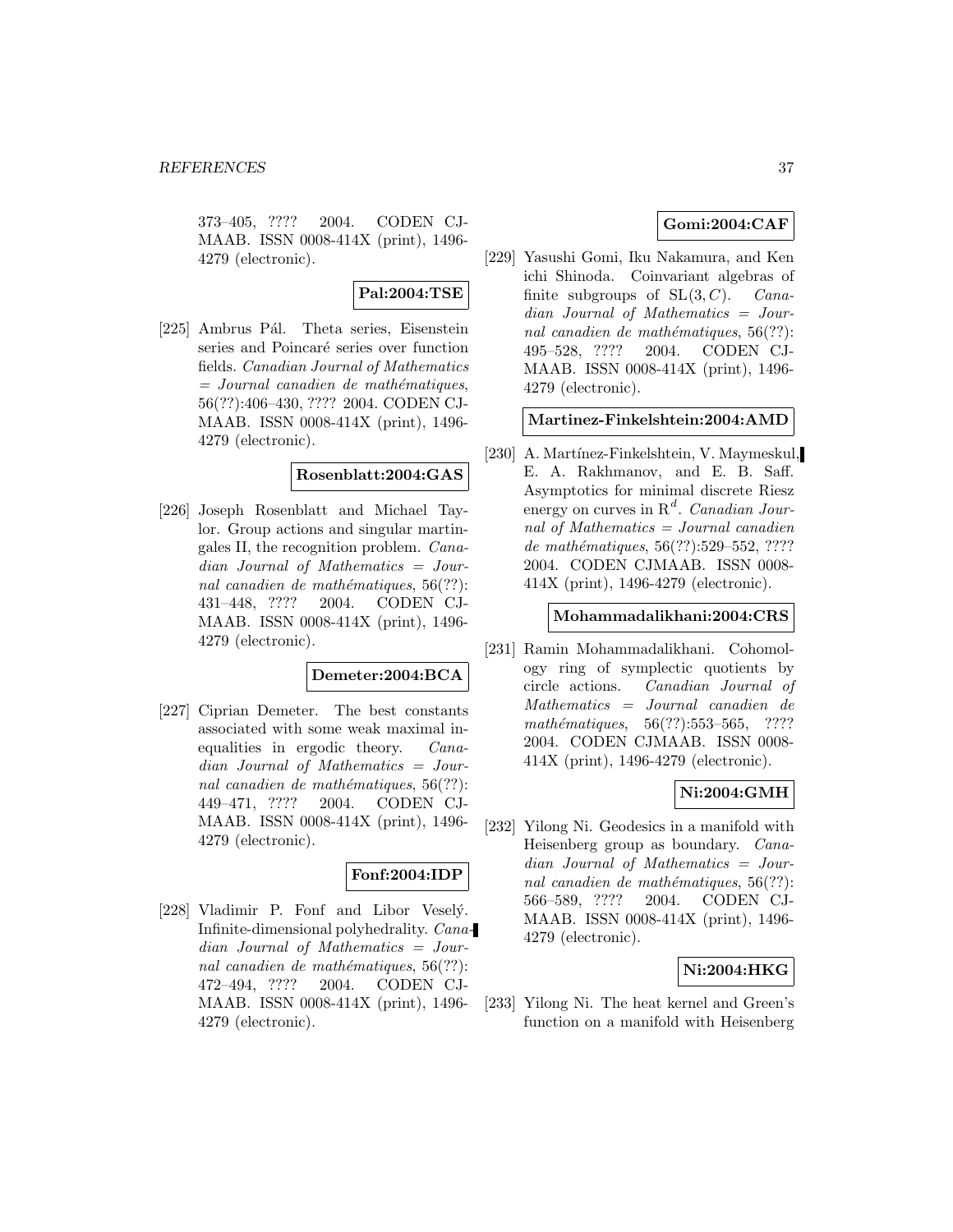group as boundary. Canadian Journal of Mathematics  $=$  Journal canadien de mathématiques,  $56(??):590–611, ????$ 2004. CODEN CJMAAB. ISSN 0008- 414X (print), 1496-4279 (electronic).

## **Pal:2004:SPP**

[234] Ambrus Pál. Solvable points on projective algebraic curves. Canadian Journal of Mathematics = Journal canadien de mathématiques,  $56(??):612-637, ????$ 2004. CODEN CJMAAB. ISSN 0008- 414X (print), 1496-4279 (electronic).

## **Sniatycki:2004:MRP**

[235] Jędrzej Śniatycki. Multisymplectic reduction for proper actions. *Cana*dian Journal of Mathematics = Journal canadien de mathématiques,  $56(??)$ : 638–654, ???? 2004. CODEN CJ-MAAB. ISSN 0008-414X (print), 1496- 4279 (electronic).

### **Tao:2004:NPS**

[236] Xiangxing Tao and Henggeng Wang. On the Neumann problem for the Schrödinger equations with singular potentials in Lipschitz domains. Canadian Journal of Mathematics = Journal canadien de mathématiques,  $56(??)$ : 655–672, ???? 2004. CODEN CJ-MAAB. ISSN 0008-414X (print), 1496- 4279 (electronic).

### **Cali:2004:DSS**

[237] Élie Cali. Défaut de semi-stabilité des courbes elliptiques dans le cas non ramifié. (French) [Semi-stability failure of elliptic curves in the unbranched case]. Canadian Journal of Mathematics = Journal canadien de mathématiques, 56 (??):673–698, ???? 2004. CODEN CJ-

MAAB. ISSN 0008-414X (print), 1496- 4279 (electronic).

#### **Gaspari:2004:BFH**

[238] Thierry Gaspari. Bump functions with Hölder derivatives. Canadian Journal of Mathematics = Journal canadien de mathématiques, 56(??):699–715, ???? 2004. CODEN CJMAAB. ISSN 0008- 414X (print), 1496-4279 (electronic).

### **Guardo:2004:FPT**

[239] Elena Guardo and Adam Van Tuyl. Fat points in  $\mathbf{P}^1 \times \mathbf{P}^1$  and their Hilbert functions. Canadian Journal of Mathematics  $=$  Journal canadien de mathématiques, 56(??):716–741, ???? 2004. CODEN CJ-MAAB. ISSN 0008-414X (print), 1496- 4279 (electronic).

### **Jiang:2004:SCC**

[240] Chunlan Jiang. Similarity classification of Cowen–Douglas operators. Canadian Journal of Mathematics = Journal canadien de mathématiques,  $56(??)$ : 742–775, ???? 2004. CODEN CJ-MAAB. ISSN 0008-414X (print), 1496- 4279 (electronic).

### **Lim:2004:BAR**

[241] Yongdo Lim. Best approximation in Riemannian geodesic submanifolds of positive definite matrices. Canadian Journal of Mathematics = Journal canadien de mathématiques, 56(??):776–793, ???? 2004. CODEN CJMAAB. ISSN 0008- 414X (print), 1496-4279 (electronic).

#### **Michel:2004:SCB**

[242] Laurent Michel. Semi-classical behavior of the scattering amplitude for trapping perturbations at fixed energy. Canadian Journal of Mathematics = Jour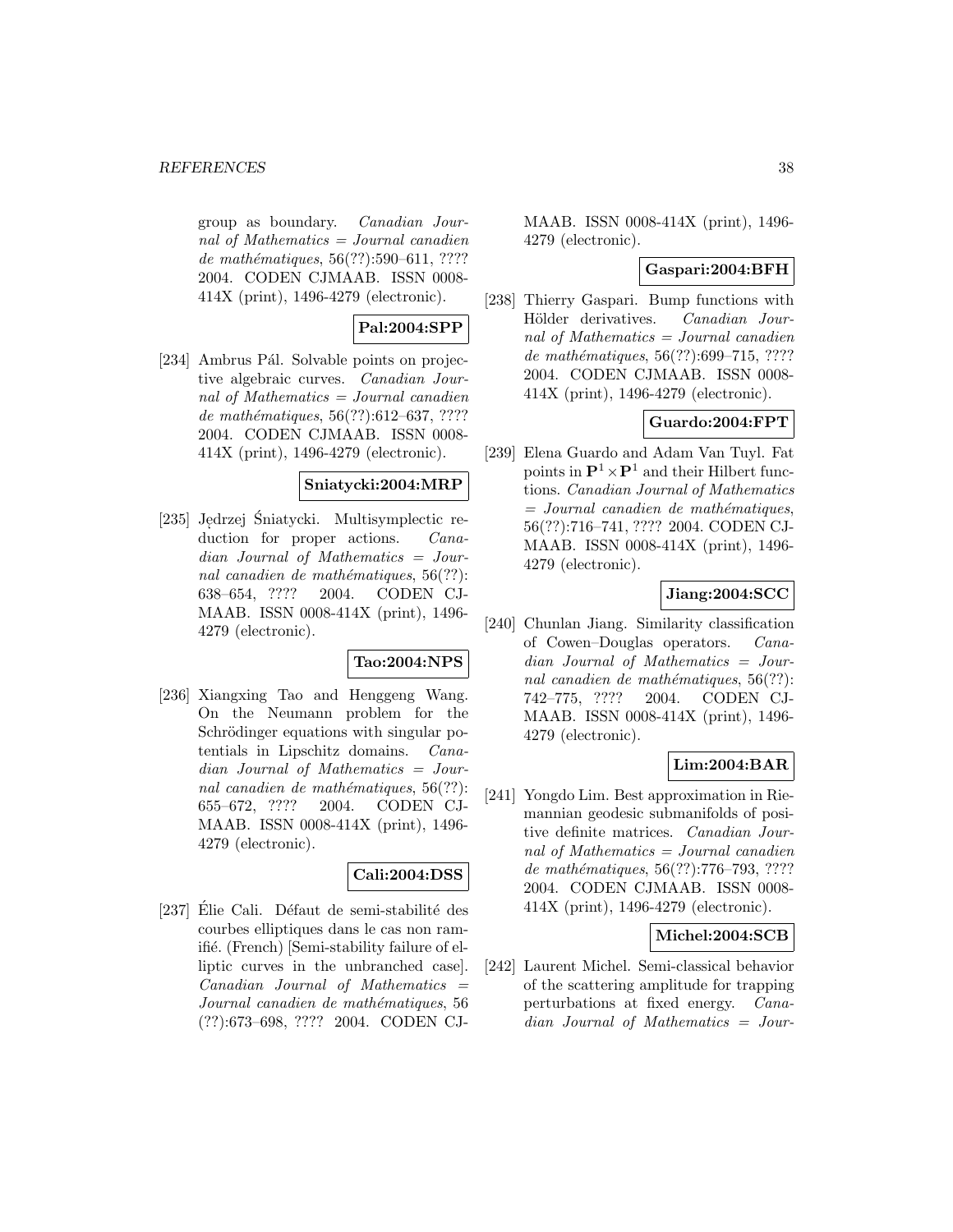nal canadien de mathématiques,  $56(??)$ : 794–824, ???? 2004. CODEN CJ-MAAB. ISSN 0008-414X (print), 1496- 4279 (electronic).

# **Penot:2004:DPO**

[243] Jean-Paul Penot. Differentiability properties of optimal value functions. Canadian Journal of Mathematics = Journal canadien de mathématiques,  $56(??)$ : 825–842, ???? 2004. CODEN CJ-MAAB. ISSN 0008-414X (print), 1496- 4279 (electronic).

## **Ruan:2004:TDR**

[244] Zhong-Jin Ruan. Type decomposition and the rectangular AFD property for W∗-TRO's. Canadian Journal of Mathematics = Journal canadien de mathématiques, 56(??):843-870, ???? 2004. CODEN CJMAAB. ISSN 0008- 414X (print), 1496-4279 (electronic).

### **Schocker:2004:LEK**

[245] Manfred Schocker. Lie elements and Knuth relations. Canadian Journal of Mathematics = Journal canadien de mathématiques, 56(??):871–882, ???? 2004. CODEN CJMAAB. ISSN 0008- 414X (print), 1496-4279 (electronic).

### **Tandra:2004:KTC**

[246] Haryono Tandra and William Moran. Kirillov theory for a class of discrete nilpotent groups. Canadian Journal of Mathematics = Journal canadien de mathématiques, 56(??):883-896, ???? 2004. CODEN CJMAAB. ISSN 0008- 414X (print), 1496-4279 (electronic).

### **Borwein:2004:FEA**

[247] Jonathan M. Borwein, David Borwein, and William F. Galway. Finding and

excluding b-ary Machin-type individual digit formulae. Canadian Journal of Mathematics = Journal canadien de mathématiques,  $56(5):897-925$ , October 2004. CODEN CJMAAB. ISSN 0008- 414X (print), 1496-4279 (electronic).

### **Hadfield:2004:HRA**

[248] Tom Hadfield. K-homology of the rotation algebras  $A_{\theta}$ . Canadian Journal of Mathematics = Journal canadien de mathématiques, 56(??):926-944, ???? 2004. CODEN CJMAAB. ISSN 0008- 414X (print), 1496-4279 (electronic).

## **Helminck:2004:SQA**

[249] Aloysius G. Helminck and Gerald W. Schwarz. Smoothness of quotients associated with a pair of commuting involutions. Canadian Journal of Mathematics  $=$  Journal canadien de mathématiques, 56(??):945–962, ???? 2004. CODEN CJ-MAAB. ISSN 0008-414X (print), 1496- 4279 (electronic).

### **Ishiwata:2004:BET**

[250] Satoshi Ishiwata. A Berry–Esseen type theorem on nilpotent covering graphs.  $Canadian$  Journal of Mathematics  $=$ Journal canadien de mathématiques, 56 (??):963–982, ???? 2004. CODEN CJ-MAAB. ISSN 0008-414X (print), 1496- 4279 (electronic).

### **Junge:2004:FTU**

[251] Marius Junge. Fubini's theorem for ultraproducts of noncommutative Lp-spaces. Canadian Journal of Mathematics = Journal canadien de mathématiques, 56(??):983-1021, ???? 2004. CODEN CJMAAB. ISSN 0008- 414X (print), 1496-4279 (electronic).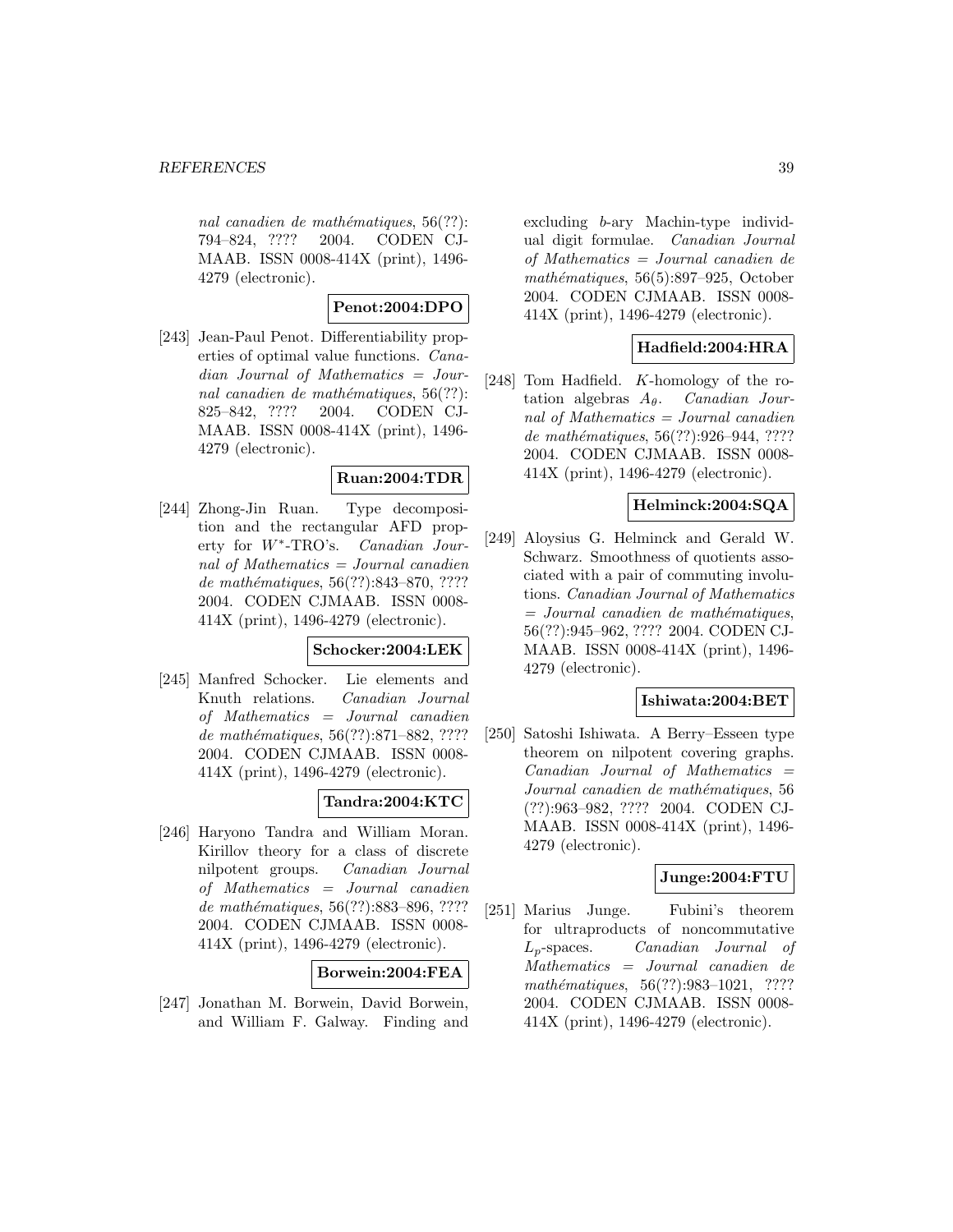#### **Matignon:2004:NOS**

[252] D. Matignon and N. Sayari. Nonorientable surfaces and Dehn surgeries.  $Canadian$  Journal of Mathematics  $=$ Journal canadien de mathématiques, 56 (??):1022–1033, ???? 2004. CODEN CJ-MAAB. ISSN 0008-414X (print), 1496- 4279 (electronic).

## **Rouleux:2004:SCI**

[253] Michel Rouleux. Semi-classical integrability,hyperbolic flows and the Birkhoff normal form. Canadian Journal of Mathematics = Journal canadien de mathématiques,  $56(??):1034-1067, ????$ 2004. CODEN CJMAAB. ISSN 0008- 414X (print), 1496-4279 (electronic).

## **Steinbach:2004:REG**

[254] Anja Steinbach and Hendrik Van Maldeghem. Regular embeddings of generalized hexagons. Canadian Journal of Mathematics = Journal canadien de mathématiques, 56(??):1068-1093, ???? 2004. CODEN CJMAAB. ISSN 0008- 414X (print), 1496-4279 (electronic).

### **Thomas:2004:CLI**

[255] Hugh Thomas. Cycle-level intersection theory for toric varieties. Canadian Journal of Mathematics = Journal canadien de mathématiques,  $56(??)$ : 1094–1120, ???? 2004. CODEN CJ-MAAB. ISSN 0008-414X (print), 1496- 4279 (electronic).

### **Chaumat:2004:DPP**

[256] Jacques Chaumat and Anne-Marie Chollet. Division par un polynôme hyperbolique. (French) [Division by a hyperbolic polynomial]. Canadian Journal of Mathematics = Journal canadien de mathématiques, 56(??):1121-1144, ???? 2004. CODEN CJMAAB. ISSN 0008- 414X (print), 1496-4279 (electronic).

### **Daigle:2004:LHP**

[257] Daniel Daigle and Peter Russell. On log **Q**-homology planes and weighted projective planes. Canadian Journal of Mathematics = Journal canadien de mathématiques, 56(??):1145–1189, ???? 2004. CODEN CJMAAB. ISSN 0008- 414X (print), 1496-4279 (electronic).

### **Frank:2004:MFS**

[258] Günter Frank, Xinhou Hua, and Rémi Vaillancourt. Meromorphic functions sharing the same zeros and poles. Canadian Journal of Mathematics = Journal canadien de mathématiques,  $56(??)$ : 1190–1227, ???? 2004. CODEN CJ-MAAB. ISSN 0008-414X (print), 1496- 4279 (electronic).

### **Ho:2004:CMS**

[259] Nan-Kuo Ho and Chiu-Chu Melissa Liu. On the connectedness of moduli spaces of flat connections over compact surfaces. Canadian Journal of Mathematics  $=$  Journal canadien de mathématiques, 56(??):1228–1236, ???? 2004. CODEN CJMAAB. ISSN 0008-414X (print), 1496-4279 (electronic).

### **Kishimoto:2004:CSA**

[260] Akitaka Kishimoto. Central sequence algebras of a purely infinite simple C∗-algebra. Canadian Journal of Mathematics = Journal canadien de mathématiques, 56(??):1237-1258, ???? 2004. CODEN CJMAAB. ISSN 0008- 414X (print), 1496-4279 (electronic).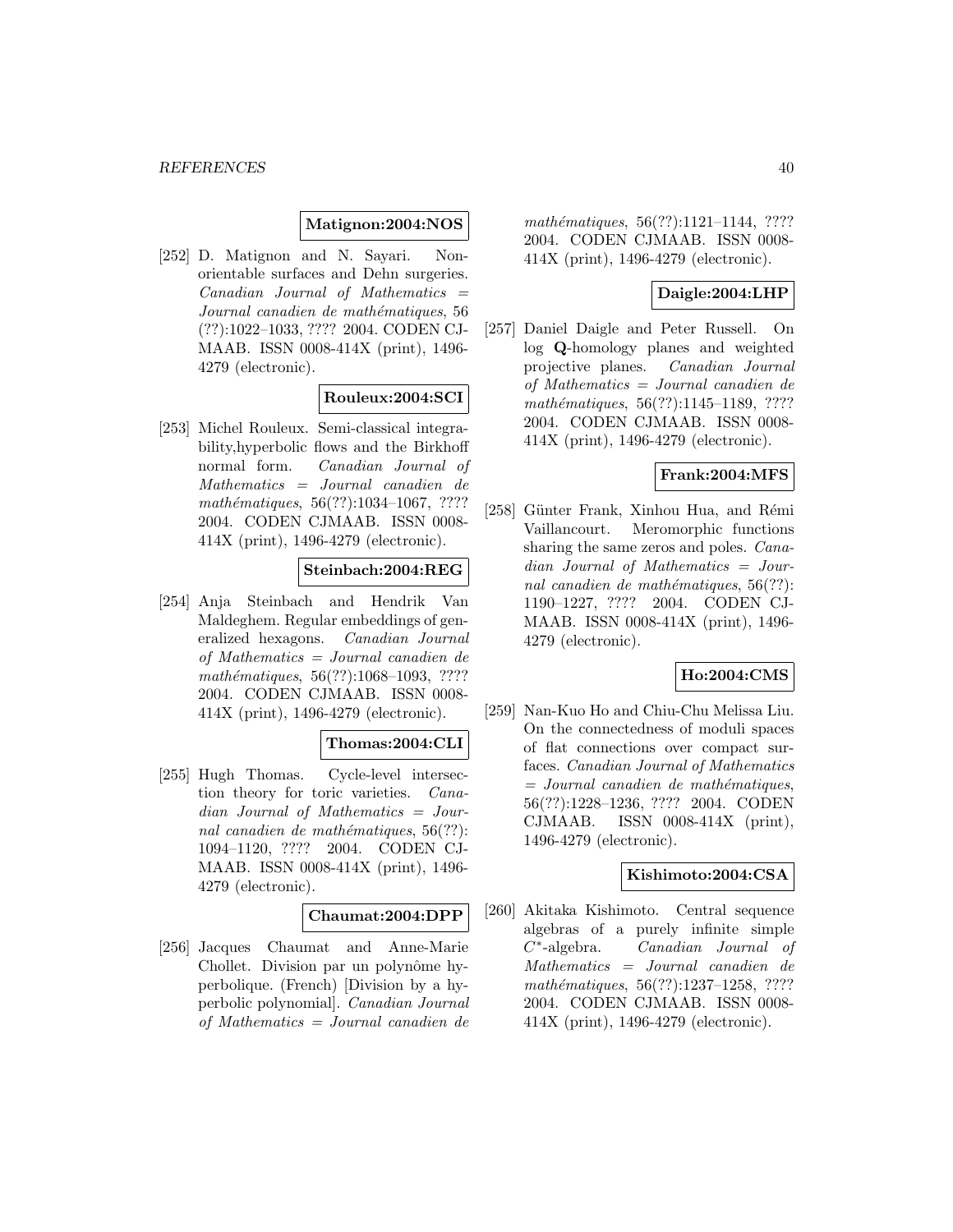#### **Paterson:2004:FAL**

[261] Alan L. T. Paterson. The Fourier algebra for locally compact groupoids.  $Canadian$  Journal of Mathematics  $=$ Journal canadien de mathématiques, 56 (??):1259–1289, ???? 2004. CODEN CJ-MAAB. ISSN 0008-414X (print), 1496- 4279 (electronic).

## **Scull:2004:EFA**

[262] Laura Scull. Equivariant formality for actions of torus groups. Canadian Journal of Mathematics = Journal canadien de mathématiques,  $56(??)$ : 1290–1307, ???? 2004. CODEN CJ-MAAB. ISSN 0008-414X (print), 1496- 4279 (electronic).

# **Zhao:2004:VMH**

[263] Jianqiang Zhao. Variations of mixed Hodge structures of multiple polylogarithms. Canadian Journal of Mathematics = Journal canadien de mathématiques, 56(??):1308-1338, ???? 2004. CODEN CJMAAB. ISSN 0008- 414X (print), 1496-4279 (electronic).

## **Anonymous:2004:AII**

[264] Anonymous. Author index — index des auteurs — for  $2004$  — pour 2004. Canadian Journal of Mathematics = Journal  $cana dien de mathématiques, 56(6):1339-$ 1342, December 2004. CODEN CJ-MAAB. ISSN 0008-414X (print), 1496- 4279 (electronic).

**Alberich-Carraminana:2005:EDA**

[265] Maria Alberich-Carramiñana and Joaquim Roé. Enriques diagrams and adjacency of planar curve singularities. Canadian Journal of Mathematics = Journal canadien de mathématiques, 57

(??):3–16, ???? 2005. CODEN CJ-MAAB. ISSN 0008-414X (print), 1496- 4279 (electronic).

## **Bedos:2005:ACA**

[266] Erik Bédos, Roberto Conti, and Lars Tuset. On amenability and co-amenability of algebraic quantum groups and their corepresentations.  $Canadian$  Journal of Mathematics  $=$ Journal canadien de mathématiques, 57 (??):17–60, ???? 2005. CODEN CJ-MAAB. ISSN 0008-414X (print), 1496- 4279 (electronic).

## **Binding:2005:OSS**

[267] Paul Binding and Vladimir Strauss. On operators with spectral square but without resolvent points. Canadian Journal of Mathematics = Journal canadien de mathématiques,  $57(??):61-81, ????$ 2005. CODEN CJMAAB. ISSN 0008- 414X (print), 1496-4279 (electronic).

# **Fallat:2005:JST**

[268] Shaun M. Fallat and Michael I. Gekhtman. Jordan structures of totally nonnegative matrices. Canadian Journal of Mathematics = Journal canadien de mathématiques, 57(??):82-98, ???? 2005. CODEN CJMAAB. ISSN 0008- 414X (print), 1496-4279 (electronic).

### **Fegan:2005:SOO**

[269] H. D. Fegan and B. Steer. Second order operators on a compact Lie group.  $Canadian$  Journal of Mathematics  $=$ Journal canadien de mathématiques, 57 (??):99–113, ???? 2005. CODEN CJ-MAAB. ISSN 0008-414X (print), 1496- 4279 (electronic).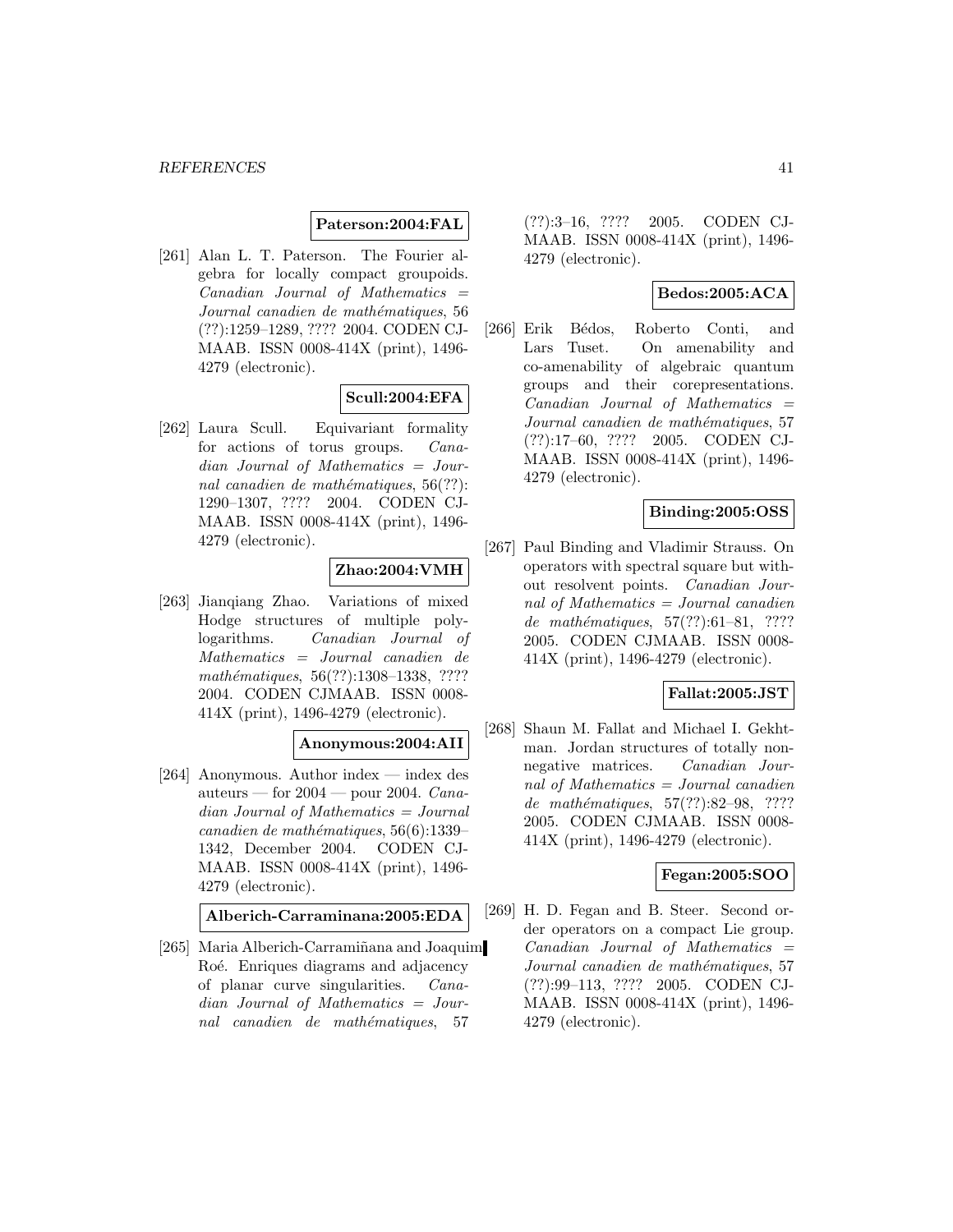#### **Flaschka:2005:BFS**

[270] Hermann Flaschka and John Millson. Bending flows for sums of rank one matrices. Canadian Journal of Mathematics = Journal canadien de mathématiques,  $57(??):114-158$ , ???? 2005. CODEN CJMAAB. ISSN 0008- 414X (print), 1496-4279 (electronic).

## **Jantzen:2005:DSI**

[271] Chris Jantzen. Duality and supports of induced representations for orthogonal groups. Canadian Journal of Mathematics = Journal canadien de mathématiques,  $57(??):159-179$ , ???? 2005. CODEN CJMAAB. ISSN 0008- 414X (print), 1496-4279 (electronic).

#### **Somodi:2005:SWS**

[272] Marius Somodi. On the size of the wild set. Canadian Journal of Mathematics  $=$ Journal canadien de mathématiques, 57 (??):180–203, ???? 2005. CODEN CJ-MAAB. ISSN 0008-414X (print), 1496- 4279 (electronic).

## **Xiong:2005:DBC**

[273] Jie Xiong and Xiaowen Zhou. On the duality between coalescing Brownian motions. Canadian Journal of Mathematics  $=$  Journal canadien de mathématiques, 57(??):204–224, ???? 2005. CODEN CJ-MAAB. ISSN 0008-414X (print), 1496- 4279 (electronic).

#### **Booss-Bavnbek:2005:UFO**

[274] Bernhelm Booss-Bavnbek, Matthias Lesch, and John Phillips. Unbounded Fredholm operators and spectral flow.  $Canadian$  Journal of Mathematics  $=$ Journal canadien de mathématiques, 57

(??):225–250, ???? 2005. CODEN CJ-MAAB. ISSN 0008-414X (print), 1496- 4279 (electronic).

### **Cocos:2005:SNR**

[275] M. Cocos. Some new results on  $L^2$ cohomology of negatively curved Riemannian manifolds. Canadian Journal of Mathematics = Journal canadien de mathématiques,  $57(??):251-266, ????$ 2005. CODEN CJMAAB. ISSN 0008- 414X (print), 1496-4279 (electronic).

### **Conrad:2005:PEP**

[276] Keith Conrad. Partial Euler products on the critical line. Canadian Journal of Mathematics = Journal canadien de mathématiques, 57(??):267-297, ???? 2005. CODEN CJMAAB. ISSN 0008- 414X (print), 1496-4279 (electronic).

#### **Kumchev:2005:WGP**

[277] Angel V. Kumchev. On the Waring– Goldbach problem: Exceptional sets for sums of cubes and higher powers. *Cana*dian Journal of Mathematics = Journal canadien de mathématiques,  $57(??)$ : 298–327, ???? 2005. CODEN CJ-MAAB. ISSN 0008-414X (print), 1496- 4279 (electronic).

#### **Kuo:2005:CBS**

[278] Wentang Kuo and M. Ram Murty. On a conjecture of Birch and Swinnerton-Dyer. Canadian Journal of Mathematics  $=$  Journal canadien de mathématiques, 57(??):328–337, ???? 2005. CODEN CJ-MAAB. ISSN 0008-414X (print), 1496- 4279 (electronic).

#### **Lange:2005:CES**

[279] Tanja Lange and Igor E. Shparlinski. Certain exponential sums and random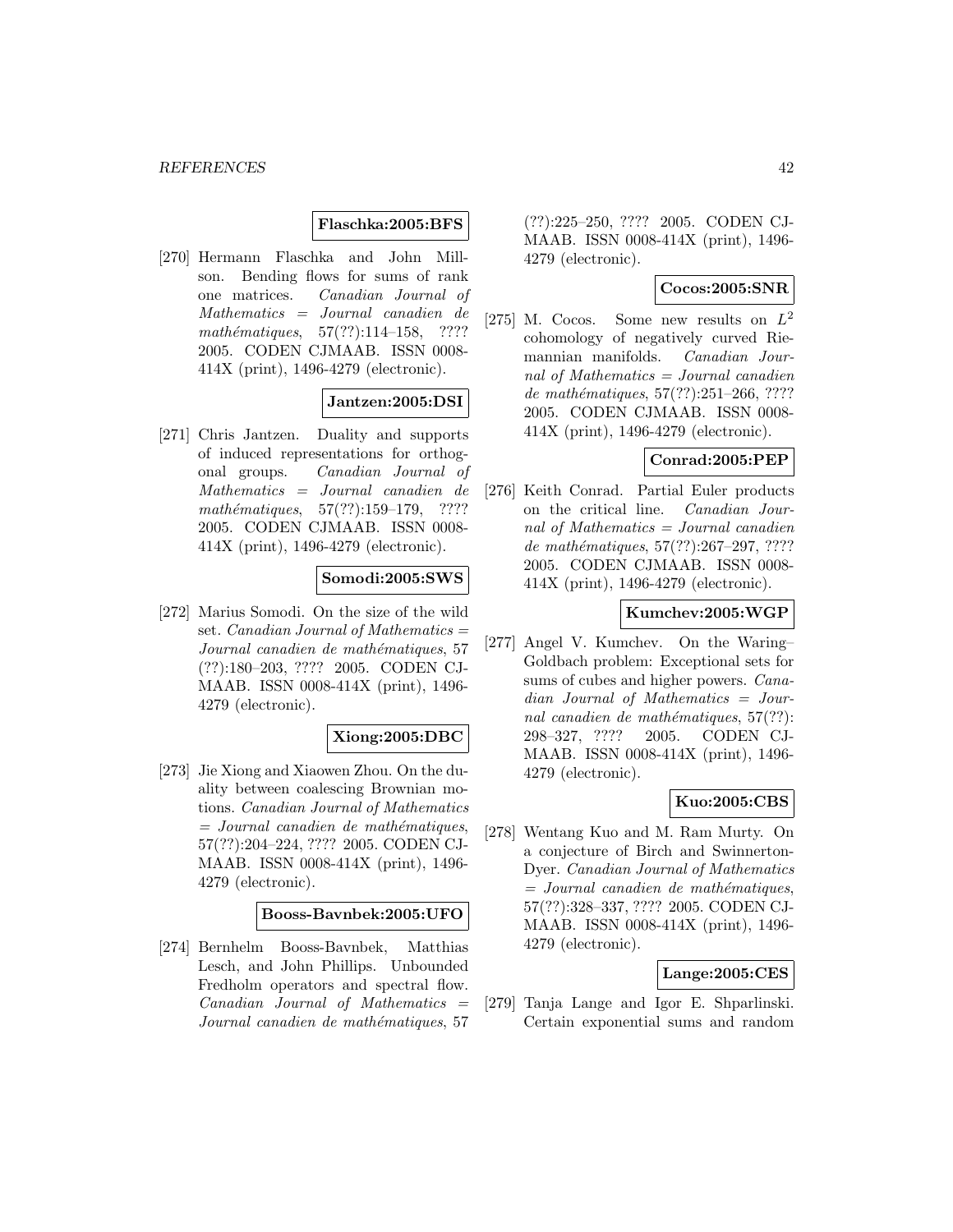walks on elliptic curves. Canadian Journal of Mathematics = Journal canadien de mathématiques, 57(??):338–350, ???? 2005. CODEN CJMAAB. ISSN 0008- 414X (print), 1496-4279 (electronic).

# **Lin:2005:ESA**

[280] Huaxin Lin. Extensions by simple C∗-algebras: Quasidiagonal extensions.  $Canadian$  Journal of Mathematics  $=$ Journal canadien de mathématiques, 57 (??):351–399, ???? 2005. CODEN CJ-MAAB. ISSN 0008-414X (print), 1496- 4279 (electronic).

### **Sabourin:2005:GC**

[281] Sindi Sabourin. Generalized kconfigurations. Canadian Journal of Mathematics = Journal canadien de mathématiques,  $57(??):400-415$ , ???? 2005. CODEN CJMAAB. ISSN 0008- 414X (print), 1496-4279 (electronic).

#### **Wise:2005:AFP**

[282] Daniel T. Wise. Approximating flats by periodic flats in  $CAT(0)$  square complexes. Canadian Journal of Mathematics = Journal canadien de mathématiques,  $57(??):416-448$ , ???? 2005. CODEN CJMAAB. ISSN 0008- 414X (print), 1496-4279 (electronic).

### **Alkan:2005:SGF**

[283] Emre Alkan. On the sizes of gaps in the Fourier expansion of modular forms.  $Canadian$  Journal of Mathematics  $=$ Journal canadien de mathématiques, 57 (??):449–470, ???? 2005. CODEN CJ-MAAB. ISSN 0008-414X (print), 1496- 4279 (electronic).

### **Ciesielski:2005:SCS**

[284] Krzysztof Ciesielski and Janusz Pawlikowski. Small coverings with smooth functions under the covering property axiom. Canadian Journal of Mathematics = Journal canadien de  $mathématiques, 57(??):471–493, ????$ 2005. CODEN CJMAAB. ISSN 0008- 414X (print), 1496-4279 (electronic).

## **Friedlander:2005:SFC**

[285] John B. Friedlander and Henryk Iwaniec. Summation formulae for coefficients of L-functions. Canadian Journal of Mathematics = Journal canadien de mathématiques, 57(??):494-505, ???? 2005. CODEN CJMAAB. ISSN 0008- 414X (print), 1496-4279 (electronic).

### **Gross:2005:RHS**

[286] Leonard Gross and Martin Grothaus. Reverse hypercontractivity for subharmonic functions. Canadian Journal of Mathematics = Journal canadien de mathématiques,  $57(??):506-534, ????$ 2005. CODEN CJMAAB. ISSN 0008- 414X (print), 1496-4279 (electronic).

# **Kim:2005:LFN**

[287] Henry H. Kim. On local L-functions and normalized intertwining operators.  $Canadian$  Journal of Mathematics  $=$ Journal canadien de mathématiques, 57 (??):535–597, ???? 2005. CODEN CJ-MAAB. ISSN 0008-414X (print), 1496- 4279 (electronic).

#### **Kornelson:2005:LSL**

[288] Keri A. Kornelson. Local solvability of Laplacian difference operators arising from the discrete Heisenberg group.  $Canadian$  Journal of Mathematics  $=$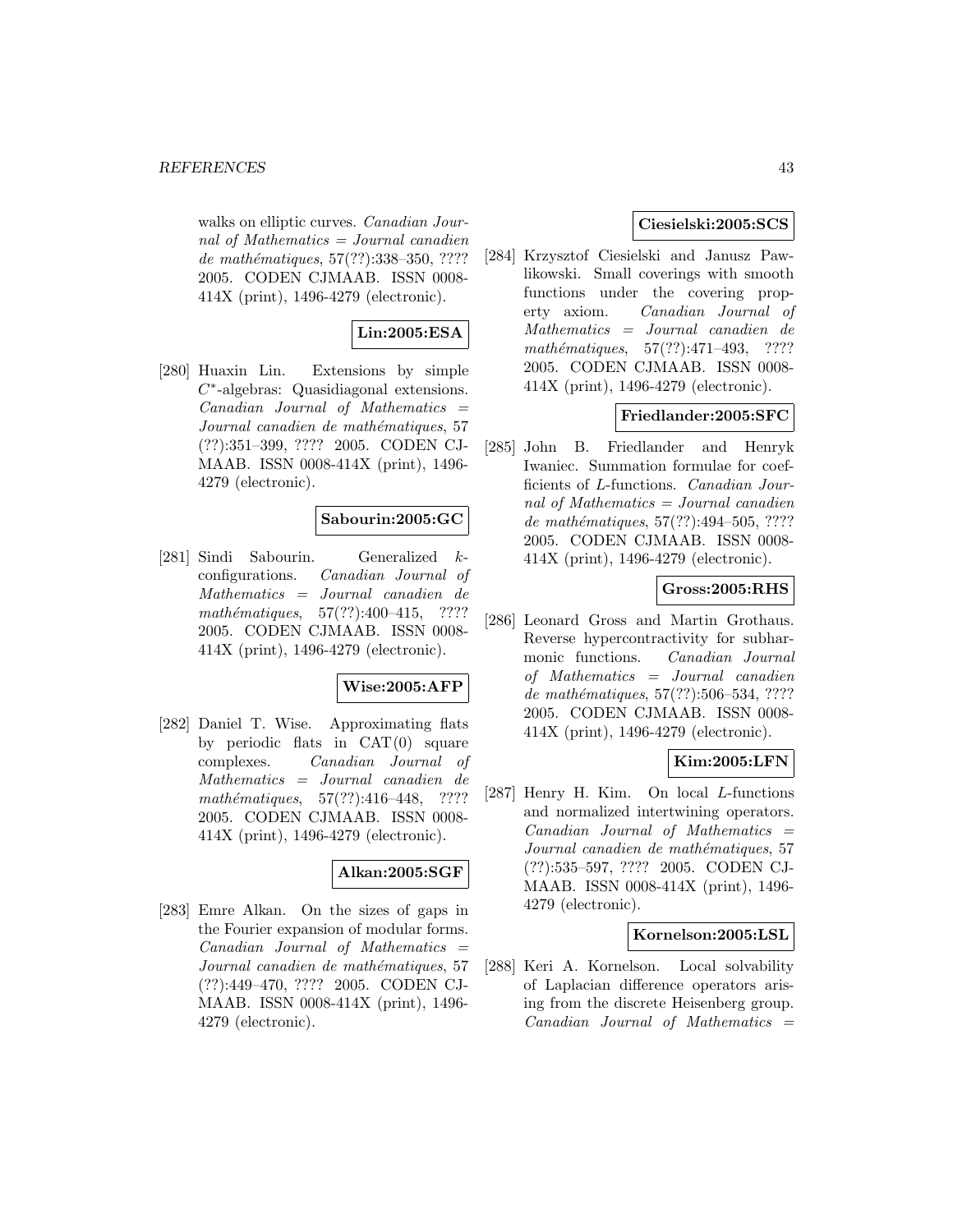Journal canadien de mathématiques, 57 (??):598–615, ???? 2005. CODEN CJ-MAAB. ISSN 0008-414X (print), 1496- 4279 (electronic).

# **Muic:2005:RGP**

[289] Goran Muić. Reducibility of generalized principal series. Canadian Journal of Mathematics = Journal canadien de mathématiques,  $57(??):616-647, ????$ 2005. CODEN CJMAAB. ISSN 0008- 414X (print), 1496-4279 (electronic).

## **Nevins:2005:BRP**

[290] Monica Nevins. Branching rules for principal series representations of  $SL(2)$ over a p-adic field. Canadian Journal of Mathematics = Journal canadien de mathématiques,  $57(??):648–672, ????$ 2005. CODEN CJMAAB. ISSN 0008- 414X (print), 1496-4279 (electronic).

## **Androulakis:2005:SSM**

[291] G. Androulakis, E. Odell, Th. Schlumprecht, and N. Tomczak-Jaegermann. On the structure of the spreading models of a Banach space. Canadian Journal of Mathematics = Journal canadien de mathématiques,  $57(??)$ :673-707, ???? 2005. CODEN CJMAAB. ISSN 0008- 414X (print), 1496-4279 (electronic).

# **Finster:2005:CEA**

[292] Felix Finster and Margarita Kraus. Curvature estimates in asymptotically flat Lorentzian manifolds. Canadian Journal of Mathematics  $=$  Journal canadien de mathématiques, 57(??):708–723, ???? 2005. CODEN CJMAAB. ISSN 0008- 414X (print), 1496-4279 (electronic).

## **Purnaprajna:2005:SRS**

[293] B. P. Purnaprajna. Some results on surfaces of general type. Canadian Journal of Mathematics = Journal canadien de mathématiques,  $57(??):724-749, ????$ 2005. CODEN CJMAAB. ISSN 0008- 414X (print), 1496-4279 (electronic).

## **Sabourin:2005:STO**

[294] Hervé Sabourin. Sur la structure transverse à une orbite nilpotente adjointe. (French) [On the transverse structure of a nilpotent adjoint orbit]. Canadian Journal of Mathematics = Journal canadien de mathématiques,  $57(??)$ : 750–770, ???? 2005. CODEN CJ-MAAB. ISSN 0008-414X (print), 1496- 4279 (electronic).

# **Schrohe:2005:RCE**

[295] E. Schrohe and J. Seiler. The resolvent of closed extensions of cone differential operators. Canadian Journal of Mathematics = Journal canadien de mathématiques,  $57(??):771-811, ????$ 2005. CODEN CJMAAB. ISSN 0008- 414X (print), 1496-4279 (electronic).

### **Trifkovic:2005:VIE**

[296] Mak Trifković. On the vanishing of µ-invariants of elliptic curves over **Q**.  $Canadian$  Journal of Mathematics  $=$ Journal canadien de mathématiques, 57 (4):812–843, August 2005. CODEN CJ-MAAB. ISSN 0008-414X (print), 1496- 4279 (electronic).

### **Williams:2005:PS**

[297] Gordon Williams. Petrie schemes. Canadian Journal of Mathematics = Journal canadien de mathématiques,  $57(??)$ :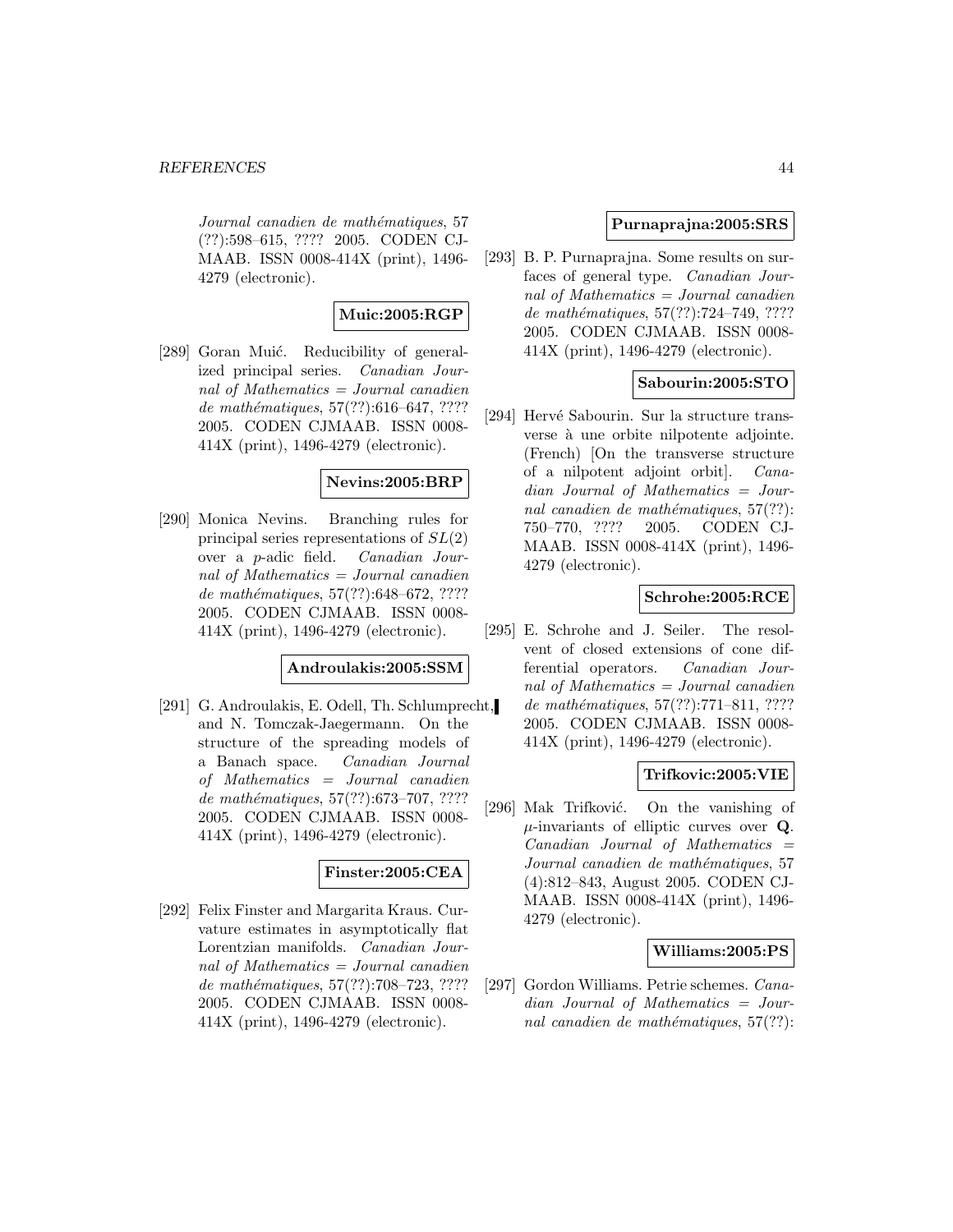844–870, ???? 2005. CODEN CJ-MAAB. ISSN 0008-414X (print), 1496- 4279 (electronic).

#### **Zhang:2005:HYM**

[298] Xi Zhang. Hermitian Yang–Mills–Higgs metrics on complete Kähler manifolds.  $Canadian$  Journal of Mathematics  $=$ Journal canadien de mathématiques, 57 (??):871–896, ???? 2005. CODEN CJ-MAAB. ISSN 0008-414X (print), 1496- 4279 (electronic).

### **Berezhnoi:2005:RBI**

[299] Evgenii I. Berezhnoi and Lech Maligranda. Representation of Banach ideal spaces and factorization of operators.  $Canadian$  Journal of Mathematics  $=$ Journal canadien de mathématiques, 57 (??):897–940, ???? 2005. CODEN CJ-MAAB. ISSN 0008-414X (print), 1496- 4279 (electronic).

#### **Berg:2005:STH**

[300] Christian Berg and Antonio J. Durán. Some transformations of Hausdorff moment sequences and harmonic numbers.  $Canadian$  Journal of Mathematics  $=$ Journal canadien de mathématiques, 57 (??):941–960, ???? 2005. CODEN CJ-MAAB. ISSN 0008-414X (print), 1496- 4279 (electronic).

#### **Borwein:2005:CMF**

[301] Jonathan M. Borwein and Xianfu Wang. Cone-monotone functions: Differentiability and continuity. Canadian Journal of Mathematics = Journal canadien de mathématiques, 57(??):961-982, ???? 2005. CODEN CJMAAB. ISSN 0008- 414X (print), 1496-4279 (electronic).

## **anHuef:2005:SIT**

[302] Astrid an Huef, Iain Raeburn, and Dana P. Williams. A symmetric imprimitivity theorem for commuting proper actions. Canadian Journal of Mathematics = Journal canadien de mathématiques, 57(??):983-1011, ???? 2005. CODEN CJMAAB. ISSN 0008- 414X (print), 1496-4279 (electronic).

# **Karigiannis:2005:DS**

[303] Spiro Karigiannis. Deformations of  $G_2$  and Spin(7) structures. Canadian Journal of Mathematics = Journal canadien de mathématiques,  $57(??)$ : 1012–1055, ???? 2005. CODEN CJ-MAAB. ISSN 0008-414X (print), 1496- 4279 (electronic).

### **Ozawa:2005:HGA**

[304] Narutaka Ozawa and Marc A. Rieffel. Hyperbolic group  $C^*$ -algebras and freeproduct C∗-algebras as compact quantum metric spaces. Canadian Journal of Mathematics = Journal canadien de mathématiques, 57(??):1056-1079, ???? 2005. CODEN CJMAAB. ISSN 0008- 414X (print), 1496-4279 (electronic).

# **Pritsker:2005:GSM**

[305] Igor E. Pritsker. The Gelfond– Schnirelman method in prime number theory. Canadian Journal of Mathematics = Journal canadien de mathématiques, 57(??):1080-1101, ???? 2005. CODEN CJMAAB. ISSN 0008- 414X (print), 1496-4279 (electronic).

#### **Weston:2005:PRF**

[306] Tom Weston. Power residues of Fourier coefficients of modular forms. Canadian Journal of Mathematics = Journal canadien de mathématiques,  $57(??)$ :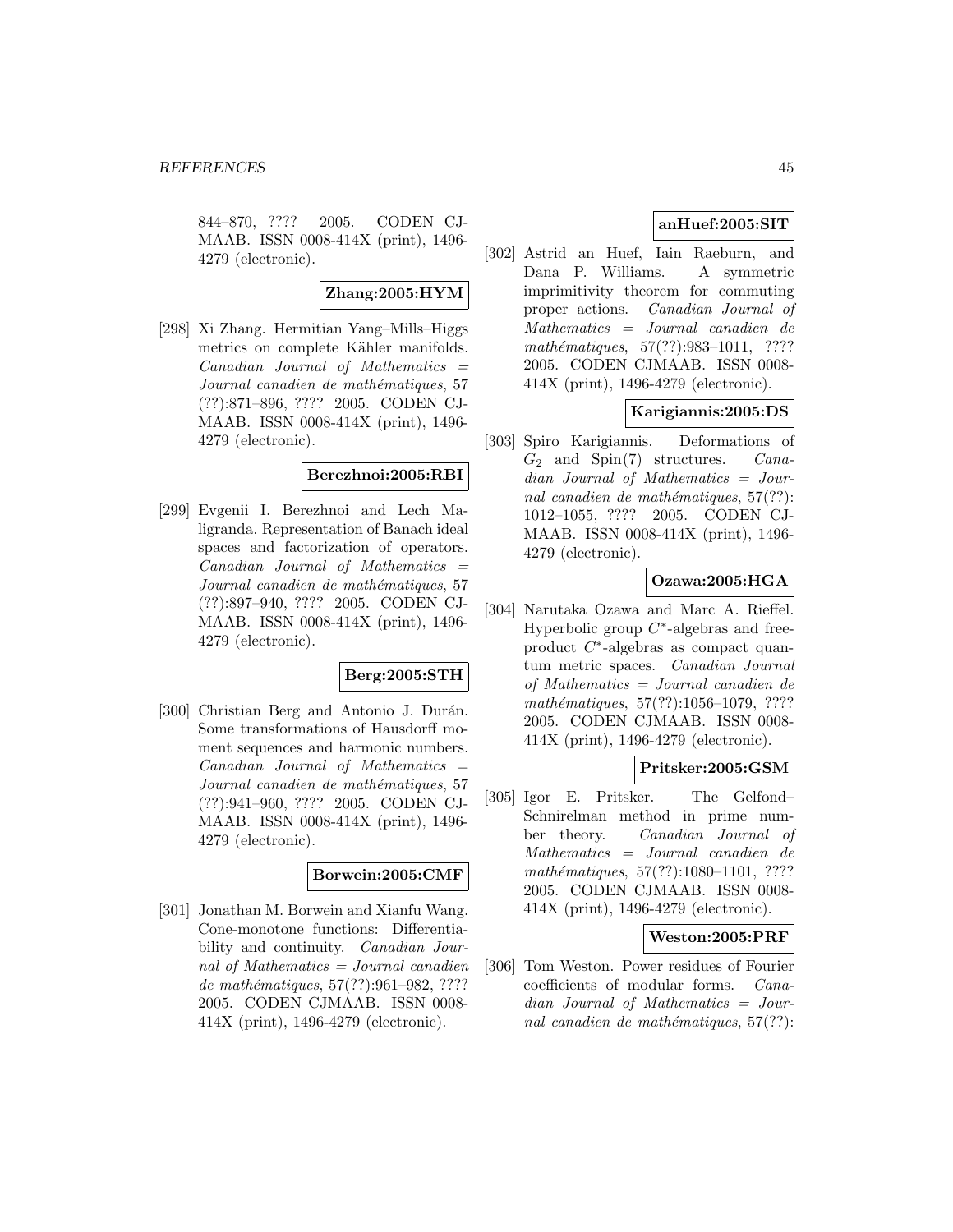1102–1120, ???? 2005. CODEN CJ-MAAB. ISSN 0008-414X (print), 1496- 4279 (electronic).

# **Barr:2005:EEA**

[307] Michael Barr, R. Raphael, and R. G. Woods. On CR-epic embeddings and absolute CR-epic spaces. Canadian Journal of Mathematics = Journal canadien de mathématiques,  $57(??):1121-$ 1138, ???? 2005. CODEN CJ-MAAB. ISSN 0008-414X (print), 1496- 4279 (electronic).

# **Burke:2005:MWE**

[308] Maxim R. Burke and Arnold W. Miller. Models in which every nonmeager set is nonmeager in a nowhere dense Cantor set. *Canadian Journal of Mathematics*  $=$ Journal canadien de mathématiques, 57 (??):1139–1154, ???? 2005. CODEN CJ-MAAB. ISSN 0008-414X (print), 1496- 4279 (electronic).

# **Cojocaru:2005:SSL**

[309] Alina Carmen Cojocaru, Etienne Fouvry, and M. Ram Murty. The square sieve and the Lang–Trotter conjecture.  $Canadian$  Journal of Mathematics  $=$ Journal canadien de mathématiques, 57 (??):1155–1177, ???? 2005. CODEN CJ-MAAB. ISSN 0008-414X (print), 1496- 4279 (electronic).

# **Cutkosky:2005:ABL**

[310] Steven Dale Cutkosky, Huy Tài Hà, Hema Srinivasan, and Emanoil Theodorescu. Asymptotic behavior of the length of local cohomology. Canadian Journal of Mathematics = Journal canadien de mathématiques,  $57(??)$ : 1178–1192, ???? 2005. CODEN CJ-

MAAB. ISSN 0008-414X (print), 1496- 4279 (electronic).

### **Dungey:2005:SCD**

[311] Nick Dungey. Some conditions for decay of convolution powers and heat kernels on groups. Canadian Journal of Mathematics = Journal canadien de mathématiques, 57(??):1193-1214, ???? 2005. CODEN CJMAAB. ISSN 0008- 414X (print), 1496-4279 (electronic).

## **Khare:2005:RLC**

[312] Chandrashekhar Khare. Reciprocity law for compatible systems of Abelian modp Galois representations. Canadian Journal of Mathematics = Journal canadien de mathématiques,  $57(??)$ : 1215–1223, ???? 2005. CODEN CJ-MAAB. ISSN 0008-414X (print), 1496- 4279 (electronic).

## **Kopotun:2005:CPA**

[313] K. A. Kopotun, D. Leviatan, and I. A. Shevchuk. Convex polynomial approximation in the uniform norm: Conclusion. Canadian Journal of Mathematics  $=$  Journal canadien de mathématiques, 57(??):1224–1248, ???? 2005. CODEN CJMAAB. ISSN 0008-414X (print), 1496-4279 (electronic).

### **Lindstrom:2005:SSC**

[314] Mikael Lindström, Eero Saksman, and Hans-Olav Tylli. Strictly singular and cosingular multiplications. Canadian Journal of Mathematics = Journal canadien de mathématiques,  $57(??):1249-$ 1278, ???? 2005. CODEN CJ-MAAB. ISSN 0008-414X (print), 1496- 4279 (electronic).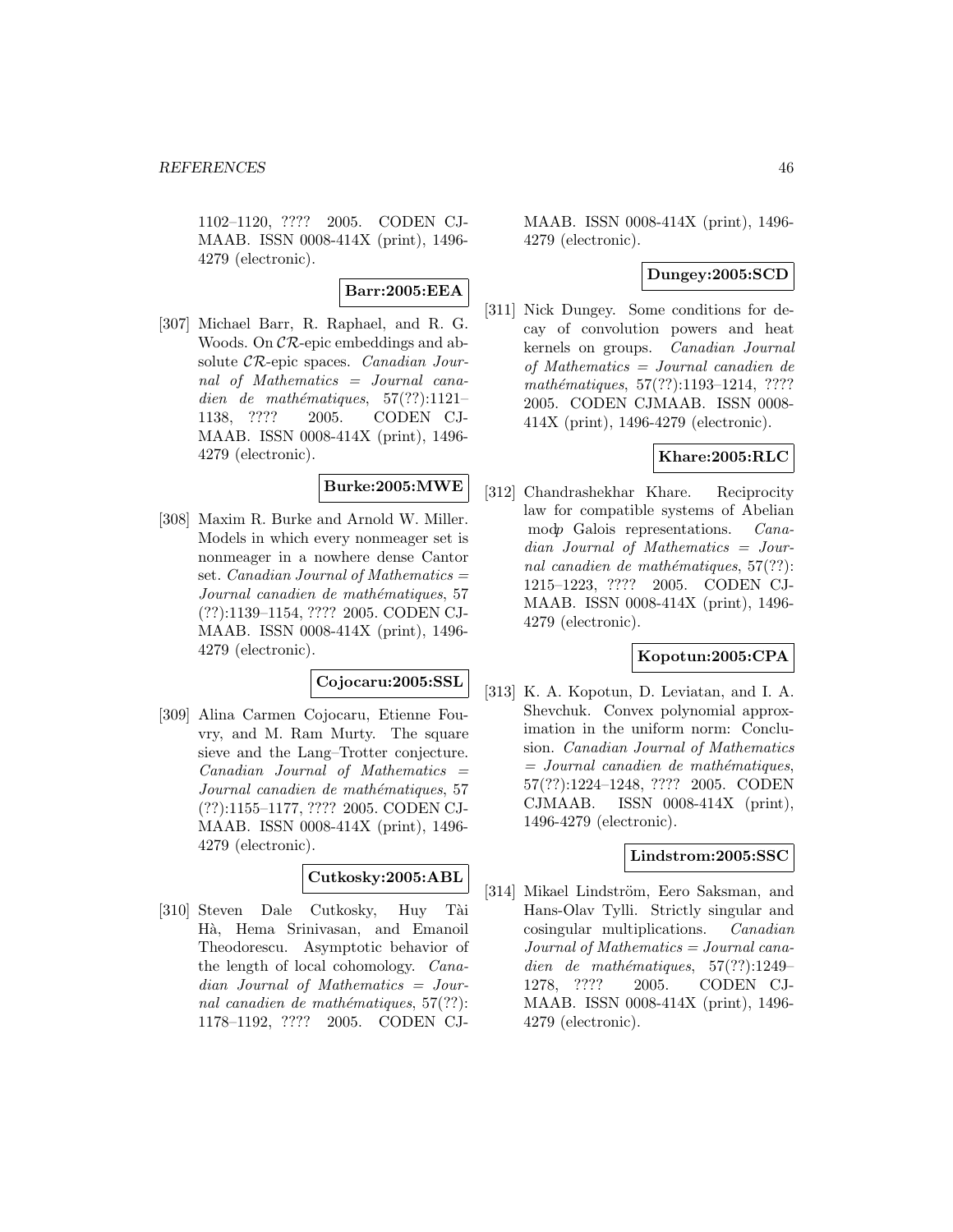## **Maad:2005:SPH**

[315] Sara Maad. A semilinear problem for the Heisenberg Laplacian on unbounded domains. Canadian Journal of Mathematics = Journal canadien de mathématiques, 57(??):1279-1290, ???? 2005. CODEN CJMAAB. ISSN 0008- 414X (print), 1496-4279 (electronic).

### **Riveros:2005:DH**

[316] Carlos M. C. Riveros and Keti Tenenblat. Dupin hypersurfaces in **R**<sup>5</sup>. Canadian Journal of Mathematics = Journal canadien de mathématiques,  $57(??)$ : 1291–1313, ???? 2005. CODEN CJ-MAAB. ISSN 0008-414X (print), 1496- 4279 (electronic).

#### **Zhitomirskii:2005:RDT**

[317] M. Zhitomirskii. Relative Darboux theorem for singular manifolds and local contact algebra. Canadian Journal of Mathematics = Journal canadien de mathématiques, 57(??):1314-1340, ???? 2005. CODEN CJMAAB. ISSN 0008- 414X (print), 1496-4279 (electronic).

# **Anonymous:2005:AII**

[318] Anonymous. Author index — index des auteurs — for  $2005$  — pour 2005. Canadian Journal of Mathematics = Journal canadien de mathématiques,  $57(6):1341-$ 1344, December 2005. CODEN CJ-MAAB. ISSN 0008-414X (print), 1496- 4279 (electronic).

### **Said:2006:FEZ**

[319] Salem Ben Saïd. The functional equation of zeta distributions associated with non-Euclidean Jordan algebras. Canadian Journal of Mathematics = Journal canadien de mathématiques,  $58(??)$ :

3–22, ???? 2006. CODEN CJ-MAAB. ISSN 0008-414X (print), 1496- 4279 (electronic).

### **Dabbaghian-Abdoly:2006:CRF**

[320] Vahid Dabbaghian-Abdoly. Constructing representations of finite simple groups and covers. Canadian Journal of Mathematics  $=$  Journal canadien de mathématiques, 58(??):23-38, ???? 2006. CODEN CJMAAB. ISSN 0008- 414X (print), 1496-4279 (electronic).

### **Exel:2006:AID**

[321] R. Exel and A. Vershik.  $C^*$ -algebras of irreversible dynamical systems. Canadian Journal of Mathematics = Journal canadien de mathématiques,  $58(??)$ : 39–63, ???? 2006. CODEN CJ-MAAB. ISSN 0008-414X (print), 1496- 4279 (electronic).

#### **Filippakis:2006:MRN**

[322] Michael Filippakis, Leszek Gasiński, and Nikolaos S. Papageorgiou. Multiplicity results for nonlinear Neumann problems. Canadian Journal of Mathematics  $=$  Journal canadien de mathématiques, 58(??):64–92, ???? 2006. CODEN CJ-MAAB. ISSN 0008-414X (print), 1496- 4279 (electronic).

### **Gordon:2006:MHM**

[323] Julia Gordon. Motivic Haar measure on reductive groups. Canadian Journal of Mathematics = Journal canadien de mathématiques, 58(??):93-114, ???? 2006. CODEN CJMAAB. ISSN 0008- 414X (print), 1496-4279 (electronic).

#### **Ivorra:2006:QRE**

[324] W. Ivorra and A. Kraus. Quelques résultats sur les équations  $ax^p + by^p =$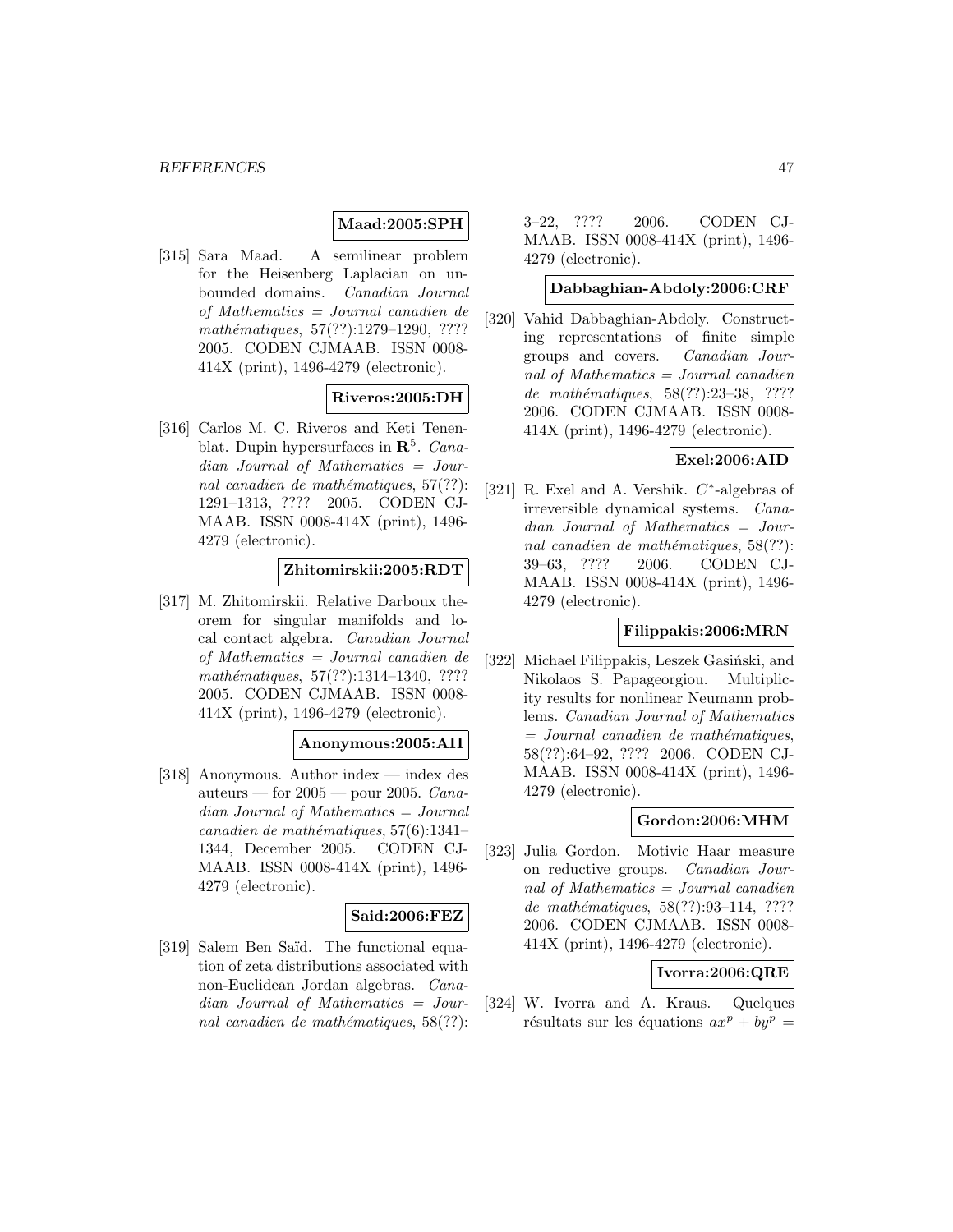$cz^2$ . (French) [Some results for the equations  $ax^p + by^p = cz^2$ . Canadian Journal of Mathematics  $=$  Journal canadien de mathématiques, 58(??):115–153, ???? 2006. CODEN CJMAAB. ISSN 0008- 414X (print), 1496-4279 (electronic).

## **Prestini:2006:SIP**

[325] Elena Prestini. Singular integrals on product spaces related to the Carleson operator. Canadian Journal of Mathematics = Journal canadien de mathématiques,  $58(??):154-179$ , ???? 2006. CODEN CJMAAB. ISSN 0008- 414X (print), 1496-4279 (electronic).

### **Reiten:2006:IDR**

[326] Idun Reiten and Claus Michael Ringel. Infinite dimensional representations of canonical algebras. Canadian Journal of Mathematics = Journal canadien de mathématiques, 58(??):180-224, ???? 2006. CODEN CJMAAB. ISSN 0008- 414X (print), 1496-4279 (electronic).

#### **Azam:2006:GRL**

[327] Saeid Azam. Generalized reductive Lie algebras: Connections with extended affine Lie algebras and Lie tori. Canadian Journal of Mathematics = Journal canadien de mathématiques,  $58(??)$ : 225–248, ???? 2006. CODEN CJ-MAAB. ISSN 0008-414X (print), 1496- 4279 (electronic).

#### **Hernandez:2006:CFP**

[328] M. Bello Hernández and J. Mínguez Ceniceros. Convergence of Fourier– Padé approximants for Stieltjes functions. Canadian Journal of Mathematics  $=$  Journal canadien de mathématiques, 58(??):249–261, ???? 2006. CODEN CJ-

MAAB. ISSN 0008-414X (print), 1496- 4279 (electronic).

#### **Biswas:2006:CPP**

[329] Indranil Biswas. Connections on a parabolic principal bundle over a curve.  $Canadian$  Journal of Mathematics  $=$ Journal canadien de mathématiques, 58 (??):262–281, ???? 2006. CODEN CJ-MAAB. ISSN 0008-414X (print), 1496- 4279 (electronic).

### **Fels:2006:NRH**

[330] M. E. Fels and A. G. Renner. Non-reductive homogeneous pseudo-Riemannian manifolds of dimension four. Canadian Journal of Mathematics  $=$  Journal canadien de mathématiques, 58(??):282–311, ???? 2006. CODEN CJ-MAAB. ISSN 0008-414X (print), 1496- 4279 (electronic).

### **Gamblin:2006:PIR**

[331] Didier Gamblin. Partie imaginaire des résonances de Rayleigh dans le cas d'une boule. (French) [Imaginary part of Rayleigh resonances in the case of a ball]. Canadian Journal of Mathematics  $=$  Journal canadien de mathématiques, 58(??):312–343, ???? 2006. CODEN CJ-MAAB. ISSN 0008-414X (print), 1496- 4279 (electronic).

### **Goldberg:2006:RGE**

[332] David Goldberg. Reducibility for  $SU_n$  and generic elliptic representations.  $Canadian$  Journal of Mathematics  $=$ Journal canadien de mathématiques, 58 (??):344–361, ???? 2006. CODEN CJ-MAAB. ISSN 0008-414X (print), 1496- 4279 (electronic).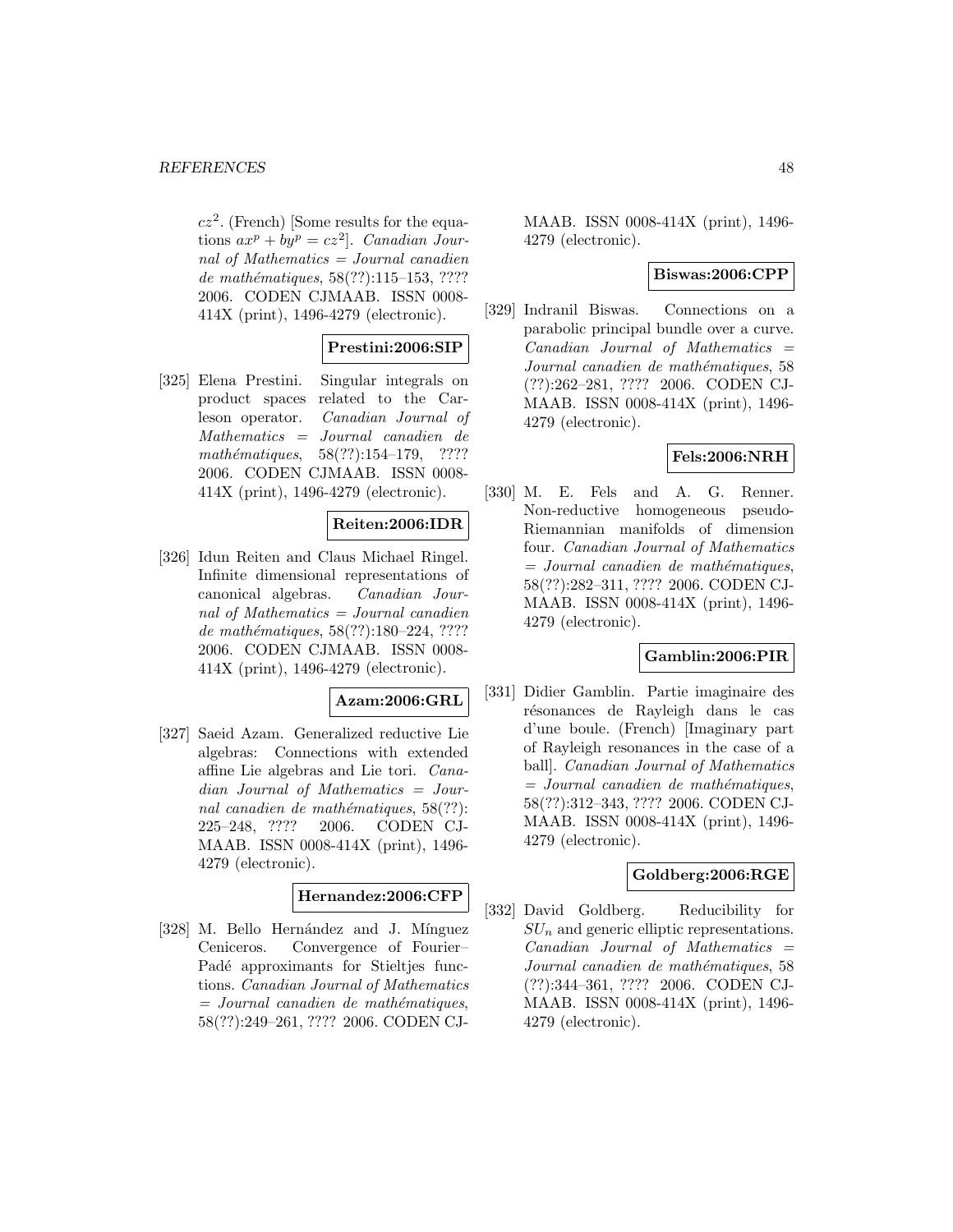### **Goldin:2006:CPS**

[333] R. F. Goldin and S. Martin. Cohomology pairings on the symplectic reduction of products. Canadian Journal of Mathematics = Journal canadien de mathématiques, 58(??):362-380, ???? 2006. CODEN CJMAAB. ISSN 0008- 414X (print), 1496-4279 (electronic).

### **Jakobson:2006:EMF**

[334] Dmitry Jakobson, Nikolai Nadirashvili, and Iosif Polterovich. Extremal metric for the first eigenvalue on a Klein bottle. *Canadian Journal of Mathematics*  $=$ Journal canadien de mathématiques, 58 (??):381–400, ???? 2006. CODEN CJ-MAAB. ISSN 0008-414X (print), 1496- 4279 (electronic).

## **Kolountzakis:2006:PEP**

[335] Mihail N. Kolountzakis and Szilárd Gy. Révész. On pointwise estimates of positive definite functions with given support. Canadian Journal of Mathematics  $=$  Journal canadien de mathématiques, 58(??):401–418, ???? 2006. CODEN CJ-MAAB. ISSN 0008-414X (print), 1496- 4279 (electronic).

#### **Snaith:2006:SCN**

[336] Victor P. Snaith. Stark's conjecture and new Stickelberger phenomena. Canadian Journal of Mathematics = Journal canadien de mathématiques,  $58(??)$ : 419–448, ???? 2006. CODEN CJ-MAAB. ISSN 0008-414X (print), 1496- 4279 (electronic).

### **Agarwal:2006:EMP**

[337] Ravi P. Agarwal, Daomin Cao, Haishen Lü, and Donal O'Regan. Existence and multiplicity of positive solutions for

singular semipositone p-Laplacian equations. Canadian Journal of Mathematics  $=$  Journal canadien de mathématiques, 58(??):449–475, ???? 2006. CODEN CJ-MAAB. ISSN 0008-414X (print), 1496- 4279 (electronic).

#### **Chipalkatti:2006:ASA**

[338] Jaydeep Chipalkatti. Apolar schemes of algebraic forms. Canadian Journal of Mathematics = Journal canadien de mathématiques, 58(??):476-491, ???? 2006. CODEN CJMAAB. ISSN 0008- 414X (print), 1496-4279 (electronic).

### **Chua:2006:ETW**

[339] Seng-Kee Chua. Extension theorems on weighted Sobolev spaces and some applications. Canadian Journal of Mathematics = Journal canadien de mathématiques, 58(??):492–528, ???? 2006. CODEN CJMAAB. ISSN 0008- 414X (print), 1496-4279 (electronic).

#### **Dijkstra:2006:GHR**

[340] Jan J. Dijkstra and Jan van Mill. On the group of homeomorphisms of the real line that map the pseudoboundary onto itself. Canadian Journal of Mathematics  $=$  Journal canadien de mathématiques, 58(??):529–547, ???? 2006. CODEN CJ-MAAB. ISSN 0008-414X (print), 1496- 4279 (electronic).

#### **Galanopoulos:2006:HQH**

[341] P. Galanopoulos and M. Papadimitrakis. Hausdorff and quasi-Hausdorff matrices on spaces of analytic functions. Canadian Journal of Mathematics = Journal canadien de mathématiques,  $58(??)$ : 548–579, ???? 2006. CODEN CJ-MAAB. ISSN 0008-414X (print), 1496- 4279 (electronic).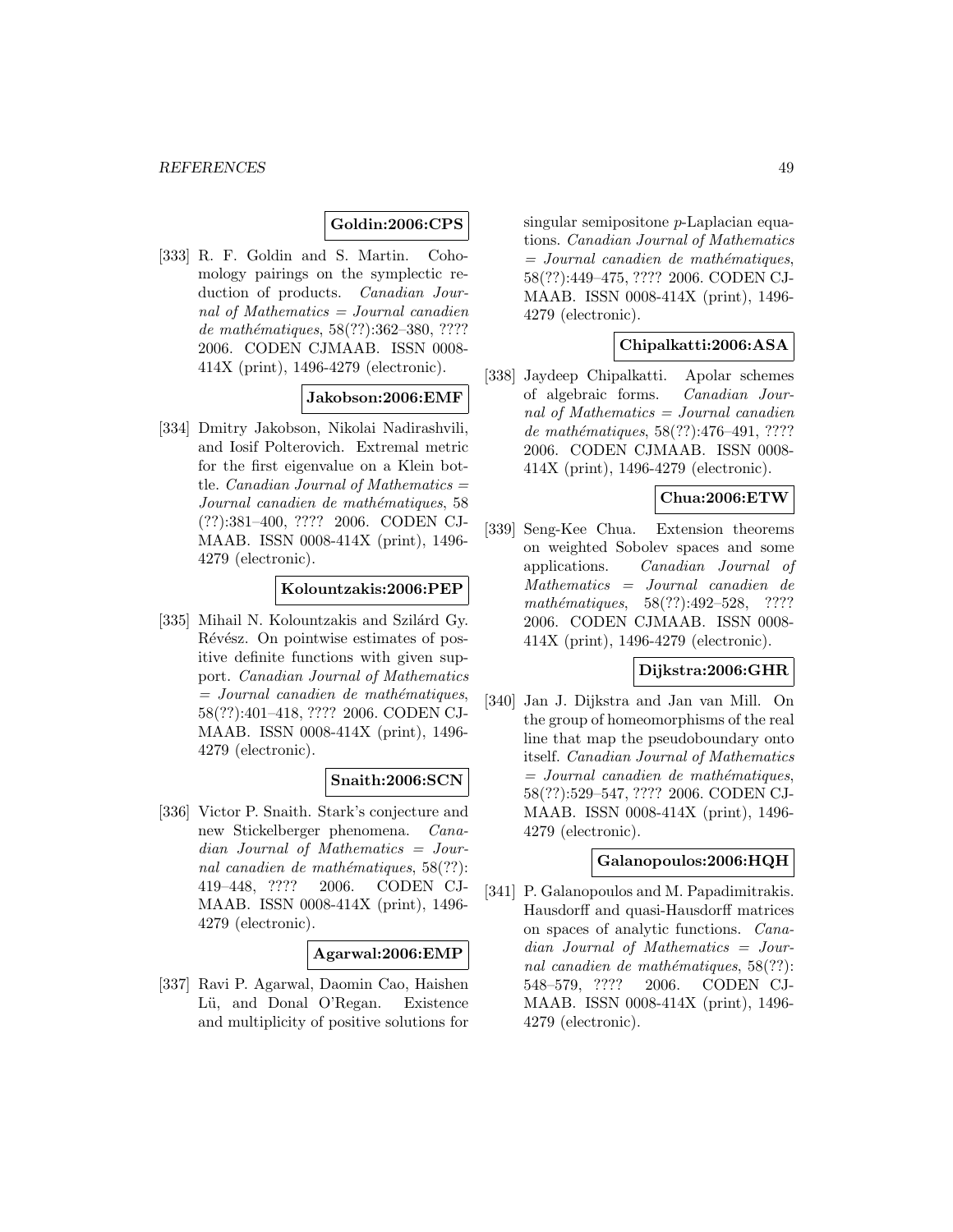### **Greither:2006:ACG**

[342] Cornelius Greither and Radan Kucera. Annihilators for the class group of a cyclic field of prime power degree, II.  $Canadian$  Journal of Mathematics  $=$ Journal canadien de mathématiques, 58 (??):580–599, ???? 2006. CODEN CJ-MAAB. ISSN 0008-414X (print), 1496- 4279 (electronic).

#### **Martinez-Maure:2006:GSM**

[343] Yves Martinez-Maure. Geometric study of Minkowski differences of plane convex bodies. Canadian Journal of Mathematics = Journal canadien de mathématiques,  $58(??):600-624$ , ???? 2006. CODEN CJMAAB. ISSN 0008- 414X (print), 1496-4279 (electronic).

## **Mohrdieck:2006:SCS**

[344] Stephan Mohrdieck. A Steinberg cross section for non-connected affine Kac– Moody groups. Canadian Journal of Mathematics = Journal canadien de mathématiques,  $58(??):625-642, ????$ 2006. CODEN CJMAAB. ISSN 0008- 414X (print), 1496-4279 (electronic).

## **Yu:2006:CTC**

[345] Xiaoxiang Yu. Centralizers and twisted centralizers: Application to intertwining operators. Canadian Journal of Mathematics = Journal canadien de mathématiques,  $58(??):643-672$ , ???? 2006. CODEN CJMAAB. ISSN 0008- 414X (print), 1496-4279 (electronic).

#### **Bart:2006:GCC**

[346] Anneke Bart and Kevin P. Scannell. The generalized cuspidal cohomology problem. Canadian Journal of Mathematics  $=$  Journal canadien de mathématiques,

58(??):673–690, ???? 2006. CODEN CJ-MAAB. ISSN 0008-414X (print), 1496- 4279 (electronic).

### **Bendikov:2006:HBI**

[347] A. Bendikov and L. Saloff-Coste. Hypoelliptic bi-invariant Laplacians on infinite dimensional compact groups. Canadian Journal of Mathematics = Journal canadien de mathématiques,  $58(??)$ : 691–725, ???? 2006. CODEN CJ-MAAB. ISSN 0008-414X (print), 1496- 4279 (electronic).

## **Chiang:2006:VDT**

[348] Yik-Man Chiang and Mourad E. H. Ismail. On value distribution theory of second order periodic ODEs, special functions and orthogonal polynomials. *Canadian Journal of Mathematics*  $=$ Journal canadien de mathématiques, 58 (4):726–767, August 2006. CODEN CJ-MAAB. ISSN 0008-414X (print), 1496- 4279 (electronic). See [549].

### **Hu:2006:DNA**

[349] Zhiguo Hu and Matthias Neufang. Decomposability of von Neumann algebras and the Mazur property of higher level. Canadian Journal of Mathematics  $=$  Journal canadien de mathématiques, 58(??):768–795, ???? 2006. CODEN CJ-MAAB. ISSN 0008-414X (print), 1496- 4279 (electronic).

#### **Im:2006:MWG**

[350] Bo-Hae Im. Mordell–Weil groups and the rank of elliptic curves over large fields. Canadian Journal of Mathematics  $=$  Journal canadien de mathématiques, 58(??):796–819, ???? 2006. CODEN CJ-MAAB. ISSN 0008-414X (print), 1496- 4279 (electronic).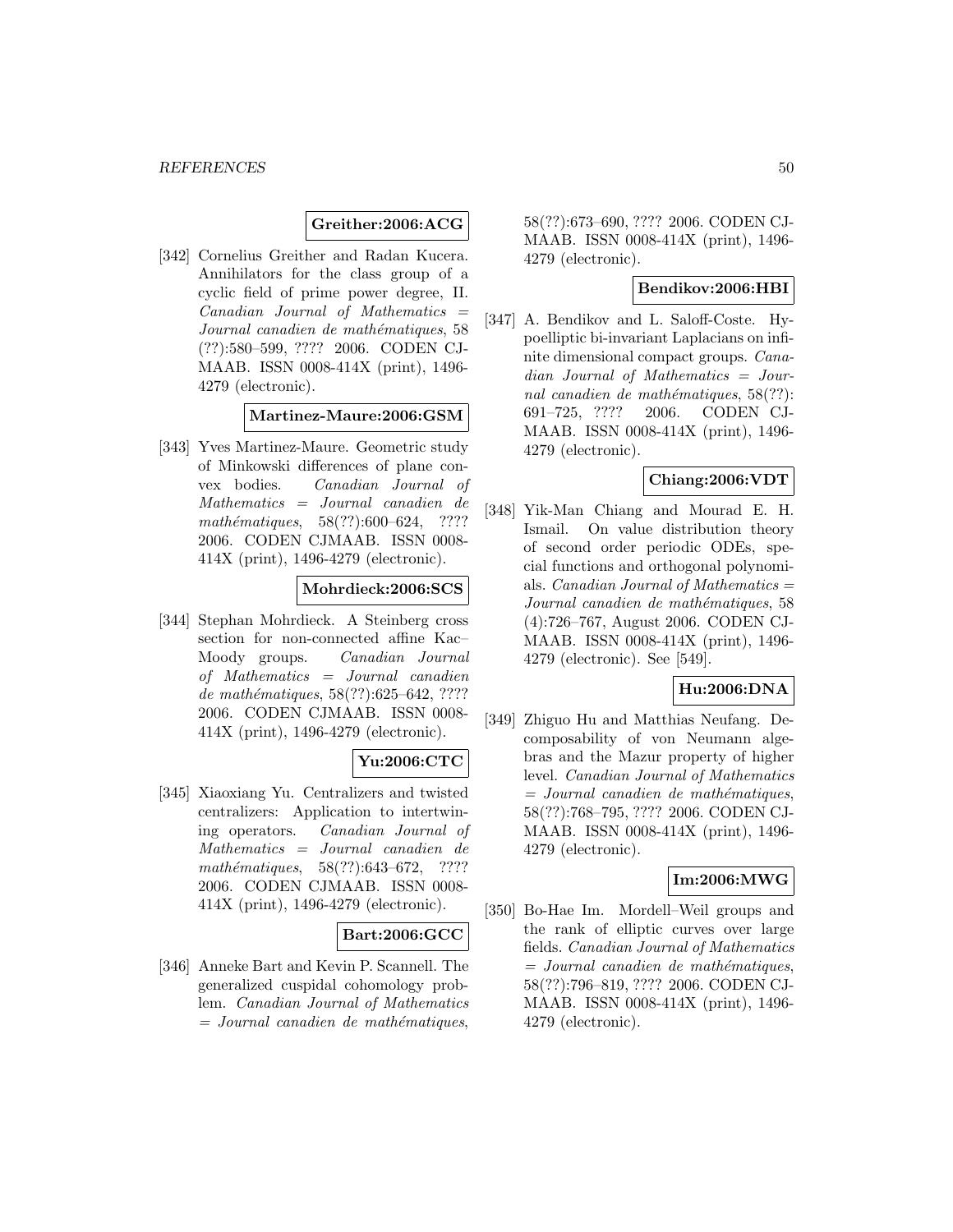### **Moreno:2006:DMC**

[351] J. P. Moreno, P. L. Papini, and R. R. Phelps. Diametrically maximal and constant width sets in Banach spaces. Canadian Journal of Mathematics = Journal canadien de mathématiques,  $58(??)$ : 820–842, ???? 2006. CODEN CJ-MAAB. ISSN 0008-414X (print), 1496- 4279 (electronic).

# **Ozluk:2006:OLD**

 $[352]$  A. E. Ozlük and C. Snyder. On the onelevel density conjecture for quadratic Dirichlet L-functions. Canadian Journal of Mathematics = Journal canadien de mathématiques, 58(??):843-858, ???? 2006. CODEN CJMAAB. ISSN 0008- 414X (print), 1496-4279 (electronic).

## **Read:2006:NIN**

[353] C. J. Read. Nonstandard ideals from nonstandard dual pairs for  $L^1(\omega)$  and  $l^1(\omega)$ . Canadian Journal of Mathematics  $=$  Journal canadien de mathématiques, 58(??):859–876, ???? 2006. CODEN CJ-MAAB. ISSN 0008-414X (print), 1496- 4279 (electronic).

### **Selick:2006:FDL**

[354] P. Selick, S. Theriault, and J. Wu. Functorial decompositions of looped coassociative co-H spaces. Canadian Journal of Mathematics = Journal canadien de mathématiques, 58(??):877–896, ???? 2006. CODEN CJMAAB. ISSN 0008- 414X (print), 1496-4279 (electronic).

#### **Courtes:2006:DIG**

[355] François Courtès. Distributions invariantes sur les groupes réductifs quasi-déployés. (French) [Invariant distributions on quasi-deployed reduc-

tive groups]. Canadian Journal of Mathematics = Journal canadien de mathématiques, 58(??):897–999, ???? 2006. CODEN CJMAAB. ISSN 0008- 414X (print), 1496-4279 (electronic).

### **Dhillon:2006:CMV**

[356] Ajneet Dhillon. On the cohomology of moduli of vector bundles and the Tamagawa number of  $SL_n$ . *Canadian Journal* of Mathematics = Journal canadien de mathématiques, 58(??):1000-1025, ???? 2006. CODEN CJMAAB. ISSN 0008- 414X (print), 1496-4279 (electronic).

### **Handelman:2006:KRL**

[357] David Handelman. Karamata renewed and local limit results. Canadian Journal of Mathematics = Journal canadien de mathématiques,  $58(??):1026-$ 1094, ???? 2006. CODEN CJ-MAAB. ISSN 0008-414X (print), 1496- 4279 (electronic).

#### **Sakellaridis:2006:CSF**

[358] Yiannis Sakellaridis. A Casselman– Shalika formula for the Shalika model of  $GL_n$ . Canadian Journal of Mathematics  $=$  Journal canadien de mathématiques, 58(??):1095–1120, ???? 2006. CODEN CJMAAB. ISSN 0008-414X (print), 1496-4279 (electronic).

## **Bownik:2006:FCW**

[359] Marcin Bownik and Darrin Speegle. The Feichtinger conjecture for wavelet frames, Gabor frames and frames of translates. Canadian Journal of Mathematics = Journal canadien de mathématiques, 58(??):1121-1143, ???? 2006. CODEN CJMAAB. ISSN 0008- 414X (print), 1496-4279 (electronic).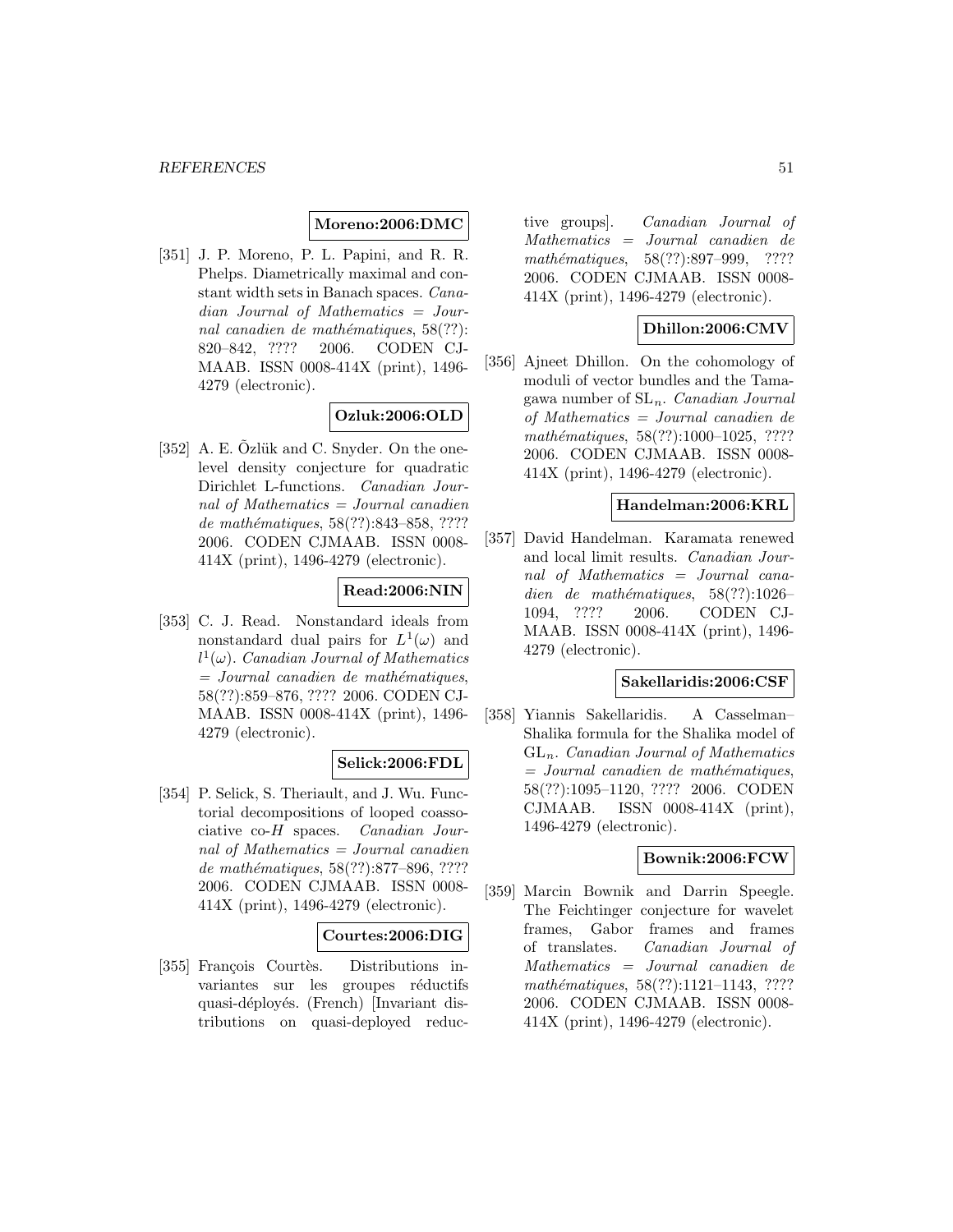### **Hamana:2006:PAN**

[360] Masamichi Hamana. Partial ∗ automorphisms, normalizers, and submodules in monotone complete C∗ algebras. Canadian Journal of Mathematics = Journal canadien de mathématiques, 58(??):1144–1202, ???? 2006. CODEN CJMAAB. ISSN 0008- 414X (print), 1496-4279 (electronic).

### **Heiermann:2006:OUP**

[361] Volker Heiermann. Orbites unipotentes et pôles d'ordre maximal de la fonction  $\mu$  de Harish-Chandra. (French) [Unipotent orbits and poles of maximal order of the Harish-Chandra  $\mu$  function. *Cana*dian Journal of Mathematics = Journal canadien de mathématiques,  $58(??)$ : 1203–1228, ???? 2006. CODEN CJ-MAAB. ISSN 0008-414X (print), 1496- 4279 (electronic).

#### **Henniart:2006:IOT**

[362] Guy Henniart and Bertrand Lemaire. Intégrales orbitales tordues sur  $GL(n, F)$ et corps locaux proches: applications. (French) [Twisted orbital integrals on  $GL(n, F)$  and close local bodies: applications]. Canadian Journal of Mathematics = Journal canadien de mathématiques, 58(??):1229-1267, ???? 2006. CODEN CJMAAB. ISSN 0008- 414X (print), 1496-4279 (electronic).

### **Sims:2006:GII**

[363] Aidan Sims. Gauge-invariant ideals in the  $C^*$ -algebras of finitely aligned higher-rank graphs. Canadian Journal of Mathematics = Journal canadien de mathématiques, 58(??):1268-1290, ???? 2006. CODEN CJMAAB. ISSN 0008- 414X (print), 1496-4279 (electronic).

### **Weimar-Woods:2006:GSG**

[364] Evelyn Weimar-Woods. The general structure of G-graded contractions of Lie algebras I. the classification. Canadian Journal of Mathematics = Journal canadien de mathématiques,  $58(??)$ : 1291–1340, ???? 2006. CODEN CJ-MAAB. ISSN 0008-414X (print), 1496- 4279 (electronic).

# **Anonymous:2006:AII**

[365] Anonymous. Author index — index des auteurs — for  $2006$  — pour 2006. Canadian Journal of Mathematics = Journal canadien de mathématiques,  $58(6):1341-$ 1344, December 2006. CODEN CJ-MAAB. ISSN 0008-414X (print), 1496- 4279 (electronic).

#### **Biller:2007:HGC**

[366] Harald Biller. Holomorphic generation of continuous inverse algebras. Canadian Journal of Mathematics = Journal canadien de mathématiques,  $59(??)$ : 3–35, ???? 2007. CODEN CJ-MAAB. ISSN 0008-414X (print), 1496- 4279 (electronic).

### **Develin:2007:CDS**

[367] Mike Develin, Jeremy L. Martin, and Victor Reiner. Classification of Ding's Schubert varieties: Finer rook equivalence. Canadian Journal of Mathematics  $=$  Journal canadien de mathématiques, 59(??):36–62, ???? 2007. CODEN CJ-MAAB. ISSN 0008-414X (print), 1496- 4279 (electronic).

#### **Ferenczi:2007:SRS**

[368] Valentin Ferenczi and Elói Medina Galego. Some results on the Schroeder– Bernstein property for separable Banach spaces. Canadian Journal of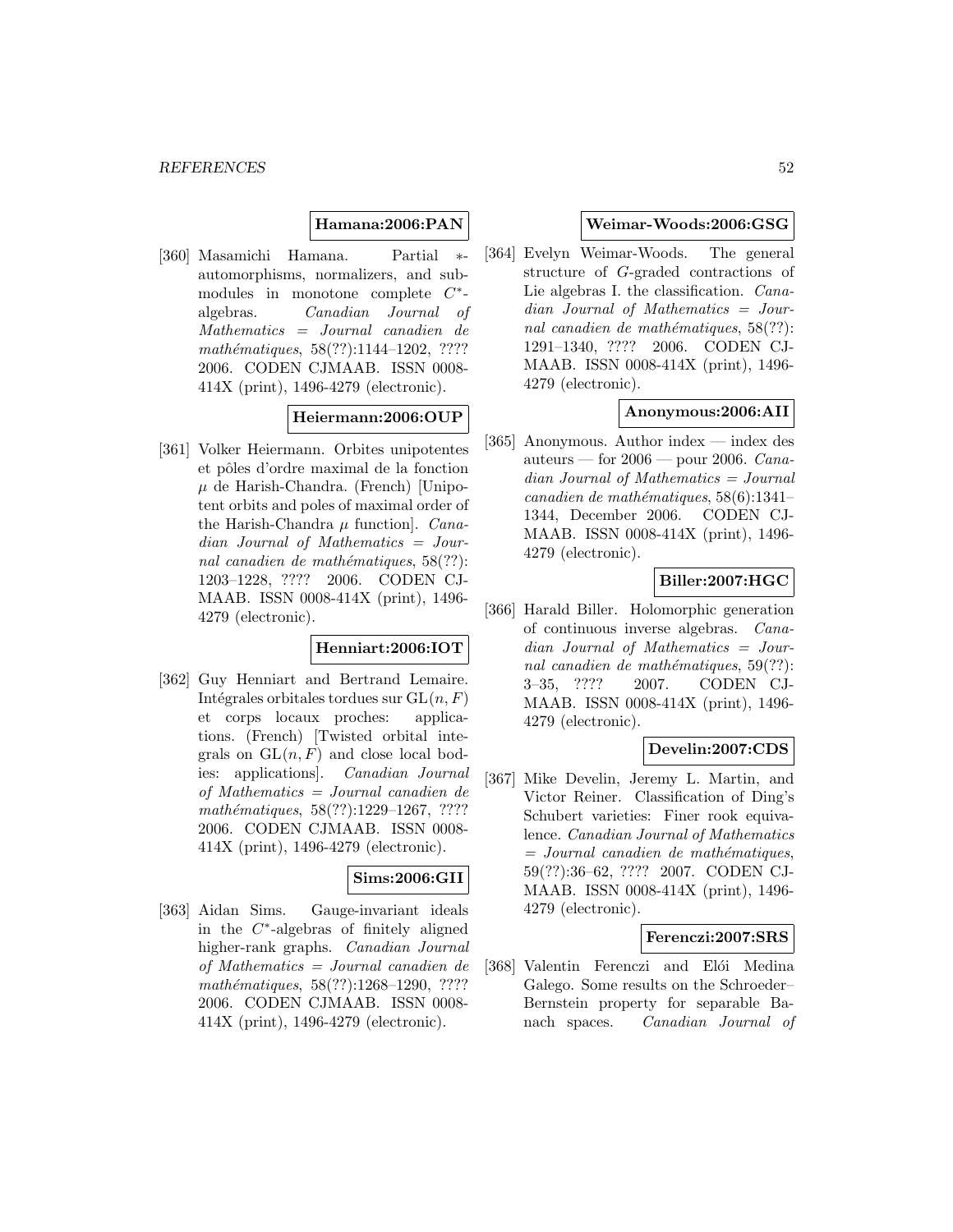Mathematics = Journal canadien de mathématiques,  $59(??):63–84$ , ???? 2007. CODEN CJMAAB. ISSN 0008- 414X (print), 1496-4279 (electronic).

## **Foster:2007:CCN**

[369] J. H. Foster and Monika Serbinowska. On the convergence of a class of nearly alternating series. Canadian Journal of Mathematics = Journal canadien de mathématiques,  $59(??):85-108$ , ???? 2007. CODEN CJMAAB. ISSN 0008- 414X (print), 1496-4279 (electronic).

#### **Jayanthan:2007:FCP**

[370] A. V. Jayanthan, Tony J. Puthenpurakal, and J. K. Verma. On fiber cones of  $\arrow$ -primary ideals. *Canadian Jour*nal of Mathematics = Journal canadien de mathématiques,  $59(??):109-126, ????$ 2007. CODEN CJMAAB. ISSN 0008- 414X (print), 1496-4279 (electronic).

#### **Lamzouri:2007:SVI**

[371] Youness Lamzouri. Smooth values of the iterates of the Euler phi-function. Canadian Journal of Mathematics = Journal canadien de mathématiques,  $59(??)$ : 127–147, ???? 2007. CODEN CJ-MAAB. ISSN 0008-414X (print), 1496- 4279 (electronic).

# **Muic:2007:CCU**

[372] Goran Muić. On certain classes of unitary representations for split classical groups. Canadian Journal of Mathematics = Journal canadien de mathématiques,  $59(??):148-185$ , ???? 2007. CODEN CJMAAB. ISSN 0008- 414X (print), 1496-4279 (electronic).

# **Okoh:2007:EAK**

[373] F. Okoh and F. Zorzitto. Endomorphism algebras of Kronecker modules regulated by quadratic function fields. Canadian Journal of Mathematics = Journal canadien de mathématiques,  $59(??)$ : 186–210, ???? 2007. CODEN CJ-MAAB. ISSN 0008-414X (print), 1496- 4279 (electronic).

# **Roy:2007:TEA**

[374] Damien Roy. On two exponents of approximation related to a real number and its square. Canadian Journal of Mathematics  $=$  Journal canadien de mathématiques,  $59(??):211-224, ????$ 2007. CODEN CJMAAB. ISSN 0008- 414X (print), 1496-4279 (electronic).

## **Baker:2007:HAM**

[375] Matt Baker and Robert Rumely. Harmonic analysis on metrized graphs.  $Canadian$  Journal of Mathematics  $=$ Journal canadien de mathématiques, 59 (??):225–275, ???? 2007. CODEN CJ-MAAB. ISSN 0008-414X (print), 1496- 4279 (electronic).

## **Bernardis:2007:WIH**

[376] A. L. Bernardis, F. J. Martín-Reyes, and P. Ortega Salvador. Weighted inequalities for Hardy–Steklov operators. Canadian Journal of Mathematics = Journal canadien de mathématiques,  $59(??)$ : 276–295, ???? 2007. CODEN CJ-MAAB. ISSN 0008-414X (print), 1496- 4279 (electronic).

#### **Chein:2007:BLN**

[377] Orin Chein and Edgar G. Goodaire. Bol loops of nilpotence class two. Canadian Journal of Mathematics = Journal canadien de mathématiques,  $59(??)$ :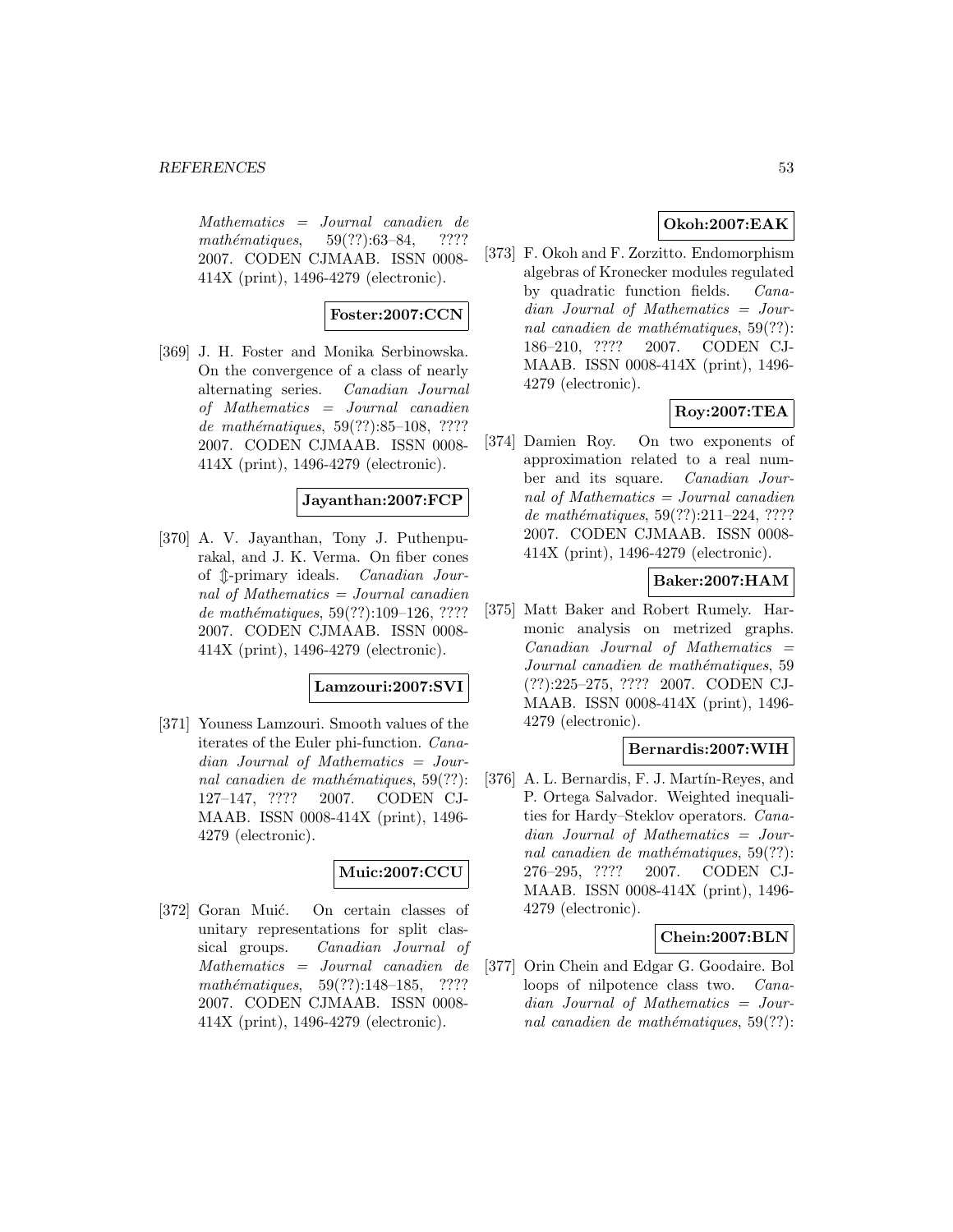296–310, ???? 2007. CODEN CJ-MAAB. ISSN 0008-414X (print), 1496- 4279 (electronic).

## **Christianson:2007:GZZ**

[378] Hans Christianson. Growth and zeros of the zeta function for hyperbolic rational maps. Canadian Journal of Mathematics = Journal canadien de mathématiques, 59(??):311-331, ???? 2007. CODEN CJMAAB. ISSN 0008- 414X (print), 1496-4279 (electronic).

## **Leuschke:2007:ERF**

[379] Graham J. Leuschke. Endomorphism rings of finite global dimension. Canadian Journal of Mathematics = Journal canadien de mathématiques,  $59(??)$ : 332–342, ???? 2007. CODEN CJ-MAAB. ISSN 0008-414X (print), 1496- 4279 (electronic).

## **Lin:2007:WSP**

[380] Huaxin Lin. Weak semiprojectivity in purely infinite simple  $C^*$ -algebras.  $Canadian$  Journal of Mathematics  $=$ Journal canadien de mathématiques, 59 (??):343–371, ???? 2007. CODEN CJ-MAAB. ISSN 0008-414X (print), 1496- 4279 (electronic).

### **Maisner:2007:ZFS**

[381] Daniel Maisner and Enric Nart. Zeta functions of supersingular curves of genus 2. Canadian Journal of Mathematics = Journal canadien de mathématiques,  $59(??):372-392$ , ???? 2007. CODEN CJMAAB. ISSN 0008- 414X (print), 1496-4279 (electronic).

#### **Servat:2007:SPO**

[382] E. Servat. Le splitting pour l'opérateur de Klein–Gordon: une approche heuris-

tique et numérique Harish-Chandra. (French) [Splitting for the Klein–Gordon operator: a heuristic numerical Harish-Chandra approach]. Canadian Journal of Mathematics  $=$  Journal canadien de mathématiques, 59(??):393-417, ???? 2007. CODEN CJMAAB. ISSN 0008- 414X (print), 1496-4279 (electronic).

## **Stoimenow:2007:CKV**

[383] A. Stoimenow. On cabled knots and Vassiliev invariants (not) contained in knot polynomials. Canadian Journal of Mathematics  $=$  Journal canadien de mathématiques, 59(??):418-448, ???? 2007. CODEN CJMAAB. ISSN 0008- 414X (print), 1496-4279 (electronic).

#### **Badulescu:2007:ORT**

[384] Alexandru Ioan Badulescu.  $SL_n$ , orthogonality relations and transfer. Canadian Journal of Mathematics = Journal canadien de mathématiques,  $59(??)$ : 449–464, ???? 2007. CODEN CJ-MAAB. ISSN 0008-414X (print), 1496- 4279 (electronic).

### **Barr:2007:SAE**

[385] Michael Barr, John F. Kennison, and R. Raphael. Searching for absolute CR-epic spaces. Canadian Journal of Mathematics = Journal canadien de mathématiques,  $59(??):465-487, ????$ 2007. CODEN CJMAAB. ISSN 0008- 414X (print), 1496-4279 (electronic).

## **Bernardi:2007:OVV**

[386] A. Bernardi, M. V. Catalisano, A. Gimigliano, and M. Idà. Osculating varieties of Veronese varieties and their higher secant varieties. Canadian Journal of Mathematics  $=$  Journal canadien de mathématiques,  $59(??):488-502, ????$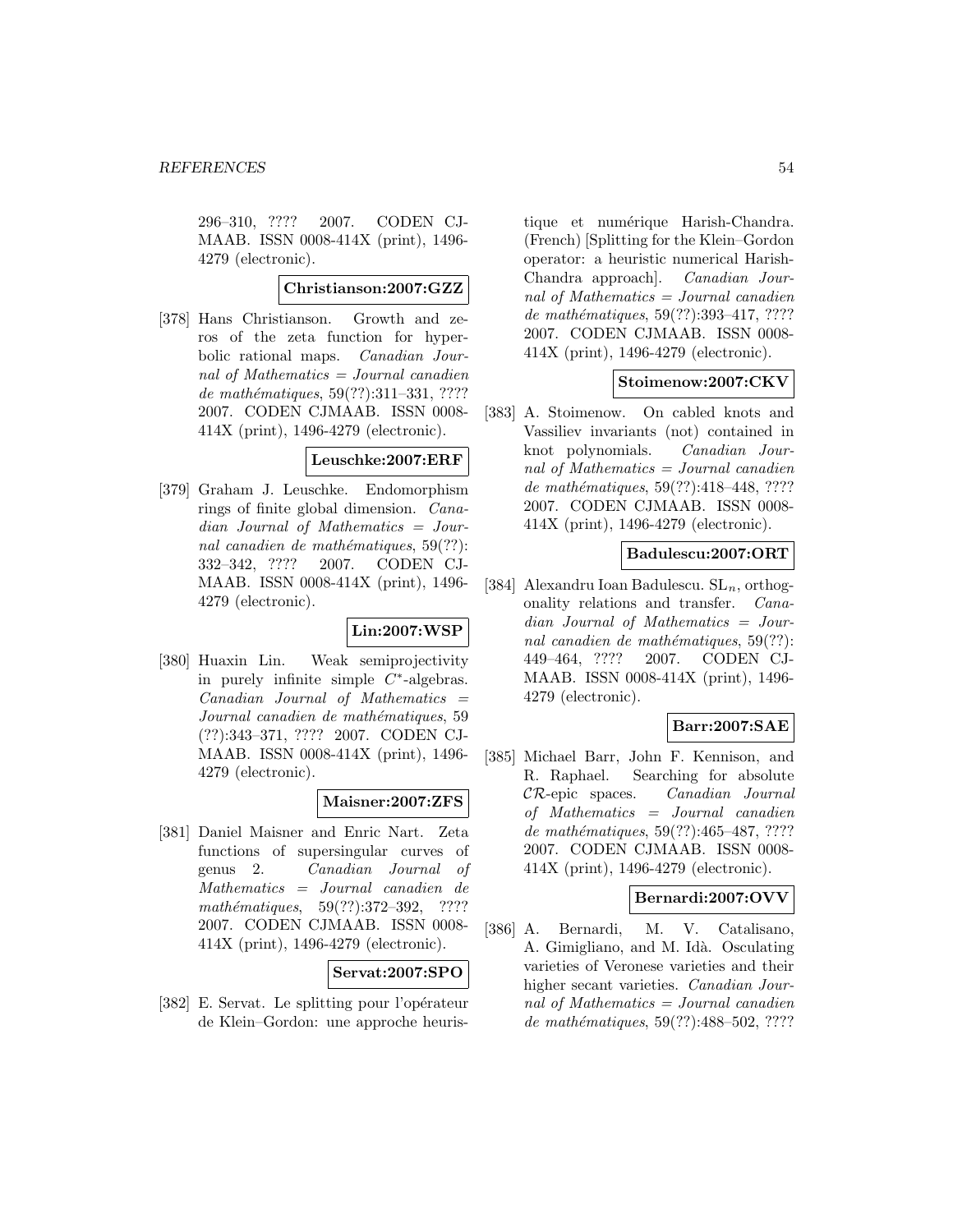2007. CODEN CJMAAB. ISSN 0008- 414X (print), 1496-4279 (electronic).

#### **Chevallier:2007:CGT**

[387] Nicolas Chevallier. Cyclic groups and the three distance theorem. Canadian Journal of Mathematics = Journal canadien de mathématiques,  $59(??)$ : 503–552, ???? 2007. CODEN CJ-MAAB. ISSN 0008-414X (print), 1496- 4279 (electronic).

## **Dasgupta:2007:CEU**

[388] Samit Dasgupta. Computations of elliptic units for real quadratic fields. Canadian Journal of Mathematics = Journal canadien de mathématiques,  $59(??)$ : 553–574, ???? 2007. CODEN CJ-MAAB. ISSN 0008-414X (print), 1496- 4279 (electronic).

#### **Hernandez-Hernandez:2007:CIA**

[389] Fernando Hernández-Hernández and Michael Hrusák. Cardinal invariants of analytic P-ideals. Canadian Journal of Mathematics = Journal canadien de mathématiques, 59(??):575–595, ???? 2007. CODEN CJMAAB. ISSN 0008- 414X (print), 1496-4279 (electronic).

### **Itza-Ortiz:2007:ETM**

[390] Benjamín A. Itzá-Ortiz. Eigenvalues, K-theory and minimal flows. Canadian Journal of Mathematics = Journal canadien de mathématiques,  $59(??)$ : 596–613, ???? 2007. CODEN CJ-MAAB. ISSN 0008-414X (print), 1496- 4279 (electronic).

**Labuschagne:2007:PNO**

[391] C. C. A. Labuschagne. Preduals and nuclear operators associated with bounded,  $p$ -convex,  $p$ -concave and positive  $p$ summing operators. *Canadian Jour*nal of Mathematics  $=$  Journal canadien de mathématiques,  $59(??):614-637, ????$ 2007. CODEN CJMAAB. ISSN 0008- 414X (print), 1496-4279 (electronic).

#### **MacDonald:2007:DIN**

[392] Gordon W. MacDonald. Distance from idempotents to nilpotents. Canadian Journal of Mathematics = Journal canadien de mathématiques,  $59(??)$ : 638–657, ???? 2007. CODEN CJ-MAAB. ISSN 0008-414X (print), 1496- 4279 (electronic).

## **Minac:2007:DAP**

[393] J. Minác and A. Wadsworth. Division algebras of prime degree and maximal Galois p-extensions. Canadian Journal of Mathematics = Journal canadien de mathématiques, 59(??):658–672, ???? 2007. CODEN CJMAAB. ISSN 0008- 414X (print), 1496-4279 (electronic).

### **Ash:2007:HFD**

[394] Avner Ash and Solomon Friedberg. Hecke L-functions and the distribution of totally positive integers. Canadian Journal of Mathematics = Journal canadien de mathématiques,  $59(??)$ : 673–695, ???? 2007. CODEN CJ-MAAB. ISSN 0008-414X (print), 1496- 4279 (electronic).

#### **Bangoura:2007:ALH**

[395] Momo Bangoura. Algèbres de Lie d'homotopie associées à une protobigèbre de Lie. Canadian Journal of Mathematics = Journal canadien de mathématiques, 59(??):696-711, ???? 2007. CODEN CJMAAB. ISSN 0008- 414X (print), 1496-4279 (electronic).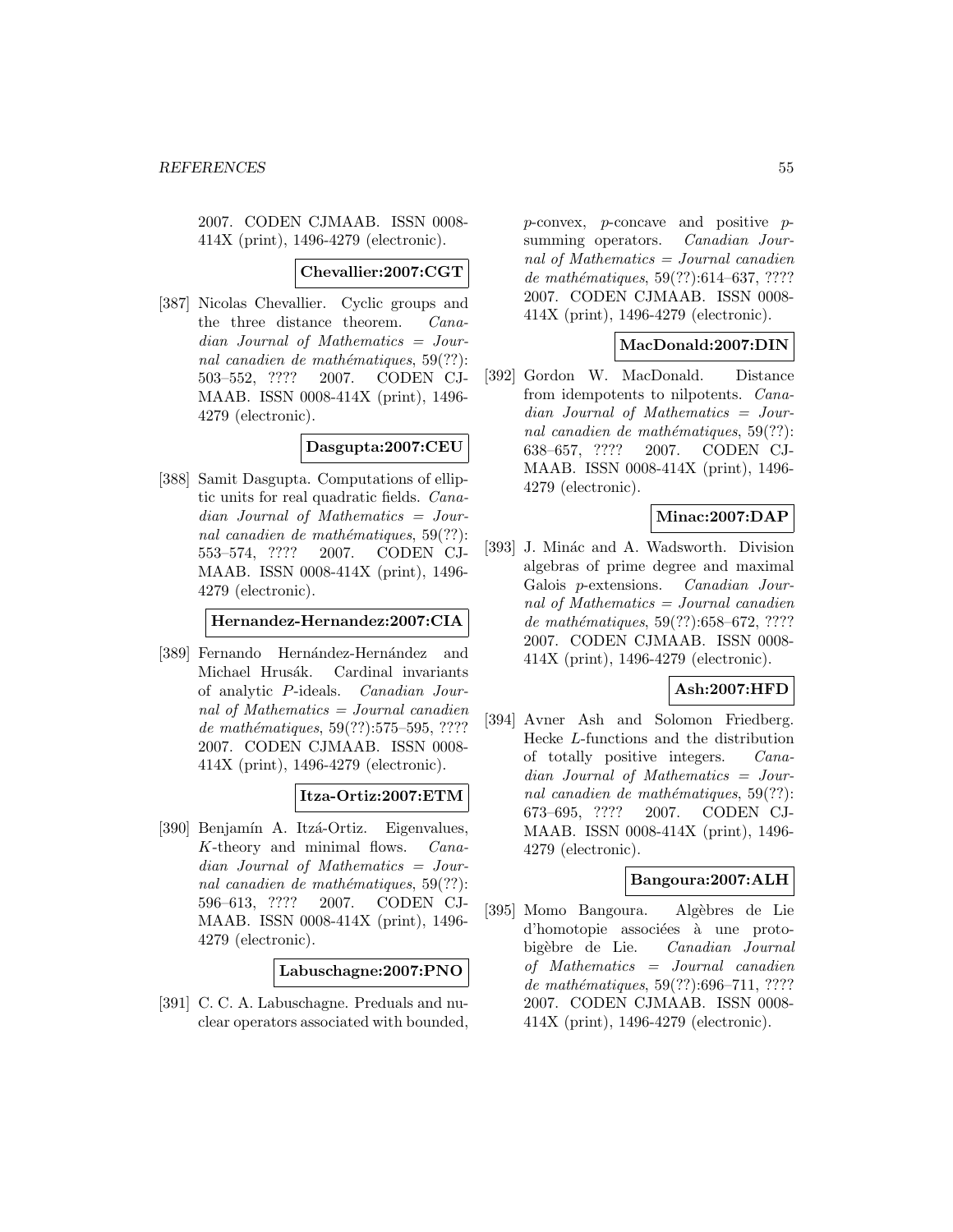## **Billig:2007:JM**

[396] Yuly Billig. Jet modules. Canadian Journal of Mathematics = Journal canadien de mathématiques,  $59(??)$ : 712–729, ???? 2007. CODEN CJ-MAAB. ISSN 0008-414X (print), 1496- 4279 (electronic).

## **Erdelyi:2007:LSI**

[397] T. Erdélyi and D. S. Lubinsky. Large sieve inequalities via subharmonic methods and the Mahler measure of the Fekete polynomials. Canadian Journal of Mathematics = Journal canadien de mathématiques,  $59(??):730–741, ????$ 2007. CODEN CJMAAB. ISSN 0008- 414X (print), 1496-4279 (electronic).

### **Gil:2007:GSC**

[398] Juan B. Gil, Thomas Krainer, and Gerardo A. Mendoza. Geometry and spectra of closed extensions of elliptic cone operators. Canadian Journal of Mathematics  $=$  Journal canadien de mathématiques, 59(??):742–794, ???? 2007. CODEN CJ-MAAB. ISSN 0008-414X (print), 1496- 4279 (electronic).

### **Jaworski:2007:CDE**

[399] Wojciech Jaworski and Matthias Neufang. The Choquet–Deny equation in a Banach space. Canadian Journal of Mathematics = Journal canadien de mathématiques,  $59(??):795–827, ????$ 2007. CODEN CJMAAB. ISSN 0008- 414X (print), 1496-4279 (electronic).

### **Ortner:2007:NBR**

[400] Ronald Ortner and Wolfgang Woess. Non-backtracking random walks and cogrowth of graphs. Canadian Journal of Mathematics = Journal canadien

de mathématiques, 59(??):828–844, ???? 2007. CODEN CJMAAB. ISSN 0008- 414X (print), 1496-4279 (electronic).

#### **Schaffhauser:2007:RFG**

[401] Florent Schaffhauser. Representations of the fundamental group of an Lpunctured sphere generated by products of Lagrangian involutions. Canadian Journal of Mathematics = Journal canadien de mathématiques,  $59(??)$ : 845–879, ???? 2007. CODEN CJ-MAAB. ISSN 0008-414X (print), 1496- 4279 (electronic).

## **denvan:2007:RIV**

[402] John E. den van. Radical ideals in valuation domains. Canadian Journal of Mathematics = Journal canadien de mathématiques, 59(??):880–896, ???? 2007. CODEN CJMAAB. ISSN 0008- 414X (print), 1496-4279 (electronic).

#### **Bruneau:2007:GSP**

[403] Laurent Bruneau. The ground state problem for a quantum Hamiltonian model describing friction. Canadian Journal of Mathematics = Journal canadien de mathématiques,  $59(??):897-916$ , ???? 2007. CODEN CJMAAB. ISSN 0008-414X (print), 1496-4279 (electronic).

#### **Currey:2007:ACQ**

[404] Bradley N. Currey. Admissibility for a class of quasiregular representations.  $Canadian$  Journal of Mathematics  $=$ Journal canadien de mathématiques, 59 (??):917–942, ???? 2007. CODEN CJ-MAAB. ISSN 0008-414X (print), 1496- 4279 (electronic).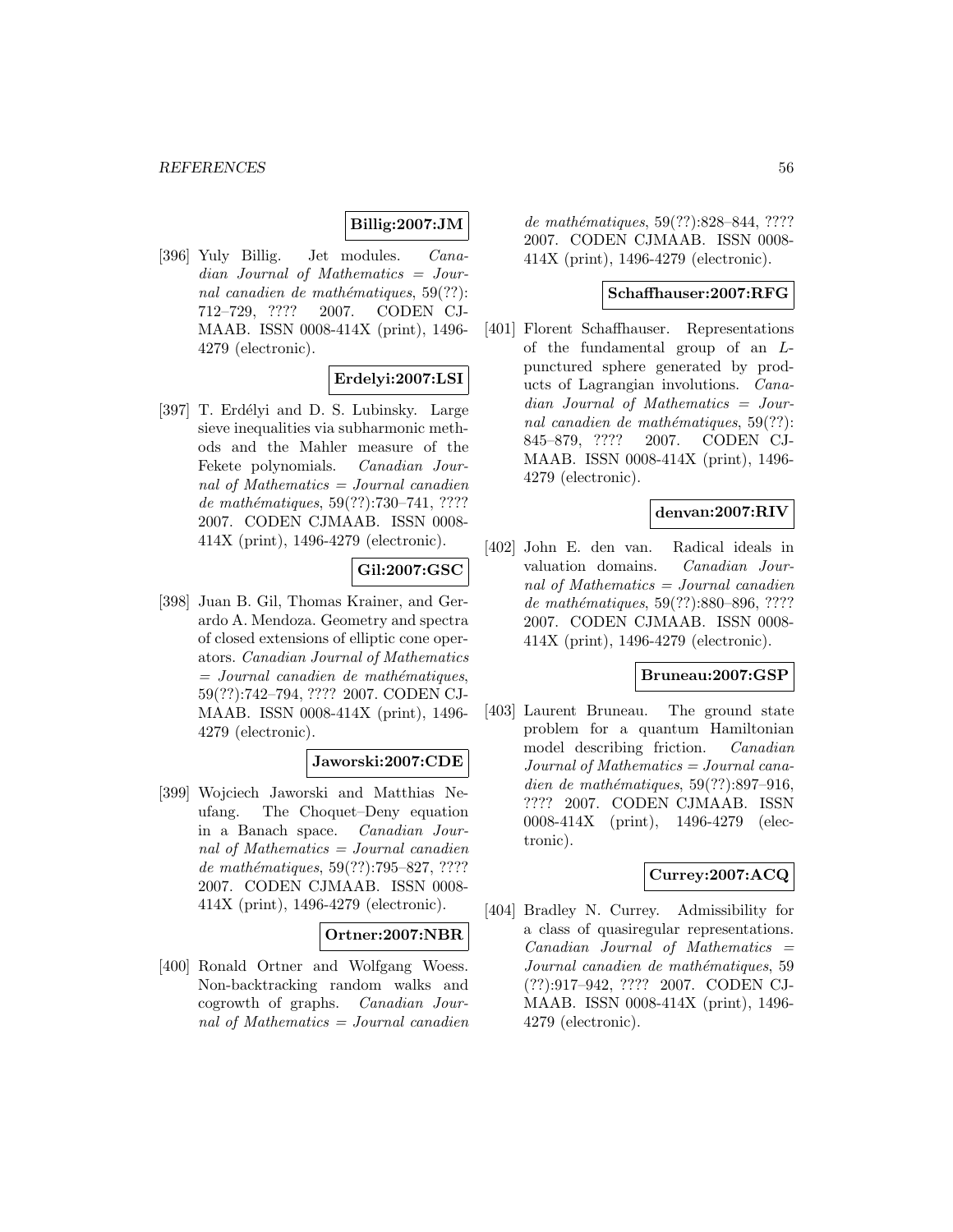#### **Finster:2007:WEW**

[405] Felix Finster and Margarita Kraus. A weighted  $L^2$ -estimate of the Witten spinor in asymptotically Schwarzschild manifolds. Canadian Journal of Mathematics = Journal canadien de mathématiques, 59(??):943-965, ???? 2007. CODEN CJMAAB. ISSN 0008- 414X (print), 1496-4279 (electronic).

# **Forrest:2007:OAF**

[406] Brian E. Forrest, Volker Runde, and Nico Spronk. Operator amenability of the Fourier algebra in the cbmultiplier norm. Canadian Journal of Mathematics = Journal canadien de mathématiques,  $59(5):966-980$ , October 2007. CODEN CJMAAB. ISSN 0008- 414X (print), 1496-4279 (electronic).

# **Jiang:2007:CRC**

[407] Yunfeng Jiang. The Chen–Ruan cohomology of weighted projective spaces.  $Canadian$  Journal of Mathematics  $=$ Journal canadien de mathématiques, 59 (??):981–1007, ???? 2007. CODEN CJ-MAAB. ISSN 0008-414X (print), 1496- 4279 (electronic).

#### **Kaczynski:2007:IZT**

[408] Tomasz Kaczynski, Marian Mrozek, and Anik Trahan. Ideas from Zariski topology in the study of cubical homology.  $Canadian$  Journal of Mathematics  $=$ Journal canadien de mathématiques, 59 (??):1008–1028, ???? 2007. CODEN CJ-MAAB. ISSN 0008-414X (print), 1496- 4279 (electronic).

### **Kalton:2007:G**

[409] N. J. Kalton, A. Koldobsky, V. Yaskin, and M. Yaskina. The geometry of  $L_0$ .  $Canadian$  Journal of Mathematics  $=$ Journal canadien de mathématiques, 59 (??):1029–1068, ???? 2007. CODEN CJ-MAAB. ISSN 0008-414X (print), 1496- 4279 (electronic).

## **Reydy:2007:QJA**

[410] Carine Reydy. Quotients jacobiens: une approche alg´ebrique. (French) [Jacobian quotients: an algebraic approach].  $Canadian$  Journal of Mathematics  $=$ Journal canadien de mathématiques, 59 (??):1069–1097, ???? 2007. CODEN CJ-MAAB. ISSN 0008-414X (print), 1496- 4279 (electronic).

#### **Rodrigues:2007:RES**

[411] B. Rodrigues. Ruled exceptional surfaces and the poles of Motivic zeta functions. Canadian Journal of Mathematics  $=$  Journal canadien de mathématiques, 59(??):1098–1120, ???? 2007. CODEN CJMAAB. ISSN 0008-414X (print), 1496-4279 (electronic).

#### **Alayont:2007:MCS**

[412] Feryâl Alayont. Meromorphic continuation of spherical cuspidal data Eisenstein series. Canadian Journal of Mathematics = Journal canadien de mathématiques, 59(??):1121-1134, ???? 2007. CODEN CJMAAB. ISSN 0008- 414X (print), 1496-4279 (electronic).

# **Bjorn:2007:SEH**

[413] Anders Björn, Jana Björn, and Nageswari Shanmugalingam. Sobolev extensions of Hölder continuous and characteristic functions on metric spaces. Canadian Journal of Mathemat $ics = Journal\; can\; define\; mathematics,$ 59(??):1135–1153, ???? 2007. CODEN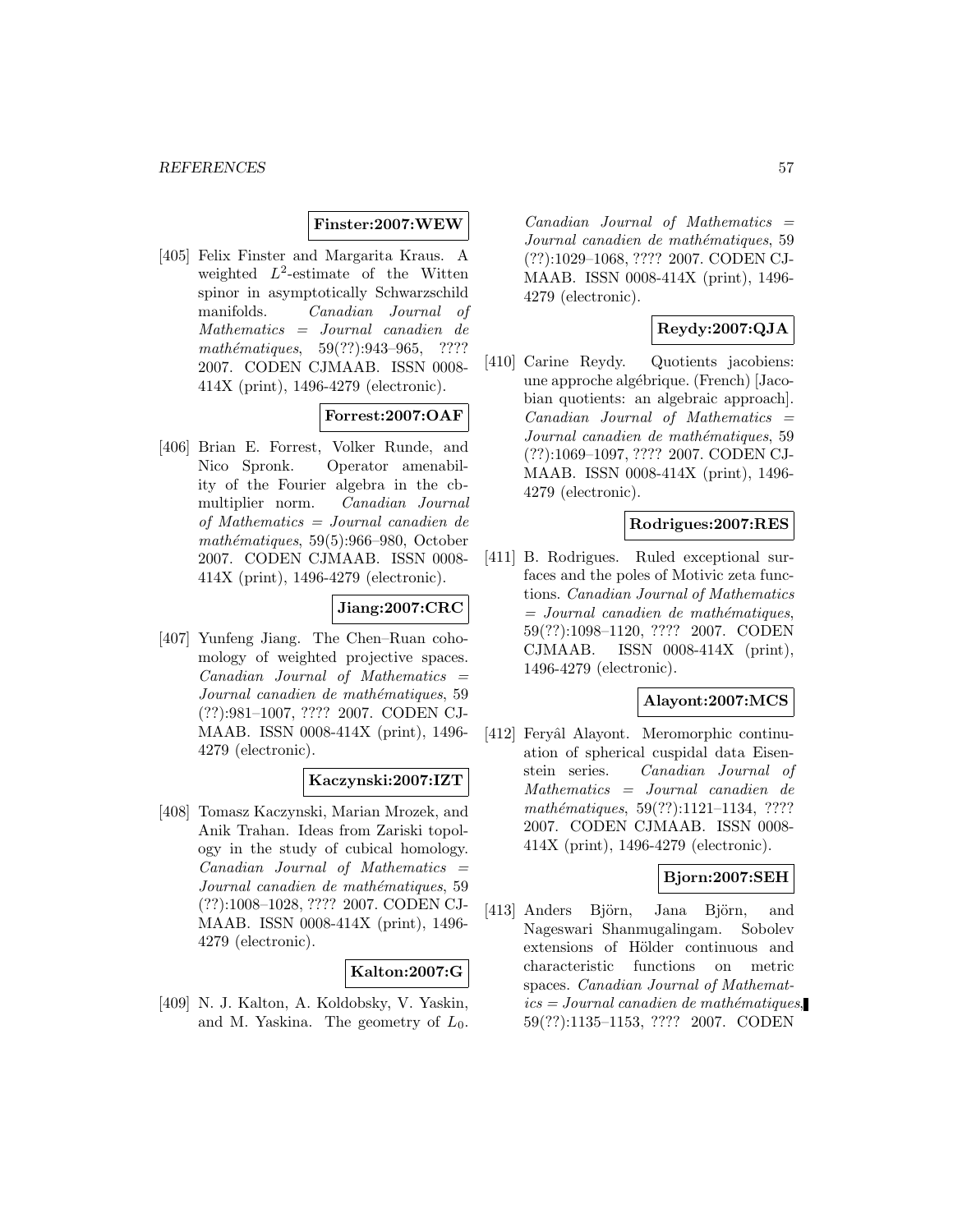CJMAAB. ISSN 0008-414X (print), 1496-4279 (electronic).

**Boardman:2007:TFS**

[414] J. Michael Boardman and W. Stephen Wilson.  $k(n)$ -torsion-free H-spaces and P(n)-cohomology. Canadian Journal of Mathematics = Journal canadien de mathématiques,  $59(??):1154-1206, ????$ 2007. CODEN CJMAAB. ISSN 0008- 414X (print), 1496-4279 (electronic).

# **Bu:2007:MRO**

[415] Shangquan Bu and Christian Merdy Le.  $H^p$ -maximal regularity and operator valued multipliers on Hardy spaces.  $Canadian$  Journal of Mathematics  $=$ Journal canadien de mathématiques, 59 (??):1207–1222, ???? 2007. CODEN CJ-MAAB. ISSN 0008-414X (print), 1496- 4279 (electronic).

## **Buraczewski:2007:CZO**

[416] Dariusz Buraczewski, Teresa Martinez, and José L. Torrea. Calderón–Zygmund operators associated to ultraspherical expansions. Canadian Journal of Mathematics = Journal canadien de mathématiques, 59(??):1223-1244, ???? 2007. CODEN CJMAAB. ISSN 0008- 414X (print), 1496-4279 (electronic).

# **Chen:2007:GPI**

[417] Qun Chen and Zhen-Rong Zhou. On gap properties and instabilities of p-Yang–Mills fields. Canadian Journal of Mathematics = Journal canadien de mathématiques,  $59(??):1245-1259, ????$ 2007. CODEN CJMAAB. ISSN 0008- 414X (print), 1496-4279 (electronic).

# **Deng:2007:GEC**

[418] Bangming Deng, Jie Du, and Jie Xiao. Generic extensions and canonical bases for cyclic quivers. Canadian Journal of Mathematics = Journal canadien de mathématiques, 59(??):1260–1283, ???? 2007. CODEN CJMAAB. ISSN 0008- 414X (print), 1496-4279 (electronic).

### **Fukshansky:2007:EWD**

[419] Lenny Fukshansky. On effective Witt decomposition and the Cartan– Dieudonné theorem. Canadian Journal of Mathematics = Journal canadien de mathématiques, 59(??):1284-1300, ???? 2007. CODEN CJMAAB. ISSN 0008- 414X (print), 1496-4279 (electronic).

## **Furioli:2007:SIW**

[420] Giulia Furioli, Camillo Melzi, and Alessandro Veneruso. Strichartz inequalities for the wave equation with the full Laplacian on the Heisenberg group.  $Canadian$  Journal of Mathematics  $=$ Journal canadien de mathématiques, 59 (??):1301–1322, ???? 2007. CODEN CJ-MAAB. ISSN 0008-414X (print), 1496- 4279 (electronic).

# **Ginzburg:2007:CJL**

[421] David Ginzburg and Erez Lapid. On a conjecture of Jacquet, Lai, and Rallis: Some exceptional cases. Canadian Journal of Mathematics = Journal canadien de mathématiques,  $59(??)$ : 1323–1340, ???? 2007. CODEN CJ-MAAB. ISSN 0008-414X (print), 1496- 4279 (electronic).

#### **Anonymous:2007:AII**

[422] Anonymous. Author index — index des auteurs — for  $2007$  — pour 2007. Canadian Journal of Mathematics = Journal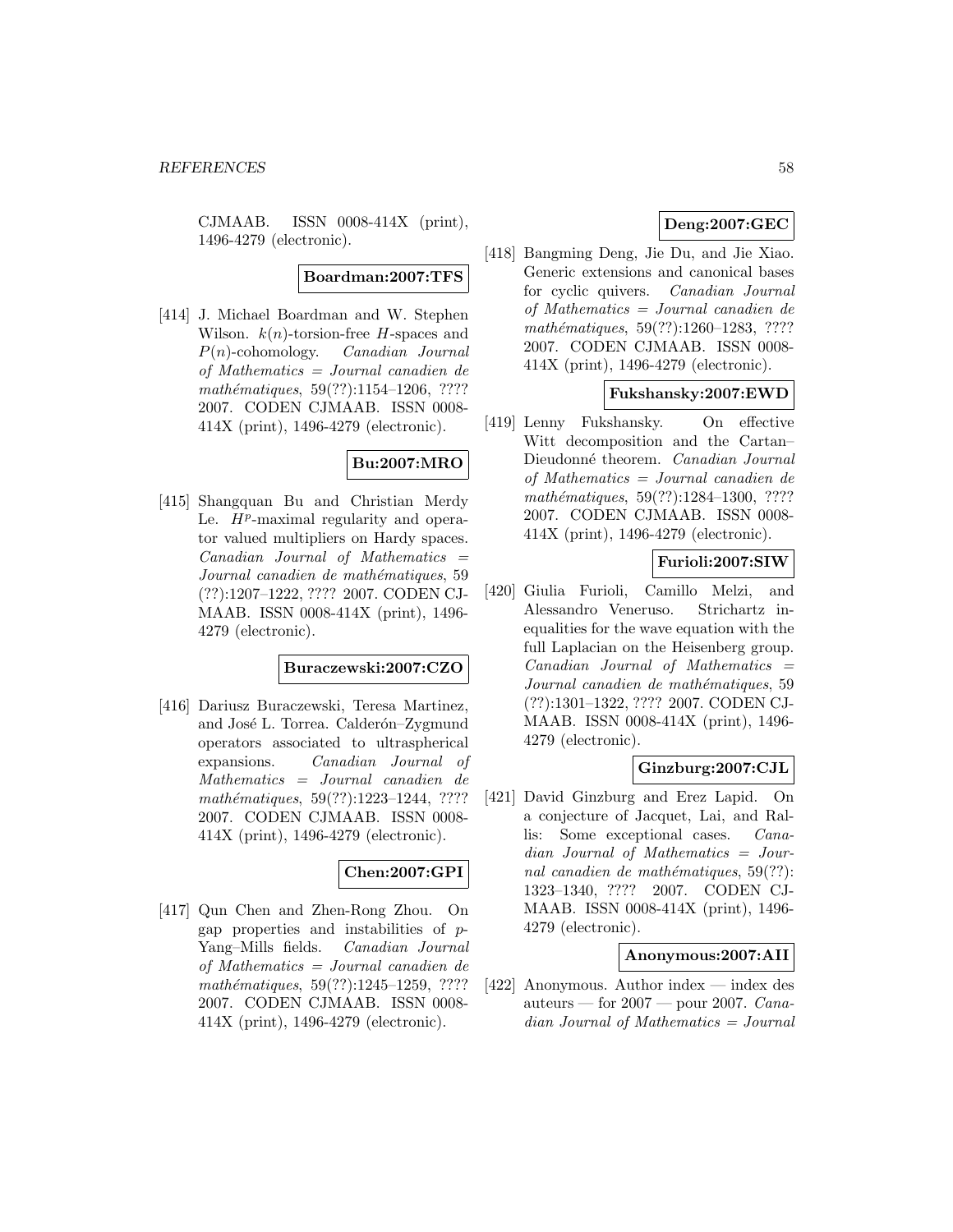$cana dien de mathématiques, 59(6):1341-$ 1344, December 2007. CODEN CJ-MAAB. ISSN 0008-414X (print), 1496- 4279 (electronic).

## **Boroczky:2008:CBM**

[423] Károly Böröczky, Károly J. Böröczky, Carsten Schütt, and Gergely Wintsche. Convex bodies of minimal volume, surface area and mean width with respect to thin shells. Canadian Journal of Mathematics = Journal canadien de mathématiques, 60(??):3–32, ???? 2008. CODEN CJMAAB. ISSN 0008-414X (print), 1496-4279 (electronic).

### **Braun:2008:HOT**

[424] Rüdiger W. Braun, Reinhold Meise, and B. A. Taylor. Higher order tangents to analytic varieties along curves. II.  $Canadian$  Journal of Mathematics  $=$ Journal canadien de mathématiques, 60 (??):33–63, ???? 2008. CODEN CJ-MAAB. ISSN 0008-414X (print), 1496- 4279 (electronic).

## **Daigle:2008:CLW**

[425] Daniel Daigle. Classification of linear weighted graphs up to blowing-up and blowing-down. Canadian Journal of Mathematics = Journal canadien de mathématiques,  $60(??):64-87, ????$ 2008. CODEN CJMAAB. ISSN 0008- 414X (print), 1496-4279 (electronic).

#### **Diwadkar:2008:NCC**

[426] Jyotsna Mainkar Diwadkar. Nilpotent conjugacy classes in p-adic Lie algebras: The odd orthogonal case. Canadian Journal of Mathematics = Journal canadien de mathématiques,  $60(??)$ : 88–108, ???? 2008. CODEN CJ-

MAAB. ISSN 0008-414X (print), 1496- 4279 (electronic).

# **Gurjar:2008:ALA**

[427] R. V. Gurjar, K. Masuda, M. Miyanishi, and P. Russell. Affine lines on affine surfaces and the Makar–Limanov invariant. Canadian Journal of Mathematics  $=$  Journal canadien de mathématiques, 60(??):109–139, ???? 2008. CODEN CJ-MAAB. ISSN 0008-414X (print), 1496- 4279 (electronic).

#### **Kedlaya:2008:GTC**

[428] Kiran S. Kedlaya. On the geometry of  $p$ typical covers in characteristic p. Canadian Journal of Mathematics = Journal canadien de mathématiques,  $60(??)$ : 140–163, ???? 2008. CODEN CJ-MAAB. ISSN 0008-414X (print), 1496- 4279 (electronic).

## **Lee:2008:BSH**

[429] Sangyop Lee and Masakazu Teragaito. Boundary structure of hyperbolic 3-manifolds admitting annular and toroidal fillings at large distance. Canadian Journal of Mathematics = Journal canadien de mathématiques,  $60(??)$ : 164–188, ???? 2008. CODEN CJ-MAAB. ISSN 0008-414X (print), 1496- 4279 (electronic).

## **Lin:2008:FTA**

[430] Huaxin Lin. Furstenberg transformations and approximate conjugacy. Canadian Journal of Mathematics = Journal canadien de mathématiques,  $60(??)$ : 189–207, ???? 2008. CODEN CJ-MAAB. ISSN 0008-414X (print), 1496- 4279 (electronic).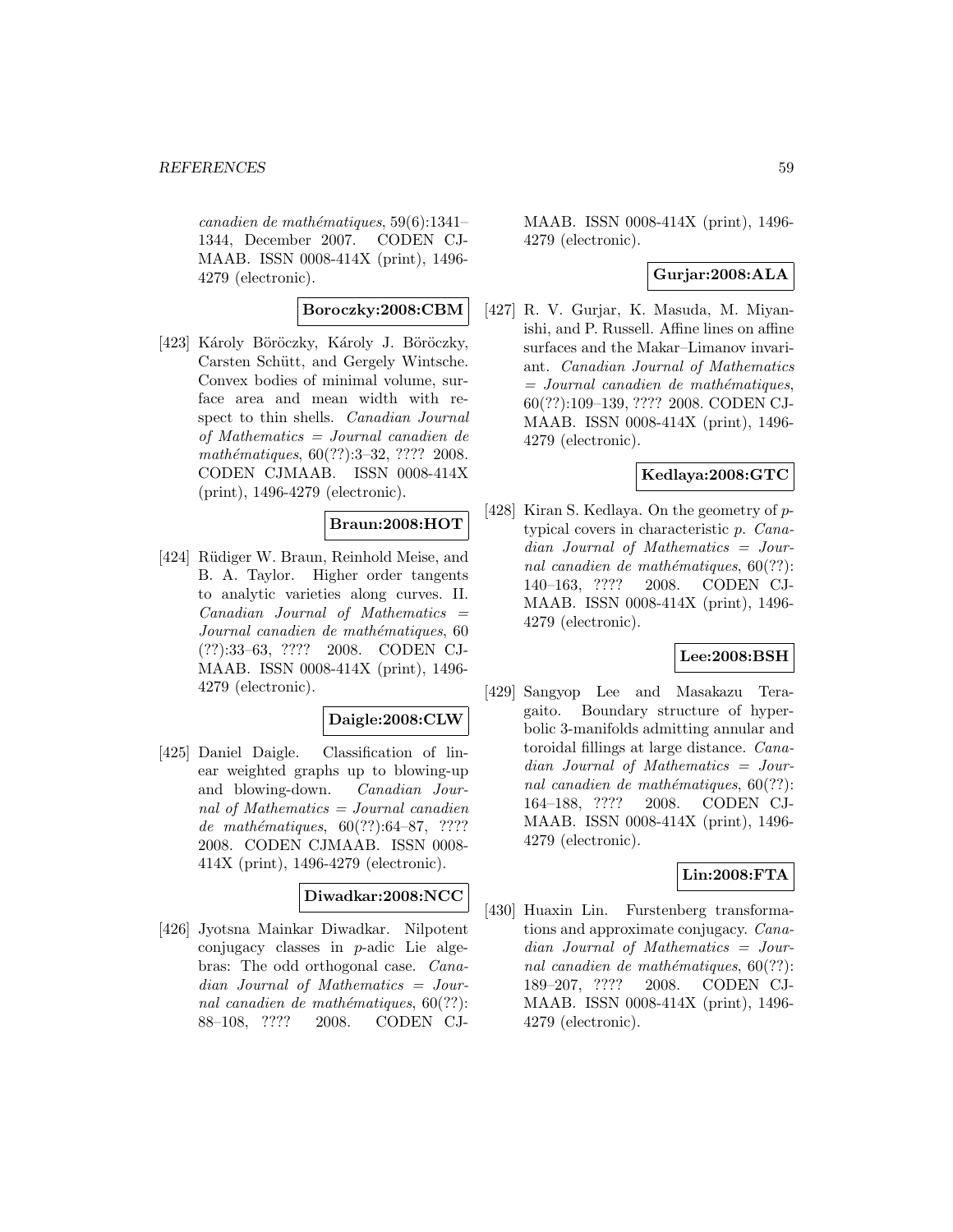#### **Ramakrishna:2008:CGR**

[431] Ravi Ramakrishna. Constructing Galois representations with very large image. Canadian Journal of Mathematics  $=$  Journal canadien de mathématiques, 60(??):208–221, ???? 2008. CODEN CJ-MAAB. ISSN 0008-414X (print), 1496- 4279 (electronic).

### **Silipo:2008:ASE**

[432] James Silipo. Amibes de sommes d'exponentielles. Canadian Journal of Mathematics = Journal canadien de mathématiques,  $60(??):222-240, ????$ 2008. CODEN CJMAAB. ISSN 0008- 414X (print), 1496-4279 (electronic).

#### **Alexandrova:2008:SCW**

[433] Ivana Alexandrova. Semi-classical wavefront set and Fourier integral operators. Canadian Journal of Mathematics  $=$  Journal canadien de mathématiques, 60(??):241–263, ???? 2008. CODEN CJ-MAAB. ISSN 0008-414X (print), 1496- 4279 (electronic).

#### **Baake:2008:EES**

[434] Michael Baake and Ellen Baake. Erratum to: "An Exactly Solved Model for Recombination, Mutation and Selection". Canadian Journal of Mathematics  $=$  Journal canadien de mathématiques, 60(??):264–265, ???? 2008. CODEN CJ-MAAB. ISSN 0008-414X (print), 1496- 4279 (electronic). See [156].

#### **Bergeron:2008:ICS**

[435] Nantel Bergeron, Christophe Reutenauer, Mercedes Rosas, and Mike Zabrocki. Invariants and coinvariants of the symmetric group in noncommuting variables.  $Canadian$  Journal of Mathematics  $=$ 

Journal canadien de mathématiques, 60 (??):266–296, ???? 2008. CODEN CJ-MAAB. ISSN 0008-414X (print), 1496- 4279 (electronic).

## **Bini:2008:TFH**

[436] G. Bini, I. P. Goulden, and D. M. Jackson. Transitive factorizations in the hyperoctahedral group. Canadian Journal of Mathematics  $=$  Journal canadien de mathématiques,  $60(??):297-312, ????$ 2008. CODEN CJMAAB. ISSN 0008- 414X (print), 1496-4279 (electronic).

# **Choi:2008:API**

 $[437]$  Yong-Kab Choi and Miklós Csörgő. Asymptotic properties for increments of l <sup>∞</sup>-valued Gaussian random fields.  $Canadian$  Journal of Mathematics  $=$ Journal canadien de mathématiques, 60 (??):313–333, ???? 2008. CODEN CJ-MAAB. ISSN 0008-414X (print), 1496- 4279 (electronic).

#### **Curry:2008:LPF**

[438] Eva Curry. Low-pass filters and scaling functions for multivariable wavelets.  $Canadian$  Journal of Mathematics  $=$ Journal canadien de mathématiques, 60 (??):334–347, ???? 2008. CODEN CJ-MAAB. ISSN 0008-414X (print), 1496- 4279 (electronic).

### **Santos:2008:MFA**

[439] F. Guillén Santos, V. Navarro, P. Pascual, and Agustí Roig. Monoidal functors, acyclic models and chain operads. Canadian Journal of Mathematics  $=$  Journal canadien de mathématiques, 60(??):348–378, ???? 2008. CODEN CJ-MAAB. ISSN 0008-414X (print), 1496- 4279 (electronic).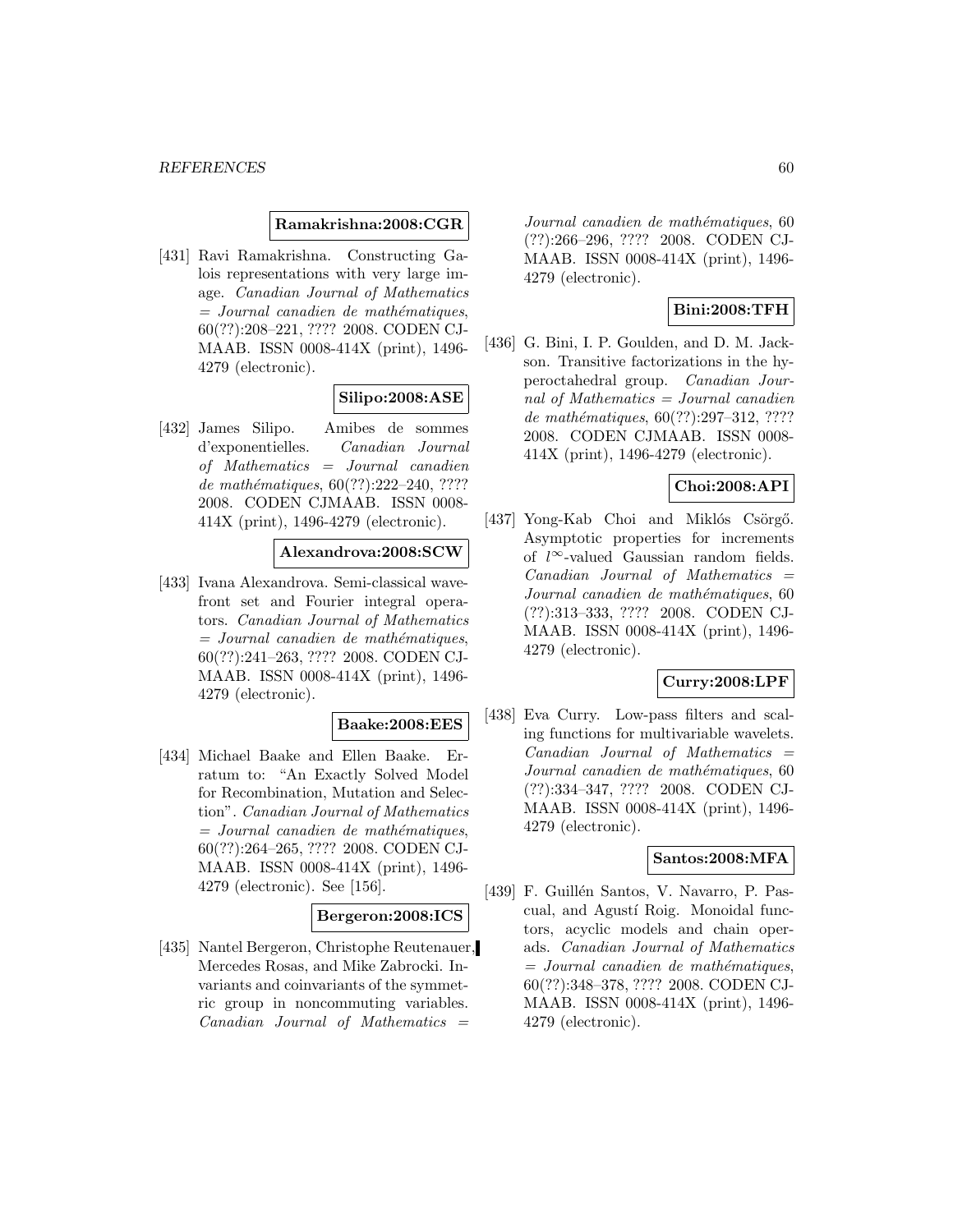#### **Jorgensen:2008:FCM**

[440] Peter Jørgensen. Finite Cohen– Macaulay type and smooth noncommutative schemes. Canadian Journal of Mathematics = Journal canadien de mathématiques, 60(??):379–390, ???? 2008. CODEN CJMAAB. ISSN 0008- 414X (print), 1496-4279 (electronic).

### **Migliore:2008:GWL**

[441] Juan C. Migliore. The geometry of the weak Lefschetz property and level sets of points. Canadian Journal of Mathematics = Journal canadien de mathématiques,  $60(??):391-411, ????$ 2008. CODEN CJMAAB. ISSN 0008- 414X (print), 1496-4279 (electronic).

# **Nguyen-Chu:2008:QCT**

[442] G.-V. Nguyen-Chu. Quelques calculs de traces compactes et leurs transform´ees de Satake. (French) [Some calculations of compact traces and their Satake transforms]. Canadian Journal of Mathematics = Journal canadien de mathématiques,  $60(??):412-442, ????$ 2008. CODEN CJMAAB. ISSN 0008- 414X (print), 1496-4279 (electronic).

## **Shen:2008:CPF**

[443] Z. Shen and G. Civi Yildirim. On a class of projectively flat metrics with constant flag curvature. Canadian Journal of Mathematics = Journal canadien de mathématiques, 60(??):443-456, ???? 2008. CODEN CJMAAB. ISSN 0008- 414X (print), 1496-4279 (electronic).

### **Teplyaev:2008:HCF**

[444] Alexander Teplyaev. Harmonic coordinates on fractals with finitely ramified cell structure. Canadian Journal of Mathematics = Journal canadien

de mathématiques,  $60(??):457-480, ????$ 2008. CODEN CJMAAB. ISSN 0008- 414X (print), 1496-4279 (electronic).

## **Breuer:2008:HPR**

[445] Florian Breuer and Bo-Hae Im. Heegner points and the rank of elliptic curves over large extensions of global fields.  $Canadian$  Journal of Mathematics  $=$ Journal canadien de mathématiques, 60 (??):481–490, ???? 2008. CODEN CJ-MAAB. ISSN 0008-414X (print), 1496- 4279 (electronic).

# **Bugeaud:2008:MFA**

[446] Yann Bugeaud, Maurice Mignotte, and Samir Siksek. A multi-Frey approach to some multi-parameter families of Diophantine equations. Canadian Journal of Mathematics = Journal canadien de mathématiques,  $60(??):491-519, ????$ 2008. CODEN CJMAAB. ISSN 0008- 414X (print), 1496-4279 (electronic).

#### **Chen:2008:MWN**

[447] Chang-Pao Chen, Hao-Wei Huang, and Chun-Yen Shen. Matrices whose norms are determined by their actions on decreasing sequences. Canadian Journal of Mathematics  $=$  Journal canadien de mathématiques,  $60(??)$ :520–531, ???? 2008. CODEN CJMAAB. ISSN 0008- 414X (print), 1496-4279 (electronic).

### **Clark:2008:LBT**

[448] Pete L. Clark and Xavier Xarles. Local bounds for torsion points on Abelian varieties. Canadian Journal of Mathematics = Journal canadien de mathématiques,  $60(??):532-555, ????$ 2008. CODEN CJMAAB. ISSN 0008- 414X (print), 1496-4279 (electronic).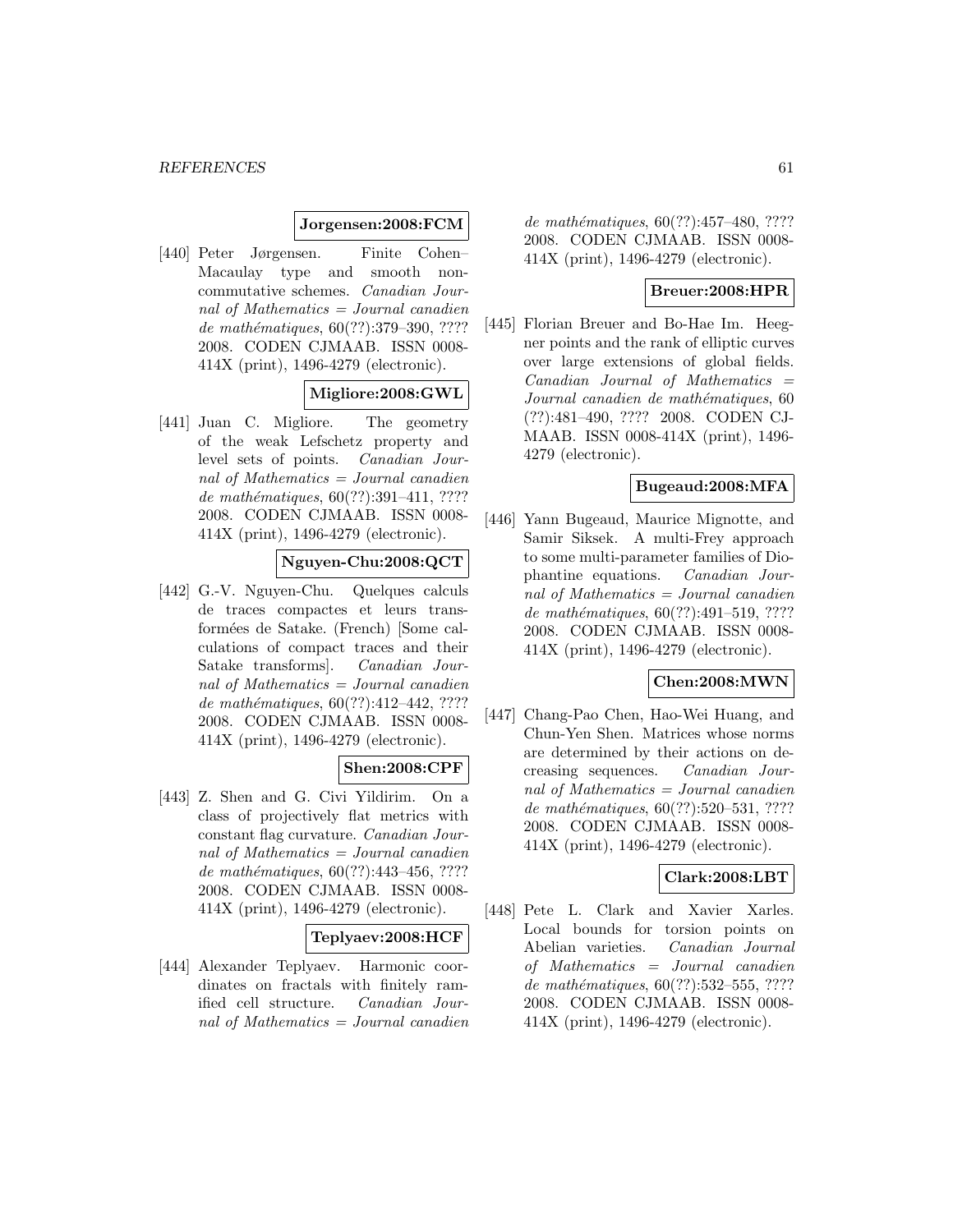### **Draisma:2008:PSI**

[449] Jan Draisma, Gregor Kemper, and David Wehlau. Polarization of separating invariants. Canadian Journal of Mathematics = Journal canadien de mathématiques,  $60(??):556–571, ????$ 2008. CODEN CJMAAB. ISSN 0008- 414X (print), 1496-4279 (electronic).

## **Hitrik:2008:NSP**

[450] Michael Hitrik and Johannes Sjöstrand. Non-selfadjoint perturbations of selfadjoint operators in two dimensions IIIa. one branching point. Canadian Journal of Mathematics = Journal canadien de mathématiques,  $60(??):572-657, ????$ 2008. CODEN CJMAAB. ISSN 0008- 414X (print), 1496-4279 (electronic).

#### **Mihailescu:2008:IPE**

[451] Eugen Mihailescu and Mariusz Urbański. Inverse pressure estimates and the independence of stable dimension for noninvertible maps. Canadian Journal of Mathematics = Journal canadien de mathématiques,  $60(??):658-684$ , ???? 2008. CODEN CJMAAB. ISSN 0008- 414X (print), 1496-4279 (electronic).

### **Savu:2008:CEF**

[452] Anamaria Savu. Closed and exact functions in the context of Ginzburg– Landau models. Canadian Journal of Mathematics = Journal canadien de mathématiques,  $60(??)$ :685–702, ???? 2008. CODEN CJMAAB. ISSN 0008- 414X (print), 1496-4279 (electronic).

### **Toms:2008:SAA**

[453] Andrew S. Toms and Wilhelm Winter. Z-stable ASH algebras. Canadian Journal of Mathematics  $=$  Journal canadien

de mathématiques, 60(??):703-733, ???? 2008. CODEN CJMAAB. ISSN 0008- 414X (print), 1496-4279 (electronic).

## **Baba:2008:GCQ**

[454] Srinath Baba and Håkan Granath. Genus 2 curves with quaternionic multiplication. Canadian Journal of Mathematics = Journal canadien de mathématiques,  $60(??):734-757$ , ???? 2008. CODEN CJMAAB. ISSN 0008- 414X (print), 1496-4279 (electronic).

## **Bercovici:2008:HSP**

[455] H. Bercovici, C. Foias, and C. Pearcy. On the hyperinvariant subspace problem. IV. Canadian Journal of Mathematics = Journal canadien de mathématiques,  $60(??):758-789$ , ???? 2008. CODEN CJMAAB. ISSN 0008- 414X (print), 1496-4279 (electronic).

## **Blasco:2008:TPC**

[456] Laure Blasco. Types, paquets et changement de base: l'exemple de  $U(2, 1)(F_0)$ . I. types simples maximaux et paquets singletons. (French) [Types, packages and base change: the case of  $U(2, 1)(F_0)$ . I. Simple maximal types and singleton packets]. Canadian Journal of Mathematics = Journal canadien de mathématiques,  $60(??):790-821, ????$ 2008. CODEN CJMAAB. ISSN 0008- 414X (print), 1496-4279 (electronic).

#### **Kuwae:2008:MPS**

[457] Kazuhiro Kuwae. Maximum principles for subharmonic functions via local semi-Dirichlet forms. Canadian Journal of Mathematics  $=$  Journal canadien de mathématiques, 60(??):822–874, ???? 2008. CODEN CJMAAB. ISSN 0008- 414X (print), 1496-4279 (electronic).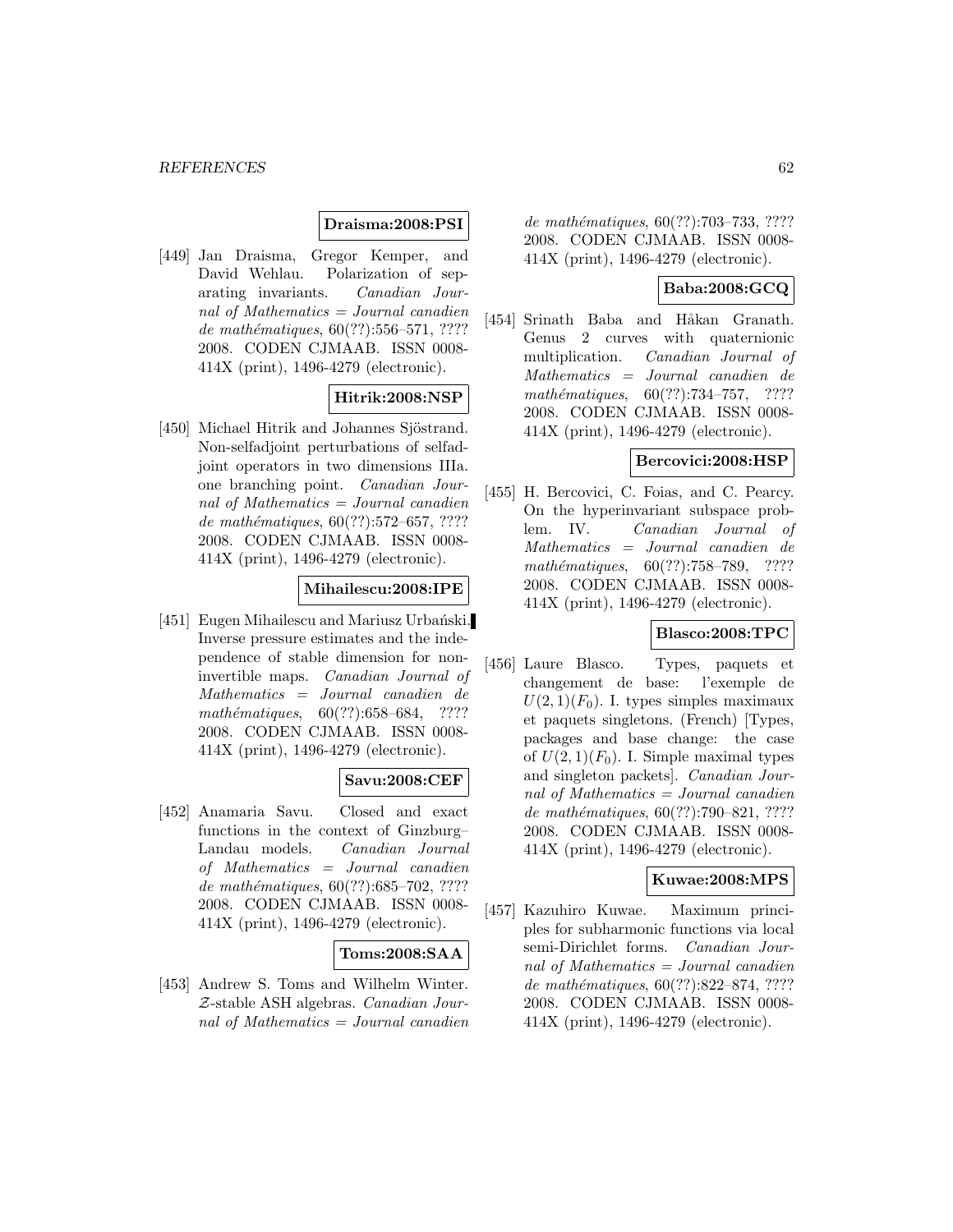## **Mare:2008:CQC**

[458] Augustin-Liviu Mare. A characterization of the quantum cohomology ring of  $G/B$  and applications. *Canadian Jour*nal of Mathematics = Journal canadien de mathématiques,  $60(??):875-891, ????$ 2008. CODEN CJMAAB. ISSN 0008- 414X (print), 1496-4279 (electronic).

### **Neeb:2008:SCC**

[459] Karl-Hermann Neeb and Friedrich Wagemann. The second cohomology of current algebras of general Lie algebras. Canadian Journal of Mathematics  $=$  Journal canadien de mathématiques, 60(??):892–922, ???? 2008. CODEN CJ-MAAB. ISSN 0008-414X (print), 1496- 4279 (electronic).

## **Okoh:2008:EKM**

[460] F. Okoh and F. Zorzitto. Endomorphisms of Kronecker modules regulated by quadratic algebra extensions of a function field. Canadian Journal of Mathematics = Journal canadien de mathématiques,  $60(??):923-957, ????$ 2008. CODEN CJMAAB. ISSN 0008- 414X (print), 1496-4279 (electronic).

#### **Chen:2008:NCS**

[461] Yichao Chen. A note on a conjecture of S. Stahl. Canadian Journal of Mathematics = Journal canadien de mathématiques,  $60(??):958-959, ????$ 2008. CODEN CJMAAB. ISSN 0008- 414X (print), 1496-4279 (electronic).

#### **Stahl:2008:EZS**

[462] Saul Stahl. Erratum: "On the Zeros of Some Genus Polynomials". Canadian  $Journal of Mathematics = Journal cana$ dien de mathématiques,  $60(??):960, ????$ 

2008. CODEN CJMAAB. ISSN 0008- 414X (print), 1496-4279 (electronic). See [2].

#### **Abrescia:2008:ADC**

[463] Silvia Abrescia. About the defectivity of certain Segre–Veronese varieties. Canadian Journal of Mathematics = Journal canadien de mathématiques,  $60(??)$ : 961–974, ???? 2008. CODEN CJ-MAAB. ISSN 0008-414X (print), 1496- 4279 (electronic).

#### **Boca:2008:AAA**

[464] Florin P. Boca. An AF algebra associated with the Farey tessellation. Canadian Journal of Mathematics = Journal canadien de mathématiques,  $60(??)$ : 975–1000, ???? 2008. CODEN CJ-MAAB. ISSN 0008-414X (print), 1496- 4279 (electronic).

#### **deCornulier:2008:IGA**

[465] Yves de Cornulier, Romain Tessera, and Alain Valette. Isometric group actions on Hilbert spaces: Structure of orbits.  $Canadian$  Journal of Mathematics  $=$ Journal canadien de mathématiques, 60 (??):1001–1009, ???? 2008. CODEN CJ-MAAB. ISSN 0008-414X (print), 1496- 4279 (electronic).

# **Gale:2008:FCM**

[466] José E. Galé and Pedro J. Miana.  $H^{\infty}$ functional calculus and Mikhlin-type multiplier conditions. Canadian Journal of Mathematics = Journal canadien de mathématiques,  $60(??):1010-1027, ????$ 2008. CODEN CJMAAB. ISSN 0008- 414X (print), 1496-4279 (electronic).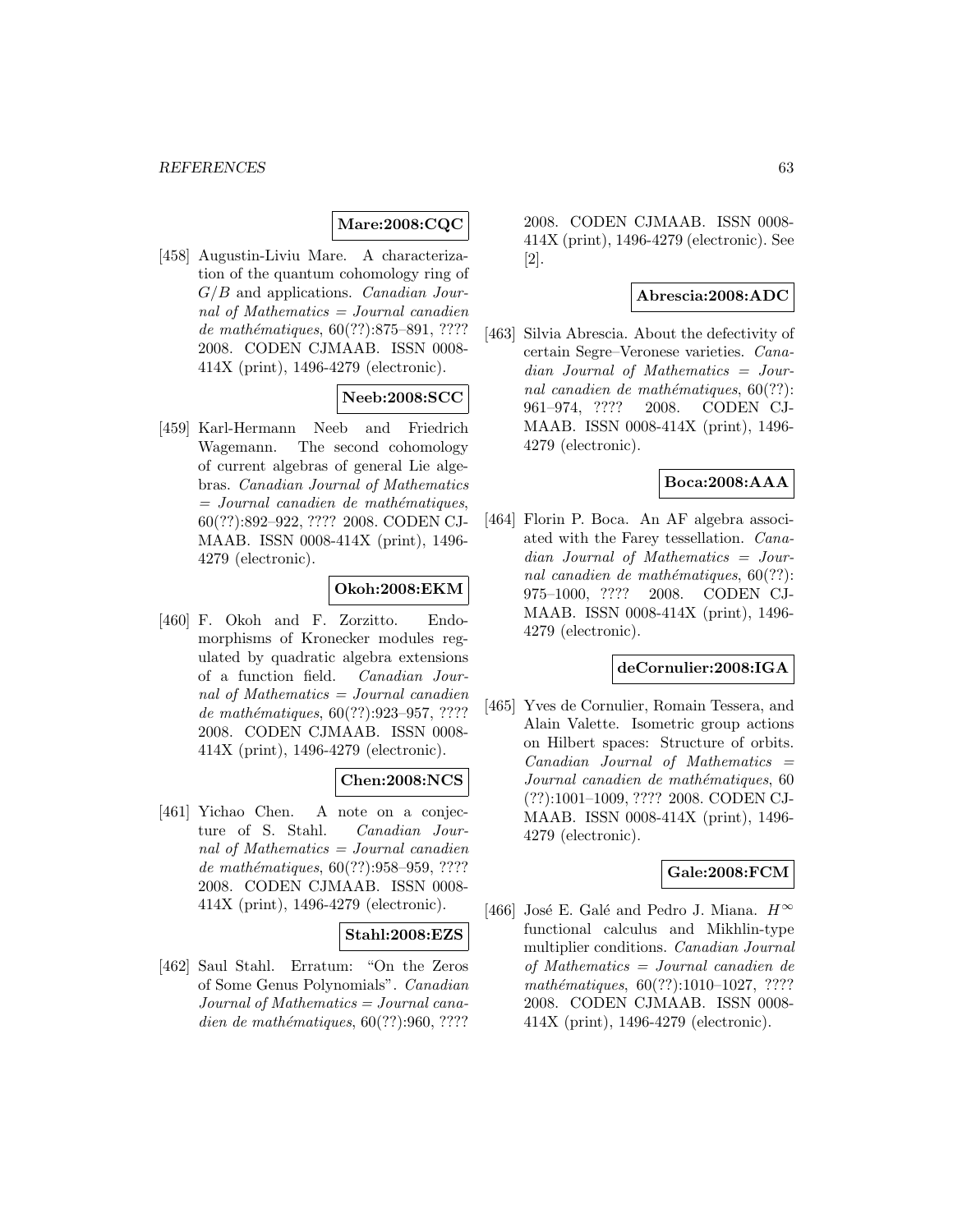### **Hamblen:2008:LDG**

[467] Spencer Hamblen. Lifting n-dimensional Galois representations. Canadian Journal of Mathematics = Journal canadien de mathématiques,  $60(??):1028-$ 1049, ???? 2008. CODEN CJ-MAAB. ISSN 0008-414X (print), 1496- 4279 (electronic).

## **Huang:2008:APM**

[468] Wen ling Huang and Peter Semrl. Adjacency preserving maps on Hermitian matrices. Canadian Journal of Mathematics = Journal canadien de mathématiques,  $60(??):1050-1066, ????$ 2008. CODEN CJMAAB. ISSN 0008- 414X (print), 1496-4279 (electronic).

#### **Kariyama:2008:TUA**

[469] Kazutoshi Kariyama. On types for unramified p-adic unitary groups. Canadian Journal of Mathematics = Journal canadien de mathématiques,  $60(??)$ : 1067–1107, ???? 2008. CODEN CJ-MAAB. ISSN 0008-414X (print), 1496- 4279 (electronic).

## **Lopez-Abad:2008:CTT**

[470] J. Lopez-Abad and A. Manoussakis. A classification of Tsirelson type spaces.  $Canadian$  Journal of Mathematics  $=$ Journal canadien de mathématiques, 60 (??):1108–1167, ???? 2008. CODEN CJ-MAAB. ISSN 0008-414X (print), 1496- 4279 (electronic).

### **Taylor:2008:STB**

[471] Michael Taylor. Short time behavior of solutions to linear and nonlinear Schrödinger equations. Canadian Journal of Mathematics = Journal canadien de mathématiques,  $60(??)$ : 1168–1200, ???? 2008. CODEN CJ-MAAB. ISSN 0008-414X (print), 1496- 4279 (electronic).

## **Bahuaud:2008:HCS**

[472] Eric Bahuaud and Tracey Marsh. Hölder compactification for some manifolds with pinched negative curvature near infinity. Canadian Journal of Mathematics  $=$  Journal canadien de mathématiques, 60(??):1201–1218, ???? 2008. CODEN CJMAAB. ISSN 0008-414X (print), 1496-4279 (electronic).

#### **Baracco:2008:CEM**

[473] Luca Baracco and Giuseppe Zampieri. CR extension from manifolds of higher type. Canadian Journal of Mathematics  $=$  Journal canadien de mathématiques, 60(??):1219–1239, ???? 2008. CODEN CJMAAB. ISSN 0008-414X (print), 1496-4279 (electronic).

#### **Beliakova:2008:CCJ**

[474] Anna Beliakova and Stephan Wehrli. Categorification of the colored Jones polynomial and Rasmussen invariant of links. Canadian Journal of Mathematics  $=$  Journal canadien de mathématiques, 60(??):1240–1266, ???? 2008. CODEN CJMAAB. ISSN 0008-414X (print), 1496-4279 (electronic).

### **Blake:2008:NRE**

[475] Ian F. Blake, V. Kumar Murty, and Guangwu Xu. Nonadjacent Radix-τ expansions of integers in Euclidean imaginary quadratic number fields. Canadian Journal of Mathematics = Journal canadien de mathématiques,  $60(??)$ : 1267–1282, ???? 2008. CODEN CJ-MAAB. ISSN 0008-414X (print), 1496- 4279 (electronic).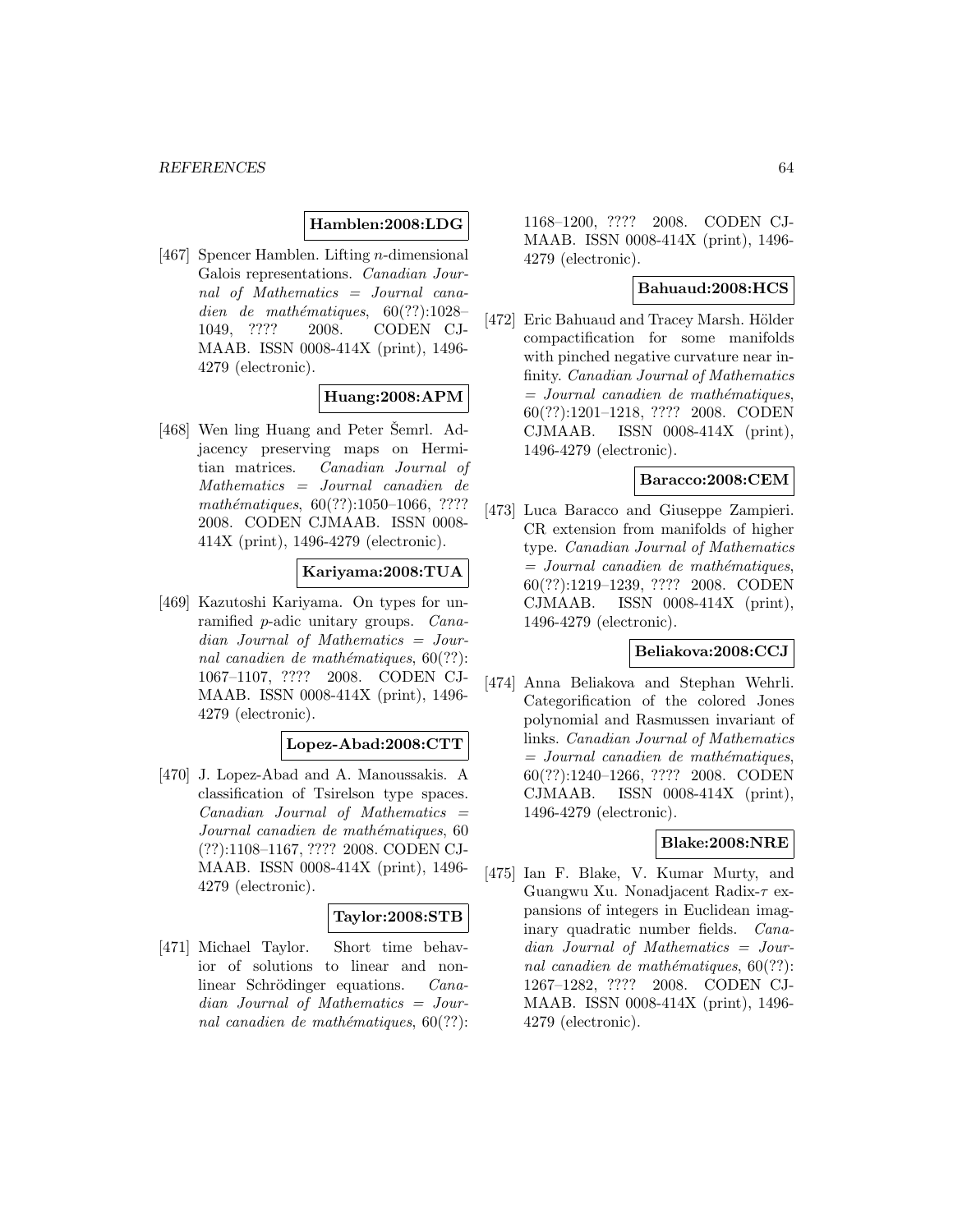# **Ho:2008:RLP**

[476] Kwok-Pun Ho. Remarks on Littlewood– Paley analysis. Canadian Journal of Mathematics = Journal canadien de mathématiques, 60(??):1283-1305, ???? 2008. CODEN CJMAAB. ISSN 0008- 414X (print), 1496-4279 (electronic).

# **Muic:2008:TLT**

[477] Goran Muić. Theta lifts of tempered representations for dual pairs  $(Sp_{2n}, O(V))$ . Canadian Journal of Mathematics = Journal canadien de mathématiques, 60(??):1306-1335, ???? 2008. CODEN CJMAAB. ISSN 0008- 414X (print), 1496-4279 (electronic).

## **Olver:2008:MFL**

[478] Peter J. Olver and Juha Pohjanpelto. Moving frames for Lie Pseudo–Groups.  $Canadian$  Journal of Mathematics  $=$ Journal canadien de mathématiques, 60 (??):1336–1386, ???? 2008. CODEN CJ-MAAB. ISSN 0008-414X (print), 1496- 4279 (electronic).

#### **Romo:2008:DSS**

[479] Fernando Pablos Romo. On ndimensional Steinberg symbols. Canadian Journal of Mathematics = Journal canadien de mathématiques,  $60(??)$ : 1387–1405, ???? 2008. CODEN CJ-MAAB. ISSN 0008-414X (print), 1496- 4279 (electronic).

#### **Ricotta:2008:HAP**

[480] Guillaume Ricotta and Thomas Vidick. Hauteur asymptotique des points de Heegner. Canadian Journal of Mathematics = Journal canadien de mathématiques,  $60(??):1406-1436, ????$ 2008. CODEN CJMAAB. ISSN 0008- 414X (print), 1496-4279 (electronic).

### **Anonymous:2008:AII**

[481] Anonymous. Author index — index des auteurs. Canadian Journal of Mathematics = Journal canadien de mathématiques,  $60(6):1437-$ 1440, December 2008. CODEN CJ-MAAB. ISSN 0008-414X (print), 1496- 4279 (electronic).

#### **Behrend:2009:CCM**

[482] Kai Behrend and Ajneet Dhillon. Connected components of moduli stacks of torsors via Tamagawa numbers. Canadian Journal of Mathematics = Journal canadien de mathématiques,  $61(??)$ : 3–28, ???? 2009. CODEN CJ-MAAB. ISSN 0008-414X (print), 1496- 4279 (electronic).

### **Casanellas:2009:MRC**

[483] M. Casanellas. The minimal resolution conjecture for points on the cubic surface. Canadian Journal of Mathematics  $=$  Journal canadien de mathématiques, 61(??):29–49, ???? 2009. CODEN CJ-MAAB. ISSN 0008-414X (print), 1496- 4279 (electronic).

### **Chen:2009:COB**

[484] Huaihui Chen and Paul Gauthier. Composition operators on  $\mu$ -bloch spaces.  $Canadian$  Journal of Mathematics  $=$ Journal canadien de mathématiques, 61 (??):50–75, ???? 2009. CODEN CJ-MAAB. ISSN 0008-414X (print), 1496- 4279 (electronic).

#### **Christensen:2009:APA**

[485] Lars Winther Christensen and Henrik Holm. Ascent properties of Auslander categories. Canadian Journal of Mathematics = Journal canadien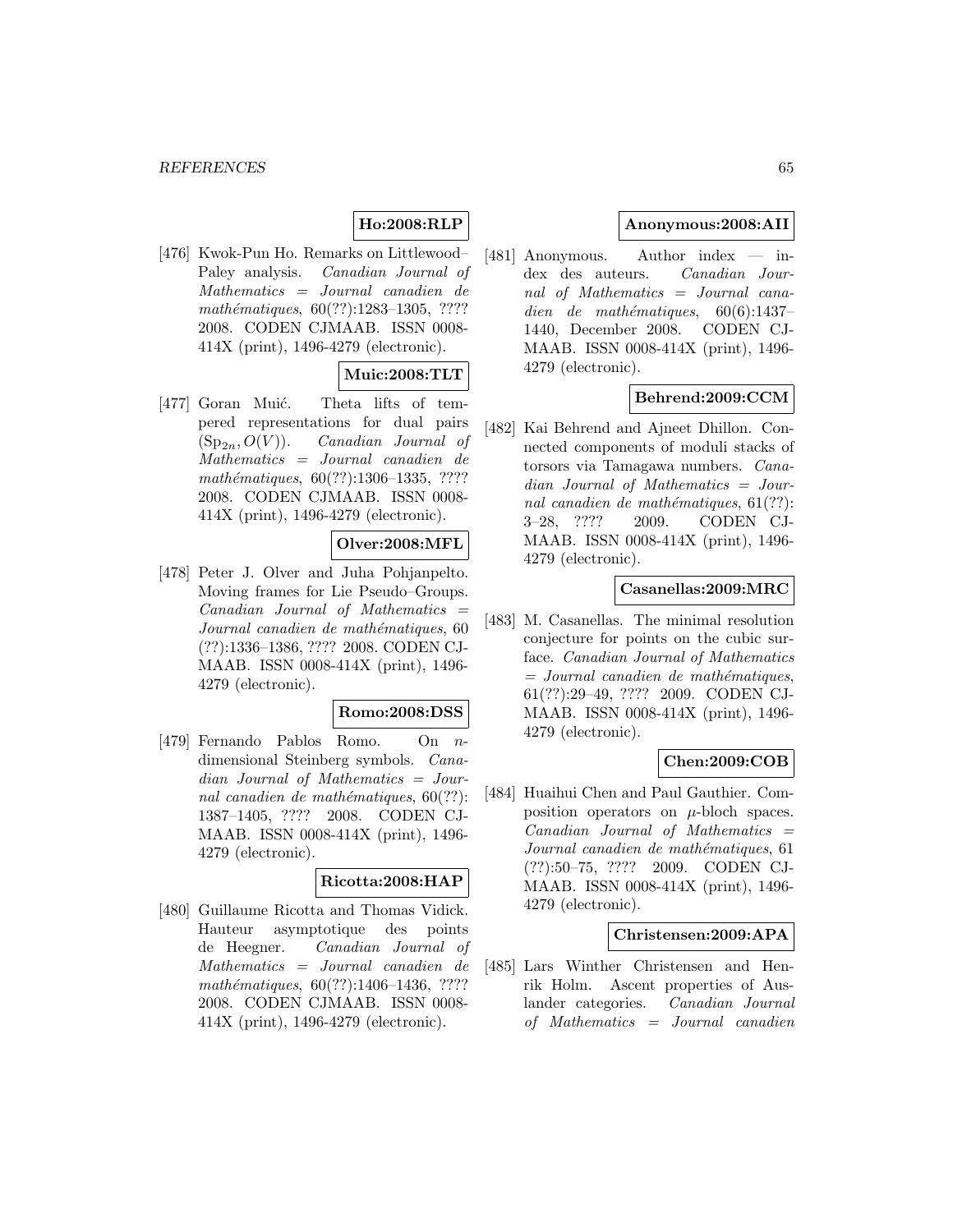de mathématiques,  $61(??):76-108$ , ???? 2009. CODEN CJMAAB. ISSN 0008- 414X (print), 1496-4279 (electronic).

# **Coskun:2009:ACK**

[486] Izzet Coskun, Joe Harris, and Jason Starr. The ample cone of the Kontsevich moduli space. Canadian Journal of Mathematics = Journal canadien de mathématiques,  $61(??):109-123, ????$ 2009. CODEN CJMAAB. ISSN 0008- 414X (print), 1496-4279 (electronic).

#### **Dijkstra:2009:CCE**

[487] Jan J. Dijkstra and Jan van Mill. Characterizing complete Erdős space. Canadian Journal of Mathematics = Journal canadien de mathématiques,  $61(??)$ : 124–140, ???? 2009. CODEN CJ-MAAB. ISSN 0008-414X (print), 1496- 4279 (electronic).

### **Green:2009:LPM**

[488] Ben Green and Sergei Konyagin. On the Littlewood problem modulo a prime.  $Canadian$  Journal of Mathematics  $=$ Journal canadien de mathématiques, 61 (??):141–164, ???? 2009. CODEN CJ-MAAB. ISSN 0008-414X (print), 1496- 4279 (electronic).

### **Laurent:2009:EDA**

[489] Michel Laurent. Exponents of Diophantine approximation in dimension two.  $Canadian$  Journal of Mathematics  $=$ Journal canadien de mathématiques, 61 (??):165–189, ???? 2009. CODEN CJ-MAAB. ISSN 0008-414X (print), 1496- 4279 (electronic).

### **Lu:2009:BHP**

[490] Yufeng Lu and Shuxia Shang. Bounded Hankel products on the Bergman space of the polydisk. Canadian Journal of Mathematics = Journal canadien de mathématiques,  $61(??):190-204, ????$ 2009. CODEN CJMAAB. ISSN 0008- 414X (print), 1496-4279 (electronic).

## **Marshall:2009:RNN**

[491] M. Marshall. Representations of nonnegative polynomials, degree bounds and applications to optimization. Canadian Journal of Mathematics = Journal canadien de mathématiques,  $61(??)$ : 205–221, ???? 2009. CODEN CJ-MAAB. ISSN 0008-414X (print), 1496- 4279 (electronic).

## **Nien:2009:KMG**

[492] Chufeng Nien. Klyachko models for general linear groups of rank 5 over a p-adic field. Canadian Journal of Mathematics  $=$  Journal canadien de mathématiques, 61(??):222–240, ???? 2009. CODEN CJ-MAAB. ISSN 0008-414X (print), 1496- 4279 (electronic).

### **Azamov:2009:OIS**

[493] N. A. Azamov, A. L. Carey, P. G. Dodds, and F. A. Sukochev. Operator integrals, spectral shift, and spectral flow. Canadian Journal of Mathematics = Journal canadien de mathématiques,  $61(??)$ : 241–263, ???? 2009. CODEN CJ-MAAB. ISSN 0008-414X (print), 1496- 4279 (electronic).

### **Bell:2009:MAI**

[494] J. P. Bell and K. G. Hare. On **Z**-modules of algebraic integers. Canadian Journal of Mathematics = Journal canadien de mathématiques,  $61(??):264-281, ????$ 2009. CODEN CJMAAB. ISSN 0008- 414X (print), 1496-4279 (electronic). See corrigendum [550].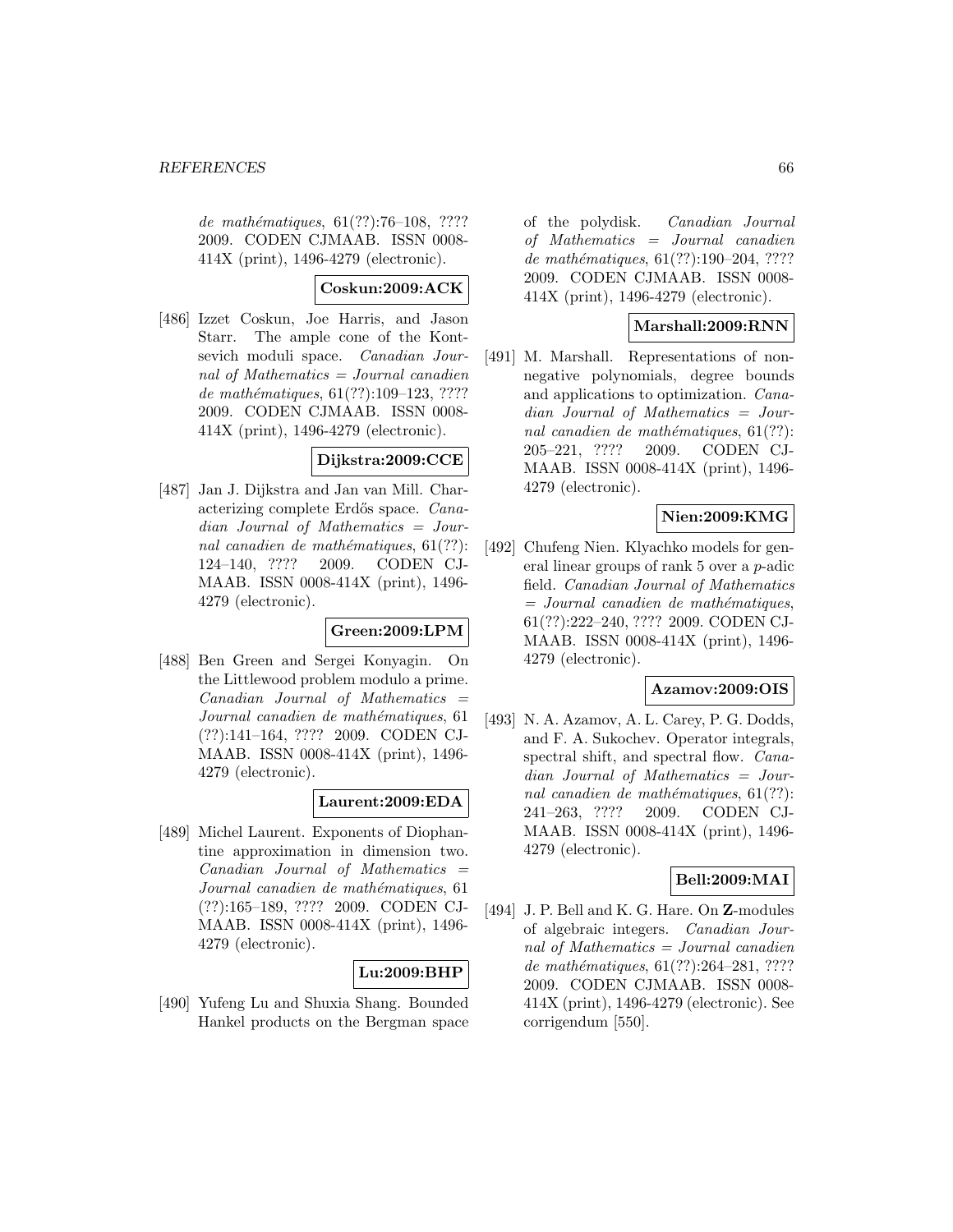#### **Bouya:2009:CIS**

[495] Brahim Bouya. Closed ideals in some algebras of analytic functions. Canadian Journal of Mathematics = Journal canadien de mathématiques,  $61(??)$ : 282–298, ???? 2009. CODEN CJ-MAAB. ISSN 0008-414X (print), 1496- 4279 (electronic).

#### **Dawson:2009:CSH**

[496] Robert J. MacG. Dawson and Maria Moszyńska. Čebyšev sets in hyperspaces over  $\mathbb{R}^n$ . Canadian Journal of Mathematics = Journal canadien de mathématiques,  $61(??):299-314, ????$ 2009. CODEN CJMAAB. ISSN 0008- 414X (print), 1496-4279 (electronic).

## **Enochs:2009:IRI**

[497] E. Enochs, S. Estrada, and J. R. García Rozas. Injective representations of infinite quivers. applications. Canadian Journal of Mathematics = Journal canadien de mathématiques,  $61(??)$ : 315–335, ???? 2009. CODEN CJ-MAAB. ISSN 0008-414X (print), 1496- 4279 (electronic).

### **Garaev:2009:LSI**

[498] M. Z. Garaev. The large sieve inequality for the exponential sequence  $\lambda^{[O(n^{15/14+o(1)})]}$  modulo primes. *Cana*dian Journal of Mathematics = Journal canadien de mathématiques,  $61(??)$ : 336–350, ???? 2009. CODEN CJ-MAAB. ISSN 0008-414X (print), 1496- 4279 (electronic).

#### **Graham:2009:MPH**

[499] William Graham and Markus Hunziker. Multiplication of polynomials on Hermitian symmetric spaces and Littlewood–

Richardson coefficients. Canadian Journal of Mathematics = Journal canadien de mathématiques,  $61(??):351-372, ????$ 2009. CODEN CJMAAB. ISSN 0008- 414X (print), 1496-4279 (electronic).

# **McKee:2009:IOW**

[500] Mark McKee. An infinite order Whittaker function. Canadian Journal of Mathematics = Journal canadien de mathématiques, 61(??):373-381, ???? 2009. CODEN CJMAAB. ISSN 0008- 414X (print), 1496-4279 (electronic).

## **Miao:2009:UED**

[501] Tianxuan Miao. Unit elements in the double dual of a subalgebra of the Fourier algebra  $A(G)$ . Canadian Journal of Mathematics = Journal canadien de mathématiques,  $61(??):382-394, ????$ 2009. CODEN CJMAAB. ISSN 0008- 414X (print), 1496-4279 (electronic).

#### **Moriyama:2009:FAT**

[502] Tomonori Moriyama. L-functions for  $GSp(2) \times GL(2)$ : Archimedean theory and applications. Canadian Journal of Mathematics = Journal canadien de mathématiques,  $61(??):395-426, ????$ 2009. CODEN CJMAAB. ISSN 0008- 414X (print), 1496-4279 (electronic).

### **Tadic:2009:RUC**

[503] Marko Tadić. On reducibility and unitarizability for classical p-adic groups, some general results. Canadian Journal of Mathematics  $=$  Journal canadien de mathématiques,  $61(??):427-450, ????$ 2009. CODEN CJMAAB. ISSN 0008- 414X (print), 1496-4279 (electronic).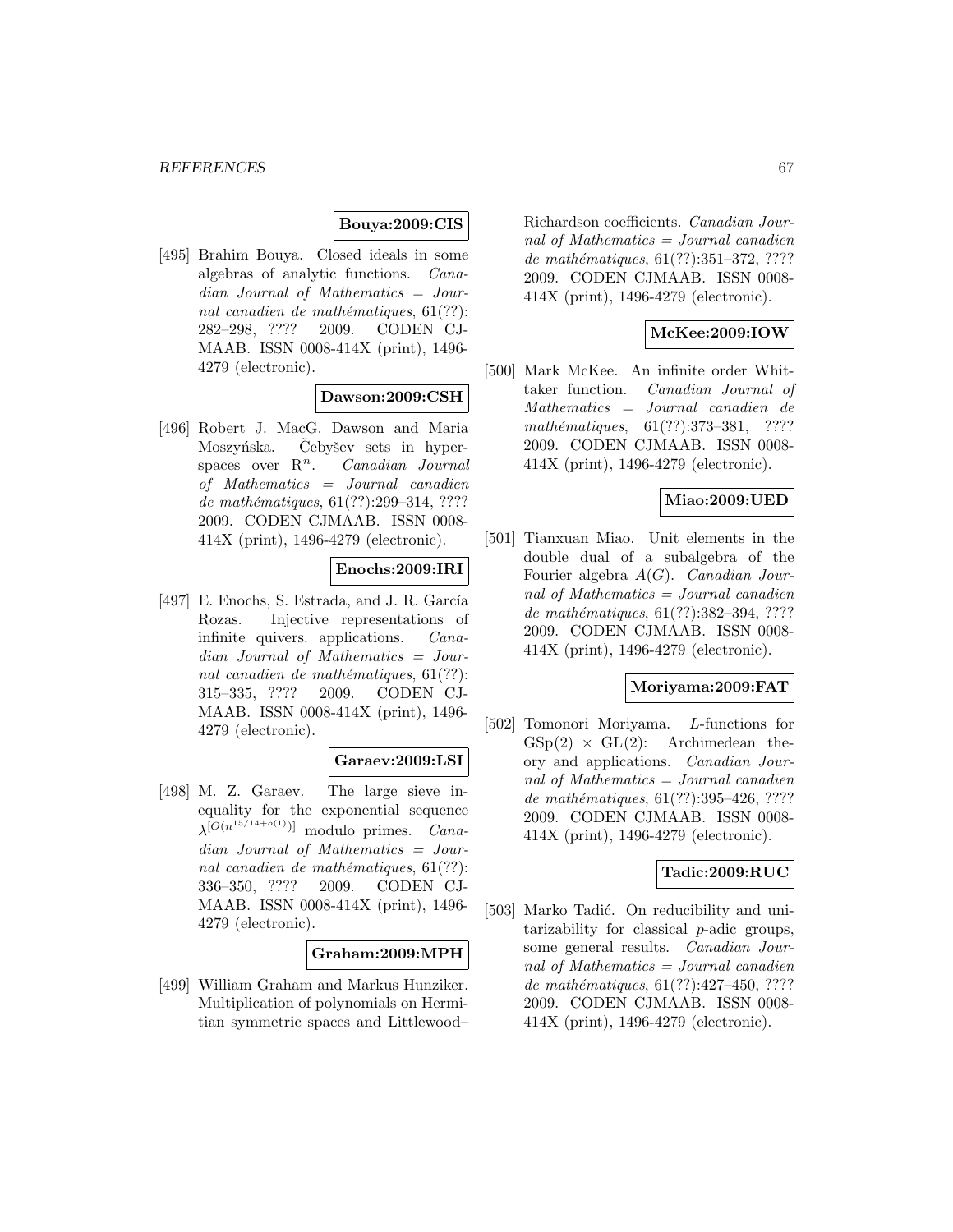### **Valeriote:2009:SIP**

[504] Matthew A. Valeriote. A subalgebra intersection property for congruence distributive varieties. Canadian Journal of Mathematics = Journal canadien de mathématiques,  $61(??):451-464, ????$ 2009. CODEN CJMAAB. ISSN 0008- 414X (print), 1496-4279 (electronic).

#### **Woodford:2009:PPP**

[505] Roger Woodford. On partitions into powers of primes and their difference functions. Canadian Journal of Mathematics = Journal canadien de mathématiques,  $61(??):465-480$ , ???? 2009. CODEN CJMAAB. ISSN 0008- 414X (print), 1496-4279 (electronic).

### **Banks:2009:UDF**

[506] William D. Banks, Moubariz Z. Garaev, Florian Luca, and Igor E. Shparlinski. Uniform distribution of fractional parts related to pseudoprimes. Canadian Journal of Mathematics = Journal canadien de mathématiques,  $61(??)$ : 481–502, ???? 2009. CODEN CJ-MAAB. ISSN 0008-414X (print), 1496- 4279 (electronic).

#### **Baranov:2009:SBS**

[507] Anton Baranov and Harald Woracek. Subspaces of de Branges spaces generated by majorants. Canadian Journal of Mathematics = Journal canadien de mathématiques,  $61(??):503-517, ????$ 2009. CODEN CJMAAB. ISSN 0008- 414X (print), 1496-4279 (electronic).

### **Belliard:2009:GUM**

[508] Jean-Robert Belliard. Global units modulo circular units: Descent without Iwasawa's main conjecture. Canadian Journal of Mathematics = Journal canadien

de mathématiques, 61(??):518–533, ???? 2009. CODEN CJMAAB. ISSN 0008- 414X (print), 1496-4279 (electronic).

### **Chen:2009:GTN**

[509] Chuan-Zhong Chen and Wei Sun. Girsanov transformations for nonsymmetric diffusions. Canadian Journal of Mathematics  $=$  Journal canadien de mathématiques, 61(??):534-547, ???? 2009. CODEN CJMAAB. ISSN 0008- 414X (print), 1496-4279 (electronic).

#### **Girouard:2009:FTC**

[510] Alexandre Girouard. Fundamental tone, concentration of density, and conformal degeneration on surfaces. Canadian Journal of Mathematics = Journal canadien de mathématiques,  $61(??)$ : 548–565, ???? 2009. CODEN CJ-MAAB. ISSN 0008-414X (print), 1496- 4279 (electronic).

### **Graham:2009:CSC**

[511] Ian Graham, Hidetaka Hamada, Gabriela Kohr, and John A. Pfaltzgraff. Convex subordination chains in several complex variables. Canadian Journal of Mathematics = Journal canadien de mathématiques,  $61(??):566-582$ , ???? 2009. CODEN CJMAAB. ISSN 0008- 414X (print), 1496-4279 (electronic).

## **Hajir:2009:APF**

[512] Farshid Hajir. Algebraic properties of a family of generalized Laguerre polynomials. Canadian Journal of Mathematics = Journal canadien de mathématiques,  $61(??):583-603$ , ???? 2009. CODEN CJMAAB. ISSN 0008- 414X (print), 1496-4279 (electronic).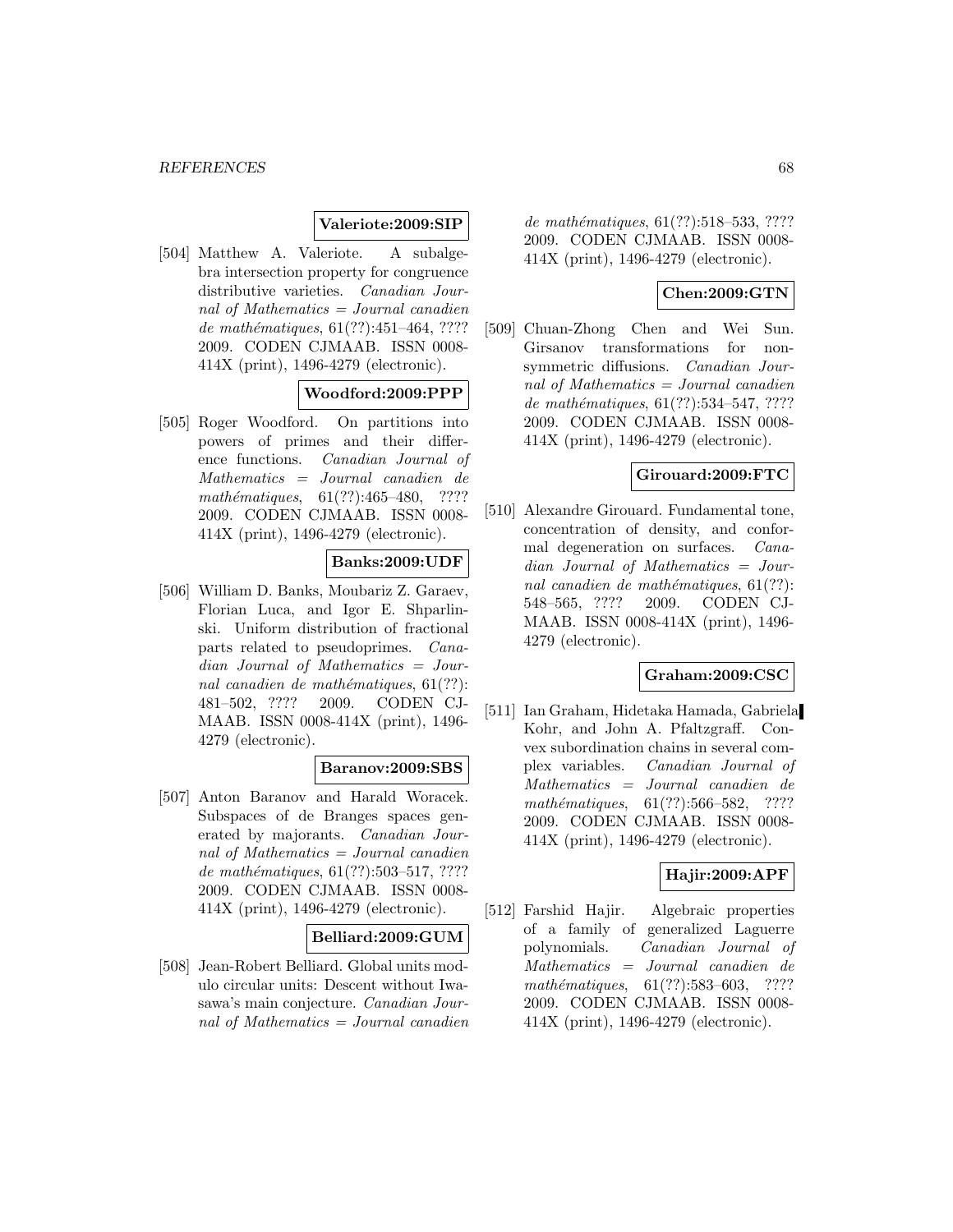## **Hart:2009:FCC**

[513] Joan E. Hart and Kenneth Kunen. First countable continua and proper forcing.  $Canadian$  Journal of Mathematics  $=$ Journal canadien de mathématiques, 61 (??):604–616, ???? 2009. CODEN CJ-MAAB. ISSN 0008-414X (print), 1496- 4279 (electronic).

## **Kim:2009:SIR**

[514] Wook Kim. Square integrable representations and the standard module conjecture for general spin groups. Canadian Journal of Mathematics = Journal canadien de mathématiques,  $61(??)$ : 617–640, ???? 2009. CODEN CJ-MAAB. ISSN 0008-414X (print), 1496- 4279 (electronic).

# **Maeda:2009:CPI**

[515] Sadahiro Maeda and Seiichi Udagawa. Characterization of parallel isometric immersions of space forms into space forms in the class of isotropic immersions. Canadian Journal of Mathematics  $=$  Journal canadien de mathématiques, 61(??):641–655, ???? 2009. CODEN CJ-MAAB. ISSN 0008-414X (print), 1496- 4279 (electronic).

### **McCutcheon:2009:GPM**

[516] Randall McCutcheon and Anthony Quas. Generalized polynomials and mild mixing. Canadian Journal of Mathematics = Journal canadien de mathématiques,  $61(??):656-673$ , ???? 2009. CODEN CJMAAB. ISSN 0008- 414X (print), 1496-4279 (electronic).

## **Pollack:2009:CRA**

[517] David Pollack and Robert Pollack. A construction of rigid analytic cohomology classes for congruence subgroups of  $SL_3(\mathbf{Z})$ . *Canadian Jour*nal of Mathematics  $=$  Journal canadien de mathématiques,  $61(??):674-690, ????$ 2009. CODEN CJMAAB. ISSN 0008- 414X (print), 1496-4279 (electronic).

## **Yu:2009:PQS**

[518] Xiaoxiang Yu. Prehomogeneity on quasi-split classical groups and poles of intertwining operators. Canadian Journal of Mathematics = Journal canadien de mathématiques,  $61(??):691-707, ????$ 2009. CODEN CJMAAB. ISSN 0008- 414X (print), 1496-4279 (electronic).

### **Zelenyuk:2009:RHF**

[519] Yevhen Zelenyuk. Regular homeomorphisms of finite order on countable spaces. Canadian Journal of Mathematics = Journal canadien de mathématiques,  $61(??):708-720$ , ???? 2009. CODEN CJMAAB. ISSN 0008- 414X (print), 1496-4279 (electronic).

### **Calin:2009:SGS**

[520] Ovidiu Calin, Der-Chen Chang, and Irina Markina. Subriemannian geometry on the sphere **S**<sup>3</sup>. Canadian Journal of Mathematics = Journal canadien de mathématiques, 61(??):721-739, ???? 2009. CODEN CJMAAB. ISSN 0008- 414X (print), 1496-4279 (electronic).

## **Caprace:2009:GFC**

[521] Pierre-Emmanuel Caprace and Frédéric Haglund. On geometric flats in the  $CAT(0)$  realization of Coxeter groups and Tits buildings. Canadian Journal of Mathematics = Journal canadien de mathématiques,  $61(??):740-761, ????$ 2009. CODEN CJMAAB. ISSN 0008- 414X (print), 1496-4279 (electronic).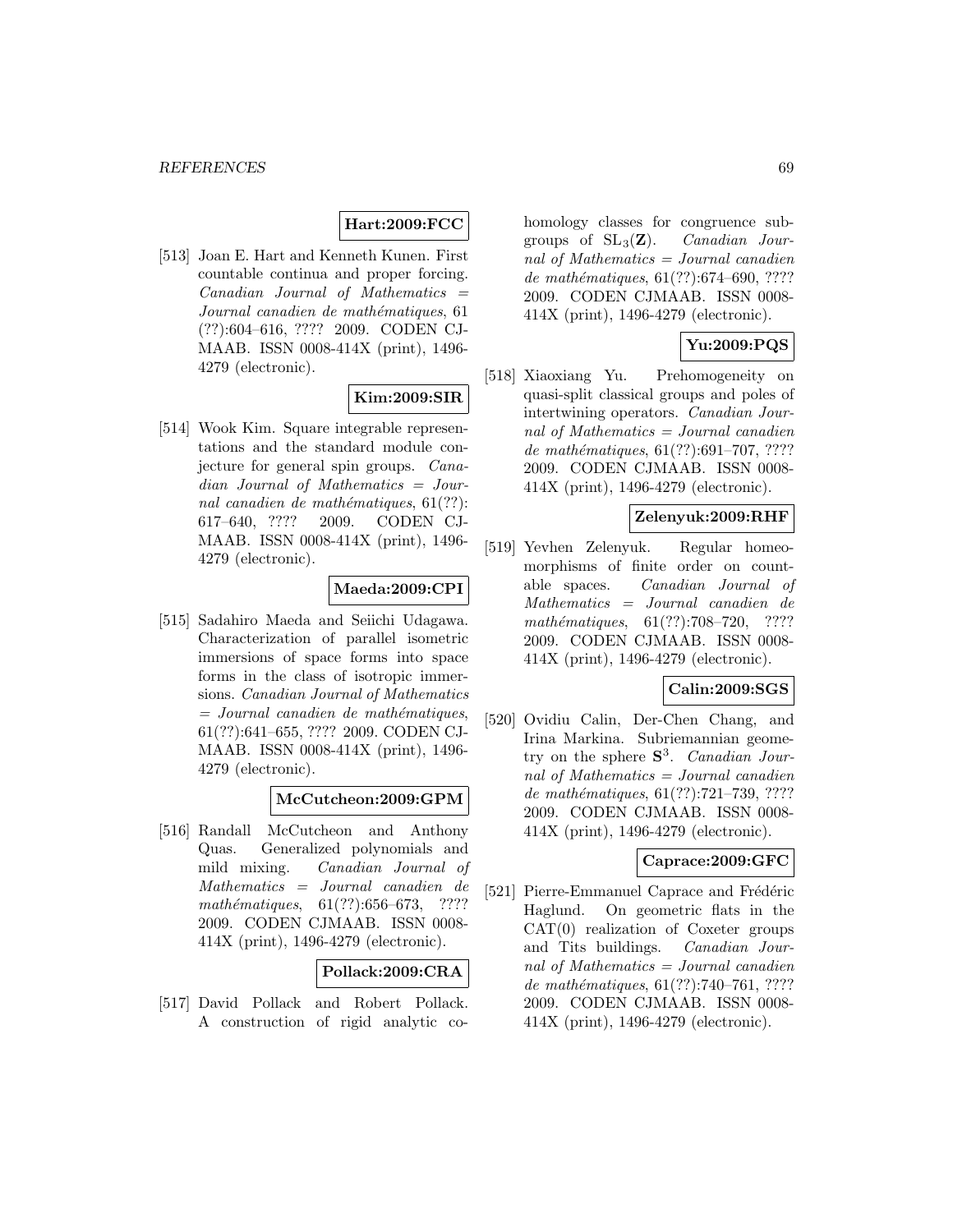## **DCruz:2009:HCF**

[522] Clare D'Cruz and Tony J. Puthenpurakal. The Hilbert coefficients of the fiber cone and the a-invariant of the associated graded ring. Canadian Journal of Mathematics = Journal canadien de mathématiques,  $61(??):762-778, ????$ 2009. CODEN CJMAAB. ISSN 0008- 414X (print), 1496-4279 (electronic).

# **Grbac:2009:RSS**

[523] Neven Grbac. Residual spectra of split classical groups and their inner forms.  $Canadian$  Journal of Mathematics  $=$ Journal canadien de mathématiques, 61 (??):779–806, ???? 2009. CODEN CJ-MAAB. ISSN 0008-414X (print), 1496- 4279 (electronic).

# **Hong:2009:MOA**

[524] Sunggeum Hong, Joonil Kim, and Chan Woo Yang. Maximal operators associated with vector polynomials of lacunary coefficients. Canadian Journal of Mathematics = Journal canadien de mathématiques,  $61(??):807-827, ????$ 2009. CODEN CJMAAB. ISSN 0008- 414X (print), 1496-4279 (electronic).

### **Howard:2009:TGZ**

[525] Benjamin Howard. Twisted Gross– Zagier theorems. Canadian Journal of Mathematics = Journal canadien de mathématiques, 61(??):828–887, ???? 2009. CODEN CJMAAB. ISSN 0008- 414X (print), 1496-4279 (electronic).

### **Novik:2009:FRM**

[526] Isabella Novik and Ed Swartz. Face ring multiplicity via CM-connectivity sequences. Canadian Journal of Mathematics = Journal canadien de

mathématiques, 61(??):888-903, ???? 2009. CODEN CJMAAB. ISSN 0008- 414X (print), 1496-4279 (electronic).

## **Saliola:2009:FSA**

[527] Franco V. Saliola. The face semigroup algebra of a hyperplane arrangement.  $Canadian$  Journal of Mathematics  $=$ Journal canadien de mathématiques, 61 (??):904–929, ???? 2009. CODEN CJ-MAAB. ISSN 0008-414X (print), 1496- 4279 (electronic).

#### **Sidman:2009:PCA**

[528] Jessica Sidman and Seth Sullivant. Prolongations and computational algebra.  $Canadian$  Journal of Mathematics  $=$ Journal canadien de mathématiques, 61 (??):930–949, ???? 2009. CODEN CJ-MAAB. ISSN 0008-414X (print), 1496- 4279 (electronic).

#### **Tange:2009:IIF**

[529] Rudolf Tange. Infinitesimal invariants in a function algebra. Canadian Journal of Mathematics = Journal canadien de mathématiques, 61(??):950-960, ???? 2009. CODEN CJMAAB. ISSN 0008- 414X (print), 1496-4279 (electronic).

### **Bernon:2009:TIO**

[530] Florent Bernon. Transfert des intégrales orbitales pour les algèbres de Lie classiques. (French) [Transfer of orbital integrals for classical Lie algebras]. Canadian Journal of Mathematics = Journal canadien de mathématiques,  $61(??)$ : 961–1049, ???? 2009. CODEN CJ-MAAB. ISSN 0008-414X (print), 1496- 4279 (electronic).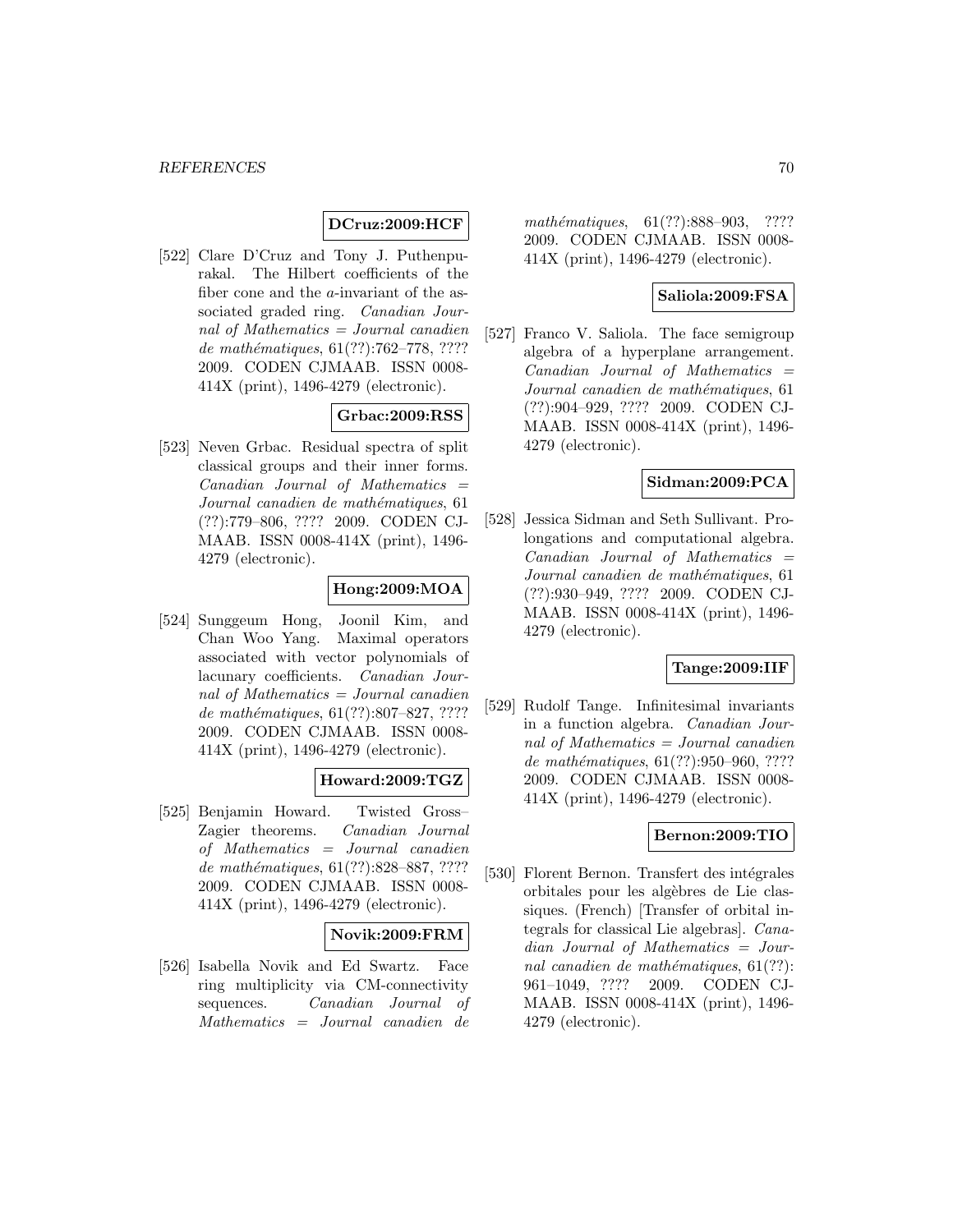### **Bertin:2009:ECY**

[531] Marie-Amélie Bertin. Examples of Calabi–Yau 3-folds of  $P^7$  with  $\rho =$ 1. Canadian Journal of Mathematics  $=$ Journal canadien de mathématiques, 61 (??):1050–1072, ???? 2009. CODEN CJ-MAAB. ISSN 0008-414X (print), 1496- 4279 (electronic).

## **Griffiths:2009:RHK**

[532] Ross Griffiths and Mikaël Lescop. On the 2-rank of the Hilbert kernel of number fields. Canadian Journal of Mathematics = Journal canadien de mathématiques,  $61(??):1073-1091, ????$ 2009. CODEN CJMAAB. ISSN 0008- 414X (print), 1496-4279 (electronic).

## **Irving:2009:MTF**

[533] John Irving. Minimal transitive factorizations of permutations into cycles.  $Canadian$  Journal of Mathematics  $=$ Journal canadien de mathématiques, 61 (??):1092–1117, ???? 2009. CODEN CJ-MAAB. ISSN 0008-414X (print), 1496- 4279 (electronic).

### **Pontreau:2009:PPS**

[534] Corentin Pontreau. Petits points d'une surface. Canadian Journal of Mathematics = Journal canadien de mathématiques, 61(??):1118-1150, ???? 2009. CODEN CJMAAB. ISSN 0008- 414X (print), 1496-4279 (electronic).

# **Ruan:2009:CMP**

[535] Huo-Jun Ruan and Robert S. Strichartz. Covering maps and periodic functions on higher dimensional Sierpinski gaskets. Canadian Journal of Mathematics  $=$  Journal canadien de mathématiques, 61(??):1151–1181, ???? 2009. CODEN

CJMAAB. ISSN 0008-414X (print), 1496-4279 (electronic).

#### **Strichartz:2009:PAP**

[536] Robert S. Strichartz. Periodic and almost periodic functions on infinite Sierpinski gaskets. Canadian Journal of Mathematics = Journal canadien de mathématiques,  $61(??):1182-1200, ????$ 2009. CODEN CJMAAB. ISSN 0008- 414X (print), 1496-4279 (electronic).

### **Arvanitoyeorgos:2009:IEM**

[537] Andreas Arvanitoyeorgos, V. V. Dzhepko, and Yu. G. Nikonorov. Invariant Einstein metrics on some homogeneous spaces of classical Lie groups. Canadian Journal of Mathematics = Journal canadien de mathématiques,  $61(??)$ : 1201–1213, ???? 2009. CODEN CJ-MAAB. ISSN 0008-414X (print), 1496- 4279 (electronic).

### **Cilleruelo:2009:CLP**

[538] Javier Cilleruelo and Andrew Granville. Close lattice points on circles. Canadian Journal of Mathematics = Journal canadien de mathématiques,  $61(??)$ : 1214–1238, ???? 2009. CODEN CJ-MAAB. ISSN 0008-414X (print), 1496- 4279 (electronic).

## **Davidson:2009:PRG**

[539] Kenneth R. Davidson and Dilian Yang. Periodicity in rank 2 graph algebras.  $Canadian$  Journal of Mathematics  $=$ Journal canadien de mathématiques, 61 (??):1239–1261, ???? 2009. CODEN CJ-MAAB. ISSN 0008-414X (print), 1496- 4279 (electronic).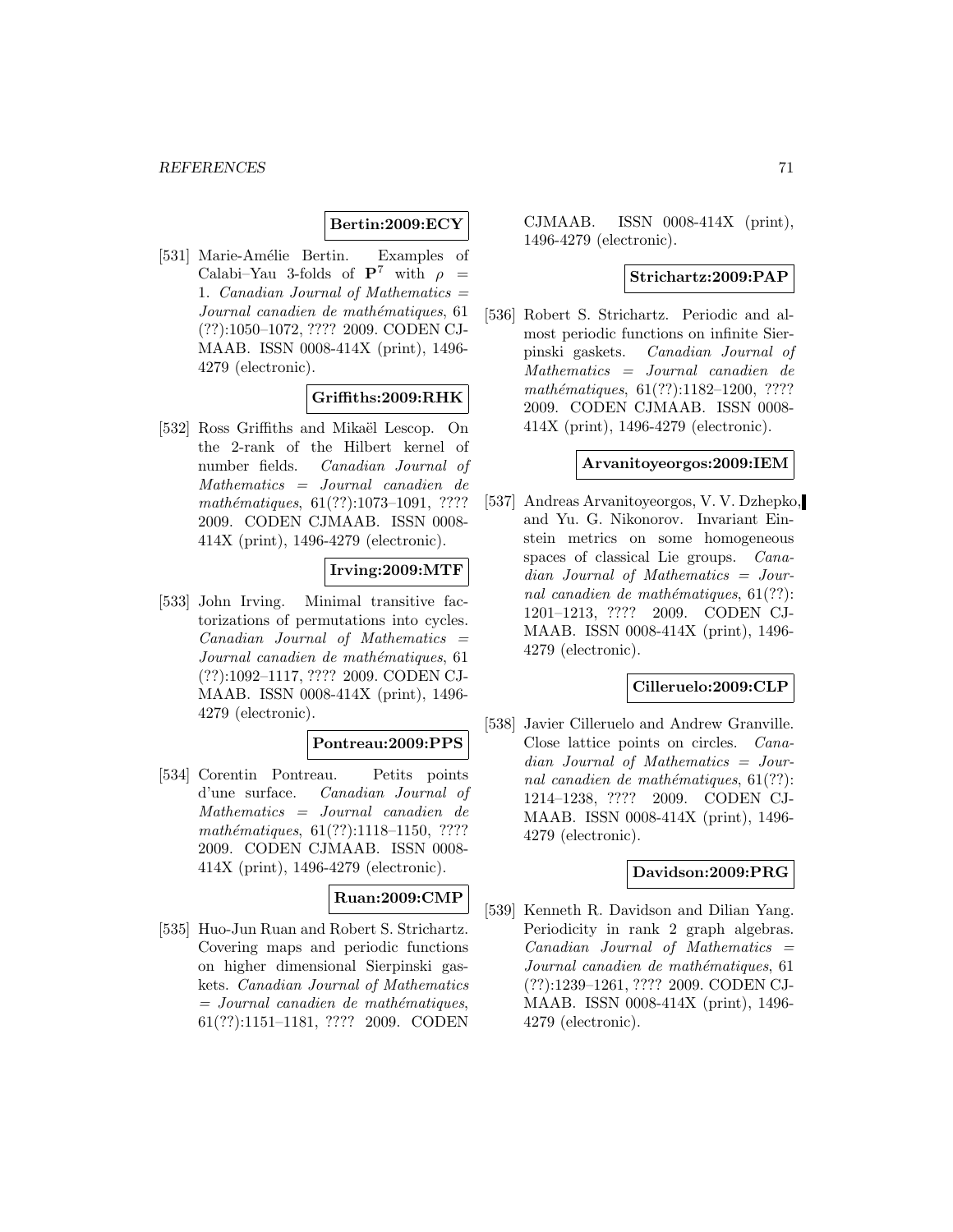# **Dong:2009:LLP**

[540] Z. Dong. On the local lifting properties of operator spaces. Canadian Journal of Mathematics = Journal canadien de mathématiques, 61(??):1262-1278, ???? 2009. CODEN CJMAAB. ISSN 0008- 414X (print), 1496-4279 (electronic).

## **Hoffman:2009:TBS**

[541] Christopher Hoffman, Alexander E. Holroyd, and Yuval Peres. Tail bounds for the stable marriage of Poisson and Lebesgue. Canadian Journal of Mathematics = Journal canadien de mathématiques,  $61(??):1279-1324$ , ???? 2009. CODEN CJMAAB. ISSN 0008- 414X (print), 1496-4279 (electronic).

### **Nien:2009:USM**

[542] Chufeng Nien. Uniqueness of Shalika models. Canadian Journal of Mathematics = Journal canadien de mathématiques,  $61(??):1325-1340, ????$ 2009. CODEN CJMAAB. ISSN 0008- 414X (print), 1496-4279 (electronic).

### **Rivoal:2009:SPA**

[543] Tanguy Rivoal. Simultaneous polynomial approximations of the Lerch function. Canadian Journal of Mathematics  $=$  Journal canadien de mathématiques, 61(??):1341–1356, ???? 2009. CODEN CJMAAB. ISSN 0008-414X (print), 1496-4279 (electronic).

#### **Shen:2009:CLM**

[544] Zhongmin Shen. On a class of Landsberg metrics in Finsler geometry. Canadian Journal of Mathematics = Journal canadien de mathématiques,  $61(??)$ : 1357–1374, ???? 2009. CODEN CJ-MAAB. ISSN 0008-414X (print), 1496- 4279 (electronic).

# **Spallone:2009:SDS**

[545] Steven Spallone. Stable discrete series characters at singular elements. Canadian Journal of Mathematics = Journal canadien de mathématiques,  $61(??)$ : 1375–1382, ???? 2009. CODEN CJ-MAAB. ISSN 0008-414X (print), 1496- 4279 (electronic).

## **Wambach:2009:IR**

[546] Eric Wambach. Integral representation for  $U_3 \times GL_2$ . Canadian Journal of Mathematics = Journal canadien de mathématiques,  $61(??):1383-1406, ????$ 2009. CODEN CJMAAB. ISSN 0008- 414X (print), 1496-4279 (electronic).

## **Will:2009:TCR**

[547] Pierre Will. Traces, cross-ratios and 2 generator subgroups of  $SU(2,1)$ . *Cana*dian Journal of Mathematics = Journal canadien de mathématiques,  $61(??)$ : 1407–1436, ???? 2009. CODEN CJ-MAAB. ISSN 0008-414X (print), 1496- 4279 (electronic).

### **Anonymous:2009:AII**

[548] Anonymous. Author index — index des auteurs — for  $2009$  — pour 2009. Canadian Journal of Mathematics = Journal canadien de mathématiques,  $61(??)$ : 1437–1440, ???? 2009. CODEN CJ-MAAB. ISSN 0008-414X (print), 1496- 4279 (electronic). URL http://cms. math.ca/cjm/v61/p1437.

### **Chiang:2010:EVD**

[549] Yik-Man Chiang and Mourad E. H. Ismail. Erratum to: On value distribution theory of second order periodic ODEs, special functions and orthogonal polynomials [Cno. 2245272]. Canadian